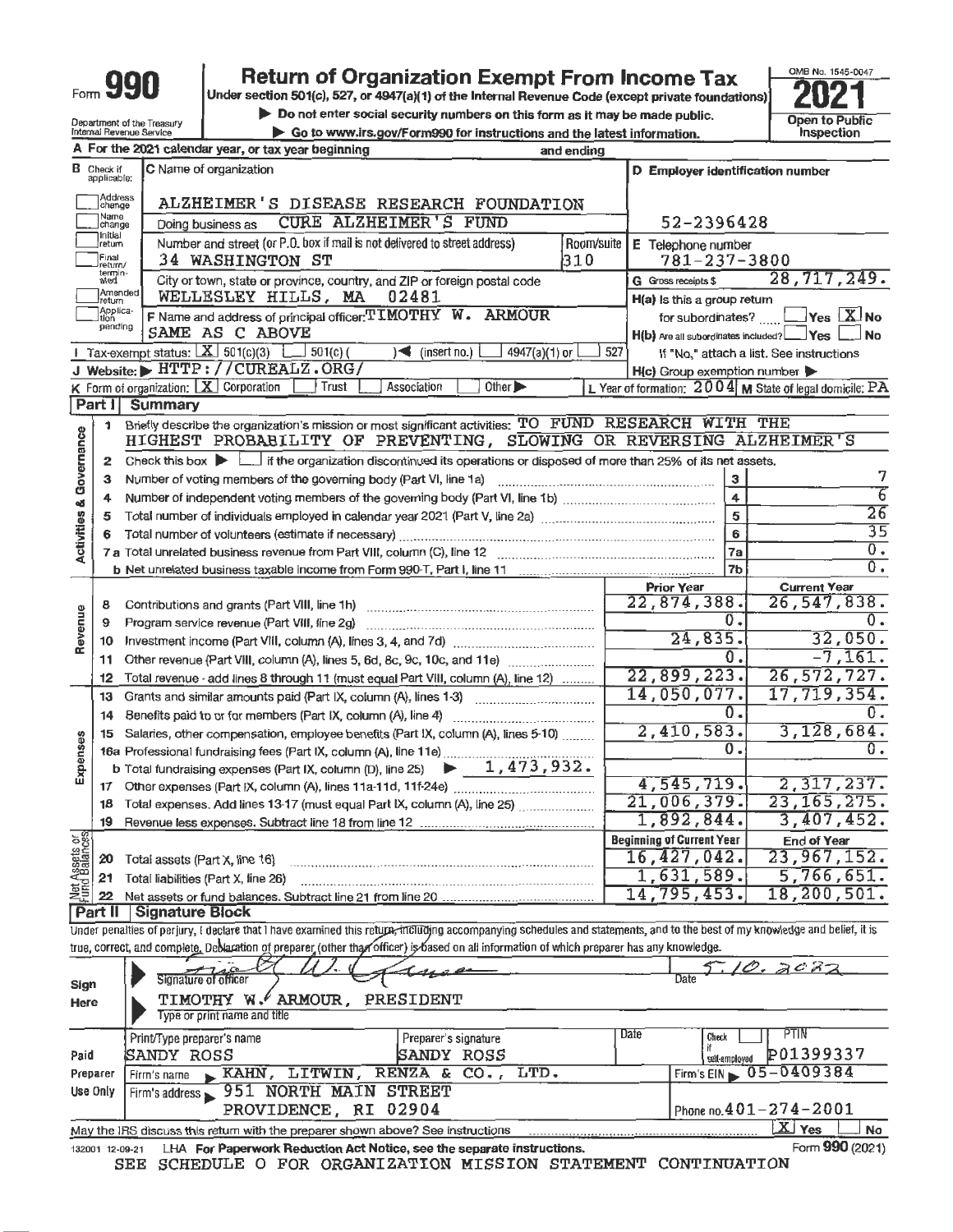| Briefly describe the organization's mission:<br>TO FUND RESEARCH WITH THE HIGHEST PROBABILITY OF PREVENTING, SLOWING<br>OR REVERSING ALZHEIMER'S DISEASE THROUGH VENTURE BASED PHILANTHROPY<br>WITH ALL ORGANIZATIONAL EXPENSES PAID BY THE BOARD, ALLOWING ALL<br>PUBLIC CONTRIBUTIONS TO DIRECTLY FUND ALZHEIMER'S RESEARCH.<br>Did the organization undertake any significant program services during the year which were not listed on the<br>$\sqrt{\mathsf{Yes}\ \mathbf{X}}$ No<br>prior Form 990 or 990-EZ?<br>If "Yes," describe these new services on Schedule O.<br>Did the organization cease conducting, or make significant changes in how it conducts, any program services?<br>If "Yes," describe these changes on Schedule O.<br>Describe the organization's program service accomplishments for each of its three largest program services, as measured by expenses.<br>Section 501(c)(3) and 501(c)(4) organizations are required to report the amount of grants and allocations to others, the total expenses, and<br>revenue, if any, for each program service reported.<br>17,719,354.<br>$17$ , $719$ , $354$ $\cdot$ including grants of \$<br>(Expenses \$<br>) (Revenue \$<br>(Code:<br>IN 2021, CURE ALZHEIMER'S FUND SUPPORTED 77 RESEARCH PROJECTS AT 39<br>LEADING RESEARCH INSTITUTIONS, FOR RESEARCH OUTPUT OF MORE THAN \$17<br>MILLION. MANY PROJECTS PURSUED A DEEPER UNDERSTANDING OF THE MECHANISMS<br>OF ACTION OF THE GENES AND VARIANTS WITH THE BIGGEST IMPACT ON RISK AND<br>TIMING OF ALZHEIMER'S DISEASE. OTHER PROJECTS PURSUED NOVEL THEORIES<br>AND TOOLS TO ASSESS POTENTIAL AVENUES FOR PREVENTION AND TREATMENT, IN<br>PARTICULAR REGARDING THE ROLE OF THE BRAIN'S INNATE IMMUNE SYSTEM AND<br>THE CONTROL OF THE ENTRY AND EXIT OF MATERIALS FOR HEALTHY BRAIN<br>FUNCTION. ADDITIONAL EXPENSES INCLUDE HUSBANDRY OF TRANSGENIC ANIMAL<br>MODELS BY A CONTRACT RESEARCH ORGANIZATION; THE DIRECT SUPPORT OF<br>FACILITATING GRANTS AND THE AWARD PROCESS; AND COSTS ASSOCIATED WITH<br>ASSESSING RESEARCH PROPOSALS AND DETERMINING FUNDING PRIORITIES.<br>2,962,292.<br>including grants of \$<br>(Code:<br>(Expenses \$<br>) (Revenue \$<br>CREATING AWARENESS TOOK THE FORM OF MAILINGS, OUTREACH, AND SUPPORT OF<br>THIRD PARTY EVENTS DESIGNED TO RAISE AWARENESS ABOUT THE NEED OF MORE<br>RESEARCH INTO THE ORIGINS AND PROGRESSION OF ALZHEIMER'S DISEASE.<br>including grants of \$<br>) (Revenue \$<br>(Code:<br>) (Expenses \$<br>Other program services (Describe on Schedule O.)<br>(Expenses \$<br>including grants of \$<br>(Revenue \$<br>20,681,646.<br>Total program service expenses |  | 52-2396428<br>ALZHEIMER'S DISEASE RESEARCH FOUNDATION<br>Page 2    |
|-------------------------------------------------------------------------------------------------------------------------------------------------------------------------------------------------------------------------------------------------------------------------------------------------------------------------------------------------------------------------------------------------------------------------------------------------------------------------------------------------------------------------------------------------------------------------------------------------------------------------------------------------------------------------------------------------------------------------------------------------------------------------------------------------------------------------------------------------------------------------------------------------------------------------------------------------------------------------------------------------------------------------------------------------------------------------------------------------------------------------------------------------------------------------------------------------------------------------------------------------------------------------------------------------------------------------------------------------------------------------------------------------------------------------------------------------------------------------------------------------------------------------------------------------------------------------------------------------------------------------------------------------------------------------------------------------------------------------------------------------------------------------------------------------------------------------------------------------------------------------------------------------------------------------------------------------------------------------------------------------------------------------------------------------------------------------------------------------------------------------------------------------------------------------------------------------------------------------------------------------------------------------------------------------------------------------------------------------------------------------------------------------------------------------------------------------------------------------------------------------------------------------------------------------------------------------------------------------------------------------------------------------------------|--|--------------------------------------------------------------------|
|                                                                                                                                                                                                                                                                                                                                                                                                                                                                                                                                                                                                                                                                                                                                                                                                                                                                                                                                                                                                                                                                                                                                                                                                                                                                                                                                                                                                                                                                                                                                                                                                                                                                                                                                                                                                                                                                                                                                                                                                                                                                                                                                                                                                                                                                                                                                                                                                                                                                                                                                                                                                                                                             |  |                                                                    |
|                                                                                                                                                                                                                                                                                                                                                                                                                                                                                                                                                                                                                                                                                                                                                                                                                                                                                                                                                                                                                                                                                                                                                                                                                                                                                                                                                                                                                                                                                                                                                                                                                                                                                                                                                                                                                                                                                                                                                                                                                                                                                                                                                                                                                                                                                                                                                                                                                                                                                                                                                                                                                                                             |  |                                                                    |
|                                                                                                                                                                                                                                                                                                                                                                                                                                                                                                                                                                                                                                                                                                                                                                                                                                                                                                                                                                                                                                                                                                                                                                                                                                                                                                                                                                                                                                                                                                                                                                                                                                                                                                                                                                                                                                                                                                                                                                                                                                                                                                                                                                                                                                                                                                                                                                                                                                                                                                                                                                                                                                                             |  |                                                                    |
|                                                                                                                                                                                                                                                                                                                                                                                                                                                                                                                                                                                                                                                                                                                                                                                                                                                                                                                                                                                                                                                                                                                                                                                                                                                                                                                                                                                                                                                                                                                                                                                                                                                                                                                                                                                                                                                                                                                                                                                                                                                                                                                                                                                                                                                                                                                                                                                                                                                                                                                                                                                                                                                             |  |                                                                    |
|                                                                                                                                                                                                                                                                                                                                                                                                                                                                                                                                                                                                                                                                                                                                                                                                                                                                                                                                                                                                                                                                                                                                                                                                                                                                                                                                                                                                                                                                                                                                                                                                                                                                                                                                                                                                                                                                                                                                                                                                                                                                                                                                                                                                                                                                                                                                                                                                                                                                                                                                                                                                                                                             |  |                                                                    |
|                                                                                                                                                                                                                                                                                                                                                                                                                                                                                                                                                                                                                                                                                                                                                                                                                                                                                                                                                                                                                                                                                                                                                                                                                                                                                                                                                                                                                                                                                                                                                                                                                                                                                                                                                                                                                                                                                                                                                                                                                                                                                                                                                                                                                                                                                                                                                                                                                                                                                                                                                                                                                                                             |  |                                                                    |
|                                                                                                                                                                                                                                                                                                                                                                                                                                                                                                                                                                                                                                                                                                                                                                                                                                                                                                                                                                                                                                                                                                                                                                                                                                                                                                                                                                                                                                                                                                                                                                                                                                                                                                                                                                                                                                                                                                                                                                                                                                                                                                                                                                                                                                                                                                                                                                                                                                                                                                                                                                                                                                                             |  |                                                                    |
| Form 990 (2021)<br>Part III   Statement of Program Service Accomplishments<br>1<br>$\mathbf{2}$<br>3<br>4<br>4a l<br>4b<br>4c<br>4d<br>4е                                                                                                                                                                                                                                                                                                                                                                                                                                                                                                                                                                                                                                                                                                                                                                                                                                                                                                                                                                                                                                                                                                                                                                                                                                                                                                                                                                                                                                                                                                                                                                                                                                                                                                                                                                                                                                                                                                                                                                                                                                                                                                                                                                                                                                                                                                                                                                                                                                                                                                                   |  |                                                                    |
|                                                                                                                                                                                                                                                                                                                                                                                                                                                                                                                                                                                                                                                                                                                                                                                                                                                                                                                                                                                                                                                                                                                                                                                                                                                                                                                                                                                                                                                                                                                                                                                                                                                                                                                                                                                                                                                                                                                                                                                                                                                                                                                                                                                                                                                                                                                                                                                                                                                                                                                                                                                                                                                             |  |                                                                    |
|                                                                                                                                                                                                                                                                                                                                                                                                                                                                                                                                                                                                                                                                                                                                                                                                                                                                                                                                                                                                                                                                                                                                                                                                                                                                                                                                                                                                                                                                                                                                                                                                                                                                                                                                                                                                                                                                                                                                                                                                                                                                                                                                                                                                                                                                                                                                                                                                                                                                                                                                                                                                                                                             |  | $\sqrt{\mathsf{Yes}\mathord{\;\mathbb{X}}\mathord{\;\mathsf{No}}}$ |
|                                                                                                                                                                                                                                                                                                                                                                                                                                                                                                                                                                                                                                                                                                                                                                                                                                                                                                                                                                                                                                                                                                                                                                                                                                                                                                                                                                                                                                                                                                                                                                                                                                                                                                                                                                                                                                                                                                                                                                                                                                                                                                                                                                                                                                                                                                                                                                                                                                                                                                                                                                                                                                                             |  |                                                                    |
|                                                                                                                                                                                                                                                                                                                                                                                                                                                                                                                                                                                                                                                                                                                                                                                                                                                                                                                                                                                                                                                                                                                                                                                                                                                                                                                                                                                                                                                                                                                                                                                                                                                                                                                                                                                                                                                                                                                                                                                                                                                                                                                                                                                                                                                                                                                                                                                                                                                                                                                                                                                                                                                             |  |                                                                    |
|                                                                                                                                                                                                                                                                                                                                                                                                                                                                                                                                                                                                                                                                                                                                                                                                                                                                                                                                                                                                                                                                                                                                                                                                                                                                                                                                                                                                                                                                                                                                                                                                                                                                                                                                                                                                                                                                                                                                                                                                                                                                                                                                                                                                                                                                                                                                                                                                                                                                                                                                                                                                                                                             |  |                                                                    |
|                                                                                                                                                                                                                                                                                                                                                                                                                                                                                                                                                                                                                                                                                                                                                                                                                                                                                                                                                                                                                                                                                                                                                                                                                                                                                                                                                                                                                                                                                                                                                                                                                                                                                                                                                                                                                                                                                                                                                                                                                                                                                                                                                                                                                                                                                                                                                                                                                                                                                                                                                                                                                                                             |  |                                                                    |
|                                                                                                                                                                                                                                                                                                                                                                                                                                                                                                                                                                                                                                                                                                                                                                                                                                                                                                                                                                                                                                                                                                                                                                                                                                                                                                                                                                                                                                                                                                                                                                                                                                                                                                                                                                                                                                                                                                                                                                                                                                                                                                                                                                                                                                                                                                                                                                                                                                                                                                                                                                                                                                                             |  |                                                                    |
|                                                                                                                                                                                                                                                                                                                                                                                                                                                                                                                                                                                                                                                                                                                                                                                                                                                                                                                                                                                                                                                                                                                                                                                                                                                                                                                                                                                                                                                                                                                                                                                                                                                                                                                                                                                                                                                                                                                                                                                                                                                                                                                                                                                                                                                                                                                                                                                                                                                                                                                                                                                                                                                             |  |                                                                    |
|                                                                                                                                                                                                                                                                                                                                                                                                                                                                                                                                                                                                                                                                                                                                                                                                                                                                                                                                                                                                                                                                                                                                                                                                                                                                                                                                                                                                                                                                                                                                                                                                                                                                                                                                                                                                                                                                                                                                                                                                                                                                                                                                                                                                                                                                                                                                                                                                                                                                                                                                                                                                                                                             |  |                                                                    |
|                                                                                                                                                                                                                                                                                                                                                                                                                                                                                                                                                                                                                                                                                                                                                                                                                                                                                                                                                                                                                                                                                                                                                                                                                                                                                                                                                                                                                                                                                                                                                                                                                                                                                                                                                                                                                                                                                                                                                                                                                                                                                                                                                                                                                                                                                                                                                                                                                                                                                                                                                                                                                                                             |  |                                                                    |
|                                                                                                                                                                                                                                                                                                                                                                                                                                                                                                                                                                                                                                                                                                                                                                                                                                                                                                                                                                                                                                                                                                                                                                                                                                                                                                                                                                                                                                                                                                                                                                                                                                                                                                                                                                                                                                                                                                                                                                                                                                                                                                                                                                                                                                                                                                                                                                                                                                                                                                                                                                                                                                                             |  |                                                                    |
|                                                                                                                                                                                                                                                                                                                                                                                                                                                                                                                                                                                                                                                                                                                                                                                                                                                                                                                                                                                                                                                                                                                                                                                                                                                                                                                                                                                                                                                                                                                                                                                                                                                                                                                                                                                                                                                                                                                                                                                                                                                                                                                                                                                                                                                                                                                                                                                                                                                                                                                                                                                                                                                             |  |                                                                    |
|                                                                                                                                                                                                                                                                                                                                                                                                                                                                                                                                                                                                                                                                                                                                                                                                                                                                                                                                                                                                                                                                                                                                                                                                                                                                                                                                                                                                                                                                                                                                                                                                                                                                                                                                                                                                                                                                                                                                                                                                                                                                                                                                                                                                                                                                                                                                                                                                                                                                                                                                                                                                                                                             |  |                                                                    |
|                                                                                                                                                                                                                                                                                                                                                                                                                                                                                                                                                                                                                                                                                                                                                                                                                                                                                                                                                                                                                                                                                                                                                                                                                                                                                                                                                                                                                                                                                                                                                                                                                                                                                                                                                                                                                                                                                                                                                                                                                                                                                                                                                                                                                                                                                                                                                                                                                                                                                                                                                                                                                                                             |  |                                                                    |
|                                                                                                                                                                                                                                                                                                                                                                                                                                                                                                                                                                                                                                                                                                                                                                                                                                                                                                                                                                                                                                                                                                                                                                                                                                                                                                                                                                                                                                                                                                                                                                                                                                                                                                                                                                                                                                                                                                                                                                                                                                                                                                                                                                                                                                                                                                                                                                                                                                                                                                                                                                                                                                                             |  |                                                                    |
|                                                                                                                                                                                                                                                                                                                                                                                                                                                                                                                                                                                                                                                                                                                                                                                                                                                                                                                                                                                                                                                                                                                                                                                                                                                                                                                                                                                                                                                                                                                                                                                                                                                                                                                                                                                                                                                                                                                                                                                                                                                                                                                                                                                                                                                                                                                                                                                                                                                                                                                                                                                                                                                             |  |                                                                    |
|                                                                                                                                                                                                                                                                                                                                                                                                                                                                                                                                                                                                                                                                                                                                                                                                                                                                                                                                                                                                                                                                                                                                                                                                                                                                                                                                                                                                                                                                                                                                                                                                                                                                                                                                                                                                                                                                                                                                                                                                                                                                                                                                                                                                                                                                                                                                                                                                                                                                                                                                                                                                                                                             |  |                                                                    |
|                                                                                                                                                                                                                                                                                                                                                                                                                                                                                                                                                                                                                                                                                                                                                                                                                                                                                                                                                                                                                                                                                                                                                                                                                                                                                                                                                                                                                                                                                                                                                                                                                                                                                                                                                                                                                                                                                                                                                                                                                                                                                                                                                                                                                                                                                                                                                                                                                                                                                                                                                                                                                                                             |  |                                                                    |
|                                                                                                                                                                                                                                                                                                                                                                                                                                                                                                                                                                                                                                                                                                                                                                                                                                                                                                                                                                                                                                                                                                                                                                                                                                                                                                                                                                                                                                                                                                                                                                                                                                                                                                                                                                                                                                                                                                                                                                                                                                                                                                                                                                                                                                                                                                                                                                                                                                                                                                                                                                                                                                                             |  |                                                                    |
|                                                                                                                                                                                                                                                                                                                                                                                                                                                                                                                                                                                                                                                                                                                                                                                                                                                                                                                                                                                                                                                                                                                                                                                                                                                                                                                                                                                                                                                                                                                                                                                                                                                                                                                                                                                                                                                                                                                                                                                                                                                                                                                                                                                                                                                                                                                                                                                                                                                                                                                                                                                                                                                             |  |                                                                    |
|                                                                                                                                                                                                                                                                                                                                                                                                                                                                                                                                                                                                                                                                                                                                                                                                                                                                                                                                                                                                                                                                                                                                                                                                                                                                                                                                                                                                                                                                                                                                                                                                                                                                                                                                                                                                                                                                                                                                                                                                                                                                                                                                                                                                                                                                                                                                                                                                                                                                                                                                                                                                                                                             |  |                                                                    |
|                                                                                                                                                                                                                                                                                                                                                                                                                                                                                                                                                                                                                                                                                                                                                                                                                                                                                                                                                                                                                                                                                                                                                                                                                                                                                                                                                                                                                                                                                                                                                                                                                                                                                                                                                                                                                                                                                                                                                                                                                                                                                                                                                                                                                                                                                                                                                                                                                                                                                                                                                                                                                                                             |  |                                                                    |
|                                                                                                                                                                                                                                                                                                                                                                                                                                                                                                                                                                                                                                                                                                                                                                                                                                                                                                                                                                                                                                                                                                                                                                                                                                                                                                                                                                                                                                                                                                                                                                                                                                                                                                                                                                                                                                                                                                                                                                                                                                                                                                                                                                                                                                                                                                                                                                                                                                                                                                                                                                                                                                                             |  |                                                                    |
|                                                                                                                                                                                                                                                                                                                                                                                                                                                                                                                                                                                                                                                                                                                                                                                                                                                                                                                                                                                                                                                                                                                                                                                                                                                                                                                                                                                                                                                                                                                                                                                                                                                                                                                                                                                                                                                                                                                                                                                                                                                                                                                                                                                                                                                                                                                                                                                                                                                                                                                                                                                                                                                             |  |                                                                    |
|                                                                                                                                                                                                                                                                                                                                                                                                                                                                                                                                                                                                                                                                                                                                                                                                                                                                                                                                                                                                                                                                                                                                                                                                                                                                                                                                                                                                                                                                                                                                                                                                                                                                                                                                                                                                                                                                                                                                                                                                                                                                                                                                                                                                                                                                                                                                                                                                                                                                                                                                                                                                                                                             |  |                                                                    |
|                                                                                                                                                                                                                                                                                                                                                                                                                                                                                                                                                                                                                                                                                                                                                                                                                                                                                                                                                                                                                                                                                                                                                                                                                                                                                                                                                                                                                                                                                                                                                                                                                                                                                                                                                                                                                                                                                                                                                                                                                                                                                                                                                                                                                                                                                                                                                                                                                                                                                                                                                                                                                                                             |  |                                                                    |
|                                                                                                                                                                                                                                                                                                                                                                                                                                                                                                                                                                                                                                                                                                                                                                                                                                                                                                                                                                                                                                                                                                                                                                                                                                                                                                                                                                                                                                                                                                                                                                                                                                                                                                                                                                                                                                                                                                                                                                                                                                                                                                                                                                                                                                                                                                                                                                                                                                                                                                                                                                                                                                                             |  |                                                                    |
|                                                                                                                                                                                                                                                                                                                                                                                                                                                                                                                                                                                                                                                                                                                                                                                                                                                                                                                                                                                                                                                                                                                                                                                                                                                                                                                                                                                                                                                                                                                                                                                                                                                                                                                                                                                                                                                                                                                                                                                                                                                                                                                                                                                                                                                                                                                                                                                                                                                                                                                                                                                                                                                             |  |                                                                    |
|                                                                                                                                                                                                                                                                                                                                                                                                                                                                                                                                                                                                                                                                                                                                                                                                                                                                                                                                                                                                                                                                                                                                                                                                                                                                                                                                                                                                                                                                                                                                                                                                                                                                                                                                                                                                                                                                                                                                                                                                                                                                                                                                                                                                                                                                                                                                                                                                                                                                                                                                                                                                                                                             |  |                                                                    |
|                                                                                                                                                                                                                                                                                                                                                                                                                                                                                                                                                                                                                                                                                                                                                                                                                                                                                                                                                                                                                                                                                                                                                                                                                                                                                                                                                                                                                                                                                                                                                                                                                                                                                                                                                                                                                                                                                                                                                                                                                                                                                                                                                                                                                                                                                                                                                                                                                                                                                                                                                                                                                                                             |  |                                                                    |
|                                                                                                                                                                                                                                                                                                                                                                                                                                                                                                                                                                                                                                                                                                                                                                                                                                                                                                                                                                                                                                                                                                                                                                                                                                                                                                                                                                                                                                                                                                                                                                                                                                                                                                                                                                                                                                                                                                                                                                                                                                                                                                                                                                                                                                                                                                                                                                                                                                                                                                                                                                                                                                                             |  |                                                                    |
|                                                                                                                                                                                                                                                                                                                                                                                                                                                                                                                                                                                                                                                                                                                                                                                                                                                                                                                                                                                                                                                                                                                                                                                                                                                                                                                                                                                                                                                                                                                                                                                                                                                                                                                                                                                                                                                                                                                                                                                                                                                                                                                                                                                                                                                                                                                                                                                                                                                                                                                                                                                                                                                             |  |                                                                    |
|                                                                                                                                                                                                                                                                                                                                                                                                                                                                                                                                                                                                                                                                                                                                                                                                                                                                                                                                                                                                                                                                                                                                                                                                                                                                                                                                                                                                                                                                                                                                                                                                                                                                                                                                                                                                                                                                                                                                                                                                                                                                                                                                                                                                                                                                                                                                                                                                                                                                                                                                                                                                                                                             |  |                                                                    |
|                                                                                                                                                                                                                                                                                                                                                                                                                                                                                                                                                                                                                                                                                                                                                                                                                                                                                                                                                                                                                                                                                                                                                                                                                                                                                                                                                                                                                                                                                                                                                                                                                                                                                                                                                                                                                                                                                                                                                                                                                                                                                                                                                                                                                                                                                                                                                                                                                                                                                                                                                                                                                                                             |  |                                                                    |
|                                                                                                                                                                                                                                                                                                                                                                                                                                                                                                                                                                                                                                                                                                                                                                                                                                                                                                                                                                                                                                                                                                                                                                                                                                                                                                                                                                                                                                                                                                                                                                                                                                                                                                                                                                                                                                                                                                                                                                                                                                                                                                                                                                                                                                                                                                                                                                                                                                                                                                                                                                                                                                                             |  |                                                                    |
|                                                                                                                                                                                                                                                                                                                                                                                                                                                                                                                                                                                                                                                                                                                                                                                                                                                                                                                                                                                                                                                                                                                                                                                                                                                                                                                                                                                                                                                                                                                                                                                                                                                                                                                                                                                                                                                                                                                                                                                                                                                                                                                                                                                                                                                                                                                                                                                                                                                                                                                                                                                                                                                             |  |                                                                    |
|                                                                                                                                                                                                                                                                                                                                                                                                                                                                                                                                                                                                                                                                                                                                                                                                                                                                                                                                                                                                                                                                                                                                                                                                                                                                                                                                                                                                                                                                                                                                                                                                                                                                                                                                                                                                                                                                                                                                                                                                                                                                                                                                                                                                                                                                                                                                                                                                                                                                                                                                                                                                                                                             |  |                                                                    |
|                                                                                                                                                                                                                                                                                                                                                                                                                                                                                                                                                                                                                                                                                                                                                                                                                                                                                                                                                                                                                                                                                                                                                                                                                                                                                                                                                                                                                                                                                                                                                                                                                                                                                                                                                                                                                                                                                                                                                                                                                                                                                                                                                                                                                                                                                                                                                                                                                                                                                                                                                                                                                                                             |  |                                                                    |
|                                                                                                                                                                                                                                                                                                                                                                                                                                                                                                                                                                                                                                                                                                                                                                                                                                                                                                                                                                                                                                                                                                                                                                                                                                                                                                                                                                                                                                                                                                                                                                                                                                                                                                                                                                                                                                                                                                                                                                                                                                                                                                                                                                                                                                                                                                                                                                                                                                                                                                                                                                                                                                                             |  |                                                                    |
|                                                                                                                                                                                                                                                                                                                                                                                                                                                                                                                                                                                                                                                                                                                                                                                                                                                                                                                                                                                                                                                                                                                                                                                                                                                                                                                                                                                                                                                                                                                                                                                                                                                                                                                                                                                                                                                                                                                                                                                                                                                                                                                                                                                                                                                                                                                                                                                                                                                                                                                                                                                                                                                             |  |                                                                    |
|                                                                                                                                                                                                                                                                                                                                                                                                                                                                                                                                                                                                                                                                                                                                                                                                                                                                                                                                                                                                                                                                                                                                                                                                                                                                                                                                                                                                                                                                                                                                                                                                                                                                                                                                                                                                                                                                                                                                                                                                                                                                                                                                                                                                                                                                                                                                                                                                                                                                                                                                                                                                                                                             |  |                                                                    |
|                                                                                                                                                                                                                                                                                                                                                                                                                                                                                                                                                                                                                                                                                                                                                                                                                                                                                                                                                                                                                                                                                                                                                                                                                                                                                                                                                                                                                                                                                                                                                                                                                                                                                                                                                                                                                                                                                                                                                                                                                                                                                                                                                                                                                                                                                                                                                                                                                                                                                                                                                                                                                                                             |  |                                                                    |
|                                                                                                                                                                                                                                                                                                                                                                                                                                                                                                                                                                                                                                                                                                                                                                                                                                                                                                                                                                                                                                                                                                                                                                                                                                                                                                                                                                                                                                                                                                                                                                                                                                                                                                                                                                                                                                                                                                                                                                                                                                                                                                                                                                                                                                                                                                                                                                                                                                                                                                                                                                                                                                                             |  |                                                                    |
|                                                                                                                                                                                                                                                                                                                                                                                                                                                                                                                                                                                                                                                                                                                                                                                                                                                                                                                                                                                                                                                                                                                                                                                                                                                                                                                                                                                                                                                                                                                                                                                                                                                                                                                                                                                                                                                                                                                                                                                                                                                                                                                                                                                                                                                                                                                                                                                                                                                                                                                                                                                                                                                             |  |                                                                    |
|                                                                                                                                                                                                                                                                                                                                                                                                                                                                                                                                                                                                                                                                                                                                                                                                                                                                                                                                                                                                                                                                                                                                                                                                                                                                                                                                                                                                                                                                                                                                                                                                                                                                                                                                                                                                                                                                                                                                                                                                                                                                                                                                                                                                                                                                                                                                                                                                                                                                                                                                                                                                                                                             |  |                                                                    |
|                                                                                                                                                                                                                                                                                                                                                                                                                                                                                                                                                                                                                                                                                                                                                                                                                                                                                                                                                                                                                                                                                                                                                                                                                                                                                                                                                                                                                                                                                                                                                                                                                                                                                                                                                                                                                                                                                                                                                                                                                                                                                                                                                                                                                                                                                                                                                                                                                                                                                                                                                                                                                                                             |  |                                                                    |
|                                                                                                                                                                                                                                                                                                                                                                                                                                                                                                                                                                                                                                                                                                                                                                                                                                                                                                                                                                                                                                                                                                                                                                                                                                                                                                                                                                                                                                                                                                                                                                                                                                                                                                                                                                                                                                                                                                                                                                                                                                                                                                                                                                                                                                                                                                                                                                                                                                                                                                                                                                                                                                                             |  | Form 990 (2021)                                                    |
| 132002 12-09-21                                                                                                                                                                                                                                                                                                                                                                                                                                                                                                                                                                                                                                                                                                                                                                                                                                                                                                                                                                                                                                                                                                                                                                                                                                                                                                                                                                                                                                                                                                                                                                                                                                                                                                                                                                                                                                                                                                                                                                                                                                                                                                                                                                                                                                                                                                                                                                                                                                                                                                                                                                                                                                             |  |                                                                    |
| 3<br>12290510 788564 23566                                                                                                                                                                                                                                                                                                                                                                                                                                                                                                                                                                                                                                                                                                                                                                                                                                                                                                                                                                                                                                                                                                                                                                                                                                                                                                                                                                                                                                                                                                                                                                                                                                                                                                                                                                                                                                                                                                                                                                                                                                                                                                                                                                                                                                                                                                                                                                                                                                                                                                                                                                                                                                  |  | 2021.03041 ALZHEIMER'S DISEASE RESEARC 23566_1                     |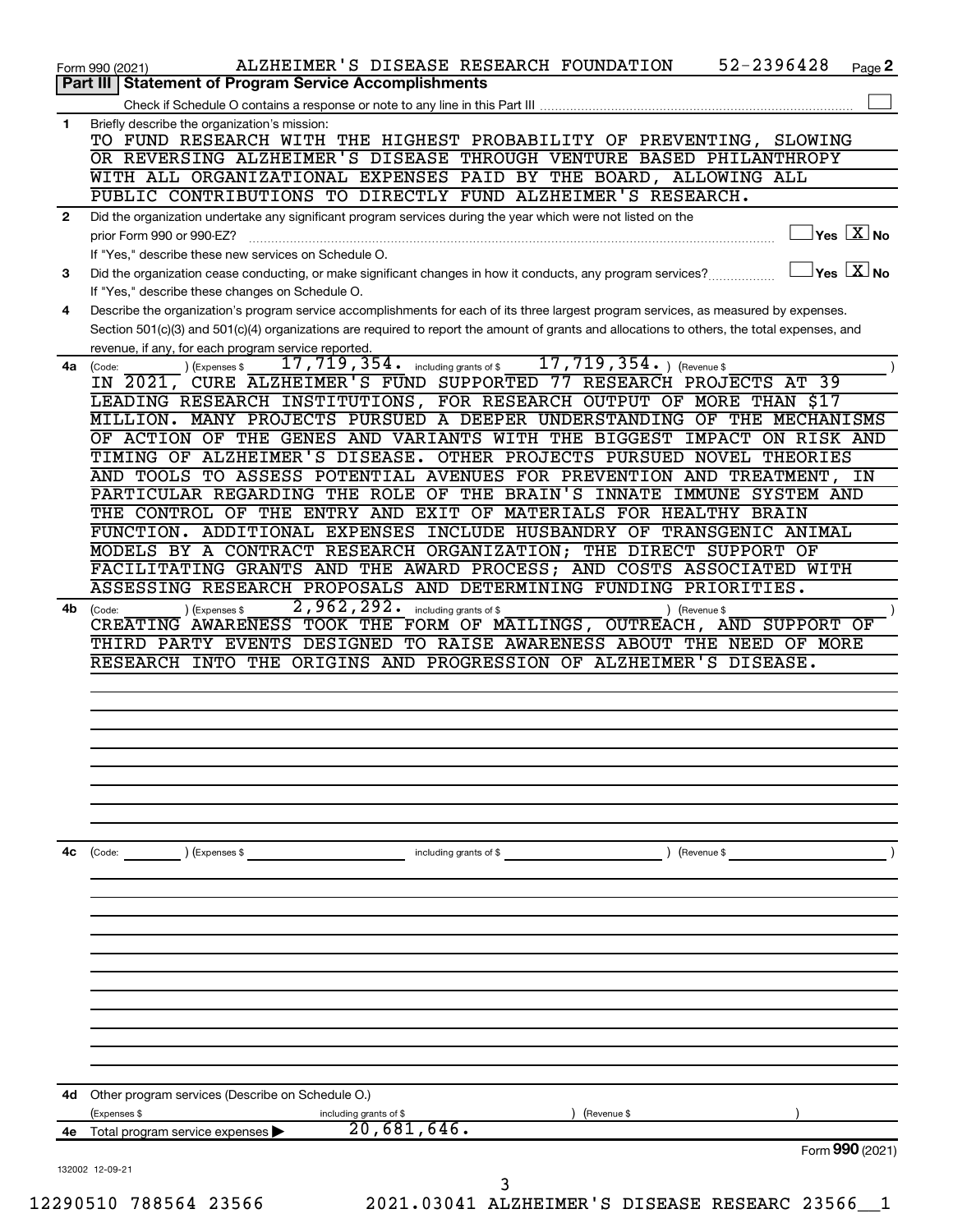Form 990 (2021) ALZHEIMER'S DISEASE RESEARCH FOUNDATION 52-2396428 <sub>Page</sub>

|    | Part IV   Checklist of Required Schedules                                                                                                                                                                                      |                               |                       |                         |
|----|--------------------------------------------------------------------------------------------------------------------------------------------------------------------------------------------------------------------------------|-------------------------------|-----------------------|-------------------------|
|    |                                                                                                                                                                                                                                |                               | Yes                   | No.                     |
| 1. | Is the organization described in section $501(c)(3)$ or $4947(a)(1)$ (other than a private foundation)?                                                                                                                        |                               |                       |                         |
|    |                                                                                                                                                                                                                                | 1                             | х                     |                         |
| 2  |                                                                                                                                                                                                                                | $\overline{2}$                | $\overline{\text{x}}$ |                         |
| 3  | Did the organization engage in direct or indirect political campaign activities on behalf of or in opposition to candidates for                                                                                                |                               |                       |                         |
|    |                                                                                                                                                                                                                                | 3                             |                       | x                       |
| 4  | Section 501(c)(3) organizations. Did the organization engage in lobbying activities, or have a section 501(h) election in effect                                                                                               |                               |                       |                         |
|    |                                                                                                                                                                                                                                | 4                             | х                     |                         |
| 5  | Is the organization a section 501(c)(4), 501(c)(5), or 501(c)(6) organization that receives membership dues, assessments, or                                                                                                   |                               |                       |                         |
|    |                                                                                                                                                                                                                                | 5                             |                       | x                       |
| 6  | Did the organization maintain any donor advised funds or any similar funds or accounts for which donors have the right to                                                                                                      |                               |                       |                         |
|    | provide advice on the distribution or investment of amounts in such funds or accounts? If "Yes," complete Schedule D, Part I                                                                                                   | 6                             |                       | х                       |
| 7  | Did the organization receive or hold a conservation easement, including easements to preserve open space,                                                                                                                      |                               |                       |                         |
|    |                                                                                                                                                                                                                                | $\overline{7}$                |                       | х                       |
| 8  | Did the organization maintain collections of works of art, historical treasures, or other similar assets? If "Yes," complete                                                                                                   |                               |                       |                         |
|    | Schedule D, Part III <b>Marting Commission Commission Commission</b> Commission Commission Commission Commission                                                                                                               | 8                             |                       | х                       |
| 9  | Did the organization report an amount in Part X, line 21, for escrow or custodial account liability, serve as a custodian for                                                                                                  |                               |                       |                         |
|    | amounts not listed in Part X; or provide credit counseling, debt management, credit repair, or debt negotiation services?                                                                                                      |                               |                       |                         |
|    | If "Yes," complete Schedule D, Part IV [[11] Marrior manufacture manufacture Schedule D, Part IV [[11] Marrior manufacture manufacture manufacture manufacture manufacture manufacture manufacture manufacture manufacture man | 9                             |                       | x                       |
| 10 | Did the organization, directly or through a related organization, hold assets in donor-restricted endowments                                                                                                                   |                               |                       |                         |
|    |                                                                                                                                                                                                                                | 10                            |                       | x                       |
| 11 | If the organization's answer to any of the following questions is "Yes," then complete Schedule D, Parts VI, VII, VIII, IX, or X,                                                                                              |                               |                       |                         |
|    | as applicable.                                                                                                                                                                                                                 |                               |                       |                         |
|    | a Did the organization report an amount for land, buildings, and equipment in Part X, line 10? If "Yes," complete Schedule D,                                                                                                  |                               |                       |                         |
|    | Part VI                                                                                                                                                                                                                        | 11a                           | х                     |                         |
|    | <b>b</b> Did the organization report an amount for investments - other securities in Part X, line 12, that is 5% or more of its total                                                                                          |                               |                       |                         |
|    |                                                                                                                                                                                                                                | 11b                           |                       | x                       |
|    | c Did the organization report an amount for investments - program related in Part X, line 13, that is 5% or more of its total                                                                                                  |                               |                       |                         |
|    |                                                                                                                                                                                                                                | 11c                           |                       | x                       |
|    | d Did the organization report an amount for other assets in Part X, line 15, that is 5% or more of its total assets reported in                                                                                                |                               |                       |                         |
|    |                                                                                                                                                                                                                                | <b>11d</b>                    |                       | х                       |
|    |                                                                                                                                                                                                                                | 11e                           | X                     |                         |
| f  | Did the organization's separate or consolidated financial statements for the tax year include a footnote that addresses                                                                                                        |                               |                       |                         |
|    | the organization's liability for uncertain tax positions under FIN 48 (ASC 740)? If "Yes," complete Schedule D, Part X                                                                                                         | 11f                           | х                     |                         |
|    | 12a Did the organization obtain separate, independent audited financial statements for the tax year? If "Yes," complete                                                                                                        |                               |                       |                         |
|    |                                                                                                                                                                                                                                | 12a                           | х                     |                         |
|    | <b>b</b> Was the organization included in consolidated, independent audited financial statements for the tax year?                                                                                                             |                               |                       |                         |
|    | If "Yes," and if the organization answered "No" to line 12a, then completing Schedule D, Parts XI and XII is optional                                                                                                          | 12b                           |                       | х                       |
| 13 | Is the organization a school described in section 170(b)(1)(A)(ii)? If "Yes," complete Schedule E manual content content of the organization a school described in section 170(b)(1)(A)(ii)? If "Yes," complete Schedule E     | 13                            |                       | $\overline{\text{x}}$   |
|    |                                                                                                                                                                                                                                | 14a                           |                       | $\overline{\mathbf{X}}$ |
| b  | Did the organization have aggregate revenues or expenses of more than \$10,000 from grantmaking, fundraising, business,                                                                                                        |                               |                       |                         |
|    | investment, and program service activities outside the United States, or aggregate foreign investments valued at \$100,000                                                                                                     |                               |                       |                         |
|    |                                                                                                                                                                                                                                | 14b                           | х                     |                         |
| 15 | Did the organization report on Part IX, column (A), line 3, more than \$5,000 of grants or other assistance to or for any                                                                                                      |                               |                       |                         |
|    |                                                                                                                                                                                                                                | 15                            | х                     |                         |
| 16 | Did the organization report on Part IX, column (A), line 3, more than \$5,000 of aggregate grants or other assistance to                                                                                                       |                               |                       | x                       |
|    |                                                                                                                                                                                                                                | 16                            |                       |                         |
| 17 | Did the organization report a total of more than \$15,000 of expenses for professional fundraising services on Part IX,                                                                                                        |                               |                       | x                       |
|    |                                                                                                                                                                                                                                | 17                            |                       |                         |
| 18 | Did the organization report more than \$15,000 total of fundraising event gross income and contributions on Part VIII, lines                                                                                                   |                               | х                     |                         |
|    | Did the organization report more than \$15,000 of gross income from gaming activities on Part VIII, line 9a? If "Yes,"                                                                                                         | 18                            |                       |                         |
| 19 |                                                                                                                                                                                                                                |                               |                       | x                       |
|    |                                                                                                                                                                                                                                | 19                            |                       | X                       |
|    |                                                                                                                                                                                                                                | <b>20a</b><br>20 <sub>b</sub> |                       |                         |
| b  | Did the organization report more than \$5,000 of grants or other assistance to any domestic organization or                                                                                                                    |                               |                       |                         |
| 21 | domestic government on Part IX, column (A), line 1? If "Yes," complete Schedule I, Parts I and II                                                                                                                              | 21                            | х                     |                         |
|    | 132003 12-09-21                                                                                                                                                                                                                |                               |                       | Form 990 (2021)         |
|    |                                                                                                                                                                                                                                |                               |                       |                         |

12290510 788564 23566 2021.03041 ALZHEIMER'S DISEASE RESEARC 23566\_\_1 4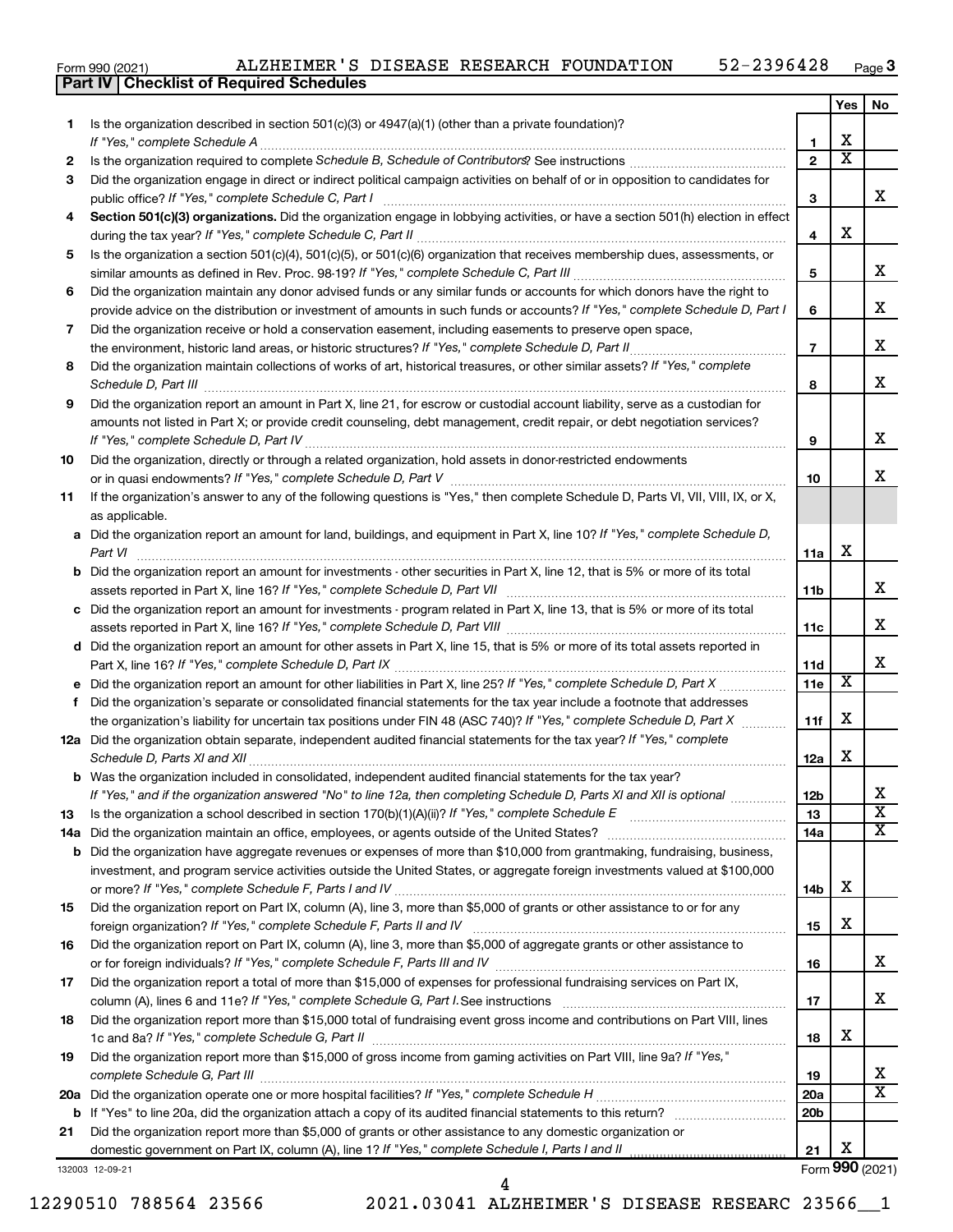$_{\rm Form}$ 990 $_{(2021)}$   $_{\rm ALZHEIMEK}$  is disease research foundation  $_{\rm 52-2396428}$   $_{\rm Page}$ **4** ALZHEIMER'S DISEASE RESEARCH FOUNDATION 52-2396428

*(continued)*

**Part IV Checklist of Required Schedules**

| Did the organization report more than \$5,000 of grants or other assistance to or for domestic individuals on<br>Did the organization answer "Yes" to Part VII, Section A, line 3, 4, or 5, about compensation of the organization's current<br>and former officers, directors, trustees, key employees, and highest compensated employees? If "Yes," complete | 22                                                                                                                                                                                                                                                                                                                                                                                                                                                                                                                                                                                                                                                                                                                                                                                                                                                                                                                                                                                                                                                                                                                                                                                                                                                                                                                                                                                                                                                                                                                                                                                                                                                                                               |                                                                                           | X                                        |
|----------------------------------------------------------------------------------------------------------------------------------------------------------------------------------------------------------------------------------------------------------------------------------------------------------------------------------------------------------------|--------------------------------------------------------------------------------------------------------------------------------------------------------------------------------------------------------------------------------------------------------------------------------------------------------------------------------------------------------------------------------------------------------------------------------------------------------------------------------------------------------------------------------------------------------------------------------------------------------------------------------------------------------------------------------------------------------------------------------------------------------------------------------------------------------------------------------------------------------------------------------------------------------------------------------------------------------------------------------------------------------------------------------------------------------------------------------------------------------------------------------------------------------------------------------------------------------------------------------------------------------------------------------------------------------------------------------------------------------------------------------------------------------------------------------------------------------------------------------------------------------------------------------------------------------------------------------------------------------------------------------------------------------------------------------------------------|-------------------------------------------------------------------------------------------|------------------------------------------|
|                                                                                                                                                                                                                                                                                                                                                                |                                                                                                                                                                                                                                                                                                                                                                                                                                                                                                                                                                                                                                                                                                                                                                                                                                                                                                                                                                                                                                                                                                                                                                                                                                                                                                                                                                                                                                                                                                                                                                                                                                                                                                  |                                                                                           |                                          |
|                                                                                                                                                                                                                                                                                                                                                                |                                                                                                                                                                                                                                                                                                                                                                                                                                                                                                                                                                                                                                                                                                                                                                                                                                                                                                                                                                                                                                                                                                                                                                                                                                                                                                                                                                                                                                                                                                                                                                                                                                                                                                  |                                                                                           |                                          |
|                                                                                                                                                                                                                                                                                                                                                                |                                                                                                                                                                                                                                                                                                                                                                                                                                                                                                                                                                                                                                                                                                                                                                                                                                                                                                                                                                                                                                                                                                                                                                                                                                                                                                                                                                                                                                                                                                                                                                                                                                                                                                  |                                                                                           |                                          |
|                                                                                                                                                                                                                                                                                                                                                                | 23                                                                                                                                                                                                                                                                                                                                                                                                                                                                                                                                                                                                                                                                                                                                                                                                                                                                                                                                                                                                                                                                                                                                                                                                                                                                                                                                                                                                                                                                                                                                                                                                                                                                                               | X                                                                                         |                                          |
| Schedule J <b>Martin Communication Communication</b> Contract of the Communication Communication Communication Communication<br>24a Did the organization have a tax-exempt bond issue with an outstanding principal amount of more than \$100,000 as of the                                                                                                    |                                                                                                                                                                                                                                                                                                                                                                                                                                                                                                                                                                                                                                                                                                                                                                                                                                                                                                                                                                                                                                                                                                                                                                                                                                                                                                                                                                                                                                                                                                                                                                                                                                                                                                  |                                                                                           |                                          |
| last day of the year, that was issued after December 31, 2002? If "Yes," answer lines 24b through 24d and complete                                                                                                                                                                                                                                             |                                                                                                                                                                                                                                                                                                                                                                                                                                                                                                                                                                                                                                                                                                                                                                                                                                                                                                                                                                                                                                                                                                                                                                                                                                                                                                                                                                                                                                                                                                                                                                                                                                                                                                  |                                                                                           |                                          |
|                                                                                                                                                                                                                                                                                                                                                                | 24a                                                                                                                                                                                                                                                                                                                                                                                                                                                                                                                                                                                                                                                                                                                                                                                                                                                                                                                                                                                                                                                                                                                                                                                                                                                                                                                                                                                                                                                                                                                                                                                                                                                                                              |                                                                                           |                                          |
| <b>b</b> Did the organization invest any proceeds of tax-exempt bonds beyond a temporary period exception?                                                                                                                                                                                                                                                     | 24b                                                                                                                                                                                                                                                                                                                                                                                                                                                                                                                                                                                                                                                                                                                                                                                                                                                                                                                                                                                                                                                                                                                                                                                                                                                                                                                                                                                                                                                                                                                                                                                                                                                                                              |                                                                                           |                                          |
| c Did the organization maintain an escrow account other than a refunding escrow at any time during the year to defease                                                                                                                                                                                                                                         |                                                                                                                                                                                                                                                                                                                                                                                                                                                                                                                                                                                                                                                                                                                                                                                                                                                                                                                                                                                                                                                                                                                                                                                                                                                                                                                                                                                                                                                                                                                                                                                                                                                                                                  |                                                                                           |                                          |
|                                                                                                                                                                                                                                                                                                                                                                | 24c                                                                                                                                                                                                                                                                                                                                                                                                                                                                                                                                                                                                                                                                                                                                                                                                                                                                                                                                                                                                                                                                                                                                                                                                                                                                                                                                                                                                                                                                                                                                                                                                                                                                                              |                                                                                           |                                          |
|                                                                                                                                                                                                                                                                                                                                                                |                                                                                                                                                                                                                                                                                                                                                                                                                                                                                                                                                                                                                                                                                                                                                                                                                                                                                                                                                                                                                                                                                                                                                                                                                                                                                                                                                                                                                                                                                                                                                                                                                                                                                                  |                                                                                           |                                          |
|                                                                                                                                                                                                                                                                                                                                                                |                                                                                                                                                                                                                                                                                                                                                                                                                                                                                                                                                                                                                                                                                                                                                                                                                                                                                                                                                                                                                                                                                                                                                                                                                                                                                                                                                                                                                                                                                                                                                                                                                                                                                                  |                                                                                           |                                          |
|                                                                                                                                                                                                                                                                                                                                                                |                                                                                                                                                                                                                                                                                                                                                                                                                                                                                                                                                                                                                                                                                                                                                                                                                                                                                                                                                                                                                                                                                                                                                                                                                                                                                                                                                                                                                                                                                                                                                                                                                                                                                                  |                                                                                           |                                          |
| that the transaction has not been reported on any of the organization's prior Forms 990 or 990-EZ? If "Yes," complete                                                                                                                                                                                                                                          |                                                                                                                                                                                                                                                                                                                                                                                                                                                                                                                                                                                                                                                                                                                                                                                                                                                                                                                                                                                                                                                                                                                                                                                                                                                                                                                                                                                                                                                                                                                                                                                                                                                                                                  |                                                                                           |                                          |
|                                                                                                                                                                                                                                                                                                                                                                |                                                                                                                                                                                                                                                                                                                                                                                                                                                                                                                                                                                                                                                                                                                                                                                                                                                                                                                                                                                                                                                                                                                                                                                                                                                                                                                                                                                                                                                                                                                                                                                                                                                                                                  |                                                                                           |                                          |
|                                                                                                                                                                                                                                                                                                                                                                |                                                                                                                                                                                                                                                                                                                                                                                                                                                                                                                                                                                                                                                                                                                                                                                                                                                                                                                                                                                                                                                                                                                                                                                                                                                                                                                                                                                                                                                                                                                                                                                                                                                                                                  |                                                                                           |                                          |
|                                                                                                                                                                                                                                                                                                                                                                |                                                                                                                                                                                                                                                                                                                                                                                                                                                                                                                                                                                                                                                                                                                                                                                                                                                                                                                                                                                                                                                                                                                                                                                                                                                                                                                                                                                                                                                                                                                                                                                                                                                                                                  |                                                                                           |                                          |
|                                                                                                                                                                                                                                                                                                                                                                |                                                                                                                                                                                                                                                                                                                                                                                                                                                                                                                                                                                                                                                                                                                                                                                                                                                                                                                                                                                                                                                                                                                                                                                                                                                                                                                                                                                                                                                                                                                                                                                                                                                                                                  |                                                                                           |                                          |
|                                                                                                                                                                                                                                                                                                                                                                |                                                                                                                                                                                                                                                                                                                                                                                                                                                                                                                                                                                                                                                                                                                                                                                                                                                                                                                                                                                                                                                                                                                                                                                                                                                                                                                                                                                                                                                                                                                                                                                                                                                                                                  |                                                                                           |                                          |
|                                                                                                                                                                                                                                                                                                                                                                | 27                                                                                                                                                                                                                                                                                                                                                                                                                                                                                                                                                                                                                                                                                                                                                                                                                                                                                                                                                                                                                                                                                                                                                                                                                                                                                                                                                                                                                                                                                                                                                                                                                                                                                               |                                                                                           |                                          |
| Was the organization a party to a business transaction with one of the following parties (see the Schedule L, Part IV,                                                                                                                                                                                                                                         |                                                                                                                                                                                                                                                                                                                                                                                                                                                                                                                                                                                                                                                                                                                                                                                                                                                                                                                                                                                                                                                                                                                                                                                                                                                                                                                                                                                                                                                                                                                                                                                                                                                                                                  |                                                                                           |                                          |
| instructions for applicable filing thresholds, conditions, and exceptions):                                                                                                                                                                                                                                                                                    |                                                                                                                                                                                                                                                                                                                                                                                                                                                                                                                                                                                                                                                                                                                                                                                                                                                                                                                                                                                                                                                                                                                                                                                                                                                                                                                                                                                                                                                                                                                                                                                                                                                                                                  |                                                                                           |                                          |
| a A current or former officer, director, trustee, key employee, creator or founder, or substantial contributor? If                                                                                                                                                                                                                                             |                                                                                                                                                                                                                                                                                                                                                                                                                                                                                                                                                                                                                                                                                                                                                                                                                                                                                                                                                                                                                                                                                                                                                                                                                                                                                                                                                                                                                                                                                                                                                                                                                                                                                                  |                                                                                           |                                          |
|                                                                                                                                                                                                                                                                                                                                                                | 28a                                                                                                                                                                                                                                                                                                                                                                                                                                                                                                                                                                                                                                                                                                                                                                                                                                                                                                                                                                                                                                                                                                                                                                                                                                                                                                                                                                                                                                                                                                                                                                                                                                                                                              |                                                                                           |                                          |
|                                                                                                                                                                                                                                                                                                                                                                | 28 <sub>b</sub>                                                                                                                                                                                                                                                                                                                                                                                                                                                                                                                                                                                                                                                                                                                                                                                                                                                                                                                                                                                                                                                                                                                                                                                                                                                                                                                                                                                                                                                                                                                                                                                                                                                                                  |                                                                                           |                                          |
| c A 35% controlled entity of one or more individuals and/or organizations described in line 28a or 28b?!f                                                                                                                                                                                                                                                      |                                                                                                                                                                                                                                                                                                                                                                                                                                                                                                                                                                                                                                                                                                                                                                                                                                                                                                                                                                                                                                                                                                                                                                                                                                                                                                                                                                                                                                                                                                                                                                                                                                                                                                  |                                                                                           |                                          |
|                                                                                                                                                                                                                                                                                                                                                                | 28c                                                                                                                                                                                                                                                                                                                                                                                                                                                                                                                                                                                                                                                                                                                                                                                                                                                                                                                                                                                                                                                                                                                                                                                                                                                                                                                                                                                                                                                                                                                                                                                                                                                                                              |                                                                                           |                                          |
|                                                                                                                                                                                                                                                                                                                                                                |                                                                                                                                                                                                                                                                                                                                                                                                                                                                                                                                                                                                                                                                                                                                                                                                                                                                                                                                                                                                                                                                                                                                                                                                                                                                                                                                                                                                                                                                                                                                                                                                                                                                                                  |                                                                                           |                                          |
|                                                                                                                                                                                                                                                                                                                                                                |                                                                                                                                                                                                                                                                                                                                                                                                                                                                                                                                                                                                                                                                                                                                                                                                                                                                                                                                                                                                                                                                                                                                                                                                                                                                                                                                                                                                                                                                                                                                                                                                                                                                                                  |                                                                                           |                                          |
|                                                                                                                                                                                                                                                                                                                                                                | 31                                                                                                                                                                                                                                                                                                                                                                                                                                                                                                                                                                                                                                                                                                                                                                                                                                                                                                                                                                                                                                                                                                                                                                                                                                                                                                                                                                                                                                                                                                                                                                                                                                                                                               |                                                                                           |                                          |
| Did the organization sell, exchange, dispose of, or transfer more than 25% of its net assets? If "Yes," complete                                                                                                                                                                                                                                               |                                                                                                                                                                                                                                                                                                                                                                                                                                                                                                                                                                                                                                                                                                                                                                                                                                                                                                                                                                                                                                                                                                                                                                                                                                                                                                                                                                                                                                                                                                                                                                                                                                                                                                  |                                                                                           |                                          |
|                                                                                                                                                                                                                                                                                                                                                                | 32                                                                                                                                                                                                                                                                                                                                                                                                                                                                                                                                                                                                                                                                                                                                                                                                                                                                                                                                                                                                                                                                                                                                                                                                                                                                                                                                                                                                                                                                                                                                                                                                                                                                                               |                                                                                           |                                          |
| Did the organization own 100% of an entity disregarded as separate from the organization under Regulations                                                                                                                                                                                                                                                     |                                                                                                                                                                                                                                                                                                                                                                                                                                                                                                                                                                                                                                                                                                                                                                                                                                                                                                                                                                                                                                                                                                                                                                                                                                                                                                                                                                                                                                                                                                                                                                                                                                                                                                  |                                                                                           |                                          |
|                                                                                                                                                                                                                                                                                                                                                                | 33                                                                                                                                                                                                                                                                                                                                                                                                                                                                                                                                                                                                                                                                                                                                                                                                                                                                                                                                                                                                                                                                                                                                                                                                                                                                                                                                                                                                                                                                                                                                                                                                                                                                                               |                                                                                           |                                          |
| Was the organization related to any tax-exempt or taxable entity? If "Yes," complete Schedule R, Part II, III, or IV, and                                                                                                                                                                                                                                      |                                                                                                                                                                                                                                                                                                                                                                                                                                                                                                                                                                                                                                                                                                                                                                                                                                                                                                                                                                                                                                                                                                                                                                                                                                                                                                                                                                                                                                                                                                                                                                                                                                                                                                  |                                                                                           |                                          |
| Part V, line 1                                                                                                                                                                                                                                                                                                                                                 | 34                                                                                                                                                                                                                                                                                                                                                                                                                                                                                                                                                                                                                                                                                                                                                                                                                                                                                                                                                                                                                                                                                                                                                                                                                                                                                                                                                                                                                                                                                                                                                                                                                                                                                               |                                                                                           |                                          |
| and a series of the contract of the contract of the contract of the contract of the contract of the contract o                                                                                                                                                                                                                                                 | 35a                                                                                                                                                                                                                                                                                                                                                                                                                                                                                                                                                                                                                                                                                                                                                                                                                                                                                                                                                                                                                                                                                                                                                                                                                                                                                                                                                                                                                                                                                                                                                                                                                                                                                              |                                                                                           |                                          |
|                                                                                                                                                                                                                                                                                                                                                                |                                                                                                                                                                                                                                                                                                                                                                                                                                                                                                                                                                                                                                                                                                                                                                                                                                                                                                                                                                                                                                                                                                                                                                                                                                                                                                                                                                                                                                                                                                                                                                                                                                                                                                  |                                                                                           |                                          |
|                                                                                                                                                                                                                                                                                                                                                                |                                                                                                                                                                                                                                                                                                                                                                                                                                                                                                                                                                                                                                                                                                                                                                                                                                                                                                                                                                                                                                                                                                                                                                                                                                                                                                                                                                                                                                                                                                                                                                                                                                                                                                  |                                                                                           |                                          |
|                                                                                                                                                                                                                                                                                                                                                                |                                                                                                                                                                                                                                                                                                                                                                                                                                                                                                                                                                                                                                                                                                                                                                                                                                                                                                                                                                                                                                                                                                                                                                                                                                                                                                                                                                                                                                                                                                                                                                                                                                                                                                  |                                                                                           |                                          |
|                                                                                                                                                                                                                                                                                                                                                                |                                                                                                                                                                                                                                                                                                                                                                                                                                                                                                                                                                                                                                                                                                                                                                                                                                                                                                                                                                                                                                                                                                                                                                                                                                                                                                                                                                                                                                                                                                                                                                                                                                                                                                  |                                                                                           |                                          |
|                                                                                                                                                                                                                                                                                                                                                                |                                                                                                                                                                                                                                                                                                                                                                                                                                                                                                                                                                                                                                                                                                                                                                                                                                                                                                                                                                                                                                                                                                                                                                                                                                                                                                                                                                                                                                                                                                                                                                                                                                                                                                  |                                                                                           |                                          |
|                                                                                                                                                                                                                                                                                                                                                                |                                                                                                                                                                                                                                                                                                                                                                                                                                                                                                                                                                                                                                                                                                                                                                                                                                                                                                                                                                                                                                                                                                                                                                                                                                                                                                                                                                                                                                                                                                                                                                                                                                                                                                  |                                                                                           |                                          |
|                                                                                                                                                                                                                                                                                                                                                                | 38                                                                                                                                                                                                                                                                                                                                                                                                                                                                                                                                                                                                                                                                                                                                                                                                                                                                                                                                                                                                                                                                                                                                                                                                                                                                                                                                                                                                                                                                                                                                                                                                                                                                                               | X                                                                                         |                                          |
| <b>Statements Regarding Other IRS Filings and Tax Compliance</b><br>Part V                                                                                                                                                                                                                                                                                     |                                                                                                                                                                                                                                                                                                                                                                                                                                                                                                                                                                                                                                                                                                                                                                                                                                                                                                                                                                                                                                                                                                                                                                                                                                                                                                                                                                                                                                                                                                                                                                                                                                                                                                  |                                                                                           |                                          |
|                                                                                                                                                                                                                                                                                                                                                                |                                                                                                                                                                                                                                                                                                                                                                                                                                                                                                                                                                                                                                                                                                                                                                                                                                                                                                                                                                                                                                                                                                                                                                                                                                                                                                                                                                                                                                                                                                                                                                                                                                                                                                  |                                                                                           |                                          |
| 1a                                                                                                                                                                                                                                                                                                                                                             |                                                                                                                                                                                                                                                                                                                                                                                                                                                                                                                                                                                                                                                                                                                                                                                                                                                                                                                                                                                                                                                                                                                                                                                                                                                                                                                                                                                                                                                                                                                                                                                                                                                                                                  |                                                                                           |                                          |
| 1b                                                                                                                                                                                                                                                                                                                                                             |                                                                                                                                                                                                                                                                                                                                                                                                                                                                                                                                                                                                                                                                                                                                                                                                                                                                                                                                                                                                                                                                                                                                                                                                                                                                                                                                                                                                                                                                                                                                                                                                                                                                                                  |                                                                                           |                                          |
| c Did the organization comply with backup withholding rules for reportable payments to vendors and reportable gaming                                                                                                                                                                                                                                           |                                                                                                                                                                                                                                                                                                                                                                                                                                                                                                                                                                                                                                                                                                                                                                                                                                                                                                                                                                                                                                                                                                                                                                                                                                                                                                                                                                                                                                                                                                                                                                                                                                                                                                  |                                                                                           |                                          |
|                                                                                                                                                                                                                                                                                                                                                                | 1c                                                                                                                                                                                                                                                                                                                                                                                                                                                                                                                                                                                                                                                                                                                                                                                                                                                                                                                                                                                                                                                                                                                                                                                                                                                                                                                                                                                                                                                                                                                                                                                                                                                                                               | х                                                                                         |                                          |
|                                                                                                                                                                                                                                                                                                                                                                | Form 990 (2021)                                                                                                                                                                                                                                                                                                                                                                                                                                                                                                                                                                                                                                                                                                                                                                                                                                                                                                                                                                                                                                                                                                                                                                                                                                                                                                                                                                                                                                                                                                                                                                                                                                                                                  |                                                                                           |                                          |
|                                                                                                                                                                                                                                                                                                                                                                | 25a Section 501(c)(3), 501(c)(4), and 501(c)(29) organizations. Did the organization engage in an excess benefit<br>b Is the organization aware that it engaged in an excess benefit transaction with a disqualified person in a prior year, and<br>Schedule L, Part I<br>Did the organization report any amount on Part X, line 5 or 22, for receivables from or payables to any current<br>or former officer, director, trustee, key employee, creator or founder, substantial contributor, or 35%<br>Did the organization provide a grant or other assistance to any current or former officer, director, trustee, key employee,<br>creator or founder, substantial contributor or employee thereof, a grant selection committee member, or to a 35% controlled<br>entity (including an employee thereof) or family member of any of these persons? If "Yes," complete Schedule L, Part III<br>Did the organization receive contributions of art, historical treasures, or other similar assets, or qualified conservation<br>35a Did the organization have a controlled entity within the meaning of section 512(b)(13)?<br>b If "Yes" to line 35a, did the organization receive any payment from or engage in any transaction with a controlled entity<br>Section 501(c)(3) organizations. Did the organization make any transfers to an exempt non-charitable related organization?<br>Did the organization conduct more than 5% of its activities through an entity that is not a related organization<br>Did the organization complete Schedule O and provide explanations on Schedule O for Part VI, lines 11b and 19?<br>Note: All Form 990 filers are required to complete Schedule O | 24d<br>25a<br>25 <sub>b</sub><br>26<br>29<br>30<br>35 <sub>b</sub><br>36<br>37<br>21<br>0 | х<br>$\overline{\text{x}}$<br><b>Yes</b> |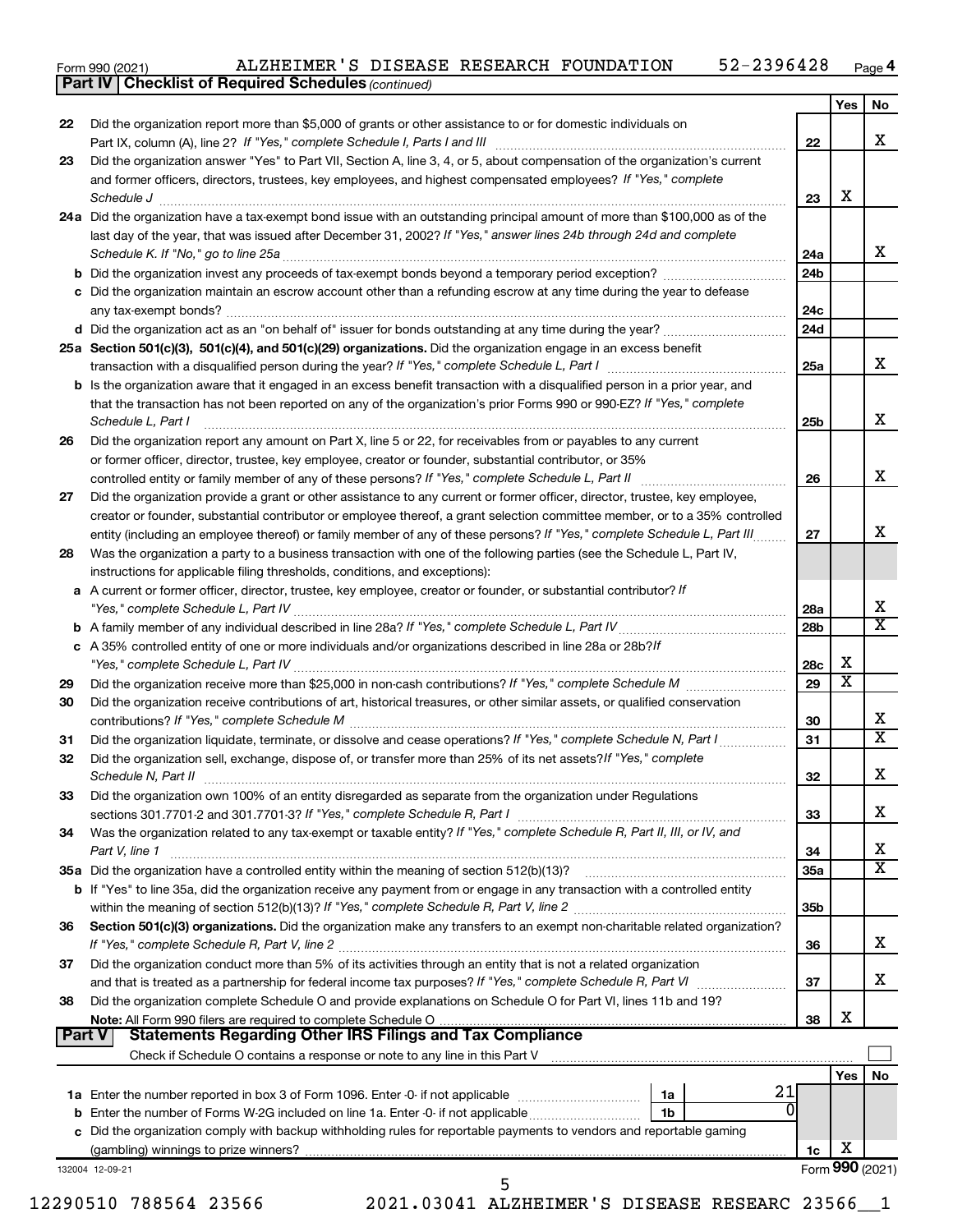| 52-2396428<br>ALZHEIMER'S DISEASE RESEARCH FOUNDATION<br>Form 990 (2021) | Page <b>ວ</b> |
|--------------------------------------------------------------------------|---------------|
|--------------------------------------------------------------------------|---------------|

**Part V** Statements Regarding Other IRS Filings and Tax Compliance (continued)

|     |                                                                                                                                                                                                                                                  |                 |    |                                  | Yes             | <b>No</b>               |  |  |  |  |
|-----|--------------------------------------------------------------------------------------------------------------------------------------------------------------------------------------------------------------------------------------------------|-----------------|----|----------------------------------|-----------------|-------------------------|--|--|--|--|
|     | 2a Enter the number of employees reported on Form W-3, Transmittal of Wage and Tax Statements,                                                                                                                                                   |                 | 26 |                                  |                 |                         |  |  |  |  |
|     | filed for the calendar year ending with or within the year covered by this return <i>manumumumum</i>                                                                                                                                             | 2a              |    |                                  |                 |                         |  |  |  |  |
|     |                                                                                                                                                                                                                                                  |                 |    | 2 <sub>b</sub>                   | х               |                         |  |  |  |  |
|     |                                                                                                                                                                                                                                                  |                 |    | 3a                               |                 | х                       |  |  |  |  |
|     | 3a Did the organization have unrelated business gross income of \$1,000 or more during the year?                                                                                                                                                 |                 |    |                                  |                 |                         |  |  |  |  |
| b   | 3 <sub>b</sub>                                                                                                                                                                                                                                   |                 |    |                                  |                 |                         |  |  |  |  |
|     | 4a At any time during the calendar year, did the organization have an interest in, or a signature or other authority over, a<br>financial account in a foreign country (such as a bank account, securities account, or other financial account)? |                 |    |                                  |                 |                         |  |  |  |  |
|     |                                                                                                                                                                                                                                                  |                 |    | 4a                               |                 | х                       |  |  |  |  |
|     | <b>b</b> If "Yes," enter the name of the foreign country $\blacktriangleright$                                                                                                                                                                   |                 |    |                                  |                 |                         |  |  |  |  |
|     | See instructions for filing requirements for FinCEN Form 114, Report of Foreign Bank and Financial Accounts (FBAR).                                                                                                                              |                 |    |                                  |                 | х                       |  |  |  |  |
|     |                                                                                                                                                                                                                                                  |                 |    | 5a                               |                 | $\overline{\texttt{x}}$ |  |  |  |  |
| b   |                                                                                                                                                                                                                                                  |                 |    | 5 <sub>b</sub><br>5 <sub>c</sub> |                 |                         |  |  |  |  |
|     |                                                                                                                                                                                                                                                  |                 |    |                                  |                 |                         |  |  |  |  |
|     | 6a Does the organization have annual gross receipts that are normally greater than \$100,000, and did the organization solicit                                                                                                                   |                 |    |                                  |                 | х                       |  |  |  |  |
|     |                                                                                                                                                                                                                                                  |                 |    | 6а                               |                 |                         |  |  |  |  |
|     | <b>b</b> If "Yes," did the organization include with every solicitation an express statement that such contributions or gifts<br>were not tax deductible?                                                                                        |                 |    | 6b                               |                 |                         |  |  |  |  |
| 7   | Organizations that may receive deductible contributions under section 170(c).                                                                                                                                                                    |                 |    |                                  |                 |                         |  |  |  |  |
| а   | Did the organization receive a payment in excess of \$75 made partly as a contribution and partly for goods and services provided to the payor?                                                                                                  |                 |    | 7a                               | х               |                         |  |  |  |  |
|     |                                                                                                                                                                                                                                                  |                 |    | 7b                               | X               |                         |  |  |  |  |
|     | c Did the organization sell, exchange, or otherwise dispose of tangible personal property for which it was required                                                                                                                              |                 |    |                                  |                 |                         |  |  |  |  |
|     |                                                                                                                                                                                                                                                  | 7d              |    | 7c                               |                 | x                       |  |  |  |  |
|     |                                                                                                                                                                                                                                                  |                 |    |                                  |                 | х                       |  |  |  |  |
| е   | Did the organization receive any funds, directly or indirectly, to pay premiums on a personal benefit contract?                                                                                                                                  |                 |    | 7e                               |                 | $\overline{\textbf{x}}$ |  |  |  |  |
| f.  |                                                                                                                                                                                                                                                  |                 |    | 7f                               |                 |                         |  |  |  |  |
| g   | If the organization received a contribution of qualified intellectual property, did the organization file Form 8899 as required?                                                                                                                 |                 |    | 7g                               |                 |                         |  |  |  |  |
|     | h If the organization received a contribution of cars, boats, airplanes, or other vehicles, did the organization file a Form 1098-C?                                                                                                             |                 |    | 7h                               |                 |                         |  |  |  |  |
| 8   | Sponsoring organizations maintaining donor advised funds. Did a donor advised fund maintained by the                                                                                                                                             |                 |    |                                  |                 |                         |  |  |  |  |
|     | sponsoring organization have excess business holdings at any time during the year?                                                                                                                                                               |                 |    | 8                                |                 |                         |  |  |  |  |
| 9   | Sponsoring organizations maintaining donor advised funds.                                                                                                                                                                                        |                 |    |                                  |                 |                         |  |  |  |  |
| а   | Did the sponsoring organization make any taxable distributions under section 4966?                                                                                                                                                               |                 |    | 9а                               |                 |                         |  |  |  |  |
| b   |                                                                                                                                                                                                                                                  |                 |    | 9b                               |                 |                         |  |  |  |  |
| 10  | Section 501(c)(7) organizations. Enter:                                                                                                                                                                                                          |                 |    |                                  |                 |                         |  |  |  |  |
| а   |                                                                                                                                                                                                                                                  | 10a             |    |                                  |                 |                         |  |  |  |  |
| b   | Gross receipts, included on Form 990, Part VIII, line 12, for public use of club facilities                                                                                                                                                      | 10 <sub>b</sub> |    |                                  |                 |                         |  |  |  |  |
| 11  | Section 501(c)(12) organizations. Enter:                                                                                                                                                                                                         |                 |    |                                  |                 |                         |  |  |  |  |
| а   | Gross income from members or shareholders                                                                                                                                                                                                        | 11a             |    |                                  |                 |                         |  |  |  |  |
|     | <b>b</b> Gross income from other sources. (Do not net amounts due or paid to other sources against                                                                                                                                               |                 |    |                                  |                 |                         |  |  |  |  |
|     |                                                                                                                                                                                                                                                  | 11b             |    |                                  |                 |                         |  |  |  |  |
|     | 12a Section 4947(a)(1) non-exempt charitable trusts. Is the organization filing Form 990 in lieu of Form 1041?                                                                                                                                   |                 |    | 12a                              |                 |                         |  |  |  |  |
|     |                                                                                                                                                                                                                                                  |                 |    |                                  |                 |                         |  |  |  |  |
| 13  | Section 501(c)(29) qualified nonprofit health insurance issuers.                                                                                                                                                                                 |                 |    |                                  |                 |                         |  |  |  |  |
|     | <b>a</b> Is the organization licensed to issue qualified health plans in more than one state?                                                                                                                                                    |                 |    | 13a                              |                 |                         |  |  |  |  |
|     | Note: See the instructions for additional information the organization must report on Schedule O.                                                                                                                                                |                 |    |                                  |                 |                         |  |  |  |  |
|     | <b>b</b> Enter the amount of reserves the organization is required to maintain by the states in which the                                                                                                                                        |                 |    |                                  |                 |                         |  |  |  |  |
|     |                                                                                                                                                                                                                                                  | 13b             |    |                                  |                 |                         |  |  |  |  |
|     |                                                                                                                                                                                                                                                  |                 |    |                                  |                 |                         |  |  |  |  |
| 14a |                                                                                                                                                                                                                                                  |                 |    | 14a                              |                 | X                       |  |  |  |  |
|     | b If "Yes," has it filed a Form 720 to report these payments? If "No," provide an explanation on Schedule O                                                                                                                                      |                 |    | 14 <sub>b</sub>                  |                 |                         |  |  |  |  |
| 15  | Is the organization subject to the section 4960 tax on payment(s) of more than \$1,000,000 in remuneration or                                                                                                                                    |                 |    |                                  |                 |                         |  |  |  |  |
|     |                                                                                                                                                                                                                                                  |                 |    | 15                               |                 | x                       |  |  |  |  |
|     | If "Yes," see the instructions and file Form 4720, Schedule N.                                                                                                                                                                                   |                 |    |                                  |                 |                         |  |  |  |  |
| 16  | Is the organization an educational institution subject to the section 4968 excise tax on net investment income?                                                                                                                                  |                 |    | 16                               |                 | x                       |  |  |  |  |
|     | If "Yes," complete Form 4720, Schedule O.                                                                                                                                                                                                        |                 |    |                                  |                 |                         |  |  |  |  |
|     | Section 501(c)(21) organizations. Did the trust, any disqualified person, or mine operator engage in any                                                                                                                                         |                 |    |                                  |                 |                         |  |  |  |  |
|     |                                                                                                                                                                                                                                                  |                 |    |                                  |                 |                         |  |  |  |  |
| 17  |                                                                                                                                                                                                                                                  |                 |    | 17                               |                 |                         |  |  |  |  |
|     | If "Yes," complete Form 6069.<br>6                                                                                                                                                                                                               |                 |    |                                  | Form 990 (2021) |                         |  |  |  |  |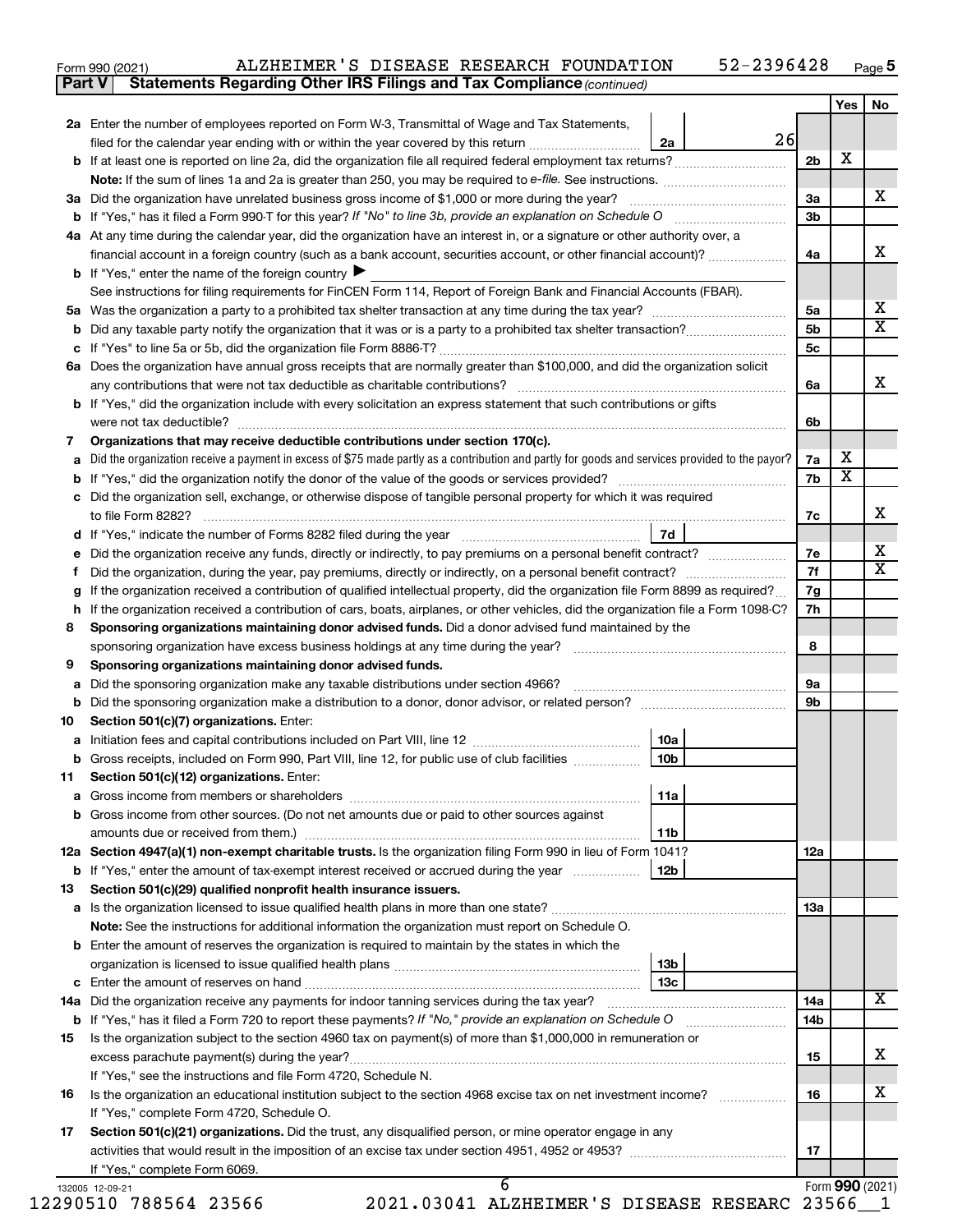| Form 990 (2021) |  |  |
|-----------------|--|--|
|-----------------|--|--|

## Form 990 (2021) ALZHEIMER'S DISEASE RESEARCH FOUNDATION 52-2396428 <sub>Page</sub>

52-2396428 Page 6

**Part VI** Governance, Management, and Disclosure. For each "Yes" response to lines 2 through 7b below, and for a "No" response *to line 8a, 8b, or 10b below, describe the circumstances, processes, or changes on Schedule O. See instructions.*

|                                                                                                                                                                               |    |       |                 | Yes | No                   |
|-------------------------------------------------------------------------------------------------------------------------------------------------------------------------------|----|-------|-----------------|-----|----------------------|
| <b>1a</b> Enter the number of voting members of the governing body at the end of the tax year                                                                                 | 1a |       |                 |     |                      |
| If there are material differences in voting rights among members of the governing body, or if the governing                                                                   |    |       |                 |     |                      |
| body delegated broad authority to an executive committee or similar committee, explain on Schedule O.                                                                         |    |       |                 |     |                      |
| Enter the number of voting members included on line 1a, above, who are independent                                                                                            | 1b |       | 6               |     |                      |
| Did any officer, director, trustee, or key employee have a family relationship or a business relationship with any other                                                      |    |       |                 |     |                      |
| officer, director, trustee, or key employee?                                                                                                                                  |    |       | $\mathbf{2}$    | X   |                      |
|                                                                                                                                                                               |    |       |                 |     |                      |
| Did the organization delegate control over management duties customarily performed by or under the direct supervision                                                         |    |       |                 |     |                      |
|                                                                                                                                                                               |    |       | 3               |     |                      |
| Did the organization make any significant changes to its governing documents since the prior Form 990 was filed?                                                              |    |       | 4               |     |                      |
|                                                                                                                                                                               |    |       | 5               |     |                      |
|                                                                                                                                                                               |    |       | 6               |     |                      |
| Did the organization have members, stockholders, or other persons who had the power to elect or appoint one or                                                                |    |       |                 |     |                      |
|                                                                                                                                                                               |    |       | 7a              |     |                      |
| <b>b</b> Are any governance decisions of the organization reserved to (or subject to approval by) members, stockholders, or                                                   |    |       |                 |     |                      |
|                                                                                                                                                                               |    |       | 7b              |     |                      |
| Did the organization contemporaneously document the meetings held or written actions undertaken during the year by the following:                                             |    |       |                 |     |                      |
|                                                                                                                                                                               |    |       | 8а              | х   |                      |
|                                                                                                                                                                               |    |       | 8b              | х   |                      |
| Is there any officer, director, trustee, or key employee listed in Part VII, Section A, who cannot be reached at the                                                          |    |       |                 |     |                      |
|                                                                                                                                                                               |    |       | 9               |     |                      |
|                                                                                                                                                                               |    |       |                 |     |                      |
| <b>Section B. Policies</b> (This Section B requests information about policies not required by the Internal Revenue Code.)                                                    |    |       |                 |     |                      |
|                                                                                                                                                                               |    |       |                 | Yes |                      |
|                                                                                                                                                                               |    |       | 10a             |     |                      |
| <b>b</b> If "Yes," did the organization have written policies and procedures governing the activities of such chapters, affiliates,                                           |    |       |                 |     |                      |
|                                                                                                                                                                               |    |       | 10 <sub>b</sub> |     |                      |
| 11a Has the organization provided a complete copy of this Form 990 to all members of its governing body before filing the form?                                               |    |       | 11a             | X   |                      |
| <b>b</b> Describe on Schedule O the process, if any, used by the organization to review this Form 990.                                                                        |    |       |                 |     |                      |
|                                                                                                                                                                               |    |       | 12a             | х   |                      |
| <b>b</b> Were officers, directors, or trustees, and key employees required to disclose annually interests that could give rise to conflicts?                                  |    |       | 12 <sub>b</sub> | X   |                      |
| c Did the organization regularly and consistently monitor and enforce compliance with the policy? If "Yes," describe                                                          |    |       |                 |     |                      |
|                                                                                                                                                                               |    |       | 12c             | х   |                      |
|                                                                                                                                                                               |    |       | 13              | X   |                      |
| Did the organization have a written document retention and destruction policy? [11] manufaction in the organization have a written document retention and destruction policy? |    |       | 14              | X   |                      |
|                                                                                                                                                                               |    |       |                 |     |                      |
| Did the process for determining compensation of the following persons include a review and approval by independent                                                            |    |       |                 |     |                      |
| persons, comparability data, and contemporaneous substantiation of the deliberation and decision?                                                                             |    |       |                 |     |                      |
|                                                                                                                                                                               |    |       | <b>15a</b>      | х   |                      |
|                                                                                                                                                                               |    |       | 15 <sub>b</sub> | X   |                      |
| If "Yes" to line 15a or 15b, describe the process on Schedule O. See instructions.                                                                                            |    |       |                 |     |                      |
| 16a Did the organization invest in, contribute assets to, or participate in a joint venture or similar arrangement with a                                                     |    |       |                 |     |                      |
| taxable entity during the year?                                                                                                                                               |    |       | 16a             |     |                      |
| b If "Yes," did the organization follow a written policy or procedure requiring the organization to evaluate its participation                                                |    |       |                 |     |                      |
| in joint venture arrangements under applicable federal tax law, and take steps to safeguard the organization's                                                                |    |       |                 |     |                      |
| exempt status with respect to such arrangements?                                                                                                                              |    |       | 16b             |     |                      |
| <b>Section C. Disclosure</b>                                                                                                                                                  |    |       |                 |     |                      |
| List the states with which a copy of this Form 990 is required to be filed $\blacktriangleright$ MA                                                                           |    |       |                 |     |                      |
| Section 6104 requires an organization to make its Forms 1023 (1024 or 1024-A, if applicable), 990, and 990-T (section 501(c)(3)s only) available                              |    |       |                 |     |                      |
|                                                                                                                                                                               |    |       |                 |     |                      |
| for public inspection. Indicate how you made these available. Check all that apply.                                                                                           |    |       |                 |     |                      |
| $\lfloor x \rfloor$ Another's website<br>$\lfloor x \rfloor$ Upon request<br>$ \mathbf{X} $ Own website<br>Other (explain on Schedule O)                                      |    |       |                 |     |                      |
| Describe on Schedule O whether (and if so, how) the organization made its governing documents, conflict of interest policy, and financial                                     |    |       |                 |     |                      |
| statements available to the public during the tax year.                                                                                                                       |    |       |                 |     |                      |
| State the name, address, and telephone number of the person who possesses the organization's books and records                                                                |    |       |                 |     |                      |
| TIMOTHY W. ARMOUR - 781-238-3800                                                                                                                                              |    |       |                 |     |                      |
| 34 WASHINGTON STREET, STE #310, WELLESLEY HILLS,                                                                                                                              |    | 02481 |                 |     |                      |
|                                                                                                                                                                               |    |       |                 |     |                      |
|                                                                                                                                                                               |    | MA    |                 |     | Form 990 (2021)<br>7 |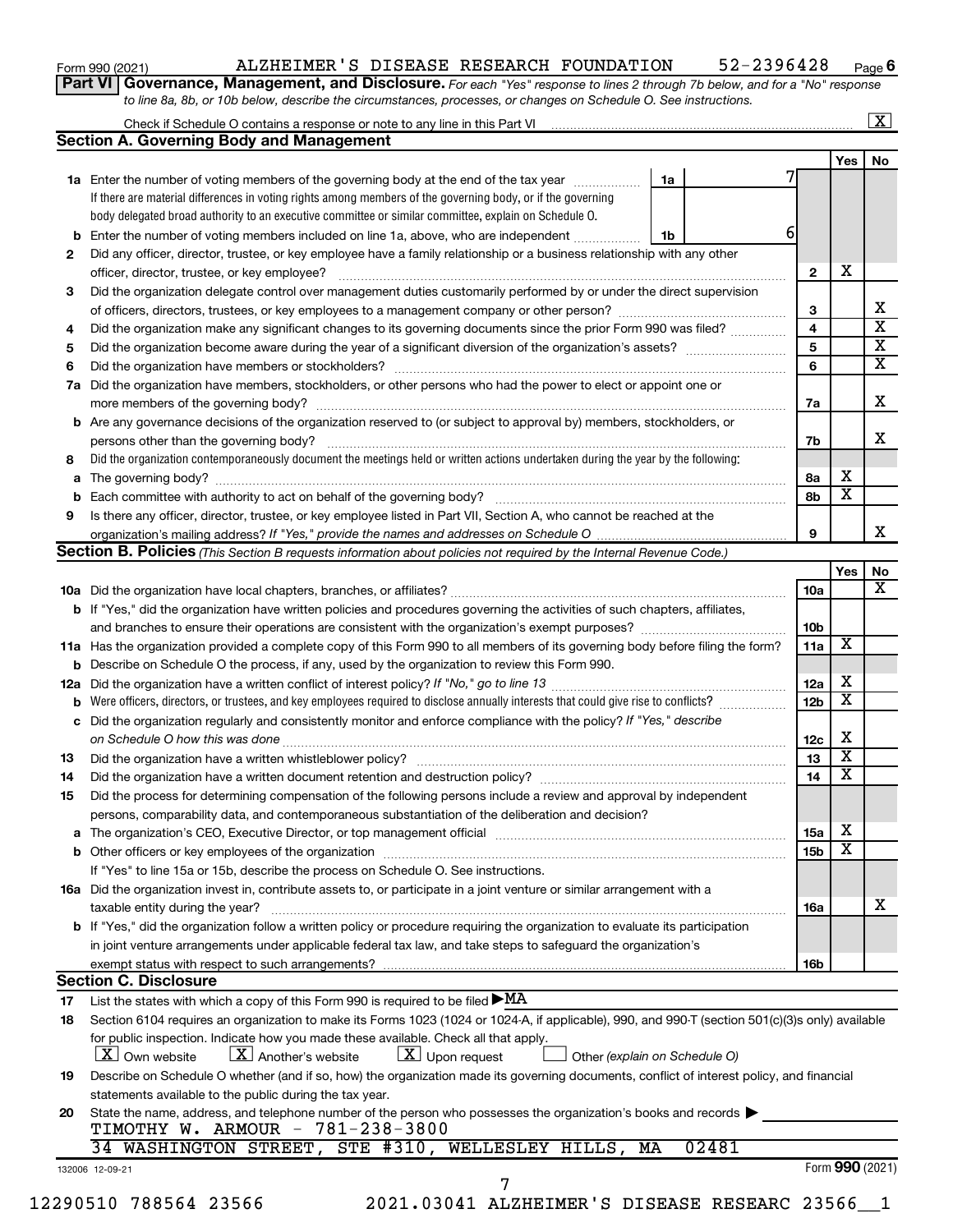Form 990 (2021) ALZHEIMER'S DISEASE RESEARCH FOUNDATION 52-2396428 <sub>Page</sub>

 $\Box$ 

| Part VII Compensation of Officers, Directors, Trustees, Key Employees, Highest Compensated |  |  |
|--------------------------------------------------------------------------------------------|--|--|
| <b>Employees, and Independent Contractors</b>                                              |  |  |

Check if Schedule O contains a response or note to any line in this Part VII

**Section A. Officers, Directors, Trustees, Key Employees, and Highest Compensated Employees**

**1a**  Complete this table for all persons required to be listed. Report compensation for the calendar year ending with or within the organization's tax year.  $\bullet$  List all of the organization's current officers, directors, trustees (whether individuals or organizations), regardless of amount of compensation.

Enter -0- in columns (D), (E), and (F) if no compensation was paid.

**•** List all of the organization's **current** key employees, if any. See the instructions for definition of "key employee."

• List the organization's five *current* highest compensated employees (other than an officer, director, trustee, or key employee) who received reportable compensation (box 5 of Form W-2, Form 1099-MISC, and/or box 1 of Form 1099-NEC) of more than \$100,000 from the organization and any related organizations.

 $\bullet$  List all of the organization's former officers, key employees, and highest compensated employees who received more than \$100,000 of reportable compensation from the organization and any related organizations.

**•** List all of the organization's former directors or trustees that received, in the capacity as a former director or trustee of the organization, more than \$10,000 of reportable compensation from the organization and any related organizations.

See the instructions for the order in which to list the persons above.

Check this box if neither the organization nor any related organization compensated any current officer, director, or trustee.  $\Box$ 

| (A)                                  | (B)                    |                                         |                                                                  | (C)         |              |                                   |        | (D)             | (E)                              | (F)                      |
|--------------------------------------|------------------------|-----------------------------------------|------------------------------------------------------------------|-------------|--------------|-----------------------------------|--------|-----------------|----------------------------------|--------------------------|
| Name and title                       | Average                | Position<br>(do not check more than one |                                                                  |             |              |                                   |        | Reportable      | Reportable                       | Estimated                |
|                                      | hours per              |                                         | box, unless person is both an<br>officer and a director/trustee) |             |              |                                   |        | compensation    | compensation                     | amount of                |
|                                      | week                   |                                         |                                                                  |             |              |                                   |        | from<br>the     | from related                     | other                    |
|                                      | (list any<br>hours for |                                         |                                                                  |             |              |                                   |        | organization    | organizations<br>(W-2/1099-MISC/ | compensation<br>from the |
|                                      | related                |                                         |                                                                  |             |              |                                   |        | (W-2/1099-MISC/ | 1099-NEC)                        | organization             |
|                                      | organizations          |                                         |                                                                  |             |              |                                   |        | 1099-NEC)       |                                  | and related              |
|                                      | below                  | Individual trustee or director          | Institutional trustee                                            |             | Key employee |                                   |        |                 |                                  | organizations            |
|                                      | line)                  |                                         |                                                                  | Officer     |              | Highest compensated<br>  employee | Former |                 |                                  |                          |
| (1)<br>TIMOTHY ARMOUR                | 40.00                  |                                         |                                                                  |             |              |                                   |        |                 |                                  |                          |
| PRESIDENT & CEO                      |                        | $\mathbf X$                             |                                                                  | $\mathbf X$ |              |                                   |        | 277,005.        | 0.                               | 9,315.                   |
| BARBARA CHAMBERS<br>(2)              | 40.00                  |                                         |                                                                  |             |              |                                   |        |                 |                                  |                          |
| EVP MARKETING & COMM.                |                        |                                         |                                                                  |             | X            |                                   |        | 204,402.        | 0.                               | 17,701.                  |
| (3)<br>KATHARINE HERMAN              | 40.00                  |                                         |                                                                  |             |              |                                   |        |                 |                                  |                          |
| EVP DEVELOPMENT                      |                        |                                         |                                                                  |             | $\mathbf X$  |                                   |        | 408,231.        | 0.                               | 28,438.                  |
| JOHN SLATTERY<br>(4)                 | 40.00                  |                                         |                                                                  |             |              |                                   |        |                 |                                  |                          |
| SVP MAJOR GIFTS                      |                        |                                         |                                                                  |             |              | X                                 |        | 185,684.        | 0.                               | 6,433.                   |
| (5)<br>MARGARET SMITH                | 30.00                  |                                         |                                                                  |             |              |                                   |        |                 |                                  |                          |
| EVP, RESEARCH ADMIN                  |                        |                                         |                                                                  |             | $\mathbf X$  |                                   |        | 206,085.        | 0.                               | 21,067.                  |
| (6)<br>MAHUA DASGUPTA                | 40.00                  |                                         |                                                                  |             |              |                                   |        |                 |                                  |                          |
| SR. PHILANTROPIC ADVISOR             |                        |                                         |                                                                  |             |              | X                                 |        | 165,782.        | 0.                               | 20,687.                  |
| (7)<br>KELLY WESTERHOUSE             | 40.00                  |                                         |                                                                  |             |              |                                   |        |                 |                                  |                          |
| VP GIVING                            |                        |                                         |                                                                  |             |              | X                                 |        | 139,693.        | 0.                               | 9,029.                   |
| LISA RAND<br>(8)                     | 40.00                  |                                         |                                                                  |             |              |                                   |        |                 |                                  |                          |
| VP MARKETING & COMM.                 |                        |                                         |                                                                  |             |              | X                                 |        | 133,345.        | 0.                               | 10,672.                  |
| (9) LAUREL LYLE                      | 40.00                  |                                         |                                                                  |             |              |                                   |        |                 |                                  |                          |
| SECRETARY & VP BOARD RELATIONS AND D |                        | $\mathbf X$                             |                                                                  | X           |              |                                   |        | 104,895.        | 0.                               | 3,682.                   |
| (10) JEFFREY MORBY                   | 20.00                  |                                         |                                                                  |             |              |                                   |        |                 |                                  |                          |
| CO-CHAIRMAN                          |                        | $\mathbf X$                             |                                                                  | X           |              |                                   |        | $\mathbf 0$ .   | $\mathbf 0$ .                    | $\mathbf 0$ .            |
| (11) HENRY MCCANCE                   | 5.00                   |                                         |                                                                  |             |              |                                   |        |                 |                                  |                          |
| CO-CHAIRMAN                          |                        | $\mathbf X$                             |                                                                  | X           |              |                                   |        | $\mathbf 0$ .   | 0.                               | $\mathbf 0$ .            |
| (12) PHYLLIS RAPPAPORT               | 2.00                   |                                         |                                                                  |             |              |                                   |        |                 |                                  |                          |
| TREASURER                            |                        | $\mathbf X$                             |                                                                  | X           |              |                                   |        | $\mathbf 0$ .   | 0.                               | $\mathbf 0$ .            |
| (13) ROBERT GREENHILL                | 2.00                   |                                         |                                                                  |             |              |                                   |        |                 |                                  |                          |
| <b>DIRECTOR</b>                      |                        | $\mathbf X$                             |                                                                  |             |              |                                   |        | $\mathbf 0$ .   | 0.                               | $\mathbf 0$ .            |
| (14) JACQUELINE MORBY                | 5.00                   |                                         |                                                                  |             |              |                                   |        |                 |                                  |                          |
| <b>DIRECTOR</b>                      |                        | $\mathbf X$                             |                                                                  |             |              |                                   |        | $\mathbf 0$ .   | $\mathbf 0$ .                    | $\mathbf 0$ .            |
| (15) SHERRY SHARP                    | 2.00                   |                                         |                                                                  |             |              |                                   |        |                 |                                  |                          |
| <b>DIRECTOR</b>                      |                        | $\mathbf X$                             |                                                                  |             |              |                                   |        | 0.              | 0.                               | $\mathbf 0$ .            |
|                                      |                        |                                         |                                                                  |             |              |                                   |        |                 |                                  |                          |
|                                      |                        |                                         |                                                                  |             |              |                                   |        |                 |                                  |                          |
|                                      |                        |                                         |                                                                  |             |              |                                   |        |                 |                                  |                          |
|                                      |                        |                                         |                                                                  |             |              |                                   |        |                 |                                  |                          |

132007 12-09-21

8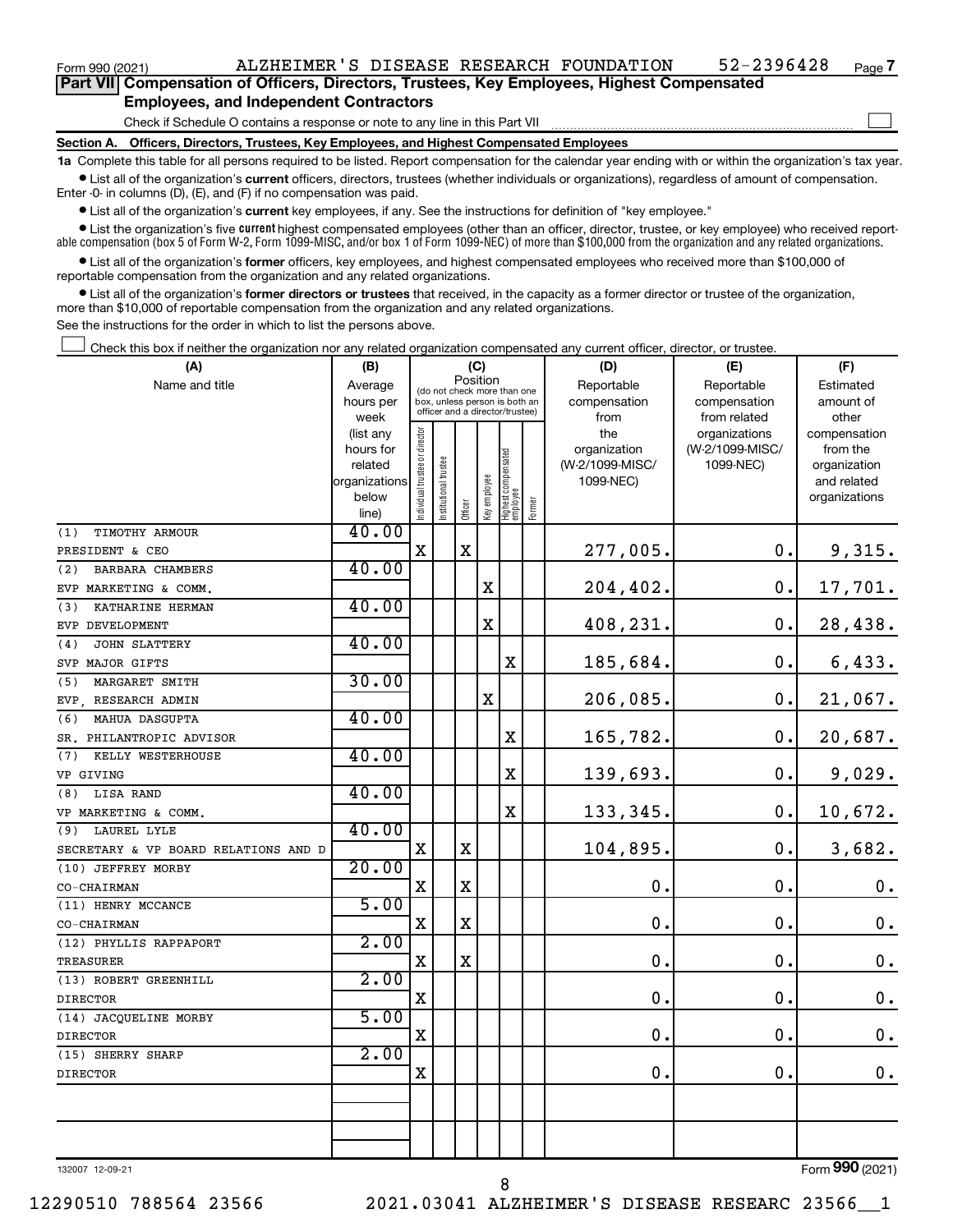|                                                                                                                           | Form 990 (2021)                                                                                                                             |                          |                             |                                 |  |  |   |     | ALZHEIMER'S DISEASE RESEARCH FOUNDATION | 52-2396428      |                  |                     | Page 8           |
|---------------------------------------------------------------------------------------------------------------------------|---------------------------------------------------------------------------------------------------------------------------------------------|--------------------------|-----------------------------|---------------------------------|--|--|---|-----|-----------------------------------------|-----------------|------------------|---------------------|------------------|
| <b>Part VII</b><br>Section A. Officers, Directors, Trustees, Key Employees, and Highest Compensated Employees (continued) |                                                                                                                                             |                          |                             |                                 |  |  |   |     |                                         |                 |                  |                     |                  |
| (B)<br>(A)<br>(C)<br>(D)<br>Position                                                                                      |                                                                                                                                             |                          |                             |                                 |  |  |   | (E) |                                         |                 | (F)              |                     |                  |
|                                                                                                                           | Name and title                                                                                                                              | Average                  | (do not check more than one |                                 |  |  |   |     | Reportable                              | Reportable      |                  | Estimated           |                  |
|                                                                                                                           |                                                                                                                                             | hours per                |                             | box, unless person is both an   |  |  |   |     | compensation                            | compensation    |                  |                     | amount of        |
|                                                                                                                           |                                                                                                                                             | week                     |                             | officer and a director/trustee) |  |  |   |     | from                                    | from related    |                  |                     | other            |
|                                                                                                                           |                                                                                                                                             | (list any                |                             |                                 |  |  |   |     | the                                     | organizations   |                  |                     | compensation     |
|                                                                                                                           |                                                                                                                                             | hours for                |                             |                                 |  |  |   |     | organization                            | (W-2/1099-MISC/ |                  | from the            |                  |
|                                                                                                                           |                                                                                                                                             | related<br>organizations |                             |                                 |  |  |   |     | (W-2/1099-MISC/                         | 1099-NEC)       |                  | organization        |                  |
|                                                                                                                           |                                                                                                                                             | below                    |                             |                                 |  |  |   |     | 1099-NEC)                               |                 |                  |                     | and related      |
|                                                                                                                           | ndividual trustee or director<br>  Highest compensated<br>  employee<br>Institutional trustee<br>Key employee<br>Former<br>Officer<br>line) |                          |                             |                                 |  |  |   |     |                                         |                 |                  | organizations       |                  |
|                                                                                                                           |                                                                                                                                             |                          |                             |                                 |  |  |   |     |                                         |                 |                  |                     |                  |
|                                                                                                                           |                                                                                                                                             |                          |                             |                                 |  |  |   |     |                                         |                 |                  |                     |                  |
|                                                                                                                           |                                                                                                                                             |                          |                             |                                 |  |  |   |     |                                         |                 |                  |                     |                  |
|                                                                                                                           |                                                                                                                                             |                          |                             |                                 |  |  |   |     |                                         |                 |                  |                     |                  |
|                                                                                                                           |                                                                                                                                             |                          |                             |                                 |  |  |   |     |                                         |                 |                  |                     |                  |
|                                                                                                                           |                                                                                                                                             |                          |                             |                                 |  |  |   |     |                                         |                 |                  |                     |                  |
|                                                                                                                           |                                                                                                                                             |                          |                             |                                 |  |  |   |     |                                         |                 |                  |                     |                  |
|                                                                                                                           |                                                                                                                                             |                          |                             |                                 |  |  |   |     |                                         |                 |                  |                     |                  |
|                                                                                                                           |                                                                                                                                             |                          |                             |                                 |  |  |   |     |                                         |                 |                  |                     |                  |
|                                                                                                                           |                                                                                                                                             |                          |                             |                                 |  |  |   |     |                                         |                 |                  |                     |                  |
|                                                                                                                           |                                                                                                                                             |                          |                             |                                 |  |  |   |     |                                         |                 |                  |                     |                  |
|                                                                                                                           |                                                                                                                                             |                          |                             |                                 |  |  |   |     |                                         |                 |                  |                     |                  |
|                                                                                                                           |                                                                                                                                             |                          |                             |                                 |  |  |   |     |                                         |                 |                  |                     |                  |
|                                                                                                                           |                                                                                                                                             |                          |                             |                                 |  |  |   |     |                                         |                 |                  |                     |                  |
|                                                                                                                           | 1b Subtotal                                                                                                                                 |                          |                             |                                 |  |  |   |     | 1,825,122.                              |                 | $\overline{0}$ . |                     | 127,024.         |
|                                                                                                                           |                                                                                                                                             |                          |                             |                                 |  |  |   |     | σ.                                      |                 | σ.               |                     | $\overline{0}$ . |
|                                                                                                                           |                                                                                                                                             |                          |                             |                                 |  |  |   |     | 1,825,122.                              |                 | $\overline{0}$ . |                     | 127,024.         |
| 2                                                                                                                         | Total number of individuals (including but not limited to those listed above) who received more than \$100,000 of reportable                |                          |                             |                                 |  |  |   |     |                                         |                 |                  |                     |                  |
|                                                                                                                           | compensation from the organization $\blacktriangleright$                                                                                    |                          |                             |                                 |  |  |   |     |                                         |                 |                  |                     | 9                |
|                                                                                                                           |                                                                                                                                             |                          |                             |                                 |  |  |   |     |                                         |                 |                  |                     | Yes<br>No        |
| 3                                                                                                                         | Did the organization list any former officer, director, trustee, key employee, or highest compensated employee on                           |                          |                             |                                 |  |  |   |     |                                         |                 |                  |                     |                  |
|                                                                                                                           | line 1a? If "Yes," complete Schedule J for such individual manufactured content to the successive complete schedule J for such individual   |                          |                             |                                 |  |  |   |     |                                         |                 |                  | 3                   | X                |
|                                                                                                                           | For any individual listed on line 1a, is the sum of reportable compensation and other compensation from the organization                    |                          |                             |                                 |  |  |   |     |                                         |                 |                  |                     |                  |
|                                                                                                                           | and related organizations greater than \$150,000? If "Yes," complete Schedule J for such individual                                         |                          |                             |                                 |  |  |   |     |                                         |                 |                  | 4                   | х                |
| 5                                                                                                                         | Did any person listed on line 1a receive or accrue compensation from any unrelated organization or individual for services                  |                          |                             |                                 |  |  |   |     |                                         |                 |                  |                     |                  |
|                                                                                                                           |                                                                                                                                             |                          |                             |                                 |  |  |   |     |                                         |                 |                  | 5                   | X                |
|                                                                                                                           | <b>Section B. Independent Contractors</b>                                                                                                   |                          |                             |                                 |  |  |   |     |                                         |                 |                  |                     |                  |
| 1                                                                                                                         | Complete this table for your five highest compensated independent contractors that received more than \$100,000 of compensation from        |                          |                             |                                 |  |  |   |     |                                         |                 |                  |                     |                  |
|                                                                                                                           | the organization. Report compensation for the calendar year ending with or within the organization's tax year.                              |                          |                             |                                 |  |  |   |     |                                         |                 |                  |                     |                  |
|                                                                                                                           | (A)<br>Name and business address                                                                                                            |                          |                             |                                 |  |  |   |     | (B)<br>Description of services          |                 |                  | (C)<br>Compensation |                  |
|                                                                                                                           | GRYPHON CONSULTING INC                                                                                                                      |                          |                             |                                 |  |  |   |     | FINANCIAL & MGT                         |                 |                  |                     |                  |
|                                                                                                                           | 21 DEAN ST, BELMONT, MA 02478                                                                                                               |                          |                             |                                 |  |  |   |     | CONSULTANT                              |                 |                  |                     | 190,775.         |
|                                                                                                                           | PEARL STREET COLLECTIVE LLC, 145 CHADWICK                                                                                                   |                          |                             |                                 |  |  |   |     |                                         |                 |                  |                     |                  |
|                                                                                                                           |                                                                                                                                             |                          |                             |                                 |  |  |   |     |                                         |                 |                  |                     |                  |
|                                                                                                                           | STREET, NORTH ANDOVER, MA 01845<br>RECRUITING EXPENSES                                                                                      |                          |                             |                                 |  |  |   |     |                                         |                 | 131,847.         |                     |                  |
|                                                                                                                           | PROPER VILLIANS INC<br><b>CREATIVE AND</b><br>2 SEAPORT LANE, 7TH FLOOR, BOSTON, MA 02210PRODUCTION SERVICES                                |                          |                             |                                 |  |  |   |     |                                         |                 |                  |                     |                  |
|                                                                                                                           |                                                                                                                                             |                          |                             |                                 |  |  |   |     |                                         |                 |                  |                     | 121,411.         |
|                                                                                                                           | JOANNE RENCHER & ASSOCIATES LLC                                                                                                             |                          |                             |                                 |  |  |   |     |                                         |                 |                  |                     |                  |
|                                                                                                                           | 1 BRIARWOOD COURT, WARWICK, NY 10990                                                                                                        |                          |                             |                                 |  |  |   |     | HR SERVICES                             |                 |                  |                     | 102,500.         |
|                                                                                                                           |                                                                                                                                             |                          |                             |                                 |  |  |   |     |                                         |                 |                  |                     |                  |
| $\mathbf{2}$                                                                                                              | Total number of independent contractors (including but not limited to those listed above) who received more than                            |                          |                             |                                 |  |  |   |     |                                         |                 |                  |                     |                  |
|                                                                                                                           | \$100,000 of compensation from the organization                                                                                             |                          |                             |                                 |  |  | 4 |     |                                         |                 |                  |                     | $000$ ( $001$ )  |

132008 12-09-21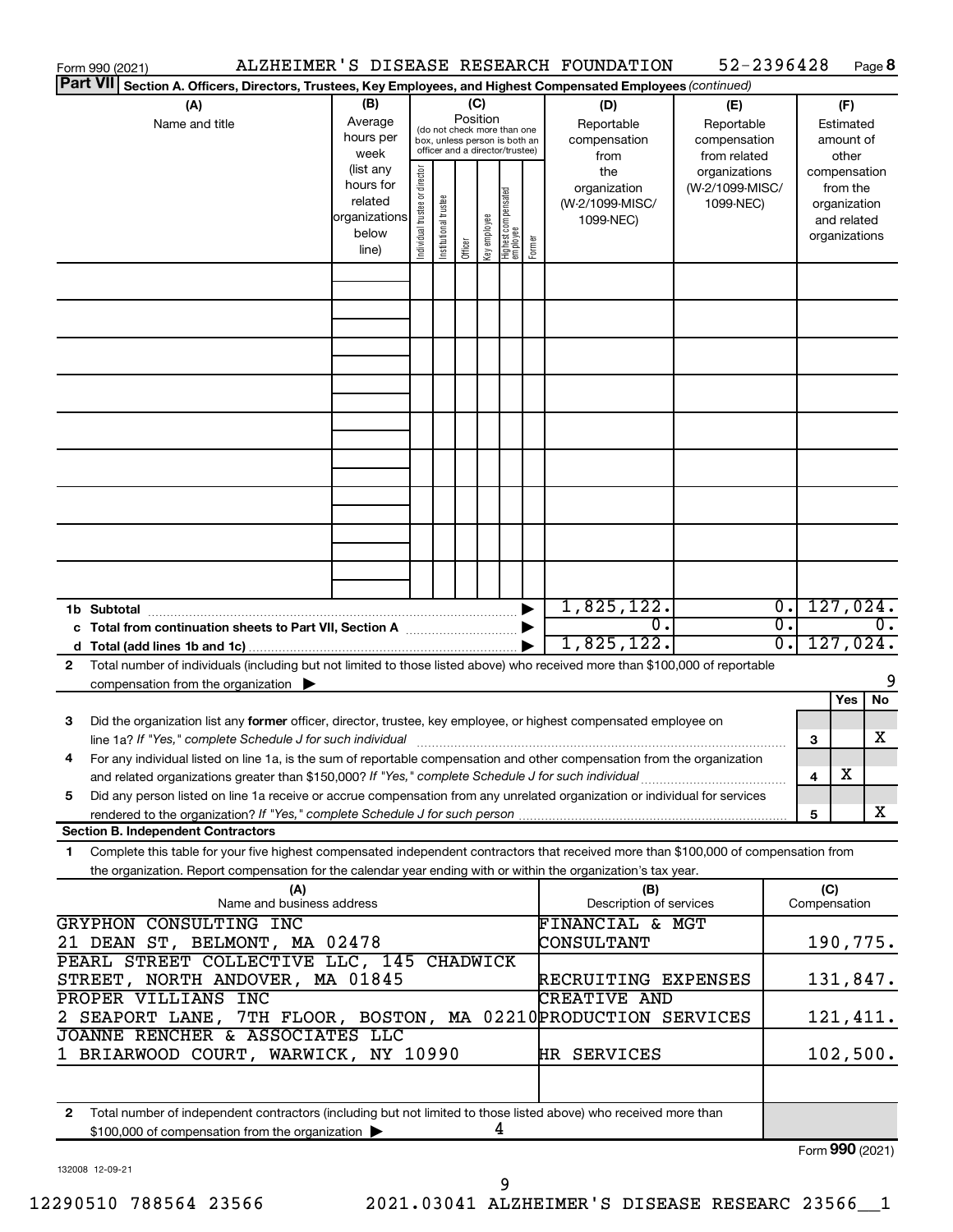|                                                           |                  |    | Form 990 (2021)                                                            |                |                      |               | ALZHEIMER'S DISEASE RESEARCH FOUNDATION |                                   | 52-2396428   | Page 9                                    |
|-----------------------------------------------------------|------------------|----|----------------------------------------------------------------------------|----------------|----------------------|---------------|-----------------------------------------|-----------------------------------|--------------|-------------------------------------------|
|                                                           | <b>Part VIII</b> |    | <b>Statement of Revenue</b>                                                |                |                      |               |                                         |                                   |              |                                           |
|                                                           |                  |    |                                                                            |                |                      |               |                                         |                                   |              |                                           |
|                                                           |                  |    |                                                                            |                |                      |               | Total revenue                           | Related or exempt                 | Unrelated    | (D)<br>Revenue excluded<br>from tax under |
|                                                           |                  |    |                                                                            |                |                      |               |                                         | function revenue business revenue |              | sections 512 - 514                        |
|                                                           |                  |    | 1 a Federated campaigns                                                    | 1a             |                      |               |                                         |                                   |              |                                           |
|                                                           |                  |    | <b>b</b> Membership dues                                                   | 1b             |                      |               |                                         |                                   |              |                                           |
|                                                           |                  |    | c Fundraising events                                                       | 1 <sub>c</sub> |                      | 253,982.      |                                         |                                   |              |                                           |
|                                                           |                  |    | d Related organizations                                                    | 1 <sub>d</sub> |                      |               |                                         |                                   |              |                                           |
| Contributions, Gifts, Grants<br>and Other Similar Amounts |                  |    | Government grants (contributions)                                          | 1е             |                      |               |                                         |                                   |              |                                           |
|                                                           |                  |    | f All other contributions, gifts, grants, and                              |                |                      |               |                                         |                                   |              |                                           |
|                                                           |                  |    | similar amounts not included above                                         | 1f             |                      | 26, 293, 856. |                                         |                                   |              |                                           |
|                                                           |                  |    | g Noncash contributions included in lines 1a-1f                            | 1g             |                      | 5,208,766.    |                                         |                                   |              |                                           |
|                                                           |                  |    |                                                                            |                |                      |               | 26, 547, 838.                           |                                   |              |                                           |
|                                                           |                  |    |                                                                            |                | <b>Business Code</b> |               |                                         |                                   |              |                                           |
|                                                           |                  | 2a |                                                                            |                |                      |               |                                         |                                   |              |                                           |
|                                                           |                  | b  | the control of the control of the control of the control of the control of |                |                      |               |                                         |                                   |              |                                           |
|                                                           |                  | c  | <u> 1989 - Johann Barbara, martxa alemaniar arg</u>                        |                |                      |               |                                         |                                   |              |                                           |
|                                                           |                  | d  | <u> 1989 - Johann Barbara, martxa alemaniar arg</u>                        |                |                      |               |                                         |                                   |              |                                           |
| Program Service<br>Revenue                                |                  | е  |                                                                            |                |                      |               |                                         |                                   |              |                                           |
|                                                           |                  | f  | All other program service revenue  [                                       |                |                      |               |                                         |                                   |              |                                           |
|                                                           |                  | a  |                                                                            |                |                      |               |                                         |                                   |              |                                           |
|                                                           | 3                |    | Investment income (including dividends, interest, and                      |                |                      |               |                                         |                                   |              |                                           |
|                                                           |                  |    |                                                                            |                |                      |               | 4,497.                                  |                                   |              | 4,497.                                    |
|                                                           | 4                |    | Income from investment of tax-exempt bond proceeds                         |                |                      |               |                                         |                                   |              |                                           |
|                                                           | 5                |    |                                                                            |                |                      |               |                                         |                                   |              |                                           |
|                                                           |                  |    |                                                                            | (i) Real       | (ii) Personal        |               |                                         |                                   |              |                                           |
|                                                           |                  |    | 6 a Gross rents<br>6a                                                      |                |                      |               |                                         |                                   |              |                                           |
|                                                           |                  |    | 6 <sub>b</sub><br>Less: rental expenses                                    |                |                      |               |                                         |                                   |              |                                           |
|                                                           |                  | c  | 6c<br>Rental income or (loss)                                              |                |                      |               |                                         |                                   |              |                                           |
|                                                           |                  |    | d Net rental income or (loss)                                              |                |                      |               |                                         |                                   |              |                                           |
|                                                           |                  |    | 7 a Gross amount from sales of                                             | (i) Securities | (ii) Other           |               |                                         |                                   |              |                                           |
|                                                           |                  |    | assets other than inventory<br>7a                                          | 2,093,774.     |                      |               |                                         |                                   |              |                                           |
|                                                           |                  |    | <b>b</b> Less: cost or other basis                                         |                |                      |               |                                         |                                   |              |                                           |
| evenue                                                    |                  |    | and sales expenses<br>7 <sub>b</sub>                                       | 2,066,221.     |                      |               |                                         |                                   |              |                                           |
|                                                           |                  |    | 7c<br>c Gain or (loss)                                                     | 27,553.        |                      |               |                                         |                                   |              |                                           |
|                                                           |                  |    |                                                                            |                |                      |               | 27,553.                                 |                                   |              | 27,553.                                   |
| Other <sub>R</sub>                                        |                  |    | 8 a Gross income from fundraising events (not                              |                |                      |               |                                         |                                   |              |                                           |
|                                                           |                  |    | including \$<br>$253,982.$ of                                              |                |                      |               |                                         |                                   |              |                                           |
|                                                           |                  |    | contributions reported on line 1c). See                                    |                |                      |               |                                         |                                   |              |                                           |
|                                                           |                  |    |                                                                            |                | 8a                   | 71,140.       |                                         |                                   |              |                                           |
|                                                           |                  |    | b Less: direct expenses                                                    |                | l 8b                 | 78,301.       |                                         |                                   |              |                                           |
|                                                           |                  | c  | Net income or (loss) from fundraising events                               |                |                      |               | $-7, 161.$                              |                                   |              | $-7, 161.$                                |
|                                                           |                  |    | 9 a Gross income from gaming activities. See                               |                |                      |               |                                         |                                   |              |                                           |
|                                                           |                  |    |                                                                            |                | 9a<br>9b             |               |                                         |                                   |              |                                           |
|                                                           |                  |    | c Net income or (loss) from gaming activities                              |                |                      |               |                                         |                                   |              |                                           |
|                                                           |                  |    | 10 a Gross sales of inventory, less returns                                |                |                      |               |                                         |                                   |              |                                           |
|                                                           |                  |    |                                                                            |                |                      |               |                                         |                                   |              |                                           |
|                                                           |                  |    | <b>b</b> Less: cost of goods sold                                          |                | 10 <sub>b</sub>      |               |                                         |                                   |              |                                           |
|                                                           |                  |    | <b>c</b> Net income or (loss) from sales of inventory                      |                |                      |               |                                         |                                   |              |                                           |
|                                                           |                  |    |                                                                            |                | <b>Business Code</b> |               |                                         |                                   |              |                                           |
| Miscellaneous<br>Revenue                                  | 11 a             |    |                                                                            |                |                      |               |                                         |                                   |              |                                           |
|                                                           |                  | b  |                                                                            |                |                      |               |                                         |                                   |              |                                           |
|                                                           |                  | c  |                                                                            |                |                      |               |                                         |                                   |              |                                           |
|                                                           |                  |    |                                                                            |                |                      |               |                                         |                                   |              |                                           |
|                                                           |                  |    |                                                                            |                |                      |               |                                         |                                   |              |                                           |
|                                                           | 12               |    |                                                                            |                |                      |               | 26, 572, 727.                           | 0.                                | $\mathbf{0}$ | 24,889.                                   |
| 132009 12-09-21                                           |                  |    |                                                                            |                |                      |               |                                         |                                   |              | Form 990 (2021)                           |

12-09-2

10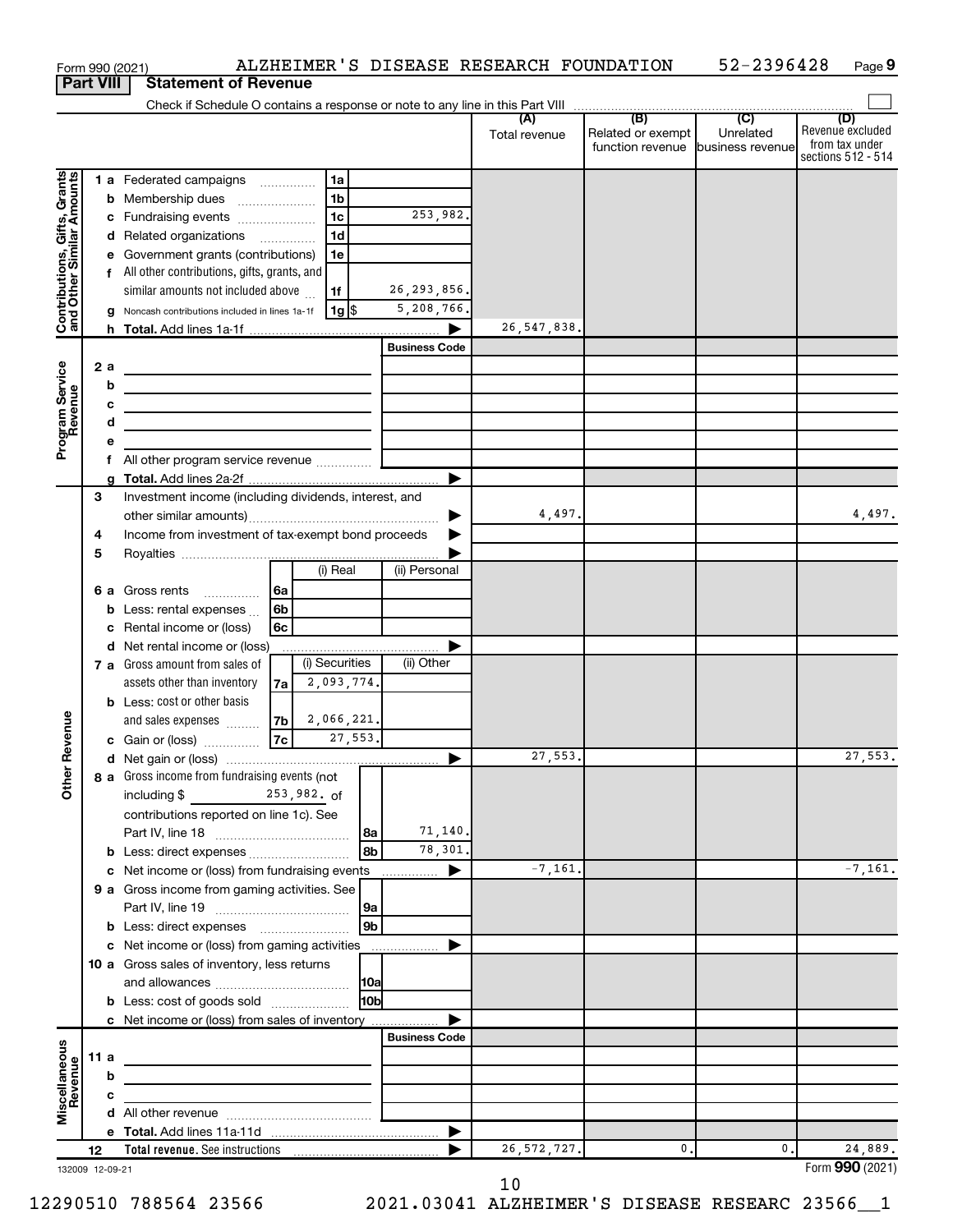### Form 990 (2021) ALZHEIMER'S DISEASE RESEARCH FOUNDATION 52-2396428 Page 52-2396428 Page 10 **Part IX Statement of Functional Expenses**

*Section 501(c)(3) and 501(c)(4) organizations must complete all columns. All other organizations must complete column (A).*

|              | Check if Schedule O contains a response or note to any line in this Part IX.                                                                                                                                 |                       |                             |                                    |                           |  |  |  |
|--------------|--------------------------------------------------------------------------------------------------------------------------------------------------------------------------------------------------------------|-----------------------|-----------------------------|------------------------------------|---------------------------|--|--|--|
|              | Do not include amounts reported on lines 6b,<br>7b, 8b, 9b, and 10b of Part VIII.                                                                                                                            | (A)<br>Total expenses | Program service<br>expenses | Management and<br>general expenses | Fundraising<br>expenses   |  |  |  |
| 1.           | Grants and other assistance to domestic organizations                                                                                                                                                        |                       |                             |                                    |                           |  |  |  |
|              | and domestic governments. See Part IV, line 21                                                                                                                                                               | 16, 141, 813.         | 16, 141, 813.               |                                    |                           |  |  |  |
| $\mathbf{2}$ | Grants and other assistance to domestic                                                                                                                                                                      |                       |                             |                                    |                           |  |  |  |
|              | individuals. See Part IV, line 22                                                                                                                                                                            |                       |                             |                                    |                           |  |  |  |
| 3            | Grants and other assistance to foreign                                                                                                                                                                       |                       |                             |                                    |                           |  |  |  |
|              | organizations, foreign governments, and foreign                                                                                                                                                              |                       |                             |                                    |                           |  |  |  |
|              | individuals. See Part IV, lines 15 and 16                                                                                                                                                                    | 1,577,541.            | 1,577,541.                  |                                    |                           |  |  |  |
| 4            |                                                                                                                                                                                                              |                       |                             |                                    |                           |  |  |  |
| 5            | Compensation of current officers, directors,                                                                                                                                                                 |                       |                             |                                    |                           |  |  |  |
|              | trustees, and key employees                                                                                                                                                                                  | 1,472,939.            | 994,241.                    | 285,627.                           | 193,071.                  |  |  |  |
| 6            | Compensation not included above to disqualified                                                                                                                                                              |                       |                             |                                    |                           |  |  |  |
|              | persons (as defined under section 4958(f)(1)) and                                                                                                                                                            |                       |                             |                                    |                           |  |  |  |
|              | persons described in section 4958(c)(3)(B)                                                                                                                                                                   |                       |                             |                                    |                           |  |  |  |
| 7            | Other salaries and wages                                                                                                                                                                                     | 1,289,329.            | 555,739.                    | 98,372.                            | 635, 218.                 |  |  |  |
| 8            | Pension plan accruals and contributions (include                                                                                                                                                             |                       |                             |                                    |                           |  |  |  |
|              | section 401(k) and 403(b) employer contributions)                                                                                                                                                            | 43,271.               | 18,728.                     | $\frac{3,565}{13,937}$             | $\frac{20,978.}{43,739.}$ |  |  |  |
| 9            | Other employee benefits                                                                                                                                                                                      | 105,847.              | 48,171.                     |                                    |                           |  |  |  |
| 10           |                                                                                                                                                                                                              | 217, 298.             | 135,775.                    | 25,097.                            | 56,426.                   |  |  |  |
| 11           | Fees for services (nonemployees):                                                                                                                                                                            |                       |                             |                                    |                           |  |  |  |
| a            |                                                                                                                                                                                                              |                       |                             |                                    |                           |  |  |  |
| b            |                                                                                                                                                                                                              | 35,656.<br>192,212.   | 27,644.                     | $\frac{7,560}{192,212}$            | 452.                      |  |  |  |
| c            |                                                                                                                                                                                                              | 72,000.               | 72,000.                     |                                    |                           |  |  |  |
|              | Lobbying                                                                                                                                                                                                     |                       |                             |                                    |                           |  |  |  |
| e            | Professional fundraising services. See Part IV, line 17                                                                                                                                                      | 40.                   |                             | 40.                                |                           |  |  |  |
| f            | Investment management fees                                                                                                                                                                                   |                       |                             |                                    |                           |  |  |  |
| $\mathbf{q}$ | Other. (If line 11g amount exceeds 10% of line 25,                                                                                                                                                           | 527,249.              | 183,341.                    | 201,492.                           | 142,416.                  |  |  |  |
|              | column (A), amount, list line 11g expenses on Sch O.)                                                                                                                                                        | 782,714.              | 732,534.                    |                                    | 50,180.                   |  |  |  |
| 12           |                                                                                                                                                                                                              | 183,549.              | 43,150.                     | 51,027.                            | 89,372.                   |  |  |  |
| 13<br>14     |                                                                                                                                                                                                              | 80,543.               | 8,689.                      | 71,854.                            |                           |  |  |  |
| 15           |                                                                                                                                                                                                              |                       |                             |                                    |                           |  |  |  |
| 16           |                                                                                                                                                                                                              | 182,873.              | 102, 240.                   | 24,888.                            | 55,745.                   |  |  |  |
| 17           |                                                                                                                                                                                                              | 7,292.                | 1,286.                      | 2,027.                             | 3,979.                    |  |  |  |
| 18           | Payments of travel or entertainment expenses                                                                                                                                                                 |                       |                             |                                    |                           |  |  |  |
|              | for any federal, state, or local public officials                                                                                                                                                            |                       |                             |                                    |                           |  |  |  |
| 19           | Conferences, conventions, and meetings                                                                                                                                                                       | 38,976.               | 15,590.                     |                                    | 23,386.                   |  |  |  |
| 20           | Interest                                                                                                                                                                                                     |                       |                             |                                    |                           |  |  |  |
| 21           |                                                                                                                                                                                                              |                       |                             |                                    |                           |  |  |  |
| 22           | Depreciation, depletion, and amortization                                                                                                                                                                    | 8,433.                |                             | 8,433.                             |                           |  |  |  |
| 23           | Insurance                                                                                                                                                                                                    | 15,299.               | 4,136.                      | 11, 163.                           |                           |  |  |  |
| 24           | Other expenses. Itemize expenses not covered<br>above. (List miscellaneous expenses on line 24e. If<br>line 24e amount exceeds 10% of line 25, column (A),<br>amount, list line 24e expenses on Schedule O.) |                       |                             |                                    |                           |  |  |  |
| a            | GIFT PROCESSING FEES                                                                                                                                                                                         | 143,594.              |                             | 97.                                | 143,497.                  |  |  |  |
|              | <b>MISCELLANEOUS</b>                                                                                                                                                                                         | 46,807.               | 19,028.                     | 12,306.                            | 15,473.                   |  |  |  |
| c            |                                                                                                                                                                                                              |                       |                             |                                    |                           |  |  |  |
| d            |                                                                                                                                                                                                              |                       |                             |                                    |                           |  |  |  |
| е            | All other expenses                                                                                                                                                                                           |                       |                             |                                    |                           |  |  |  |
| 25           | Total functional expenses. Add lines 1 through 24e                                                                                                                                                           | 23, 165, 275.         | 20,681,646.                 | 1,009,697.                         | 1,473,932.                |  |  |  |
| 26           | Joint costs. Complete this line only if the organization                                                                                                                                                     |                       |                             |                                    |                           |  |  |  |
|              | reported in column (B) joint costs from a combined                                                                                                                                                           |                       |                             |                                    |                           |  |  |  |
|              | educational campaign and fundraising solicitation.                                                                                                                                                           |                       |                             |                                    |                           |  |  |  |
|              | Check here $\blacktriangleright$<br>if following SOP 98-2 (ASC 958-720)                                                                                                                                      |                       |                             |                                    |                           |  |  |  |

132010 12-09-21

Form (2021) **990**

11

12290510 788564 23566 2021.03041 ALZHEIMER'S DISEASE RESEARC 23566\_\_1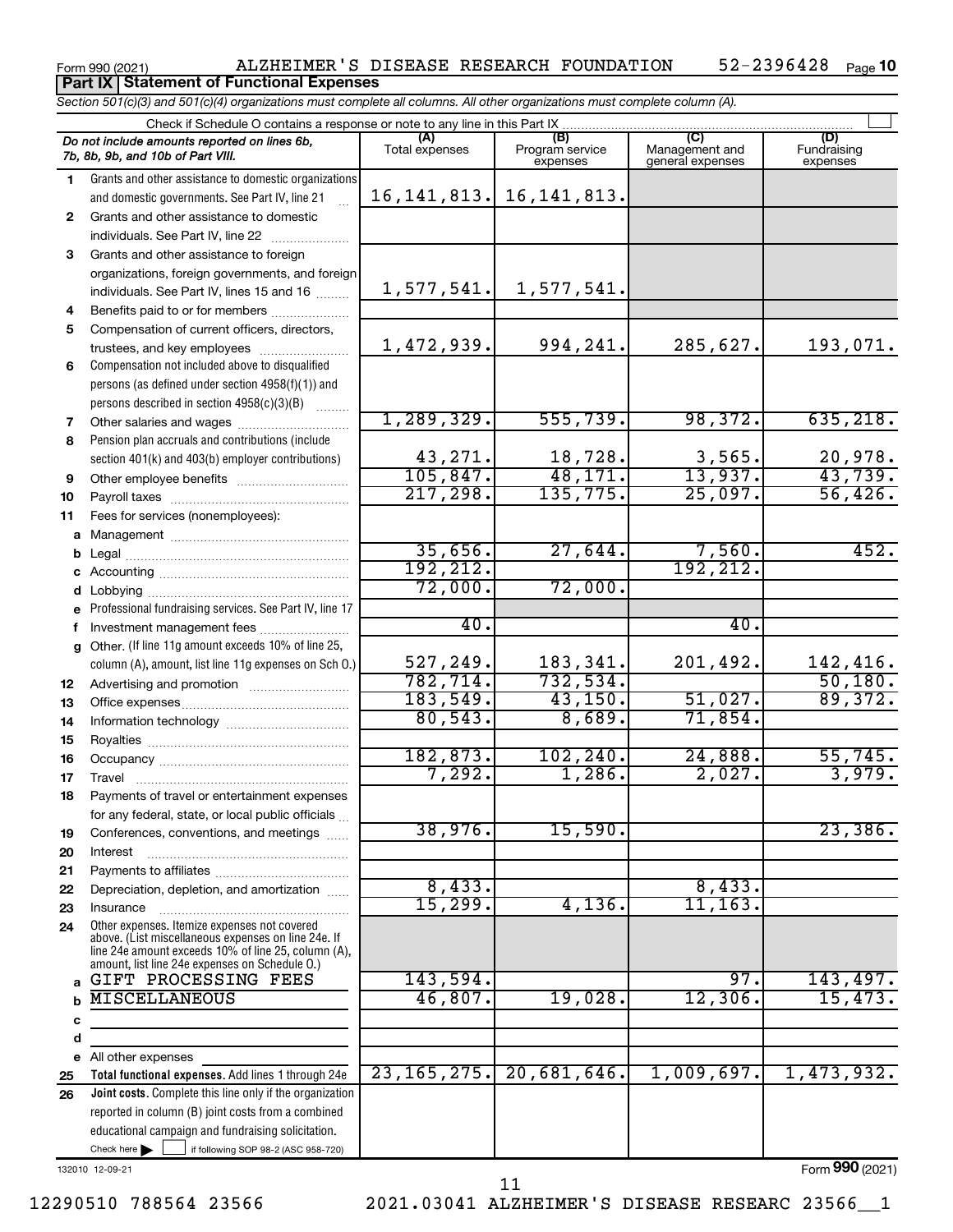**31 32 33**

Form 990 (2021) Page ALZHEIMER'S DISEASE RESEARCH FOUNDATION 52-2396428 52-2396428 Page 11

|                             | Part X | <b>Balance Sheet</b>                                                                                   |                  |                          |                 |                             |
|-----------------------------|--------|--------------------------------------------------------------------------------------------------------|------------------|--------------------------|-----------------|-----------------------------|
|                             |        |                                                                                                        |                  |                          |                 |                             |
|                             |        |                                                                                                        |                  | (A)<br>Beginning of year |                 | (B)<br>End of year          |
|                             | 1      |                                                                                                        | 6, 191, 794.     | $\mathbf{1}$             | 4,850,918.      |                             |
|                             | 2      |                                                                                                        |                  | 207,998.                 | $\mathbf{2}$    | 4,457,855.                  |
|                             | 3      |                                                                                                        |                  | 3,593,695.               | 3               | 1,496,905.                  |
|                             | 4      |                                                                                                        |                  |                          | 4               |                             |
|                             | 5      | Loans and other receivables from any current or former officer, director,                              |                  |                          |                 |                             |
|                             |        | trustee, key employee, creator or founder, substantial contributor, or 35%                             |                  |                          |                 |                             |
|                             |        | controlled entity or family member of any of these persons                                             |                  |                          | 5               |                             |
|                             | 6      | Loans and other receivables from other disqualified persons (as defined                                |                  |                          |                 |                             |
|                             |        | under section $4958(f)(1)$ , and persons described in section $4958(c)(3)(B)$                          | $\ldots$         |                          | 6               |                             |
|                             | 7      |                                                                                                        |                  |                          | $\overline{7}$  |                             |
| Assets                      | 8      |                                                                                                        |                  |                          | 8               |                             |
|                             | 9      | Prepaid expenses and deferred charges                                                                  |                  | 55,727.                  | 9               | 160,657.                    |
|                             |        | 10a Land, buildings, and equipment: cost or other                                                      |                  |                          |                 |                             |
|                             |        | basis. Complete Part VI of Schedule D                                                                  | 54,458.<br>10a   |                          |                 |                             |
|                             |        | <b>b</b> Less: accumulated depreciation                                                                | 47,509.<br>10b l | 15,382.                  | 10 <sub>c</sub> | $\frac{6,949}{12,993,868}$  |
|                             | 11     |                                                                                                        |                  | 6, 362, 446.             | 11              |                             |
|                             | 12     |                                                                                                        |                  |                          | 12              |                             |
|                             | 13     |                                                                                                        |                  |                          | 13              |                             |
|                             | 14     |                                                                                                        |                  | 14                       |                 |                             |
|                             | 15     |                                                                                                        |                  | 15                       |                 |                             |
|                             | 16     |                                                                                                        |                  | 16, 427, 042.            | 16              | 23,967,152.                 |
|                             | 17     |                                                                                                        | 959,088.         | 17                       | 430,625.        |                             |
|                             | 18     |                                                                                                        |                  |                          | 18              | 5, 103, 487.                |
|                             | 19     |                                                                                                        |                  | 500,000.                 | 19              | $\overline{0}$ .            |
|                             | 20     |                                                                                                        |                  |                          | 20              |                             |
|                             | 21     | Escrow or custodial account liability. Complete Part IV of Schedule D                                  |                  |                          | 21              |                             |
|                             | 22     | Loans and other payables to any current or former officer, director,                                   |                  |                          |                 |                             |
| Liabilities                 |        | trustee, key employee, creator or founder, substantial contributor, or 35%                             |                  |                          |                 |                             |
|                             |        |                                                                                                        |                  |                          | 22              |                             |
|                             | 23     | Secured mortgages and notes payable to unrelated third parties                                         |                  |                          | 23              |                             |
|                             | 24     | Unsecured notes and loans payable to unrelated third parties                                           |                  |                          | 24              |                             |
|                             | 25     | Other liabilities (including federal income tax, payables to related third                             |                  |                          |                 |                             |
|                             |        | parties, and other liabilities not included on lines 17-24). Complete Part X                           |                  |                          |                 |                             |
|                             |        | of Schedule D                                                                                          |                  | 172, 501.<br>1,631,589.  | 25              | 252,333.                    |
|                             | 26     | Total liabilities. Add lines 17 through 25                                                             |                  |                          | 26              | 5,766,651.                  |
|                             |        | Organizations that follow FASB ASC 958, check here $\blacktriangleright \lfloor \underline{X} \rfloor$ |                  |                          |                 |                             |
|                             |        | and complete lines 27, 28, 32, and 33.                                                                 |                  | 10,674,191.              |                 |                             |
|                             | 27     |                                                                                                        |                  | $\overline{4,121,262.}$  | 27              | 16, 316, 372.<br>1,884,129. |
|                             | 28     |                                                                                                        |                  |                          | 28              |                             |
|                             |        | Organizations that do not follow FASB ASC 958, check here $\blacktriangleright$                        |                  |                          |                 |                             |
|                             |        | and complete lines 29 through 33.                                                                      |                  |                          |                 |                             |
|                             | 29     |                                                                                                        |                  |                          | 29              |                             |
| Net Assets or Fund Balances | 30     | Paid-in or capital surplus, or land, building, or equipment fund                                       |                  |                          | 30              |                             |
|                             | 31     | Retained earnings, endowment, accumulated income, or other funds                                       |                  | 14,795,453.              | 31<br>32        | 18, 200, 501.               |
|                             | 32     |                                                                                                        |                  |                          |                 |                             |

Total net assets or fund balances ~~~~~~~~~~~~~~~~~~~~~~

Total liabilities and net assets/fund balances

Form (2021) **990**

**31 32 33**

14,795,453. 32 18,200,501. 16,427,042. 23,967,152.

|  | Form 990 (2021) |  |
|--|-----------------|--|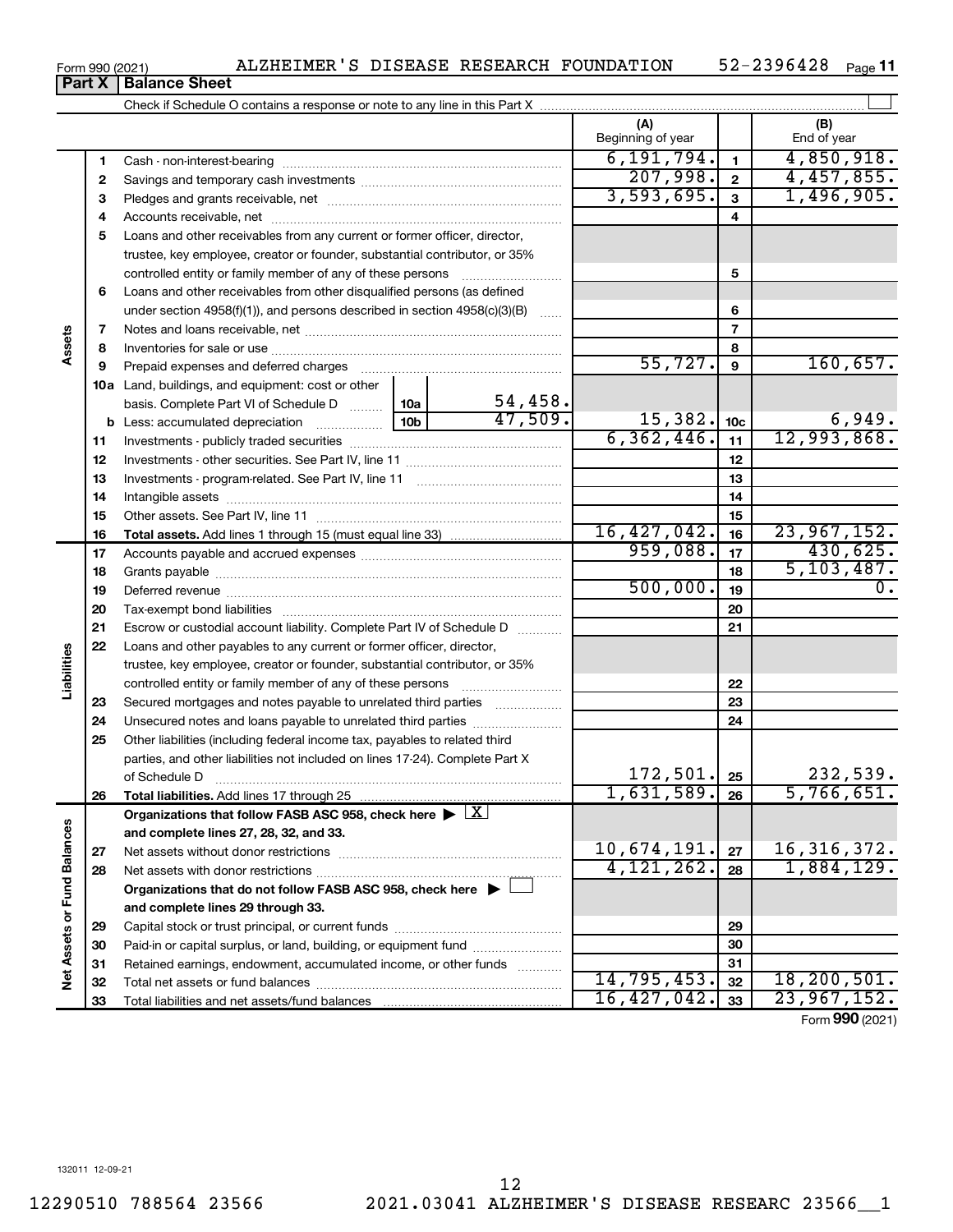|    | ALZHEIMER'S DISEASE RESEARCH FOUNDATION<br>Form 990 (2021)                                                                      |                         | 52-2396428     |            | Page 12          |
|----|---------------------------------------------------------------------------------------------------------------------------------|-------------------------|----------------|------------|------------------|
|    | Part XI   Reconciliation of Net Assets                                                                                          |                         |                |            |                  |
|    |                                                                                                                                 |                         |                |            |                  |
|    |                                                                                                                                 |                         |                |            |                  |
| 1  |                                                                                                                                 | $\mathbf{1}$            |                |            | 26,572,727.      |
| 2  |                                                                                                                                 | $\overline{2}$          |                |            | 23, 165, 275.    |
| З  | Revenue less expenses. Subtract line 2 from line 1                                                                              | 3                       |                |            | 3,407,452.       |
| 4  |                                                                                                                                 | $\overline{\mathbf{4}}$ |                |            | 14, 795, 453.    |
| 5  |                                                                                                                                 | 5                       |                |            | $-2,404.$        |
| 6  |                                                                                                                                 | 6                       |                |            |                  |
| 7  | Investment expenses www.communication.com/www.communication.com/www.communication.com/www.com                                   | $\overline{7}$          |                |            |                  |
| 8  | Prior period adjustments www.communication.communication.com/news/communication.com/news/communication.com/new                  | 8                       |                |            |                  |
| 9  |                                                                                                                                 | 9                       |                |            | $\overline{0}$ . |
| 10 | Net assets or fund balances at end of year. Combine lines 3 through 9 (must equal Part X, line 32,                              |                         |                |            |                  |
|    |                                                                                                                                 | 10                      |                |            | 18,200,501.      |
|    | <b>Part XII</b> Financial Statements and Reporting                                                                              |                         |                |            |                  |
|    |                                                                                                                                 |                         |                |            |                  |
|    |                                                                                                                                 |                         |                | <b>Yes</b> | <b>No</b>        |
| 1  | Accounting method used to prepare the Form 990: $\Box$ Cash $\Box$ Accrual $\Box$ Other                                         |                         |                |            |                  |
|    | If the organization changed its method of accounting from a prior year or checked "Other," explain on Schedule O.               |                         |                |            |                  |
|    |                                                                                                                                 |                         | 2a             |            | х                |
|    | If "Yes," check a box below to indicate whether the financial statements for the year were compiled or reviewed on a            |                         |                |            |                  |
|    | separate basis, consolidated basis, or both:                                                                                    |                         |                |            |                  |
|    | Separate basis<br>Consolidated basis<br>Both consolidated and separate basis                                                    |                         |                |            |                  |
|    |                                                                                                                                 |                         | 2 <sub>b</sub> | х          |                  |
|    | If "Yes," check a box below to indicate whether the financial statements for the year were audited on a separate basis,         |                         |                |            |                  |
|    | consolidated basis, or both:                                                                                                    |                         |                |            |                  |
|    | $\lfloor x \rfloor$ Separate basis<br>Consolidated basis<br>Both consolidated and separate basis                                |                         |                |            |                  |
|    | c If "Yes" to line 2a or 2b, does the organization have a committee that assumes responsibility for oversight of the audit,     |                         |                |            |                  |
|    |                                                                                                                                 |                         | 2c             | х          |                  |
|    | If the organization changed either its oversight process or selection process during the tax year, explain on Schedule O.       |                         |                |            |                  |
|    | 3a As a result of a federal award, was the organization required to undergo an audit or audits as set forth in the Single Audit |                         |                |            |                  |
|    |                                                                                                                                 |                         | За             |            | X                |
|    | b If "Yes," did the organization undergo the required audit or audits? If the organization did not undergo the required audit   |                         |                |            |                  |
|    |                                                                                                                                 |                         | 3 <sub>b</sub> |            |                  |

Form (2021) **990**

132012 12-09-21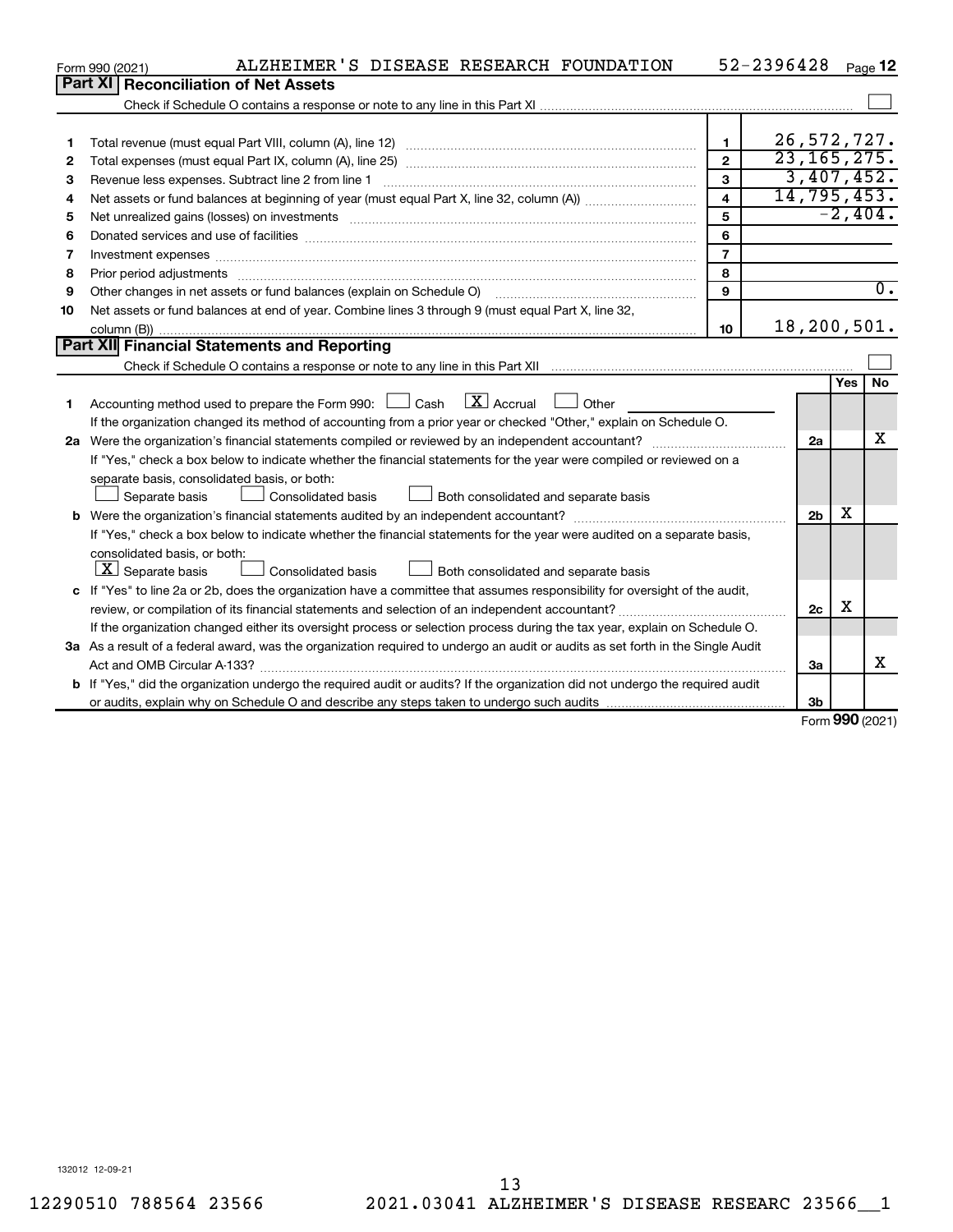Department of the Treasury

**Total**

# Form 990)<br>
Complete if the organization is a section 501(c)(3) organization or a section<br> **Public Charity Status and Public Support**

**4947(a)(1) nonexempt charitable trust. | Attach to Form 990 or Form 990-EZ.** 

|  | OMB No 1545-0047                    |
|--|-------------------------------------|
|  |                                     |
|  | <b>Open to Public</b><br>Inspection |

|        | Inspection<br>nternal Revenue Service<br>Go to www.irs.gov/Form990 for instructions and the latest information. |                          |  |                                                                        |                                                                                                                                                                                                                                                 |                                                                |    |                            |                                       |
|--------|-----------------------------------------------------------------------------------------------------------------|--------------------------|--|------------------------------------------------------------------------|-------------------------------------------------------------------------------------------------------------------------------------------------------------------------------------------------------------------------------------------------|----------------------------------------------------------------|----|----------------------------|---------------------------------------|
|        |                                                                                                                 | Name of the organization |  |                                                                        |                                                                                                                                                                                                                                                 |                                                                |    |                            | <b>Employer identification number</b> |
| Part I |                                                                                                                 |                          |  |                                                                        | ALZHEIMER'S DISEASE RESEARCH FOUNDATION<br>Reason for Public Charity Status. (All organizations must complete this part.) See instructions.                                                                                                     |                                                                |    |                            | 52-2396428                            |
|        |                                                                                                                 |                          |  |                                                                        |                                                                                                                                                                                                                                                 |                                                                |    |                            |                                       |
| 1.     |                                                                                                                 |                          |  |                                                                        | The organization is not a private foundation because it is: (For lines 1 through 12, check only one box.)                                                                                                                                       |                                                                |    |                            |                                       |
| 2      |                                                                                                                 |                          |  |                                                                        | A church, convention of churches, or association of churches described in section 170(b)(1)(A)(i).<br>A school described in section 170(b)(1)(A)(ii). (Attach Schedule E (Form 990).)                                                           |                                                                |    |                            |                                       |
| З      |                                                                                                                 |                          |  |                                                                        |                                                                                                                                                                                                                                                 |                                                                |    |                            |                                       |
| 4      |                                                                                                                 |                          |  |                                                                        | A hospital or a cooperative hospital service organization described in section 170(b)(1)(A)(iii).<br>A medical research organization operated in conjunction with a hospital described in section 170(b)(1)(A)(iii). Enter the hospital's name, |                                                                |    |                            |                                       |
|        |                                                                                                                 | city, and state:         |  |                                                                        |                                                                                                                                                                                                                                                 |                                                                |    |                            |                                       |
| 5.     |                                                                                                                 |                          |  |                                                                        | An organization operated for the benefit of a college or university owned or operated by a governmental unit described in                                                                                                                       |                                                                |    |                            |                                       |
|        |                                                                                                                 |                          |  | section 170(b)(1)(A)(iv). (Complete Part II.)                          |                                                                                                                                                                                                                                                 |                                                                |    |                            |                                       |
| 6      |                                                                                                                 |                          |  |                                                                        | A federal, state, or local government or governmental unit described in section 170(b)(1)(A)(v).                                                                                                                                                |                                                                |    |                            |                                       |
| 7      | $\lfloor x \rfloor$                                                                                             |                          |  |                                                                        | An organization that normally receives a substantial part of its support from a governmental unit or from the general public described in                                                                                                       |                                                                |    |                            |                                       |
|        |                                                                                                                 |                          |  | section 170(b)(1)(A)(vi). (Complete Part II.)                          |                                                                                                                                                                                                                                                 |                                                                |    |                            |                                       |
| 8      |                                                                                                                 |                          |  |                                                                        | A community trust described in section 170(b)(1)(A)(vi). (Complete Part II.)                                                                                                                                                                    |                                                                |    |                            |                                       |
| 9      |                                                                                                                 |                          |  |                                                                        | An agricultural research organization described in section 170(b)(1)(A)(ix) operated in conjunction with a land-grant college                                                                                                                   |                                                                |    |                            |                                       |
|        |                                                                                                                 |                          |  |                                                                        | or university or a non-land-grant college of agriculture (see instructions). Enter the name, city, and state of the college or                                                                                                                  |                                                                |    |                            |                                       |
|        |                                                                                                                 | university:              |  |                                                                        |                                                                                                                                                                                                                                                 |                                                                |    |                            |                                       |
| 10     |                                                                                                                 |                          |  |                                                                        | An organization that normally receives (1) more than 33 1/3% of its support from contributions, membership fees, and gross receipts from                                                                                                        |                                                                |    |                            |                                       |
|        |                                                                                                                 |                          |  |                                                                        | activities related to its exempt functions, subject to certain exceptions; and (2) no more than 33 1/3% of its support from gross investment                                                                                                    |                                                                |    |                            |                                       |
|        |                                                                                                                 |                          |  |                                                                        | income and unrelated business taxable income (less section 511 tax) from businesses acquired by the organization after June 30, 1975.                                                                                                           |                                                                |    |                            |                                       |
|        |                                                                                                                 |                          |  | See section 509(a)(2). (Complete Part III.)                            |                                                                                                                                                                                                                                                 |                                                                |    |                            |                                       |
| 11     |                                                                                                                 |                          |  |                                                                        | An organization organized and operated exclusively to test for public safety. See section 509(a)(4).                                                                                                                                            |                                                                |    |                            |                                       |
| 12     |                                                                                                                 |                          |  |                                                                        | An organization organized and operated exclusively for the benefit of, to perform the functions of, or to carry out the purposes of one or                                                                                                      |                                                                |    |                            |                                       |
|        |                                                                                                                 |                          |  |                                                                        | more publicly supported organizations described in section 509(a)(1) or section 509(a)(2). See section 509(a)(3). Check the box on                                                                                                              |                                                                |    |                            |                                       |
|        |                                                                                                                 |                          |  |                                                                        | lines 12a through 12d that describes the type of supporting organization and complete lines 12e, 12f, and 12g.                                                                                                                                  |                                                                |    |                            |                                       |
| а      |                                                                                                                 |                          |  |                                                                        | Type I. A supporting organization operated, supervised, or controlled by its supported organization(s), typically by giving                                                                                                                     |                                                                |    |                            |                                       |
|        |                                                                                                                 |                          |  |                                                                        | the supported organization(s) the power to regularly appoint or elect a majority of the directors or trustees of the supporting                                                                                                                 |                                                                |    |                            |                                       |
|        |                                                                                                                 |                          |  | organization. You must complete Part IV, Sections A and B.             |                                                                                                                                                                                                                                                 |                                                                |    |                            |                                       |
| b      |                                                                                                                 |                          |  |                                                                        | Type II. A supporting organization supervised or controlled in connection with its supported organization(s), by having                                                                                                                         |                                                                |    |                            |                                       |
|        |                                                                                                                 |                          |  |                                                                        | control or management of the supporting organization vested in the same persons that control or manage the supported                                                                                                                            |                                                                |    |                            |                                       |
|        |                                                                                                                 |                          |  | organization(s). You must complete Part IV, Sections A and C.          |                                                                                                                                                                                                                                                 |                                                                |    |                            |                                       |
|        |                                                                                                                 |                          |  |                                                                        | Type III functionally integrated. A supporting organization operated in connection with, and functionally integrated with,                                                                                                                      |                                                                |    |                            |                                       |
|        |                                                                                                                 |                          |  |                                                                        | its supported organization(s) (see instructions). You must complete Part IV, Sections A, D, and E.                                                                                                                                              |                                                                |    |                            |                                       |
| d      |                                                                                                                 |                          |  |                                                                        | Type III non-functionally integrated. A supporting organization operated in connection with its supported organization(s)                                                                                                                       |                                                                |    |                            |                                       |
|        |                                                                                                                 |                          |  |                                                                        | that is not functionally integrated. The organization generally must satisfy a distribution requirement and an attentiveness                                                                                                                    |                                                                |    |                            |                                       |
|        |                                                                                                                 |                          |  |                                                                        | requirement (see instructions). You must complete Part IV, Sections A and D, and Part V.<br>Check this box if the organization received a written determination from the IRS that it is a Type I, Type II, Type III                             |                                                                |    |                            |                                       |
| е      |                                                                                                                 |                          |  |                                                                        | functionally integrated, or Type III non-functionally integrated supporting organization.                                                                                                                                                       |                                                                |    |                            |                                       |
| f.     |                                                                                                                 |                          |  |                                                                        |                                                                                                                                                                                                                                                 |                                                                |    |                            |                                       |
|        |                                                                                                                 |                          |  | Provide the following information about the supported organization(s). |                                                                                                                                                                                                                                                 |                                                                |    |                            |                                       |
|        |                                                                                                                 | (i) Name of supported    |  | (ii) EIN                                                               | (iii) Type of organization                                                                                                                                                                                                                      | (iv) Is the organization listed<br>in your governing document? |    | (v) Amount of monetary     | (vi) Amount of other                  |
|        |                                                                                                                 | organization             |  |                                                                        | (described on lines 1-10<br>above (see instructions))                                                                                                                                                                                           | Yes                                                            | No | support (see instructions) | support (see instructions)            |
|        |                                                                                                                 |                          |  |                                                                        |                                                                                                                                                                                                                                                 |                                                                |    |                            |                                       |
|        |                                                                                                                 |                          |  |                                                                        |                                                                                                                                                                                                                                                 |                                                                |    |                            |                                       |
|        |                                                                                                                 |                          |  |                                                                        |                                                                                                                                                                                                                                                 |                                                                |    |                            |                                       |
|        |                                                                                                                 |                          |  |                                                                        |                                                                                                                                                                                                                                                 |                                                                |    |                            |                                       |
|        |                                                                                                                 |                          |  |                                                                        |                                                                                                                                                                                                                                                 |                                                                |    |                            |                                       |
|        |                                                                                                                 |                          |  |                                                                        |                                                                                                                                                                                                                                                 |                                                                |    |                            |                                       |
|        |                                                                                                                 |                          |  |                                                                        |                                                                                                                                                                                                                                                 |                                                                |    |                            |                                       |
|        |                                                                                                                 |                          |  |                                                                        |                                                                                                                                                                                                                                                 |                                                                |    |                            |                                       |
|        |                                                                                                                 |                          |  |                                                                        |                                                                                                                                                                                                                                                 |                                                                |    |                            |                                       |
|        |                                                                                                                 |                          |  |                                                                        |                                                                                                                                                                                                                                                 |                                                                |    |                            |                                       |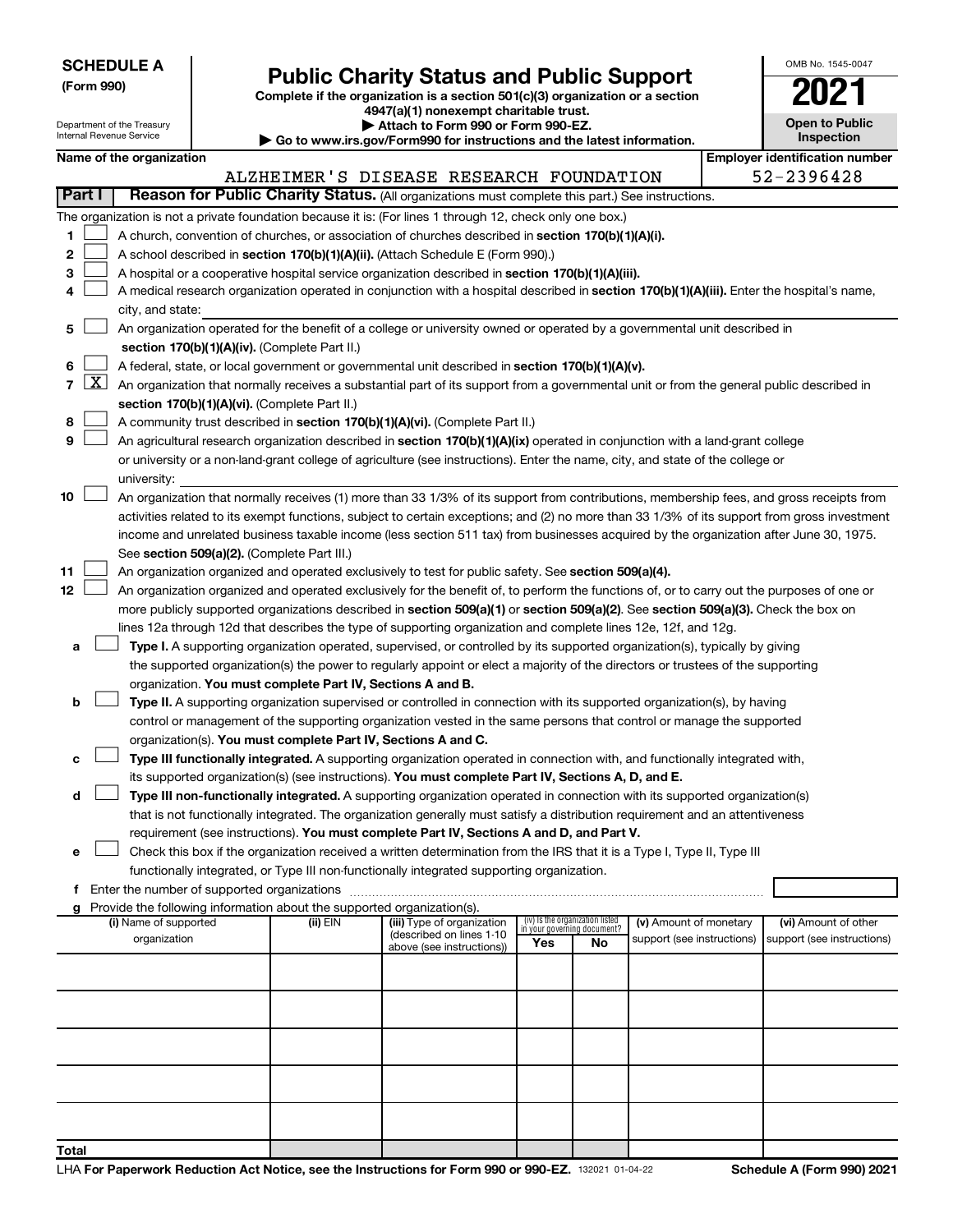## Schedule A (Form 990) 2021 ALZHEIMER'S DISEASE RESEARCH FOUNDATION 52-2396428 <sub>Page 2</sub>

**Part II Support Schedule for Organizations Described in Sections 170(b)(1)(A)(iv) and 170(b)(1)(A)(vi)**

(Complete only if you checked the box on line 5, 7, or 8 of Part I or if the organization failed to qualify under Part III. If the organization fails to qualify under the tests listed below, please complete Part III.)

| <b>Section A. Public Support</b>                                                                                                                                                                                               |                        |             |             |             |               |                                    |
|--------------------------------------------------------------------------------------------------------------------------------------------------------------------------------------------------------------------------------|------------------------|-------------|-------------|-------------|---------------|------------------------------------|
| Calendar year (or fiscal year beginning in)                                                                                                                                                                                    | (a) 2017               | (b) 2018    | $(c)$ 2019  | $(d)$ 2020  | (e) 2021      | (f) Total                          |
| 1 Gifts, grants, contributions, and                                                                                                                                                                                            |                        |             |             |             |               |                                    |
| membership fees received. (Do not                                                                                                                                                                                              |                        |             |             |             |               |                                    |
| include any "unusual grants.")                                                                                                                                                                                                 | 17,501,551.            | 19,798,072. | 30,497,342. | 22,873,948. | 26, 576, 211. | 117, 247, 124.                     |
| 2 Tax revenues levied for the organ-                                                                                                                                                                                           |                        |             |             |             |               |                                    |
| ization's benefit and either paid to                                                                                                                                                                                           |                        |             |             |             |               |                                    |
| or expended on its behalf                                                                                                                                                                                                      |                        |             |             |             |               |                                    |
| 3 The value of services or facilities                                                                                                                                                                                          |                        |             |             |             |               |                                    |
| furnished by a governmental unit to                                                                                                                                                                                            |                        |             |             |             |               |                                    |
| the organization without charge                                                                                                                                                                                                |                        |             |             |             |               |                                    |
| 4 Total. Add lines 1 through 3                                                                                                                                                                                                 | 17,501,551.            | 19,798,072. | 30,497,342  | 22,873,948. | 26, 576, 211. | 117, 247, 124.                     |
| 5 The portion of total contributions                                                                                                                                                                                           |                        |             |             |             |               |                                    |
| by each person (other than a                                                                                                                                                                                                   |                        |             |             |             |               |                                    |
| governmental unit or publicly                                                                                                                                                                                                  |                        |             |             |             |               |                                    |
| supported organization) included                                                                                                                                                                                               |                        |             |             |             |               |                                    |
| on line 1 that exceeds 2% of the                                                                                                                                                                                               |                        |             |             |             |               |                                    |
| amount shown on line 11,                                                                                                                                                                                                       |                        |             |             |             |               |                                    |
| column (f)                                                                                                                                                                                                                     |                        |             |             |             |               | 15, 353, 332.                      |
| 6 Public support. Subtract line 5 from line 4.                                                                                                                                                                                 |                        |             |             |             |               | 101,893,792.                       |
| <b>Section B. Total Support</b>                                                                                                                                                                                                |                        |             |             |             |               |                                    |
| Calendar year (or fiscal year beginning in)                                                                                                                                                                                    | (a) 2017<br>17,501,551 | (b) 2018    | $(c)$ 2019  | $(d)$ 2020  | (e) 2021      | (f) Total                          |
| <b>7</b> Amounts from line 4                                                                                                                                                                                                   |                        | 19,798,072  | 30,497,342  | 22,873,948  | 26, 576, 211. | 117, 247, 124.                     |
| 8 Gross income from interest,                                                                                                                                                                                                  |                        |             |             |             |               |                                    |
| dividends, payments received on                                                                                                                                                                                                |                        |             |             |             |               |                                    |
| securities loans, rents, royalties,                                                                                                                                                                                            | 13,021.                | 77,320.     | 83,306.     | 15,472.     | 4,497.        | 193,616.                           |
| and income from similar sources                                                                                                                                                                                                |                        |             |             |             |               |                                    |
| 9 Net income from unrelated business                                                                                                                                                                                           |                        |             |             |             |               |                                    |
| activities, whether or not the                                                                                                                                                                                                 |                        |             |             |             |               |                                    |
| business is regularly carried on                                                                                                                                                                                               |                        |             |             |             |               |                                    |
| 10 Other income. Do not include gain                                                                                                                                                                                           |                        |             |             |             |               |                                    |
| or loss from the sale of capital                                                                                                                                                                                               | 3,644.                 |             |             |             |               | 3,644.                             |
| assets (Explain in Part VI.)<br>11 Total support. Add lines 7 through 10                                                                                                                                                       |                        |             |             |             |               | 117,444,384.                       |
| <b>12</b> Gross receipts from related activities, etc. (see instructions)                                                                                                                                                      |                        |             |             |             | 12            | 24,340.                            |
| 13 First 5 years. If the Form 990 is for the organization's first, second, third, fourth, or fifth tax year as a section 501(c)(3)                                                                                             |                        |             |             |             |               |                                    |
| organization, check this box and stop here Mathematical and the content of the state of the state of the content of the content of the content of the content of the content of the content of the content of the content of t |                        |             |             |             |               |                                    |
| Section C. Computation of Public Support Percentage                                                                                                                                                                            |                        |             |             |             |               |                                    |
|                                                                                                                                                                                                                                |                        |             |             |             | 14            | 86.76<br>%                         |
|                                                                                                                                                                                                                                |                        |             |             |             | 15            | 87.80<br>%                         |
| 16a 33 1/3% support test - 2021. If the organization did not check the box on line 13, and line 14 is 33 1/3% or more, check this box and                                                                                      |                        |             |             |             |               |                                    |
| stop here. The organization qualifies as a publicly supported organization manufaction manufacture or the organization manufacture or the organization manufacture or the organization manufacture or the state of the state o |                        |             |             |             |               | $\blacktriangleright$ $\mathbf{X}$ |
| b 33 1/3% support test - 2020. If the organization did not check a box on line 13 or 16a, and line 15 is 33 1/3% or more, check this box                                                                                       |                        |             |             |             |               |                                    |
|                                                                                                                                                                                                                                |                        |             |             |             |               |                                    |
| 17a 10% -facts-and-circumstances test - 2021. If the organization did not check a box on line 13, 16a, or 16b, and line 14 is 10% or more,                                                                                     |                        |             |             |             |               |                                    |
| and if the organization meets the facts-and-circumstances test, check this box and stop here. Explain in Part VI how the organization                                                                                          |                        |             |             |             |               |                                    |
| meets the facts-and-circumstances test. The organization qualifies as a publicly supported organization                                                                                                                        |                        |             |             |             |               |                                    |
| <b>b 10%</b> -facts-and-circumstances test - 2020. If the organization did not check a box on line 13, 16a, 16b, or 17a, and line 15 is 10% or                                                                                 |                        |             |             |             |               |                                    |
| more, and if the organization meets the facts-and-circumstances test, check this box and stop here. Explain in Part VI how the                                                                                                 |                        |             |             |             |               |                                    |
| organization meets the facts-and-circumstances test. The organization qualifies as a publicly supported organization                                                                                                           |                        |             |             |             |               |                                    |
| 18 Private foundation. If the organization did not check a box on line 13, 16a, 16b, 17a, or 17b, check this box and see instructions.                                                                                         |                        |             |             |             |               |                                    |
|                                                                                                                                                                                                                                |                        |             |             |             |               | Schedule A (Form 990) 2021         |

132022 01-04-22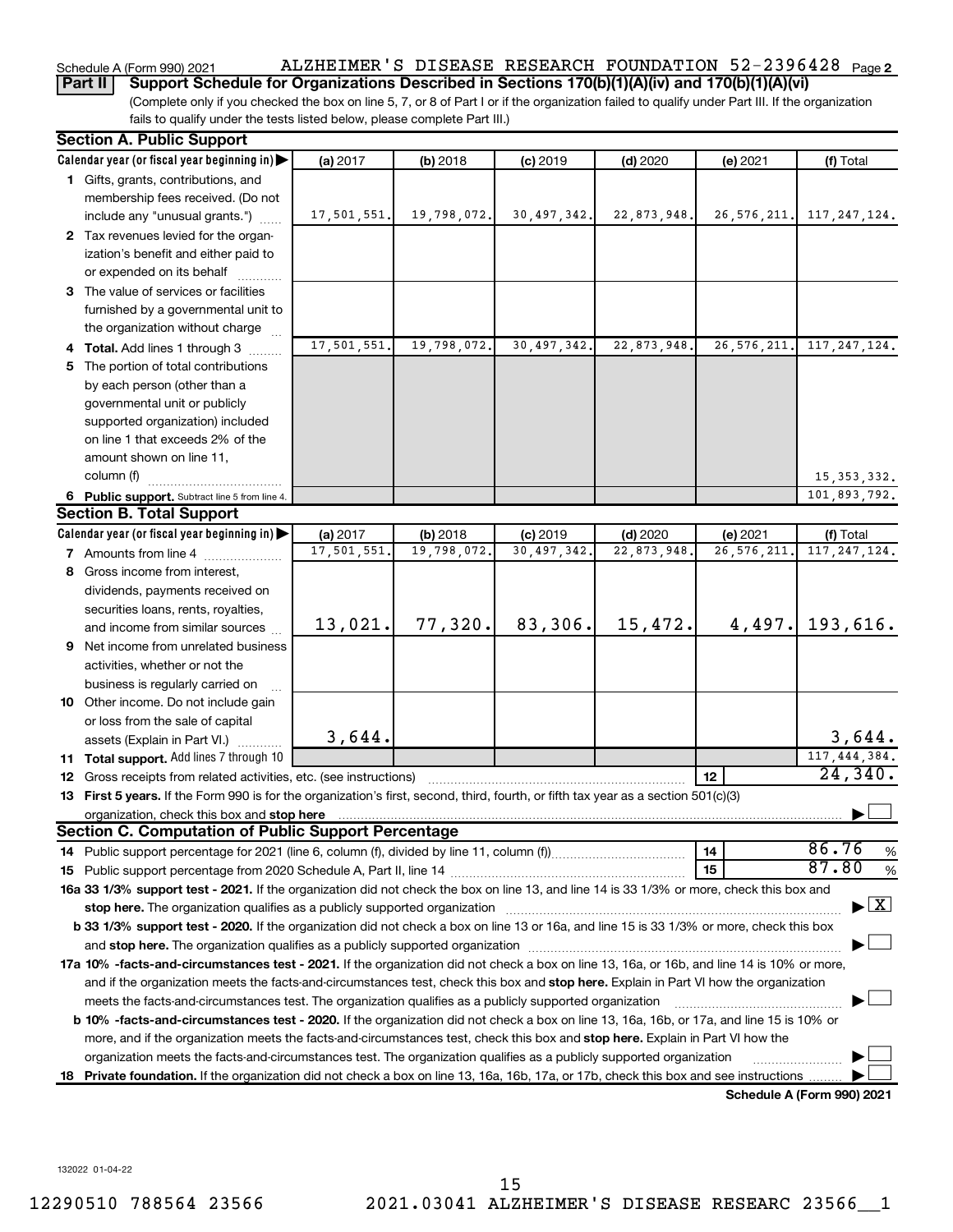## Schedule A (Form 990) 2021 ALZHEIMER 'S DISEASE RESEARCH FOUNDATION 52-2396428 <sub>Page 3</sub> **Part III** | Schedule A (Form 990) 2021 **ALZHEIMER'S DISEASE RESEARCH F**<br>| **Part III** | Support Schedule for Organizations Described in Section 509(a)(2)

(Complete only if you checked the box on line 10 of Part I or if the organization failed to qualify under Part II. If the organization fails to qualify under the tests listed below, please complete Part II.)

| <b>Section A. Public Support</b>                                                                                                                                                 |          |          |            |            |          |                            |
|----------------------------------------------------------------------------------------------------------------------------------------------------------------------------------|----------|----------|------------|------------|----------|----------------------------|
| Calendar year (or fiscal year beginning in)                                                                                                                                      | (a) 2017 | (b) 2018 | $(c)$ 2019 | $(d)$ 2020 | (e) 2021 | (f) Total                  |
| 1 Gifts, grants, contributions, and                                                                                                                                              |          |          |            |            |          |                            |
| membership fees received. (Do not                                                                                                                                                |          |          |            |            |          |                            |
| include any "unusual grants.")                                                                                                                                                   |          |          |            |            |          |                            |
| 2 Gross receipts from admissions,<br>merchandise sold or services per-<br>formed, or facilities furnished in<br>any activity that is related to the                              |          |          |            |            |          |                            |
| organization's tax-exempt purpose                                                                                                                                                |          |          |            |            |          |                            |
| <b>3</b> Gross receipts from activities that                                                                                                                                     |          |          |            |            |          |                            |
| are not an unrelated trade or bus-                                                                                                                                               |          |          |            |            |          |                            |
| iness under section 513                                                                                                                                                          |          |          |            |            |          |                            |
| 4 Tax revenues levied for the organ-<br>ization's benefit and either paid to                                                                                                     |          |          |            |            |          |                            |
| or expended on its behalf                                                                                                                                                        |          |          |            |            |          |                            |
| 5 The value of services or facilities                                                                                                                                            |          |          |            |            |          |                            |
| furnished by a governmental unit to                                                                                                                                              |          |          |            |            |          |                            |
| the organization without charge                                                                                                                                                  |          |          |            |            |          |                            |
| <b>6 Total.</b> Add lines 1 through 5                                                                                                                                            |          |          |            |            |          |                            |
| 7a Amounts included on lines 1, 2, and                                                                                                                                           |          |          |            |            |          |                            |
| 3 received from disqualified persons                                                                                                                                             |          |          |            |            |          |                            |
| <b>b</b> Amounts included on lines 2 and 3 received<br>from other than disqualified persons that<br>exceed the greater of \$5,000 or 1% of the<br>amount on line 13 for the year |          |          |            |            |          |                            |
| c Add lines 7a and 7b                                                                                                                                                            |          |          |            |            |          |                            |
| 8 Public support. (Subtract line 7c from line 6.)                                                                                                                                |          |          |            |            |          |                            |
| <b>Section B. Total Support</b>                                                                                                                                                  |          |          |            |            |          |                            |
| Calendar year (or fiscal year beginning in)                                                                                                                                      | (a) 2017 | (b) 2018 | $(c)$ 2019 | $(d)$ 2020 | (e) 2021 | (f) Total                  |
| <b>9</b> Amounts from line 6                                                                                                                                                     |          |          |            |            |          |                            |
| <b>10a</b> Gross income from interest,<br>dividends, payments received on<br>securities loans, rents, royalties,<br>and income from similar sources                              |          |          |            |            |          |                            |
| <b>b</b> Unrelated business taxable income                                                                                                                                       |          |          |            |            |          |                            |
| (less section 511 taxes) from businesses<br>acquired after June 30, 1975<br>$\overline{\phantom{a}}$                                                                             |          |          |            |            |          |                            |
| c Add lines 10a and 10b                                                                                                                                                          |          |          |            |            |          |                            |
| <b>11</b> Net income from unrelated business<br>activities not included on line 10b,<br>whether or not the business is<br>regularly carried on                                   |          |          |            |            |          |                            |
| <b>12</b> Other income. Do not include gain<br>or loss from the sale of capital<br>assets (Explain in Part VI.)                                                                  |          |          |            |            |          |                            |
| <b>13</b> Total support. (Add lines 9, 10c, 11, and 12.)                                                                                                                         |          |          |            |            |          |                            |
| 14 First 5 years. If the Form 990 is for the organization's first, second, third, fourth, or fifth tax year as a section 501(c)(3) organization,                                 |          |          |            |            |          |                            |
| check this box and stop here                                                                                                                                                     |          |          |            |            |          |                            |
| <b>Section C. Computation of Public Support Percentage</b>                                                                                                                       |          |          |            |            |          |                            |
| 15 Public support percentage for 2021 (line 8, column (f), divided by line 13, column (f) <i></i>                                                                                |          |          |            |            | 15       | ℅                          |
| 16 Public support percentage from 2020 Schedule A, Part III, line 15                                                                                                             |          |          |            |            | 16       | %                          |
| Section D. Computation of Investment Income Percentage                                                                                                                           |          |          |            |            |          |                            |
|                                                                                                                                                                                  |          |          |            |            | 17       | %                          |
| 18 Investment income percentage from 2020 Schedule A, Part III, line 17                                                                                                          |          |          |            |            | 18       | %                          |
| 19a 33 1/3% support tests - 2021. If the organization did not check the box on line 14, and line 15 is more than 33 1/3%, and line 17 is not                                     |          |          |            |            |          |                            |
| more than 33 1/3%, check this box and stop here. The organization qualifies as a publicly supported organization                                                                 |          |          |            |            |          |                            |
| b 33 1/3% support tests - 2020. If the organization did not check a box on line 14 or line 19a, and line 16 is more than 33 1/3%, and                                            |          |          |            |            |          |                            |
| line 18 is not more than 33 1/3%, check this box and stop here. The organization qualifies as a publicly supported organization                                                  |          |          |            |            |          |                            |
|                                                                                                                                                                                  |          |          |            |            |          |                            |
| 132023 01-04-22                                                                                                                                                                  |          |          |            |            |          | Schedule A (Form 990) 2021 |
|                                                                                                                                                                                  |          |          | 16         |            |          |                            |

12290510 788564 23566 2021.03041 ALZHEIMER'S DISEASE RESEARC 23566\_\_1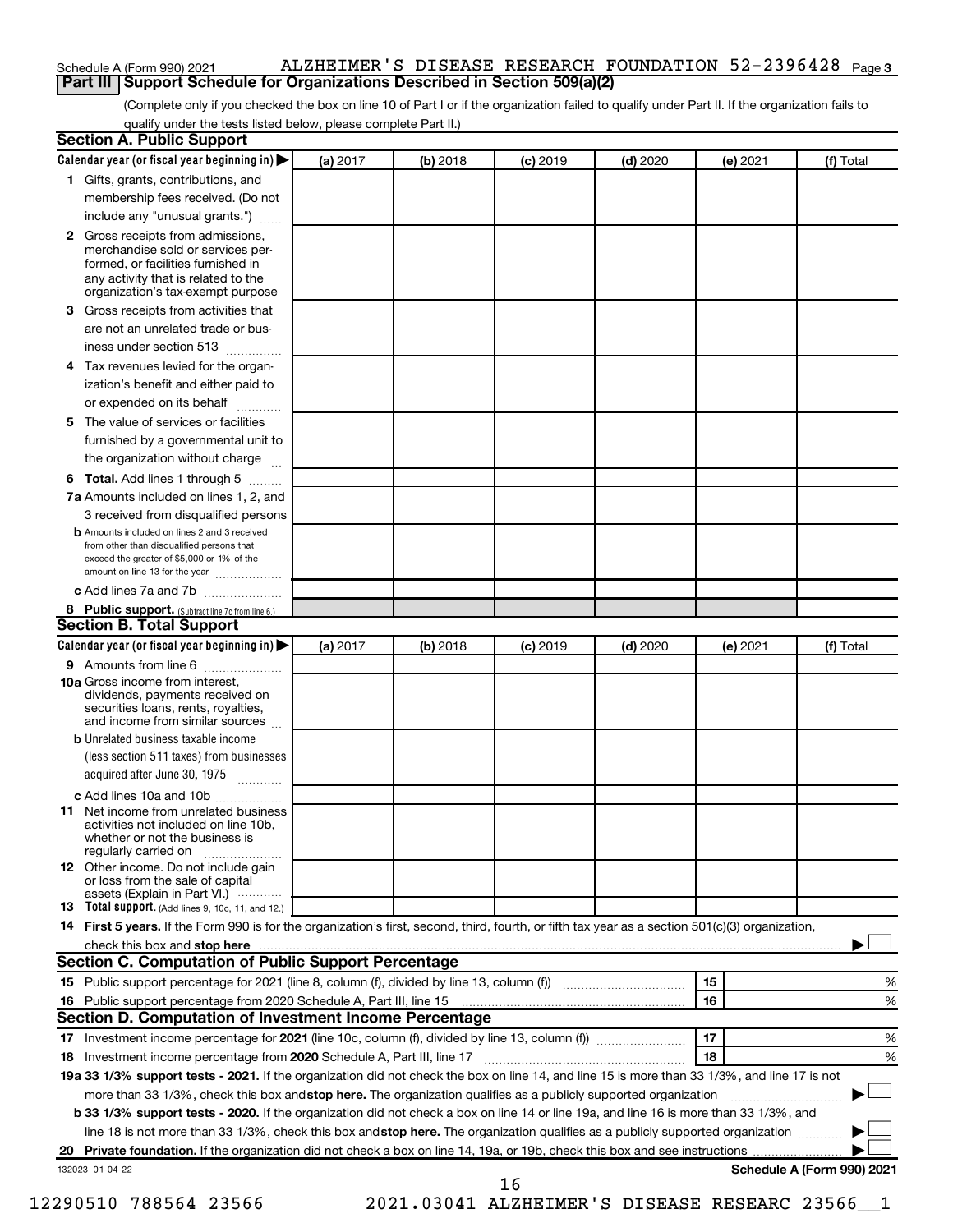## **Part IV Supporting Organizations**

(Complete only if you checked a box in line 12 on Part I. If you checked box 12a, Part I, complete Sections A and B. If you checked box 12b, Part I, complete Sections A and C. If you checked box 12c, Part I, complete Sections A, D, and E. If you checked box 12d, Part I, complete Sections A and D, and complete Part V.)

## **Section A. All Supporting Organizations**

- **1** Are all of the organization's supported organizations listed by name in the organization's governing documents? If "No," describe in Part VI how the supported organizations are designated. If designated by *class or purpose, describe the designation. If historic and continuing relationship, explain.*
- **2** Did the organization have any supported organization that does not have an IRS determination of status under section 509(a)(1) or (2)? If "Yes," explain in Part **VI** how the organization determined that the supported *organization was described in section 509(a)(1) or (2).*
- **3a** Did the organization have a supported organization described in section 501(c)(4), (5), or (6)? If "Yes," answer *lines 3b and 3c below.*
- **b** Did the organization confirm that each supported organization qualified under section 501(c)(4), (5), or (6) and satisfied the public support tests under section 509(a)(2)? If "Yes," describe in Part VI when and how the *organization made the determination.*
- **c** Did the organization ensure that all support to such organizations was used exclusively for section 170(c)(2)(B) purposes? If "Yes," explain in Part VI what controls the organization put in place to ensure such use.
- **4 a** *If* Was any supported organization not organized in the United States ("foreign supported organization")? *"Yes," and if you checked box 12a or 12b in Part I, answer lines 4b and 4c below.*
- **b** Did the organization have ultimate control and discretion in deciding whether to make grants to the foreign supported organization? If "Yes," describe in Part VI how the organization had such control and discretion *despite being controlled or supervised by or in connection with its supported organizations.*
- **c** Did the organization support any foreign supported organization that does not have an IRS determination under sections 501(c)(3) and 509(a)(1) or (2)? If "Yes," explain in Part VI what controls the organization used *to ensure that all support to the foreign supported organization was used exclusively for section 170(c)(2)(B) purposes.*
- **5a** Did the organization add, substitute, or remove any supported organizations during the tax year? If "Yes," answer lines 5b and 5c below (if applicable). Also, provide detail in **Part VI,** including (i) the names and EIN *numbers of the supported organizations added, substituted, or removed; (ii) the reasons for each such action; (iii) the authority under the organization's organizing document authorizing such action; and (iv) how the action was accomplished (such as by amendment to the organizing document).*
- **b** Type I or Type II only. Was any added or substituted supported organization part of a class already designated in the organization's organizing document?
- **c Substitutions only.**  Was the substitution the result of an event beyond the organization's control?
- **6** Did the organization provide support (whether in the form of grants or the provision of services or facilities) to **Part VI.** support or benefit one or more of the filing organization's supported organizations? If "Yes," provide detail in anyone other than (i) its supported organizations, (ii) individuals that are part of the charitable class benefited by one or more of its supported organizations, or (iii) other supporting organizations that also
- **7** Did the organization provide a grant, loan, compensation, or other similar payment to a substantial contributor regard to a substantial contributor? If "Yes," complete Part I of Schedule L (Form 990). (as defined in section 4958(c)(3)(C)), a family member of a substantial contributor, or a 35% controlled entity with
- **8** Did the organization make a loan to a disqualified person (as defined in section 4958) not described on line 7? *If "Yes," complete Part I of Schedule L (Form 990).*
- **9 a** Was the organization controlled directly or indirectly at any time during the tax year by one or more in section 509(a)(1) or (2))? If "Yes," provide detail in **Part VI.** disqualified persons, as defined in section 4946 (other than foundation managers and organizations described
- **b** Did one or more disqualified persons (as defined on line 9a) hold a controlling interest in any entity in which the supporting organization had an interest? If "Yes," provide detail in Part VI.
- **c** Did a disqualified person (as defined on line 9a) have an ownership interest in, or derive any personal benefit from, assets in which the supporting organization also had an interest? If "Yes," provide detail in Part VI.
- **10 a** Was the organization subject to the excess business holdings rules of section 4943 because of section supporting organizations)? If "Yes," answer line 10b below. 4943(f) (regarding certain Type II supporting organizations, and all Type III non-functionally integrated
	- **b** Did the organization have any excess business holdings in the tax year? (Use Schedule C, Form 4720, to *determine whether the organization had excess business holdings.)*

132024 01-04-21

12290510 788564 23566 2021.03041 ALZHEIMER'S DISEASE RESEARC 23566\_\_1 17

**3b 3c 4a 4b 4c 5a 5b 5c 6 7 8 9a 9b 9c 10a 10b Schedule A (Form 990) 2021**

**Yes No**

**1**

**2**

**3a**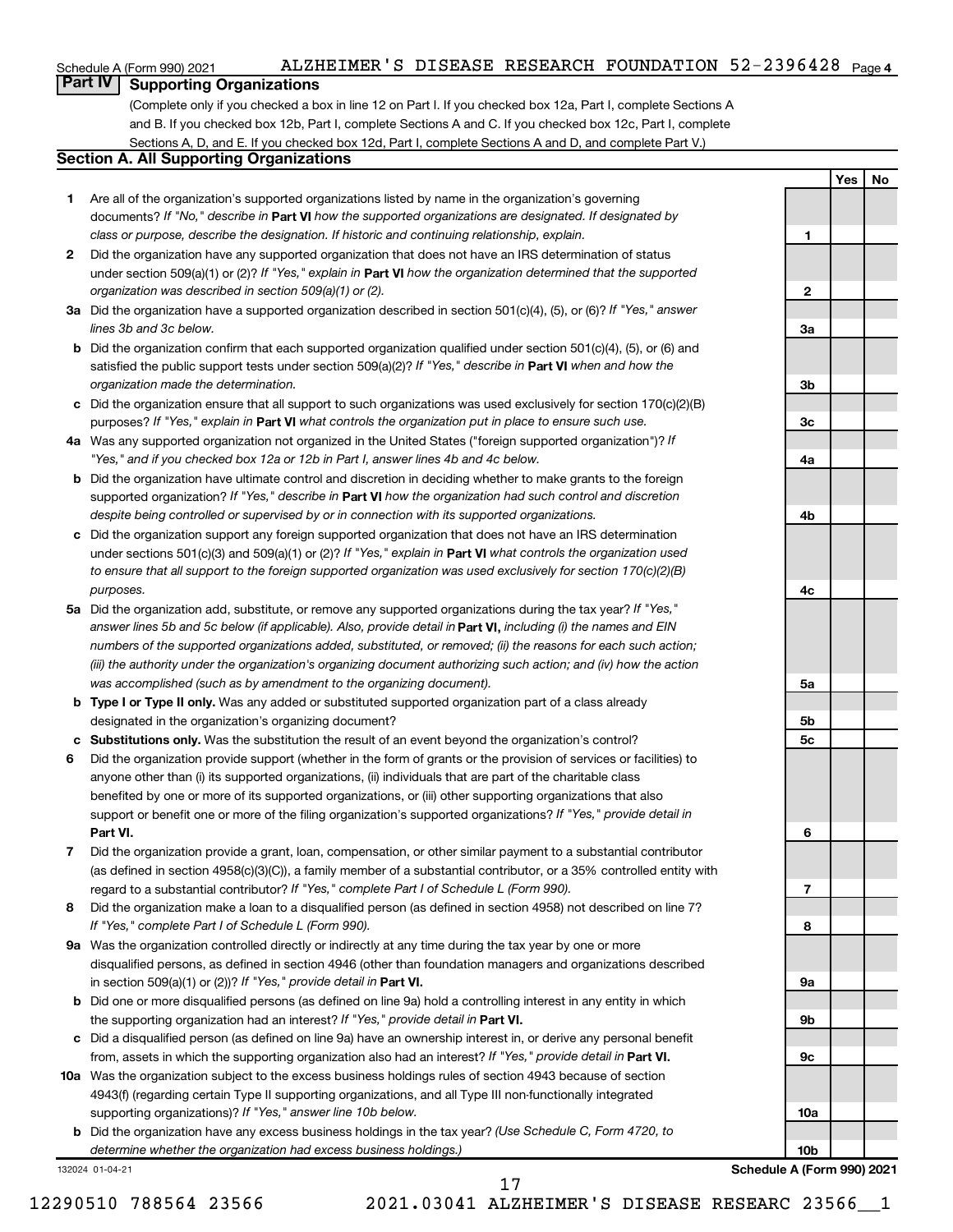## Schedule A (Form 990) 2021 ALZHEIMER 'S DISEASE RESEARCH FOUNDATION 52-2396428 <sub>Page 5</sub>

|    | <b>Supporting Organizations (continued)</b><br>Part IV                                                                                                                                                                                                                                                                                                                                                                                                                                                                                                                                                                                                                                                                                                                   |                 |     |    |
|----|--------------------------------------------------------------------------------------------------------------------------------------------------------------------------------------------------------------------------------------------------------------------------------------------------------------------------------------------------------------------------------------------------------------------------------------------------------------------------------------------------------------------------------------------------------------------------------------------------------------------------------------------------------------------------------------------------------------------------------------------------------------------------|-----------------|-----|----|
|    |                                                                                                                                                                                                                                                                                                                                                                                                                                                                                                                                                                                                                                                                                                                                                                          |                 | Yes | No |
| 11 | Has the organization accepted a gift or contribution from any of the following persons?                                                                                                                                                                                                                                                                                                                                                                                                                                                                                                                                                                                                                                                                                  |                 |     |    |
|    | a A person who directly or indirectly controls, either alone or together with persons described on lines 11b and                                                                                                                                                                                                                                                                                                                                                                                                                                                                                                                                                                                                                                                         |                 |     |    |
|    | 11c below, the governing body of a supported organization?                                                                                                                                                                                                                                                                                                                                                                                                                                                                                                                                                                                                                                                                                                               | 11a             |     |    |
|    | <b>b</b> A family member of a person described on line 11a above?                                                                                                                                                                                                                                                                                                                                                                                                                                                                                                                                                                                                                                                                                                        | 11 <sub>b</sub> |     |    |
|    | c A 35% controlled entity of a person described on line 11a or 11b above?If "Yes" to line 11a, 11b, or 11c, provide                                                                                                                                                                                                                                                                                                                                                                                                                                                                                                                                                                                                                                                      |                 |     |    |
|    | detail in Part VI.                                                                                                                                                                                                                                                                                                                                                                                                                                                                                                                                                                                                                                                                                                                                                       | 11c             |     |    |
|    | <b>Section B. Type I Supporting Organizations</b>                                                                                                                                                                                                                                                                                                                                                                                                                                                                                                                                                                                                                                                                                                                        |                 |     |    |
|    |                                                                                                                                                                                                                                                                                                                                                                                                                                                                                                                                                                                                                                                                                                                                                                          |                 | Yes | No |
| 1  | Did the governing body, members of the governing body, officers acting in their official capacity, or membership of one or<br>more supported organizations have the power to regularly appoint or elect at least a majority of the organization's officers,<br>directors, or trustees at all times during the tax year? If "No," describe in Part VI how the supported organization(s)<br>effectively operated, supervised, or controlled the organization's activities. If the organization had more than one supported<br>organization, describe how the powers to appoint and/or remove officers, directors, or trustees were allocated among the<br>supported organizations and what conditions or restrictions, if any, applied to such powers during the tax year. | 1               |     |    |
| 2  | Did the organization operate for the benefit of any supported organization other than the supported                                                                                                                                                                                                                                                                                                                                                                                                                                                                                                                                                                                                                                                                      |                 |     |    |
|    | organization(s) that operated, supervised, or controlled the supporting organization? If "Yes," explain in                                                                                                                                                                                                                                                                                                                                                                                                                                                                                                                                                                                                                                                               |                 |     |    |
|    | Part VI how providing such benefit carried out the purposes of the supported organization(s) that operated,                                                                                                                                                                                                                                                                                                                                                                                                                                                                                                                                                                                                                                                              |                 |     |    |
|    | supervised, or controlled the supporting organization.                                                                                                                                                                                                                                                                                                                                                                                                                                                                                                                                                                                                                                                                                                                   | $\mathbf{2}$    |     |    |
|    | <b>Section C. Type II Supporting Organizations</b>                                                                                                                                                                                                                                                                                                                                                                                                                                                                                                                                                                                                                                                                                                                       |                 |     |    |
|    |                                                                                                                                                                                                                                                                                                                                                                                                                                                                                                                                                                                                                                                                                                                                                                          |                 | Yes | No |
| 1. | Were a majority of the organization's directors or trustees during the tax year also a majority of the directors                                                                                                                                                                                                                                                                                                                                                                                                                                                                                                                                                                                                                                                         |                 |     |    |
|    | or trustees of each of the organization's supported organization(s)? If "No," describe in Part VI how control                                                                                                                                                                                                                                                                                                                                                                                                                                                                                                                                                                                                                                                            |                 |     |    |
|    | or management of the supporting organization was vested in the same persons that controlled or managed                                                                                                                                                                                                                                                                                                                                                                                                                                                                                                                                                                                                                                                                   |                 |     |    |
|    | the supported organization(s).                                                                                                                                                                                                                                                                                                                                                                                                                                                                                                                                                                                                                                                                                                                                           | 1               |     |    |
|    | <b>Section D. All Type III Supporting Organizations</b>                                                                                                                                                                                                                                                                                                                                                                                                                                                                                                                                                                                                                                                                                                                  |                 |     |    |
|    |                                                                                                                                                                                                                                                                                                                                                                                                                                                                                                                                                                                                                                                                                                                                                                          |                 | Yes | No |
| 1  | Did the organization provide to each of its supported organizations, by the last day of the fifth month of the                                                                                                                                                                                                                                                                                                                                                                                                                                                                                                                                                                                                                                                           |                 |     |    |
|    | organization's tax year, (i) a written notice describing the type and amount of support provided during the prior tax                                                                                                                                                                                                                                                                                                                                                                                                                                                                                                                                                                                                                                                    |                 |     |    |
|    | year, (ii) a copy of the Form 990 that was most recently filed as of the date of notification, and (iii) copies of the                                                                                                                                                                                                                                                                                                                                                                                                                                                                                                                                                                                                                                                   |                 |     |    |
|    | organization's governing documents in effect on the date of notification, to the extent not previously provided?                                                                                                                                                                                                                                                                                                                                                                                                                                                                                                                                                                                                                                                         | 1               |     |    |
| 2  | Were any of the organization's officers, directors, or trustees either (i) appointed or elected by the supported                                                                                                                                                                                                                                                                                                                                                                                                                                                                                                                                                                                                                                                         |                 |     |    |
|    | organization(s) or (ii) serving on the governing body of a supported organization? If "No," explain in Part VI how                                                                                                                                                                                                                                                                                                                                                                                                                                                                                                                                                                                                                                                       |                 |     |    |
|    | the organization maintained a close and continuous working relationship with the supported organization(s).                                                                                                                                                                                                                                                                                                                                                                                                                                                                                                                                                                                                                                                              | 2               |     |    |
| 3  | By reason of the relationship described on line 2, above, did the organization's supported organizations have a                                                                                                                                                                                                                                                                                                                                                                                                                                                                                                                                                                                                                                                          |                 |     |    |
|    | significant voice in the organization's investment policies and in directing the use of the organization's                                                                                                                                                                                                                                                                                                                                                                                                                                                                                                                                                                                                                                                               |                 |     |    |
|    | income or assets at all times during the tax year? If "Yes," describe in Part VI the role the organization's                                                                                                                                                                                                                                                                                                                                                                                                                                                                                                                                                                                                                                                             |                 |     |    |
|    | supported organizations played in this regard.                                                                                                                                                                                                                                                                                                                                                                                                                                                                                                                                                                                                                                                                                                                           |                 |     |    |
|    | Section E. Type III Functionally Integrated Supporting Organizations                                                                                                                                                                                                                                                                                                                                                                                                                                                                                                                                                                                                                                                                                                     |                 |     |    |
| 1  | Check the box next to the method that the organization used to satisfy the Integral Part Test during the yealsee instructions).                                                                                                                                                                                                                                                                                                                                                                                                                                                                                                                                                                                                                                          |                 |     |    |
| а  | The organization satisfied the Activities Test. Complete line 2 below.                                                                                                                                                                                                                                                                                                                                                                                                                                                                                                                                                                                                                                                                                                   |                 |     |    |
| b  | The organization is the parent of each of its supported organizations. Complete line 3 below.                                                                                                                                                                                                                                                                                                                                                                                                                                                                                                                                                                                                                                                                            |                 |     |    |
| c  | The organization supported a governmental entity. Describe in Part VI how you supported a governmental entity (see instructions).                                                                                                                                                                                                                                                                                                                                                                                                                                                                                                                                                                                                                                        |                 |     |    |
| 2  | Activities Test. Answer lines 2a and 2b below.                                                                                                                                                                                                                                                                                                                                                                                                                                                                                                                                                                                                                                                                                                                           |                 | Yes | No |
| а  | Did substantially all of the organization's activities during the tax year directly further the exempt purposes of                                                                                                                                                                                                                                                                                                                                                                                                                                                                                                                                                                                                                                                       |                 |     |    |
|    | the supported organization(s) to which the organization was responsive? If "Yes," then in Part VI identify                                                                                                                                                                                                                                                                                                                                                                                                                                                                                                                                                                                                                                                               |                 |     |    |
|    | those supported organizations and explain how these activities directly furthered their exempt purposes,                                                                                                                                                                                                                                                                                                                                                                                                                                                                                                                                                                                                                                                                 |                 |     |    |
|    | how the organization was responsive to those supported organizations, and how the organization determined                                                                                                                                                                                                                                                                                                                                                                                                                                                                                                                                                                                                                                                                |                 |     |    |

- *that these activities constituted substantially all of its activities.*
- **b** Did the activities described on line 2a, above, constitute activities that, but for the organization's involvement, **Part VI**  *the reasons for the organization's position that its supported organization(s) would have engaged in* one or more of the organization's supported organization(s) would have been engaged in? If "Yes," explain in *these activities but for the organization's involvement.*
- 3 Parent of Supported Organizations. Answer lines 3a and 3b below.
- **a** Did the organization have the power to regularly appoint or elect a majority of the officers, directors, or trustees of each of the supported organizations? If "Yes" or "No" provide details in Part VI.
- **b** Did the organization exercise a substantial degree of direction over the policies, programs, and activities of each of its supported organizations? If "Yes," describe in Part VI the role played by the organization in this regard.

132025 01-04-22

**3b Schedule A (Form 990) 2021**

**2a**

**2b**

**3a**

18

12290510 788564 23566 2021.03041 ALZHEIMER'S DISEASE RESEARC 23566\_\_1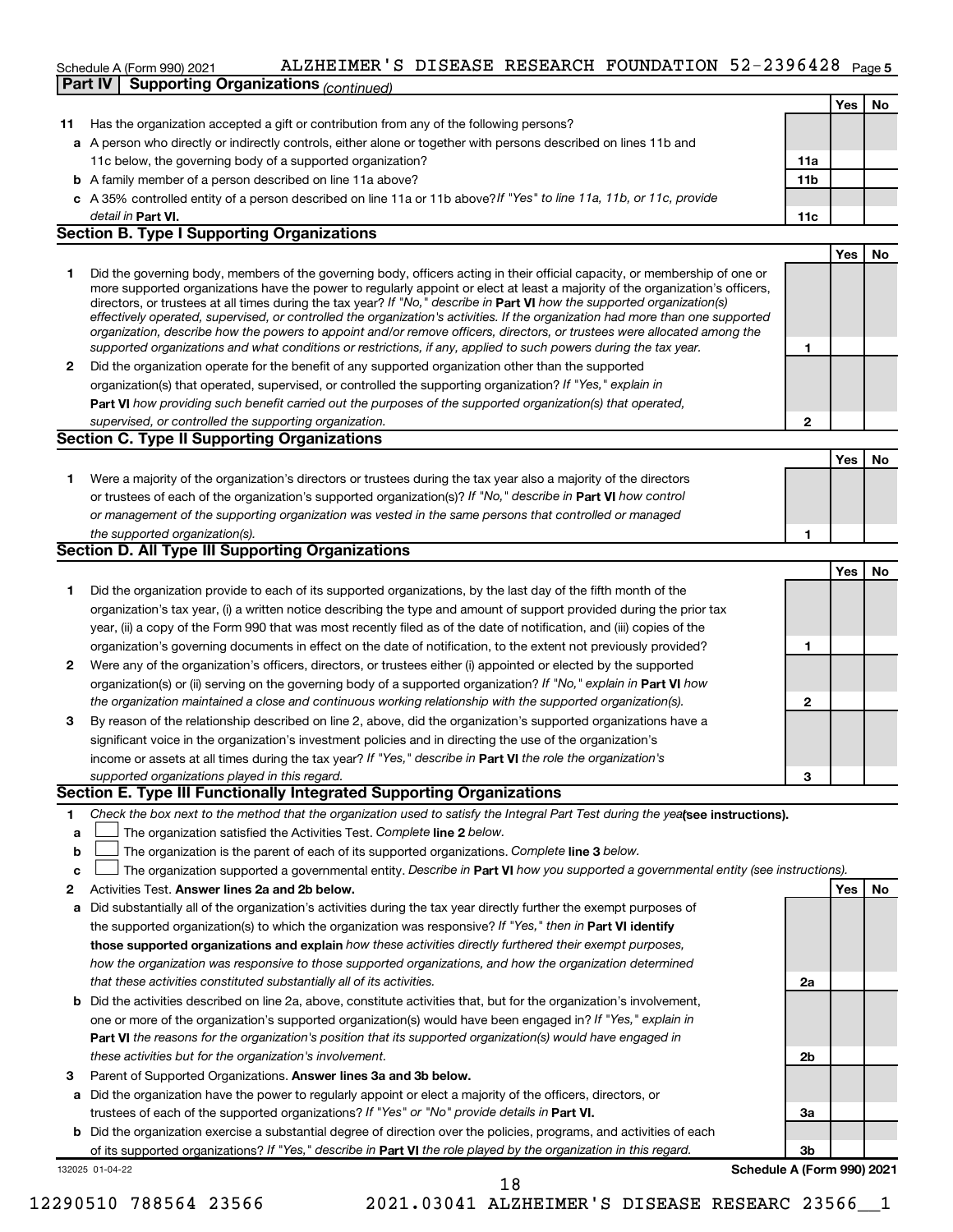## **6** Schedule A (Form 990) 2021 Page ALZHEIMER'S DISEASE RESEARCH FOUNDATION 52-2396428 **Part V Type III Non-Functionally Integrated 509(a)(3) Supporting Organizations**

1 **Letter See instructions.** Check here if the organization satisfied the Integral Part Test as a qualifying trust on Nov. 20, 1970 (*explain in* Part **VI**). See instructions. All other Type III non-functionally integrated supporting organizations must complete Sections A through E.

|              | Section A - Adjusted Net Income                                             | (A) Prior Year | (B) Current Year<br>(optional) |                                |
|--------------|-----------------------------------------------------------------------------|----------------|--------------------------------|--------------------------------|
| 1            | Net short-term capital gain                                                 | 1              |                                |                                |
| $\mathbf{2}$ | Recoveries of prior-year distributions                                      | $\mathbf{2}$   |                                |                                |
| З            | Other gross income (see instructions)                                       | 3              |                                |                                |
| 4            | Add lines 1 through 3.                                                      | 4              |                                |                                |
| 5            | Depreciation and depletion                                                  | 5              |                                |                                |
| 6            | Portion of operating expenses paid or incurred for production or            |                |                                |                                |
|              | collection of gross income or for management, conservation, or              |                |                                |                                |
|              | maintenance of property held for production of income (see instructions)    | 6              |                                |                                |
| 7            | Other expenses (see instructions)                                           | $\overline{7}$ |                                |                                |
| 8            | Adjusted Net Income (subtract lines 5, 6, and 7 from line 4)                | 8              |                                |                                |
|              | <b>Section B - Minimum Asset Amount</b>                                     |                | (A) Prior Year                 | (B) Current Year<br>(optional) |
| 1            | Aggregate fair market value of all non-exempt-use assets (see               |                |                                |                                |
|              | instructions for short tax year or assets held for part of year):           |                |                                |                                |
|              | a Average monthly value of securities                                       | 1a             |                                |                                |
|              | <b>b</b> Average monthly cash balances                                      | 1b             |                                |                                |
|              | c Fair market value of other non-exempt-use assets                          | 1c             |                                |                                |
|              | d Total (add lines 1a, 1b, and 1c)                                          | 1 <sub>d</sub> |                                |                                |
|              | e Discount claimed for blockage or other factors                            |                |                                |                                |
|              | (explain in detail in Part VI):                                             |                |                                |                                |
| 2            | Acquisition indebtedness applicable to non-exempt-use assets                | $\mathbf{2}$   |                                |                                |
| 3            | Subtract line 2 from line 1d.                                               | 3              |                                |                                |
| 4            | Cash deemed held for exempt use. Enter 0.015 of line 3 (for greater amount, |                |                                |                                |
|              | see instructions).                                                          | 4              |                                |                                |
| 5            | Net value of non-exempt-use assets (subtract line 4 from line 3)            | 5              |                                |                                |
| 6            | Multiply line 5 by 0.035.                                                   | 6              |                                |                                |
| 7            | Recoveries of prior-year distributions                                      | $\overline{7}$ |                                |                                |
| 8            | Minimum Asset Amount (add line 7 to line 6)                                 | 8              |                                |                                |
|              | <b>Section C - Distributable Amount</b>                                     |                |                                | <b>Current Year</b>            |
| 1            | Adjusted net income for prior year (from Section A, line 8, column A)       | 1              |                                |                                |
| 2            | Enter 0.85 of line 1.                                                       | $\mathbf{2}$   |                                |                                |
| 3            | Minimum asset amount for prior year (from Section B, line 8, column A)      | 3              |                                |                                |
| 4            | Enter greater of line 2 or line 3.                                          | 4              |                                |                                |
| 5            | Income tax imposed in prior year                                            | 5              |                                |                                |
| 6            | <b>Distributable Amount.</b> Subtract line 5 from line 4, unless subject to |                |                                |                                |
|              | emergency temporary reduction (see instructions).                           | 6              |                                |                                |
|              |                                                                             |                |                                |                                |

**7** Check here if the current year is the organization's first as a non-functionally integrated Type III supporting organization (see † instructions).

**Schedule A (Form 990) 2021**

132026 01-04-22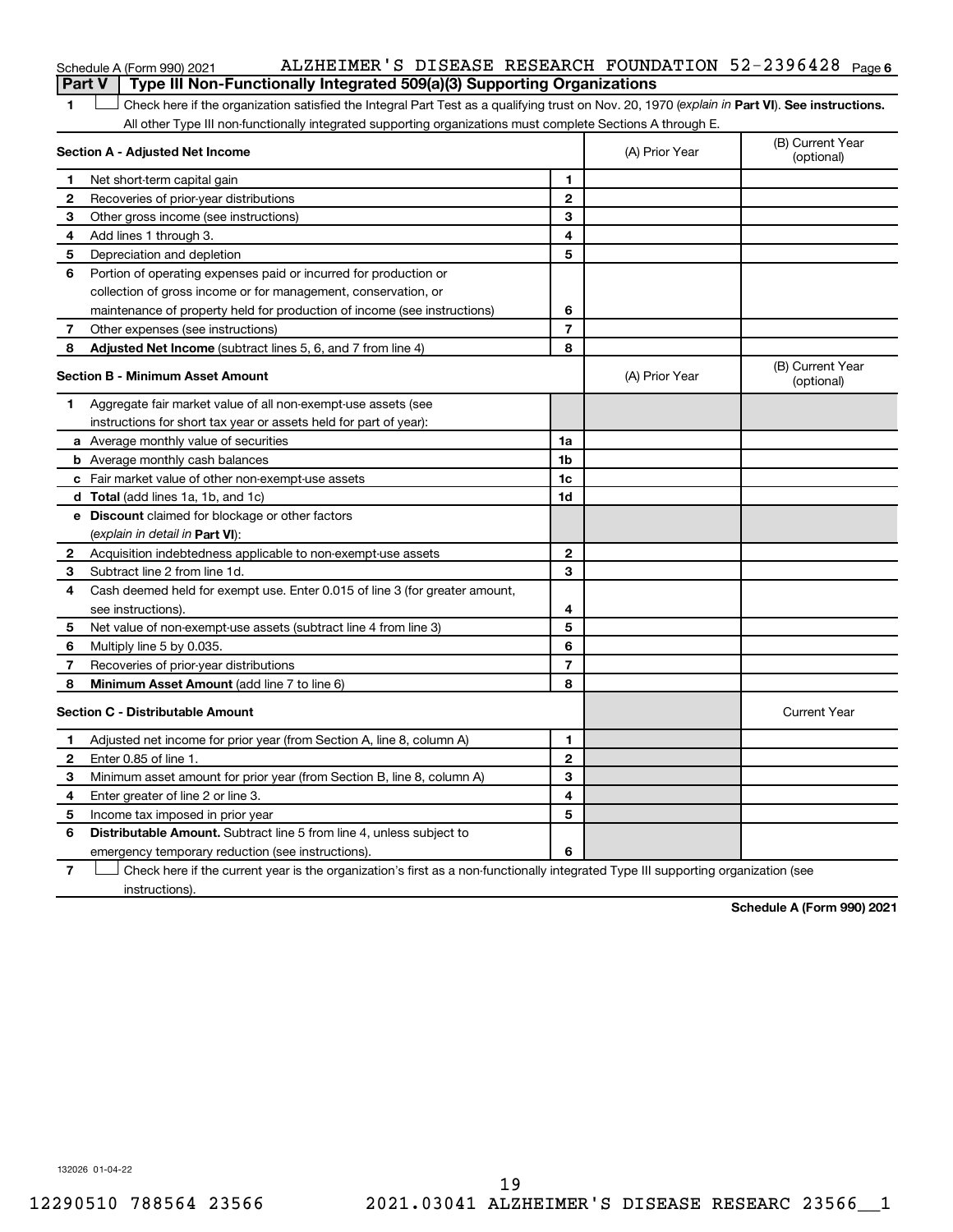## Schedule A (Form 990) 2021 ALZHEIMER 'S DISEASE RESEARCH FOUNDATION 52-2396428 <sub>Page 7</sub>

|    | Type III Non-Functionally Integrated 509(a)(3) Supporting Organizations (continued)<br><b>Part V</b> |                                    |                                               |                                                         |
|----|------------------------------------------------------------------------------------------------------|------------------------------------|-----------------------------------------------|---------------------------------------------------------|
|    | <b>Section D - Distributions</b>                                                                     |                                    |                                               | <b>Current Year</b>                                     |
| 1  | Amounts paid to supported organizations to accomplish exempt purposes                                | 1                                  |                                               |                                                         |
| 2  | Amounts paid to perform activity that directly furthers exempt purposes of supported                 |                                    |                                               |                                                         |
|    | organizations, in excess of income from activity                                                     |                                    | 2                                             |                                                         |
| 3  | Administrative expenses paid to accomplish exempt purposes of supported organizations                |                                    | 3                                             |                                                         |
| 4  | Amounts paid to acquire exempt-use assets                                                            |                                    | 4                                             |                                                         |
| 5  | Qualified set-aside amounts (prior IRS approval required - provide details in Part VI)               |                                    | 5                                             |                                                         |
| 6  | Other distributions (describe in Part VI). See instructions.                                         |                                    | 6                                             |                                                         |
| 7  | Total annual distributions. Add lines 1 through 6.                                                   |                                    | 7                                             |                                                         |
| 8  | Distributions to attentive supported organizations to which the organization is responsive           |                                    |                                               |                                                         |
|    | (provide details in Part VI). See instructions.                                                      |                                    | 8                                             |                                                         |
| 9  | Distributable amount for 2021 from Section C, line 6                                                 |                                    | 9                                             |                                                         |
| 10 | Line 8 amount divided by line 9 amount                                                               |                                    | 10                                            |                                                         |
|    | <b>Section E - Distribution Allocations (see instructions)</b>                                       | (i)<br><b>Excess Distributions</b> | (ii)<br><b>Underdistributions</b><br>Pre-2021 | (iii)<br><b>Distributable</b><br><b>Amount for 2021</b> |
| 1  | Distributable amount for 2021 from Section C, line 6                                                 |                                    |                                               |                                                         |
| 2  | Underdistributions, if any, for years prior to 2021 (reason-                                         |                                    |                                               |                                                         |
|    | able cause required - explain in Part VI). See instructions.                                         |                                    |                                               |                                                         |
| 3  | Excess distributions carryover, if any, to 2021                                                      |                                    |                                               |                                                         |
|    | a From 2016                                                                                          |                                    |                                               |                                                         |
|    | <b>b</b> From 2017                                                                                   |                                    |                                               |                                                         |
|    | c From 2018                                                                                          |                                    |                                               |                                                         |
|    | d From 2019                                                                                          |                                    |                                               |                                                         |
|    | e From 2020                                                                                          |                                    |                                               |                                                         |
|    | f Total of lines 3a through 3e                                                                       |                                    |                                               |                                                         |
|    | g Applied to underdistributions of prior years                                                       |                                    |                                               |                                                         |
|    | <b>h</b> Applied to 2021 distributable amount                                                        |                                    |                                               |                                                         |
| Ť. | Carryover from 2016 not applied (see instructions)                                                   |                                    |                                               |                                                         |
|    | Remainder. Subtract lines 3g, 3h, and 3i from line 3f.                                               |                                    |                                               |                                                         |
| 4  | Distributions for 2021 from Section D,                                                               |                                    |                                               |                                                         |
|    | line $7:$                                                                                            |                                    |                                               |                                                         |
|    | a Applied to underdistributions of prior years                                                       |                                    |                                               |                                                         |
|    | <b>b</b> Applied to 2021 distributable amount                                                        |                                    |                                               |                                                         |
|    | c Remainder. Subtract lines 4a and 4b from line 4.                                                   |                                    |                                               |                                                         |
| 5  | Remaining underdistributions for years prior to 2021, if                                             |                                    |                                               |                                                         |
|    | any. Subtract lines 3g and 4a from line 2. For result greater                                        |                                    |                                               |                                                         |
|    | than zero, explain in Part VI. See instructions.                                                     |                                    |                                               |                                                         |
| 6  | Remaining underdistributions for 2021. Subtract lines 3h                                             |                                    |                                               |                                                         |
|    | and 4b from line 1. For result greater than zero, explain in                                         |                                    |                                               |                                                         |
|    | <b>Part VI.</b> See instructions.                                                                    |                                    |                                               |                                                         |
| 7  | Excess distributions carryover to 2022. Add lines 3j                                                 |                                    |                                               |                                                         |
|    | and 4c.                                                                                              |                                    |                                               |                                                         |
| 8  | Breakdown of line 7:                                                                                 |                                    |                                               |                                                         |
|    | a Excess from 2017                                                                                   |                                    |                                               |                                                         |
|    | <b>b</b> Excess from 2018                                                                            |                                    |                                               |                                                         |
|    | c Excess from 2019                                                                                   |                                    |                                               |                                                         |
|    | d Excess from 2020                                                                                   |                                    |                                               |                                                         |
|    | e Excess from 2021                                                                                   |                                    |                                               |                                                         |

**Schedule A (Form 990) 2021**

132027 01-04-22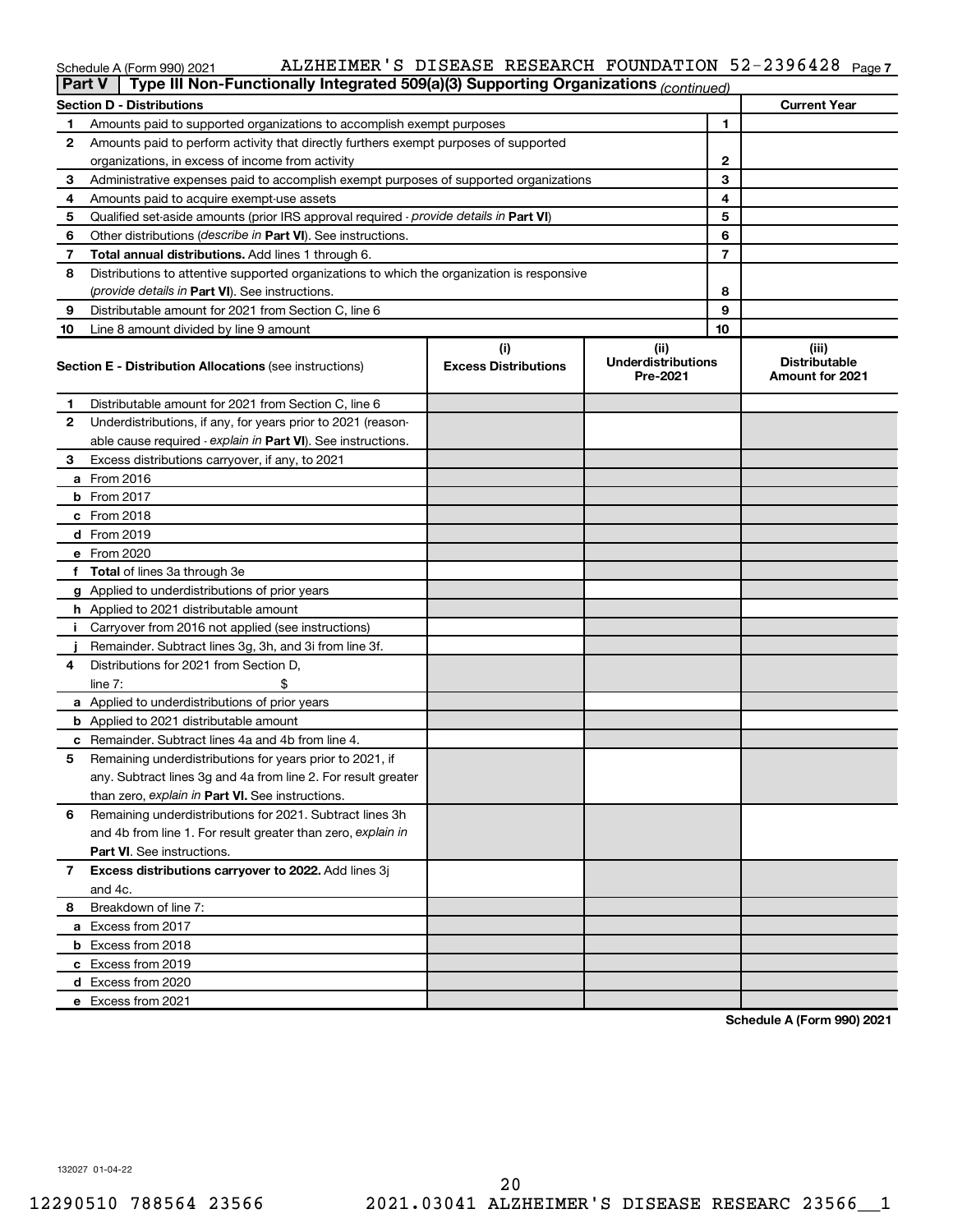| Part VI         | Schedule A (Form 990) 2021 |  |                                                                                                                                 | ALZHEIMER'S DISEASE RESEARCH FOUNDATION 52-2396428 Page8                                                                                         |
|-----------------|----------------------------|--|---------------------------------------------------------------------------------------------------------------------------------|--------------------------------------------------------------------------------------------------------------------------------------------------|
|                 |                            |  | Supplemental Information. Provide the explanations required by Part II, line 10; Part II, line 17a or 17b; Part III, line 12;   | Part IV, Section A, lines 1, 2, 3b, 3c, 4b, 4c, 5a, 6, 9a, 9b, 9c, 11a, 11b, and 11c; Part IV, Section B, lines 1 and 2; Part IV, Section C,     |
|                 |                            |  |                                                                                                                                 | line 1; Part IV, Section D, lines 2 and 3; Part IV, Section E, lines 1c, 2a, 2b, 3a, and 3b; Part V, line 1; Part V, Section B, line 1e; Part V, |
|                 |                            |  | Section D, lines 5, 6, and 8; and Part V, Section E, lines 2, 5, and 6. Also complete this part for any additional information. |                                                                                                                                                  |
|                 | (See instructions.)        |  |                                                                                                                                 |                                                                                                                                                  |
|                 |                            |  |                                                                                                                                 |                                                                                                                                                  |
|                 |                            |  |                                                                                                                                 |                                                                                                                                                  |
|                 |                            |  |                                                                                                                                 |                                                                                                                                                  |
|                 |                            |  |                                                                                                                                 |                                                                                                                                                  |
|                 |                            |  |                                                                                                                                 |                                                                                                                                                  |
|                 |                            |  |                                                                                                                                 |                                                                                                                                                  |
|                 |                            |  |                                                                                                                                 |                                                                                                                                                  |
|                 |                            |  |                                                                                                                                 |                                                                                                                                                  |
|                 |                            |  |                                                                                                                                 |                                                                                                                                                  |
|                 |                            |  |                                                                                                                                 |                                                                                                                                                  |
|                 |                            |  |                                                                                                                                 |                                                                                                                                                  |
|                 |                            |  |                                                                                                                                 |                                                                                                                                                  |
|                 |                            |  |                                                                                                                                 |                                                                                                                                                  |
|                 |                            |  |                                                                                                                                 |                                                                                                                                                  |
|                 |                            |  |                                                                                                                                 |                                                                                                                                                  |
|                 |                            |  |                                                                                                                                 |                                                                                                                                                  |
|                 |                            |  |                                                                                                                                 |                                                                                                                                                  |
|                 |                            |  |                                                                                                                                 |                                                                                                                                                  |
|                 |                            |  |                                                                                                                                 |                                                                                                                                                  |
|                 |                            |  |                                                                                                                                 |                                                                                                                                                  |
|                 |                            |  |                                                                                                                                 |                                                                                                                                                  |
|                 |                            |  |                                                                                                                                 |                                                                                                                                                  |
|                 |                            |  |                                                                                                                                 |                                                                                                                                                  |
|                 |                            |  |                                                                                                                                 |                                                                                                                                                  |
|                 |                            |  |                                                                                                                                 |                                                                                                                                                  |
|                 |                            |  |                                                                                                                                 |                                                                                                                                                  |
|                 |                            |  |                                                                                                                                 |                                                                                                                                                  |
|                 |                            |  |                                                                                                                                 |                                                                                                                                                  |
|                 |                            |  |                                                                                                                                 |                                                                                                                                                  |
|                 |                            |  |                                                                                                                                 |                                                                                                                                                  |
|                 |                            |  |                                                                                                                                 |                                                                                                                                                  |
|                 |                            |  |                                                                                                                                 |                                                                                                                                                  |
|                 |                            |  |                                                                                                                                 |                                                                                                                                                  |
|                 |                            |  |                                                                                                                                 |                                                                                                                                                  |
|                 |                            |  |                                                                                                                                 |                                                                                                                                                  |
|                 |                            |  |                                                                                                                                 |                                                                                                                                                  |
|                 |                            |  |                                                                                                                                 |                                                                                                                                                  |
|                 |                            |  |                                                                                                                                 |                                                                                                                                                  |
|                 |                            |  |                                                                                                                                 |                                                                                                                                                  |
|                 |                            |  |                                                                                                                                 |                                                                                                                                                  |
|                 |                            |  |                                                                                                                                 |                                                                                                                                                  |
|                 |                            |  |                                                                                                                                 |                                                                                                                                                  |
|                 |                            |  |                                                                                                                                 |                                                                                                                                                  |
|                 |                            |  |                                                                                                                                 |                                                                                                                                                  |
|                 |                            |  |                                                                                                                                 |                                                                                                                                                  |
|                 |                            |  |                                                                                                                                 |                                                                                                                                                  |
|                 |                            |  |                                                                                                                                 |                                                                                                                                                  |
|                 |                            |  |                                                                                                                                 |                                                                                                                                                  |
|                 |                            |  |                                                                                                                                 |                                                                                                                                                  |
|                 |                            |  |                                                                                                                                 |                                                                                                                                                  |
|                 |                            |  |                                                                                                                                 |                                                                                                                                                  |
|                 |                            |  |                                                                                                                                 |                                                                                                                                                  |
|                 |                            |  |                                                                                                                                 |                                                                                                                                                  |
|                 |                            |  |                                                                                                                                 |                                                                                                                                                  |
|                 |                            |  |                                                                                                                                 |                                                                                                                                                  |
|                 |                            |  |                                                                                                                                 |                                                                                                                                                  |
| 132028 01-04-22 |                            |  | 21                                                                                                                              | Schedule A (Form 990) 2021                                                                                                                       |
|                 | 12290510 788564 23566      |  |                                                                                                                                 | 2021.03041 ALZHEIMER'S DISEASE RESEARC 23566                                                                                                     |
|                 |                            |  |                                                                                                                                 |                                                                                                                                                  |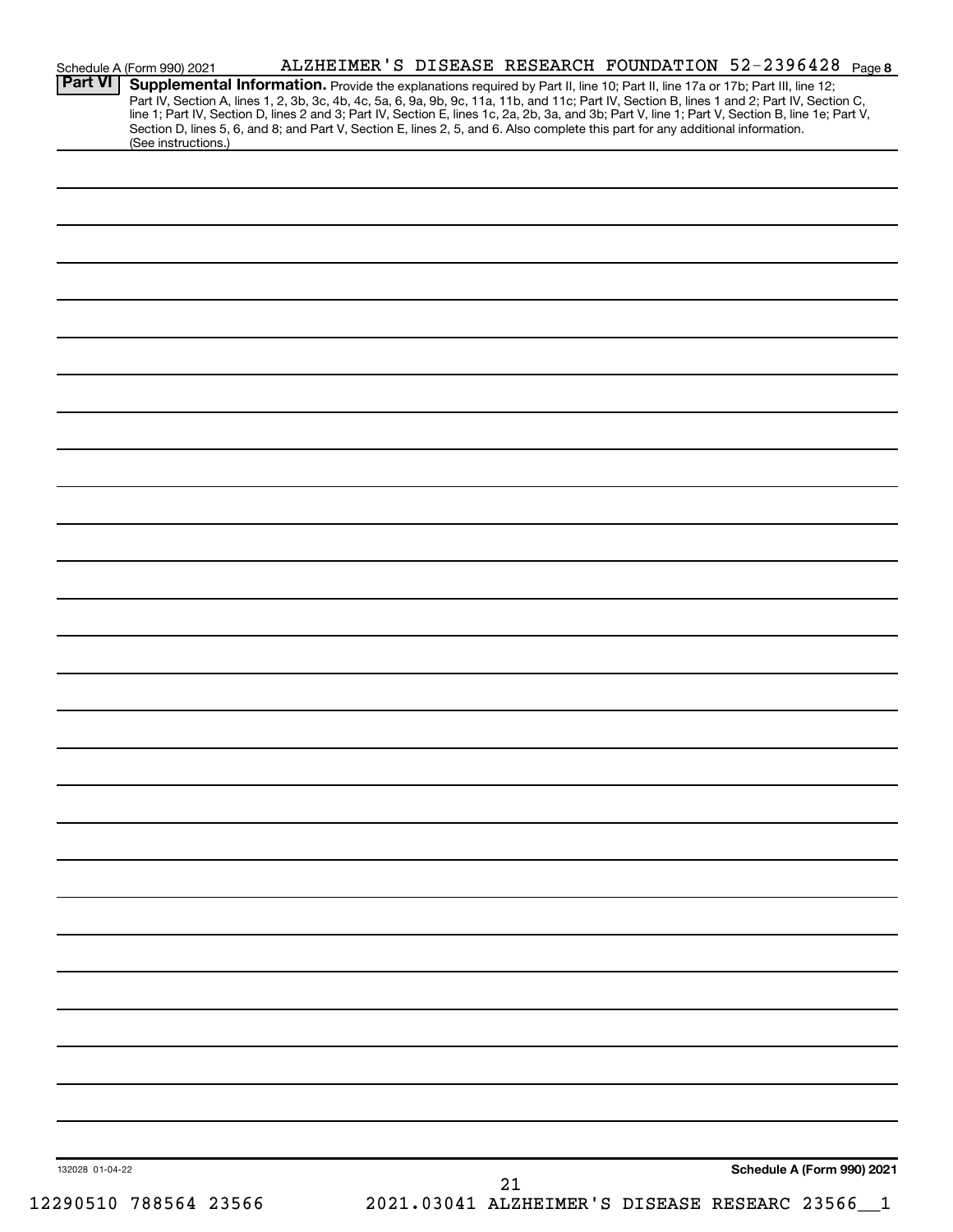| <b>SCHEDULE C</b>                                      | OMB No. 1545-0047                                                                                                                                                                                                                                                                              |         |                                                     |                                                     |
|--------------------------------------------------------|------------------------------------------------------------------------------------------------------------------------------------------------------------------------------------------------------------------------------------------------------------------------------------------------|---------|-----------------------------------------------------|-----------------------------------------------------|
| (Form 990)                                             | For Organizations Exempt From Income Tax Under section 501(c) and section 527                                                                                                                                                                                                                  |         |                                                     |                                                     |
| Department of the Treasury                             | Complete if the organization is described below. > Attach to Form 990 or Form 990-EZ.                                                                                                                                                                                                          |         |                                                     | <b>Open to Public</b>                               |
| Internal Revenue Service                               | Go to www.irs.gov/Form990 for instructions and the latest information.                                                                                                                                                                                                                         |         |                                                     | Inspection                                          |
|                                                        | If the organization answered "Yes," on Form 990, Part IV, line 3, or Form 990-EZ, Part V, line 46 (Political Campaign Activities), then                                                                                                                                                        |         |                                                     |                                                     |
|                                                        | • Section 501(c)(3) organizations: Complete Parts I-A and B. Do not complete Part I-C.                                                                                                                                                                                                         |         |                                                     |                                                     |
|                                                        | • Section 501(c) (other than section 501(c)(3)) organizations: Complete Parts I-A and C below. Do not complete Part I-B.                                                                                                                                                                       |         |                                                     |                                                     |
| • Section 527 organizations: Complete Part I-A only.   |                                                                                                                                                                                                                                                                                                |         |                                                     |                                                     |
|                                                        | If the organization answered "Yes," on Form 990, Part IV, line 4, or Form 990-EZ, Part VI, line 47 (Lobbying Activities), then                                                                                                                                                                 |         |                                                     |                                                     |
|                                                        | • Section 501(c)(3) organizations that have filed Form 5768 (election under section 501(h)): Complete Part II-A. Do not complete Part II-B.<br>• Section 501(c)(3) organizations that have NOT filed Form 5768 (election under section 501(h)): Complete Part II-B. Do not complete Part II-A. |         |                                                     |                                                     |
|                                                        | If the organization answered "Yes," on Form 990, Part IV, line 5 (Proxy Tax) (See separate instructions) or Form 990-EZ, Part V, line 35c (Proxy                                                                                                                                               |         |                                                     |                                                     |
| Tax) (See separate instructions), then                 |                                                                                                                                                                                                                                                                                                |         |                                                     |                                                     |
|                                                        | • Section 501(c)(4), (5), or (6) organizations: Complete Part III.                                                                                                                                                                                                                             |         |                                                     |                                                     |
| Name of organization                                   |                                                                                                                                                                                                                                                                                                |         |                                                     | <b>Employer identification number</b>               |
|                                                        | ALZHEIMER'S DISEASE RESEARCH FOUNDATION                                                                                                                                                                                                                                                        |         |                                                     | 52-2396428                                          |
| Part I-A                                               | Complete if the organization is exempt under section 501(c) or is a section 527 organization.                                                                                                                                                                                                  |         |                                                     |                                                     |
|                                                        |                                                                                                                                                                                                                                                                                                |         |                                                     |                                                     |
| 1.                                                     | Provide a description of the organization's direct and indirect political campaign activities in Part IV.                                                                                                                                                                                      |         |                                                     |                                                     |
| Political campaign activity expenditures<br>2          |                                                                                                                                                                                                                                                                                                |         | $\triangleright$ \$                                 |                                                     |
| Volunteer hours for political campaign activities<br>З |                                                                                                                                                                                                                                                                                                |         |                                                     |                                                     |
| Part I-B                                               | Complete if the organization is exempt under section 501(c)(3).                                                                                                                                                                                                                                |         |                                                     |                                                     |
|                                                        | 1 Enter the amount of any excise tax incurred by the organization under section 4955                                                                                                                                                                                                           |         | $\blacktriangleright$ \$                            |                                                     |
| 2                                                      |                                                                                                                                                                                                                                                                                                |         | $\blacktriangleright$ \$                            |                                                     |
| 3                                                      |                                                                                                                                                                                                                                                                                                |         |                                                     | Yes<br>No                                           |
|                                                        |                                                                                                                                                                                                                                                                                                |         |                                                     | <b>Yes</b><br>No                                    |
| <b>b</b> If "Yes," describe in Part IV.                |                                                                                                                                                                                                                                                                                                |         |                                                     |                                                     |
| Part I-C                                               | Complete if the organization is exempt under section 501(c), except section 501(c)(3).                                                                                                                                                                                                         |         |                                                     |                                                     |
|                                                        | 1 Enter the amount directly expended by the filing organization for section 527 exempt function activities                                                                                                                                                                                     |         | $\blacktriangleright$ \$                            |                                                     |
| 2                                                      | Enter the amount of the filing organization's funds contributed to other organizations for section 527                                                                                                                                                                                         |         | $\blacktriangleright$ \$                            |                                                     |
| exempt function activities                             | 3 Total exempt function expenditures. Add lines 1 and 2. Enter here and on Form 1120-POL,                                                                                                                                                                                                      |         |                                                     |                                                     |
|                                                        |                                                                                                                                                                                                                                                                                                |         | $\blacktriangleright$ \$                            |                                                     |
|                                                        | Did the filing organization file Form 1120-POL for this year?                                                                                                                                                                                                                                  |         |                                                     | <b>No</b><br>Yes                                    |
| 5.                                                     | Enter the names, addresses and employer identification number (EIN) of all section 527 political organizations to which the filing organization                                                                                                                                                |         |                                                     |                                                     |
|                                                        | made payments. For each organization listed, enter the amount paid from the filing organization's funds. Also enter the amount of political                                                                                                                                                    |         |                                                     |                                                     |
|                                                        | contributions received that were promptly and directly delivered to a separate political organization, such as a separate segregated fund or a                                                                                                                                                 |         |                                                     |                                                     |
|                                                        | political action committee (PAC). If additional space is needed, provide information in Part IV.                                                                                                                                                                                               |         |                                                     |                                                     |
| (a) Name                                               | (b) Address                                                                                                                                                                                                                                                                                    | (c) EIN | (d) Amount paid from                                | (e) Amount of political                             |
|                                                        |                                                                                                                                                                                                                                                                                                |         | filing organization's<br>funds. If none, enter -0-. | contributions received and<br>promptly and directly |
|                                                        |                                                                                                                                                                                                                                                                                                |         |                                                     | delivered to a separate                             |
|                                                        |                                                                                                                                                                                                                                                                                                |         |                                                     | political organization.<br>If none, enter -0-.      |
|                                                        |                                                                                                                                                                                                                                                                                                |         |                                                     |                                                     |
|                                                        |                                                                                                                                                                                                                                                                                                |         |                                                     |                                                     |
|                                                        |                                                                                                                                                                                                                                                                                                |         |                                                     |                                                     |
|                                                        |                                                                                                                                                                                                                                                                                                |         |                                                     |                                                     |
|                                                        |                                                                                                                                                                                                                                                                                                |         |                                                     |                                                     |
|                                                        |                                                                                                                                                                                                                                                                                                |         |                                                     |                                                     |
|                                                        |                                                                                                                                                                                                                                                                                                |         |                                                     |                                                     |
|                                                        |                                                                                                                                                                                                                                                                                                |         |                                                     |                                                     |
|                                                        |                                                                                                                                                                                                                                                                                                |         |                                                     |                                                     |
|                                                        |                                                                                                                                                                                                                                                                                                |         |                                                     |                                                     |
|                                                        |                                                                                                                                                                                                                                                                                                |         |                                                     |                                                     |
|                                                        | For Paperwork Reduction Act Notice, see the Instructions for Form 990 or 990-EZ.                                                                                                                                                                                                               |         |                                                     | Schedule C (Form 990) 2021                          |
| LHA                                                    |                                                                                                                                                                                                                                                                                                |         |                                                     |                                                     |

132041 11-03-21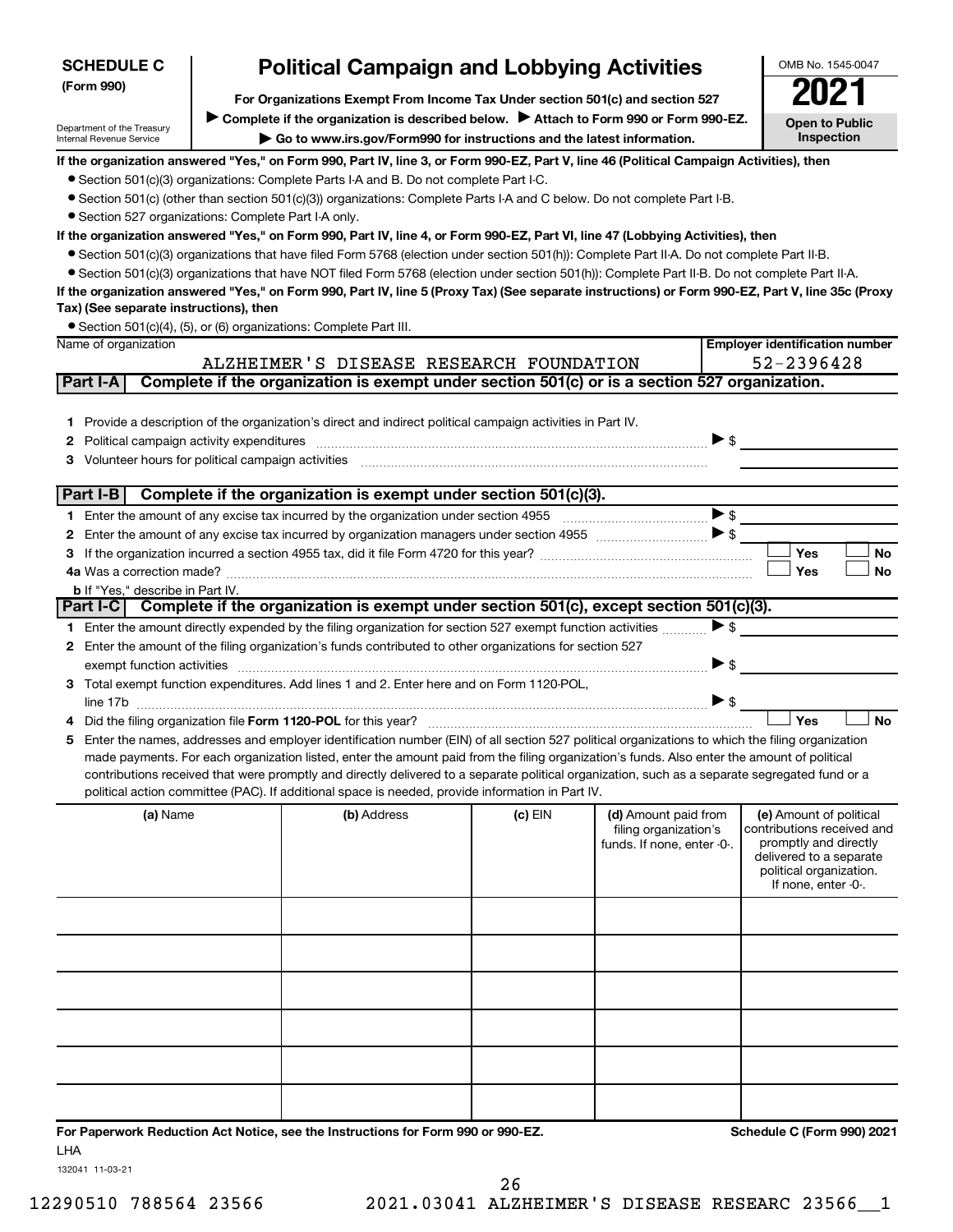| Schedule C (Form 990) 2021                                                                                        |              |                                        |                                                           | ALZHEIMER'S DISEASE RESEARCH FOUNDATION 52-2396428 Page2                                                                          |                              |                                |  |
|-------------------------------------------------------------------------------------------------------------------|--------------|----------------------------------------|-----------------------------------------------------------|-----------------------------------------------------------------------------------------------------------------------------------|------------------------------|--------------------------------|--|
| Complete if the organization is exempt under section 501(c)(3) and filed Form 5768 (election under<br>Part II-A   |              |                                        |                                                           |                                                                                                                                   |                              |                                |  |
| section 501(h)).                                                                                                  |              |                                        |                                                           |                                                                                                                                   |                              |                                |  |
| A Check $\blacktriangleright$                                                                                     |              |                                        |                                                           | if the filing organization belongs to an affiliated group (and list in Part IV each affiliated group member's name, address, EIN, |                              |                                |  |
| expenses, and share of excess lobbying expenditures).                                                             |              |                                        |                                                           |                                                                                                                                   |                              |                                |  |
| B Check $\blacktriangleright$<br>if the filing organization checked box A and "limited control" provisions apply. |              |                                        |                                                           |                                                                                                                                   |                              |                                |  |
|                                                                                                                   |              | <b>Limits on Lobbying Expenditures</b> |                                                           |                                                                                                                                   | (a) Filing<br>organization's | (b) Affiliated group<br>totals |  |
|                                                                                                                   |              |                                        | (The term "expenditures" means amounts paid or incurred.) |                                                                                                                                   | totals                       |                                |  |
| 1a Total lobbying expenditures to influence public opinion (grassroots lobbying) [[[[[[[[[[[[[[[[[[[[[[[[[[[[     |              |                                        |                                                           |                                                                                                                                   |                              |                                |  |
| <b>b</b> Total lobbying expenditures to influence a legislative body (direct lobbying) <i>manumumumumum</i>       |              |                                        |                                                           |                                                                                                                                   |                              |                                |  |
| c                                                                                                                 |              |                                        |                                                           |                                                                                                                                   |                              |                                |  |
| Other exempt purpose expenditures<br>d                                                                            |              |                                        |                                                           |                                                                                                                                   |                              |                                |  |
|                                                                                                                   |              |                                        |                                                           |                                                                                                                                   |                              |                                |  |
| f Lobbying nontaxable amount. Enter the amount from the following table in both columns.                          |              |                                        |                                                           |                                                                                                                                   |                              |                                |  |
| If the amount on line 1e, column (a) or (b) is:                                                                   |              |                                        | The lobbying nontaxable amount is:                        |                                                                                                                                   |                              |                                |  |
| Not over \$500,000                                                                                                |              |                                        | 20% of the amount on line 1e.                             |                                                                                                                                   |                              |                                |  |
| Over \$500,000 but not over \$1,000,000                                                                           |              |                                        | \$100,000 plus 15% of the excess over \$500,000.          |                                                                                                                                   |                              |                                |  |
| Over \$1,000,000 but not over \$1,500,000                                                                         |              |                                        | \$175,000 plus 10% of the excess over \$1,000,000         |                                                                                                                                   |                              |                                |  |
| Over \$1,500,000 but not over \$17,000,000                                                                        |              |                                        | \$225,000 plus 5% of the excess over \$1,500,000.         |                                                                                                                                   |                              |                                |  |
| Over \$17,000,000                                                                                                 | \$1,000,000. |                                        |                                                           |                                                                                                                                   |                              |                                |  |
|                                                                                                                   |              |                                        |                                                           |                                                                                                                                   |                              |                                |  |
| <b>g</b> Grassroots nontaxable amount (enter 25% of line 1f)                                                      |              |                                        |                                                           |                                                                                                                                   |                              |                                |  |
| h Subtract line 1g from line 1a. If zero or less, enter -0-                                                       |              |                                        |                                                           |                                                                                                                                   |                              |                                |  |
|                                                                                                                   |              |                                        |                                                           |                                                                                                                                   |                              |                                |  |
| If there is an amount other than zero on either line 1h or line 1i, did the organization file Form 4720           |              |                                        |                                                           |                                                                                                                                   |                              |                                |  |
| reporting section 4911 tax for this year?                                                                         |              |                                        |                                                           |                                                                                                                                   |                              | Yes<br>No                      |  |
|                                                                                                                   |              |                                        | 4-Year Averaging Period Under Section 501(h)              |                                                                                                                                   |                              |                                |  |
| (Some organizations that made a section 501(h) election do not have to complete all of the five columns below.    |              |                                        | See the separate instructions for lines 2a through 2f.)   |                                                                                                                                   |                              |                                |  |
|                                                                                                                   |              |                                        |                                                           |                                                                                                                                   |                              |                                |  |
|                                                                                                                   |              |                                        | Lobbying Expenditures During 4-Year Averaging Period      |                                                                                                                                   |                              |                                |  |
| Calendar year                                                                                                     |              | (a) 2018                               | (b) 2019                                                  | (c) 2020                                                                                                                          | $(d)$ 2021                   | (e) Total                      |  |
| (or fiscal year beginning in)                                                                                     |              |                                        |                                                           |                                                                                                                                   |                              |                                |  |
|                                                                                                                   |              |                                        |                                                           |                                                                                                                                   |                              |                                |  |
| 2a Lobbying nontaxable amount                                                                                     |              |                                        |                                                           |                                                                                                                                   |                              |                                |  |
| <b>b</b> Lobbying ceiling amount                                                                                  |              |                                        |                                                           |                                                                                                                                   |                              |                                |  |
| (150% of line 2a, column(e))                                                                                      |              |                                        |                                                           |                                                                                                                                   |                              |                                |  |
|                                                                                                                   |              |                                        |                                                           |                                                                                                                                   |                              |                                |  |
| c Total lobbying expenditures                                                                                     |              |                                        |                                                           |                                                                                                                                   |                              |                                |  |
|                                                                                                                   |              |                                        |                                                           |                                                                                                                                   |                              |                                |  |
| d Grassroots nontaxable amount                                                                                    |              |                                        |                                                           |                                                                                                                                   |                              |                                |  |
| e Grassroots ceiling amount                                                                                       |              |                                        |                                                           |                                                                                                                                   |                              |                                |  |
| (150% of line 2d, column (e))                                                                                     |              |                                        |                                                           |                                                                                                                                   |                              |                                |  |
|                                                                                                                   |              |                                        |                                                           |                                                                                                                                   |                              |                                |  |
| f Grassroots lobbying expenditures                                                                                |              |                                        |                                                           |                                                                                                                                   |                              |                                |  |
|                                                                                                                   |              |                                        |                                                           |                                                                                                                                   |                              | 0.001004                       |  |

**Schedule C (Form 990) 2021**

132042 11-03-21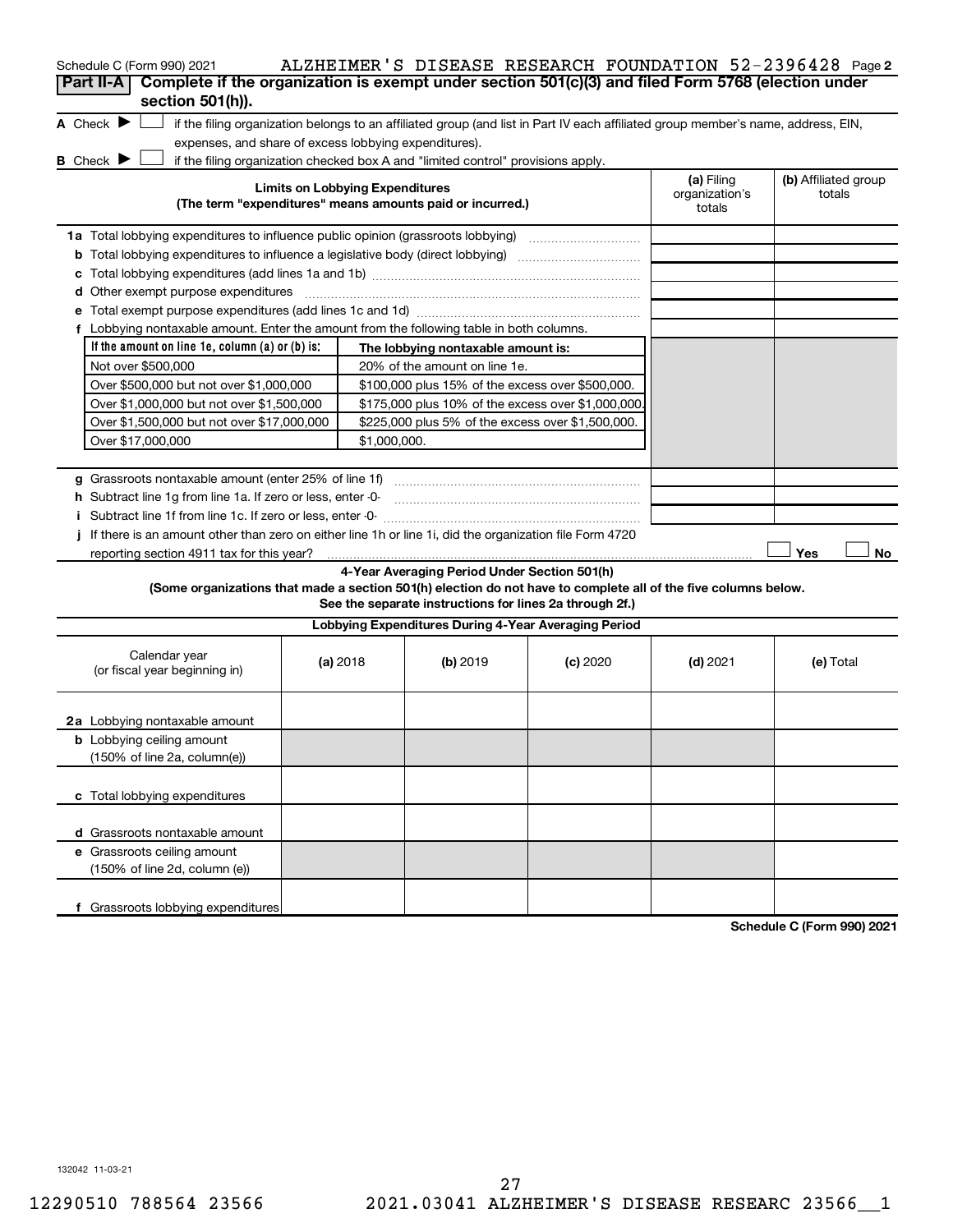## Schedule C (Form 990) 2021 ALZHEIMER'S DISEASE RESEARCH FOUNDATION 52-2396428 Page 3

**Part II-B Complete if the organization is exempt under section 501(c)(3) and has NOT filed Form 5768 (election under section 501(h)).**

| For each "Yes" response on lines 1a through 1i below, provide in Part IV a detailed description                                                                                                                                     | (a)                     |                         | (b)    |         |
|-------------------------------------------------------------------------------------------------------------------------------------------------------------------------------------------------------------------------------------|-------------------------|-------------------------|--------|---------|
| of the lobbying activity.                                                                                                                                                                                                           | Yes                     | No                      | Amount |         |
| During the year, did the filing organization attempt to influence foreign, national, state, or<br>1.                                                                                                                                |                         |                         |        |         |
| local legislation, including any attempt to influence public opinion on a legislative matter                                                                                                                                        |                         |                         |        |         |
| or referendum, through the use of:                                                                                                                                                                                                  |                         |                         |        |         |
|                                                                                                                                                                                                                                     |                         | х                       |        |         |
| <b>b</b> Paid staff or management (include compensation in expenses reported on lines 1c through 1i)?                                                                                                                               |                         | $\overline{\textbf{x}}$ |        |         |
|                                                                                                                                                                                                                                     |                         | X                       |        |         |
|                                                                                                                                                                                                                                     |                         | $\overline{\textbf{x}}$ |        |         |
|                                                                                                                                                                                                                                     |                         | $\overline{\textbf{x}}$ |        |         |
|                                                                                                                                                                                                                                     |                         | $\overline{\mathbf{X}}$ |        |         |
| g Direct contact with legislators, their staffs, government officials, or a legislative body?                                                                                                                                       | $\overline{\textbf{X}}$ |                         |        | 72,000. |
| h Rallies, demonstrations, seminars, conventions, speeches, lectures, or any similar means?                                                                                                                                         |                         | $\overline{\mathbf{X}}$ |        |         |
| <i>i</i> Other activities?                                                                                                                                                                                                          |                         | $\overline{\textbf{x}}$ |        |         |
|                                                                                                                                                                                                                                     |                         |                         |        | 72,000. |
| 2a Did the activities in line 1 cause the organization to be not described in section 501(c)(3)?                                                                                                                                    |                         | x                       |        |         |
|                                                                                                                                                                                                                                     |                         |                         |        |         |
| c If "Yes," enter the amount of any tax incurred by organization managers under section 4912                                                                                                                                        |                         |                         |        |         |
| d If the filing organization incurred a section 4912 tax, did it file Form 4720 for this year?                                                                                                                                      |                         |                         |        |         |
| Complete if the organization is exempt under section 501(c)(4), section 501(c)(5), or section<br> Part III-A                                                                                                                        |                         |                         |        |         |
| $501(c)(6)$ .                                                                                                                                                                                                                       |                         |                         |        |         |
|                                                                                                                                                                                                                                     |                         |                         | Yes    | No      |
| 1                                                                                                                                                                                                                                   |                         | 1                       |        |         |
| 2                                                                                                                                                                                                                                   |                         | $\mathbf{2}$            |        |         |
| Did the organization agree to carry over lobbying and political campaign activity expenditures from the prior year?<br>з                                                                                                            |                         | 3                       |        |         |
| Complete if the organization is exempt under section 501(c)(4), section 501(c)(5), or section<br><b>Part III-B</b>                                                                                                                  |                         |                         |        |         |
| 501(c)(6) and if either (a) BOTH Part III-A, lines 1 and 2, are answered "No" OR (b) Part III-A, line 3, is                                                                                                                         |                         |                         |        |         |
| answered "Yes."                                                                                                                                                                                                                     |                         |                         |        |         |
| Dues, assessments and similar amounts from members [111] Dues, assessments and similar amounts and similar amounts from members [111] Dues, assessments and similar amounts from members [11] Dues and Supply and Supply and S<br>1 |                         | 1                       |        |         |
| Section 162(e) nondeductible lobbying and political expenditures (do not include amounts of political<br>2                                                                                                                          |                         |                         |        |         |
| expenses for which the section 527(f) tax was paid).                                                                                                                                                                                |                         |                         |        |         |
|                                                                                                                                                                                                                                     |                         | 2a                      |        |         |
| b Carryover from last year manufactured and content to content the content of the content of the content of the content of the content of the content of the content of the content of the content of the content of the conte      |                         | 2 <sub>b</sub>          |        |         |
|                                                                                                                                                                                                                                     |                         | 2c                      |        |         |
| з                                                                                                                                                                                                                                   |                         | 3                       |        |         |
| If notices were sent and the amount on line 2c exceeds the amount on line 3, what portion of the excess<br>4                                                                                                                        |                         |                         |        |         |
| does the organization agree to carryover to the reasonable estimate of nondeductible lobbying and political                                                                                                                         |                         |                         |        |         |
|                                                                                                                                                                                                                                     |                         |                         |        |         |
| expenditure next year?<br>Taxable amount of lobbying and political expenditures. See instructions                                                                                                                                   |                         | 4<br>5                  |        |         |
| 5<br><b>Part IV</b><br><b>Supplemental Information</b>                                                                                                                                                                              |                         |                         |        |         |
|                                                                                                                                                                                                                                     |                         |                         |        |         |
| Provide the descriptions required for Part I-A, line 1; Part I-B, line 4; Part I-C, line 5; Part II-A (affiliated group list); Part II-A, lines 1 and 2 (See                                                                        |                         |                         |        |         |
| instructions); and Part II-B, line 1. Also, complete this part for any additional information.<br>PART II-B, LINE 1(G)                                                                                                              |                         |                         |        |         |
|                                                                                                                                                                                                                                     |                         |                         |        |         |
| A REGISTERED LOBBYIST CONTACTED VARIOUS CONGRESSIONAL LEGISLATORS FOR THE                                                                                                                                                           |                         |                         |        |         |
|                                                                                                                                                                                                                                     |                         |                         |        |         |
| PURPOSE OF ENCOURAGING INCREASED FUNDING OF ALZHEIMER'S DISEASE RESEARCH                                                                                                                                                            |                         |                         |        |         |
| <b>DEDITION TO CONTROLLER</b>                                                                                                                                                                                                       |                         |                         |        |         |

BY THE FEDERAL GOVERNMENT.

132043 11-03-21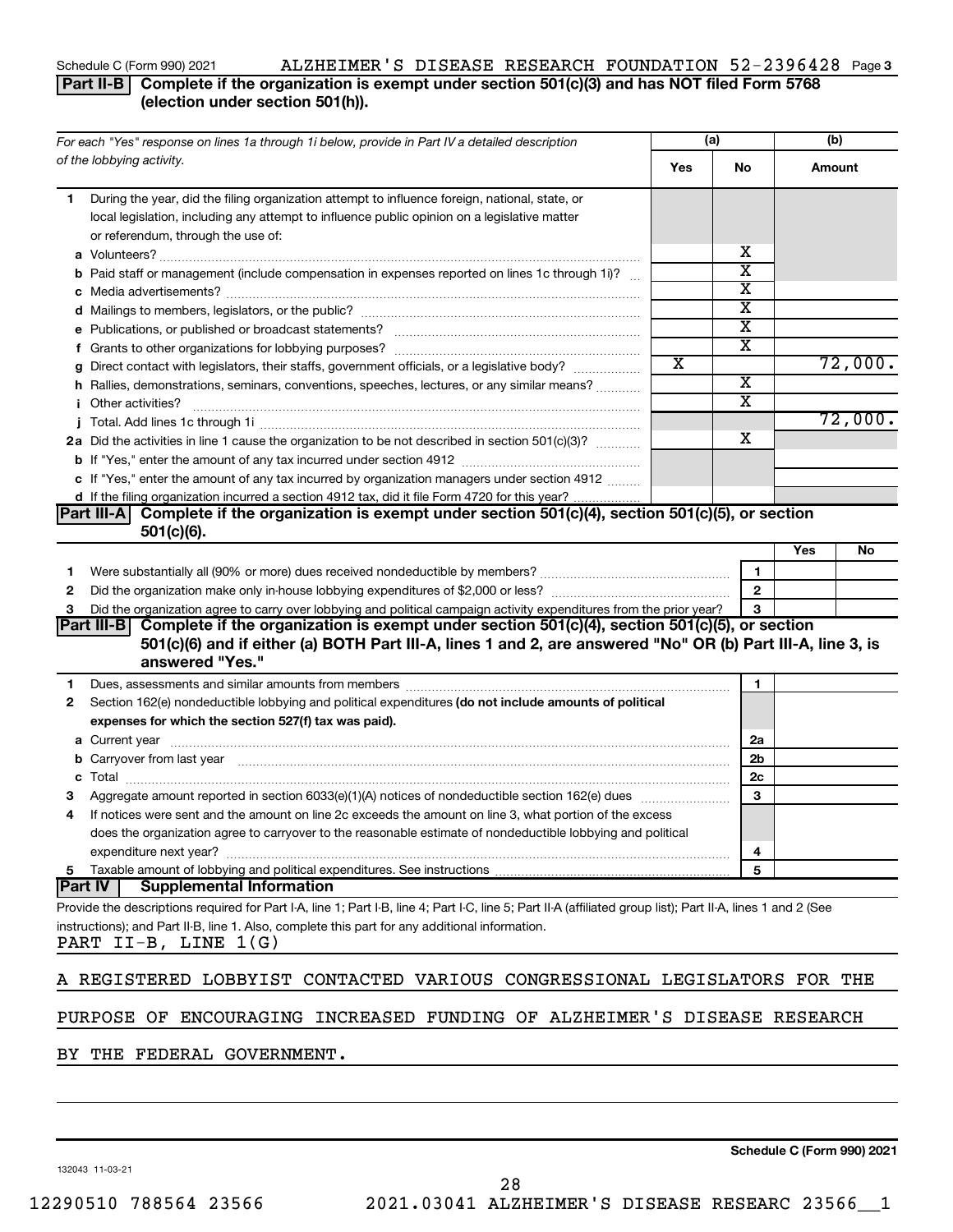| <b>SCHEDULE D</b> |  |
|-------------------|--|
|-------------------|--|

**| Complete if the organization answered "Yes" on Form 990, Part IV, line 6, 7, 8, 9, 10, 11a, 11b, 11c, 11d, 11e, 11f, 12a, or 12b. SCHEDULE D Supplemental Financial Statements**<br> **Form 990 Example 5 2021**<br>
Part IV. line 6, 7, 8, 9, 10, 11a, 11b, 11c, 11d, 11e, 11f, 12a, or 12b.

**| Attach to Form 990.**



Department of the Treasury Internal Revenue Service

**|Go to www.irs.gov/Form990 for instructions and the latest information.**

**Name of the organization Employer identification number**

|              | ALZHEIMER'S DISEASE RESEARCH FOUNDATION                                                                                                                                                                                       |                         | 52-2396428                                         |
|--------------|-------------------------------------------------------------------------------------------------------------------------------------------------------------------------------------------------------------------------------|-------------------------|----------------------------------------------------|
| Part I       | Organizations Maintaining Donor Advised Funds or Other Similar Funds or Accounts. Complete if the                                                                                                                             |                         |                                                    |
|              | organization answered "Yes" on Form 990, Part IV, line 6.                                                                                                                                                                     |                         |                                                    |
|              |                                                                                                                                                                                                                               | (a) Donor advised funds | (b) Funds and other accounts                       |
| 1.           |                                                                                                                                                                                                                               |                         |                                                    |
| 2            | Aggregate value of contributions to (during year)                                                                                                                                                                             |                         |                                                    |
| 3            | Aggregate value of grants from (during year)                                                                                                                                                                                  |                         |                                                    |
| 4            |                                                                                                                                                                                                                               |                         |                                                    |
| 5            | Did the organization inform all donors and donor advisors in writing that the assets held in donor advised funds                                                                                                              |                         |                                                    |
|              |                                                                                                                                                                                                                               |                         | Yes<br>No                                          |
| 6            | Did the organization inform all grantees, donors, and donor advisors in writing that grant funds can be used only                                                                                                             |                         |                                                    |
|              | for charitable purposes and not for the benefit of the donor or donor advisor, or for any other purpose conferring                                                                                                            |                         |                                                    |
|              |                                                                                                                                                                                                                               |                         | Yes<br>No                                          |
| Part II      | Conservation Easements. Complete if the organization answered "Yes" on Form 990, Part IV, line 7.                                                                                                                             |                         |                                                    |
| 1.           | Purpose(s) of conservation easements held by the organization (check all that apply).                                                                                                                                         |                         |                                                    |
|              | Preservation of land for public use (for example, recreation or education)                                                                                                                                                    |                         | Preservation of a historically important land area |
|              | Protection of natural habitat                                                                                                                                                                                                 |                         | Preservation of a certified historic structure     |
|              | Preservation of open space                                                                                                                                                                                                    |                         |                                                    |
| 2            | Complete lines 2a through 2d if the organization held a qualified conservation contribution in the form of a conservation easement on the last                                                                                |                         |                                                    |
|              | day of the tax year.                                                                                                                                                                                                          |                         | Held at the End of the Tax Year                    |
|              |                                                                                                                                                                                                                               |                         | 2a                                                 |
| b            |                                                                                                                                                                                                                               |                         | 2 <sub>b</sub>                                     |
| с            |                                                                                                                                                                                                                               |                         | 2c                                                 |
|              | d Number of conservation easements included in (c) acquired after 7/25/06, and not on a historic structure                                                                                                                    |                         |                                                    |
|              | listed in the National Register [111] [12] The Materian Register [12] Material Register [12] Material Register                                                                                                                |                         | 2d                                                 |
| 3            | Number of conservation easements modified, transferred, released, extinguished, or terminated by the organization during the tax                                                                                              |                         |                                                    |
|              | year                                                                                                                                                                                                                          |                         |                                                    |
| 4            | Number of states where property subject to conservation easement is located $\blacktriangleright$                                                                                                                             |                         |                                                    |
| 5            | Does the organization have a written policy regarding the periodic monitoring, inspection, handling of                                                                                                                        |                         |                                                    |
|              | violations, and enforcement of the conservation easements it holds?                                                                                                                                                           |                         | Yes<br><b>No</b>                                   |
| 6            | Staff and volunteer hours devoted to monitoring, inspecting, handling of violations, and enforcing conservation easements during the year                                                                                     |                         |                                                    |
|              |                                                                                                                                                                                                                               |                         |                                                    |
| 7            | Amount of expenses incurred in monitoring, inspecting, handling of violations, and enforcing conservation easements during the year                                                                                           |                         |                                                    |
|              | $\blacktriangleright$ \$                                                                                                                                                                                                      |                         |                                                    |
| 8            | Does each conservation easement reported on line 2(d) above satisfy the requirements of section 170(h)(4)(B)(i)                                                                                                               |                         |                                                    |
|              |                                                                                                                                                                                                                               |                         | Yes<br>No                                          |
| 9            | In Part XIII, describe how the organization reports conservation easements in its revenue and expense statement and                                                                                                           |                         |                                                    |
|              | balance sheet, and include, if applicable, the text of the footnote to the organization's financial statements that describes the                                                                                             |                         |                                                    |
|              | organization's accounting for conservation easements.                                                                                                                                                                         |                         |                                                    |
|              | Organizations Maintaining Collections of Art, Historical Treasures, or Other Similar Assets.<br>Part III                                                                                                                      |                         |                                                    |
|              | Complete if the organization answered "Yes" on Form 990, Part IV, line 8.                                                                                                                                                     |                         |                                                    |
|              | 1a If the organization elected, as permitted under FASB ASC 958, not to report in its revenue statement and balance sheet works                                                                                               |                         |                                                    |
|              | of art, historical treasures, or other similar assets held for public exhibition, education, or research in furtherance of public                                                                                             |                         |                                                    |
|              | service, provide in Part XIII the text of the footnote to its financial statements that describes these items.                                                                                                                |                         |                                                    |
|              | b If the organization elected, as permitted under FASB ASC 958, to report in its revenue statement and balance sheet works of                                                                                                 |                         |                                                    |
|              | art, historical treasures, or other similar assets held for public exhibition, education, or research in furtherance of public service,                                                                                       |                         |                                                    |
|              | provide the following amounts relating to these items:                                                                                                                                                                        |                         |                                                    |
|              |                                                                                                                                                                                                                               |                         | \$                                                 |
|              | (ii) Assets included in Form 990, Part X                                                                                                                                                                                      |                         | $\blacktriangleright$ \$                           |
| $\mathbf{2}$ | If the organization received or held works of art, historical treasures, or other similar assets for financial gain, provide                                                                                                  |                         |                                                    |
|              | the following amounts required to be reported under FASB ASC 958 relating to these items:                                                                                                                                     |                         |                                                    |
|              |                                                                                                                                                                                                                               |                         | -\$<br>▶                                           |
|              | b Assets included in Form 990, Part X [11, 12] Assets included in Form 990, Part X [2010] Assets included in Form 990, Part X [2010] Assets included in Form 990, Part X [2010] Assets in the state of the state of the state |                         | $\blacktriangleright$ s                            |
|              | LHA For Paperwork Reduction Act Notice, see the Instructions for Form 990.                                                                                                                                                    |                         | Schedule D (Form 990) 2021                         |
|              | 132051 10-28-21                                                                                                                                                                                                               |                         |                                                    |
|              |                                                                                                                                                                                                                               | 29                      |                                                    |

12290510 788564 23566 2021.03041 ALZHEIMER'S DISEASE RESEARC 23566\_\_1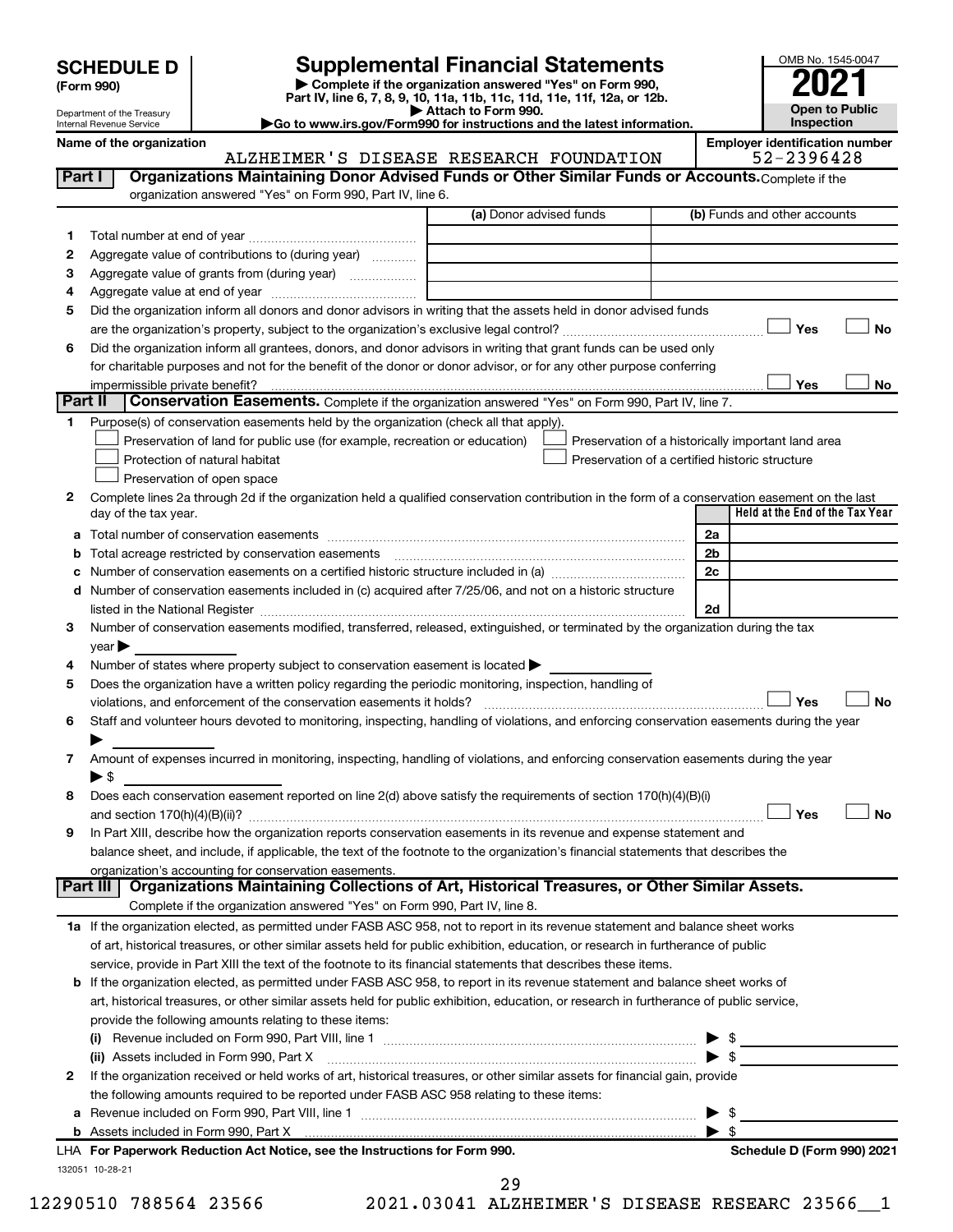| Organizations Maintaining Collections of Art, Historical Treasures, or Other Similar Assets (continued)<br>Using the organization's acquisition, accession, and other records, check any of the following that make significant use of its<br>3<br>collection items (check all that apply):<br>Public exhibition<br>Loan or exchange program<br>a<br>d<br>Scholarly research<br>Other and the control of the control of the control of the control of the control of the control of the control of the control of the control of the control of the control of the control of the control of the control of th<br>b<br>е<br>Preservation for future generations<br>c<br>Provide a description of the organization's collections and explain how they further the organization's exempt purpose in Part XIII.<br>4<br>During the year, did the organization solicit or receive donations of art, historical treasures, or other similar assets<br>5<br>Yes<br>No<br>Part IV<br>Escrow and Custodial Arrangements. Complete if the organization answered "Yes" on Form 990, Part IV, line 9, or<br>reported an amount on Form 990, Part X, line 21.<br>1a Is the organization an agent, trustee, custodian or other intermediary for contributions or other assets not included<br>Yes<br><b>No</b><br>b If "Yes," explain the arrangement in Part XIII and complete the following table:<br>Amount<br>1c<br>c Beginning balance measurements and the contract of the contract of the contract of the contract of the contract of the contract of the contract of the contract of the contract of the contract of the contract of the contr<br>1d<br>1e<br>e Distributions during the year manufactured and an account of the year manufactured and account of the year manufactured and account of the USA of the Distributions during the year<br>1f<br>Yes<br>2a Did the organization include an amount on Form 990, Part X, line 21, for escrow or custodial account liability?<br><b>No</b><br><b>b</b> If "Yes," explain the arrangement in Part XIII. Check here if the explanation has been provided on Part XIII<br>Part V<br><b>Endowment Funds.</b> Complete if the organization answered "Yes" on Form 990, Part IV, line 10.<br>(c) Two years back $\vert$ (d) Three years back $\vert$ (e) Four years back<br>(b) Prior year<br>(a) Current year<br>1a Beginning of year balance<br>Net investment earnings, gains, and losses<br>e Other expenditures for facilities<br>and programs<br>End of year balance<br>g<br>Provide the estimated percentage of the current year end balance (line 1g, column (a)) held as:<br>2<br>Board designated or quasi-endowment<br>%<br>а<br><b>b</b> Permanent endowment $\blacktriangleright$<br>%<br>%<br>c Term endowment $\blacktriangleright$<br>The percentages on lines 2a, 2b, and 2c should equal 100%.<br>3a Are there endowment funds not in the possession of the organization that are held and administered for the organization<br>Yes<br>No<br>by:<br>3a(i)<br>(i)<br>3a(ii)<br>3b<br>Describe in Part XIII the intended uses of the organization's endowment funds.<br>4<br><b>Part VI</b><br>Land, Buildings, and Equipment.<br>Complete if the organization answered "Yes" on Form 990, Part IV, line 11a. See Form 990, Part X, line 10.<br>(b) Cost or other<br>(d) Book value<br>Description of property<br>(a) Cost or other<br>(c) Accumulated<br>basis (investment)<br>basis (other)<br>depreciation<br>54,458.<br>47,509.<br>6,949. | Schedule D (Form 990) 2021<br>Part III | ALZHEIMER'S DISEASE RESEARCH FOUNDATION |  |  |   | 52-2396428 $_{Page}$ 2 |        |
|-------------------------------------------------------------------------------------------------------------------------------------------------------------------------------------------------------------------------------------------------------------------------------------------------------------------------------------------------------------------------------------------------------------------------------------------------------------------------------------------------------------------------------------------------------------------------------------------------------------------------------------------------------------------------------------------------------------------------------------------------------------------------------------------------------------------------------------------------------------------------------------------------------------------------------------------------------------------------------------------------------------------------------------------------------------------------------------------------------------------------------------------------------------------------------------------------------------------------------------------------------------------------------------------------------------------------------------------------------------------------------------------------------------------------------------------------------------------------------------------------------------------------------------------------------------------------------------------------------------------------------------------------------------------------------------------------------------------------------------------------------------------------------------------------------------------------------------------------------------------------------------------------------------------------------------------------------------------------------------------------------------------------------------------------------------------------------------------------------------------------------------------------------------------------------------------------------------------------------------------------------------------------------------------------------------------------------------------------------------------------------------------------------------------------------------------------------------------------------------------------------------------------------------------------------------------------------------------------------------------------------------------------------------------------------------------------------------------------------------------------------------------------------------------------------------------------------------------------------------------------------------------------------------------------------------------------------------------------------------------------------------------------------------------------------------------------------------------------------------------------------------------------------------------------------------------------------------------------------------------------------------------------------------------------------------------------------------------------------------------------------------------------------------------------------------------------------------------------------------------------------------|----------------------------------------|-----------------------------------------|--|--|---|------------------------|--------|
|                                                                                                                                                                                                                                                                                                                                                                                                                                                                                                                                                                                                                                                                                                                                                                                                                                                                                                                                                                                                                                                                                                                                                                                                                                                                                                                                                                                                                                                                                                                                                                                                                                                                                                                                                                                                                                                                                                                                                                                                                                                                                                                                                                                                                                                                                                                                                                                                                                                                                                                                                                                                                                                                                                                                                                                                                                                                                                                                                                                                                                                                                                                                                                                                                                                                                                                                                                                                                                                                                                             |                                        |                                         |  |  |   |                        |        |
|                                                                                                                                                                                                                                                                                                                                                                                                                                                                                                                                                                                                                                                                                                                                                                                                                                                                                                                                                                                                                                                                                                                                                                                                                                                                                                                                                                                                                                                                                                                                                                                                                                                                                                                                                                                                                                                                                                                                                                                                                                                                                                                                                                                                                                                                                                                                                                                                                                                                                                                                                                                                                                                                                                                                                                                                                                                                                                                                                                                                                                                                                                                                                                                                                                                                                                                                                                                                                                                                                                             |                                        |                                         |  |  |   |                        |        |
|                                                                                                                                                                                                                                                                                                                                                                                                                                                                                                                                                                                                                                                                                                                                                                                                                                                                                                                                                                                                                                                                                                                                                                                                                                                                                                                                                                                                                                                                                                                                                                                                                                                                                                                                                                                                                                                                                                                                                                                                                                                                                                                                                                                                                                                                                                                                                                                                                                                                                                                                                                                                                                                                                                                                                                                                                                                                                                                                                                                                                                                                                                                                                                                                                                                                                                                                                                                                                                                                                                             |                                        |                                         |  |  |   |                        |        |
|                                                                                                                                                                                                                                                                                                                                                                                                                                                                                                                                                                                                                                                                                                                                                                                                                                                                                                                                                                                                                                                                                                                                                                                                                                                                                                                                                                                                                                                                                                                                                                                                                                                                                                                                                                                                                                                                                                                                                                                                                                                                                                                                                                                                                                                                                                                                                                                                                                                                                                                                                                                                                                                                                                                                                                                                                                                                                                                                                                                                                                                                                                                                                                                                                                                                                                                                                                                                                                                                                                             |                                        |                                         |  |  |   |                        |        |
|                                                                                                                                                                                                                                                                                                                                                                                                                                                                                                                                                                                                                                                                                                                                                                                                                                                                                                                                                                                                                                                                                                                                                                                                                                                                                                                                                                                                                                                                                                                                                                                                                                                                                                                                                                                                                                                                                                                                                                                                                                                                                                                                                                                                                                                                                                                                                                                                                                                                                                                                                                                                                                                                                                                                                                                                                                                                                                                                                                                                                                                                                                                                                                                                                                                                                                                                                                                                                                                                                                             |                                        |                                         |  |  |   |                        |        |
|                                                                                                                                                                                                                                                                                                                                                                                                                                                                                                                                                                                                                                                                                                                                                                                                                                                                                                                                                                                                                                                                                                                                                                                                                                                                                                                                                                                                                                                                                                                                                                                                                                                                                                                                                                                                                                                                                                                                                                                                                                                                                                                                                                                                                                                                                                                                                                                                                                                                                                                                                                                                                                                                                                                                                                                                                                                                                                                                                                                                                                                                                                                                                                                                                                                                                                                                                                                                                                                                                                             |                                        |                                         |  |  |   |                        |        |
|                                                                                                                                                                                                                                                                                                                                                                                                                                                                                                                                                                                                                                                                                                                                                                                                                                                                                                                                                                                                                                                                                                                                                                                                                                                                                                                                                                                                                                                                                                                                                                                                                                                                                                                                                                                                                                                                                                                                                                                                                                                                                                                                                                                                                                                                                                                                                                                                                                                                                                                                                                                                                                                                                                                                                                                                                                                                                                                                                                                                                                                                                                                                                                                                                                                                                                                                                                                                                                                                                                             |                                        |                                         |  |  |   |                        |        |
|                                                                                                                                                                                                                                                                                                                                                                                                                                                                                                                                                                                                                                                                                                                                                                                                                                                                                                                                                                                                                                                                                                                                                                                                                                                                                                                                                                                                                                                                                                                                                                                                                                                                                                                                                                                                                                                                                                                                                                                                                                                                                                                                                                                                                                                                                                                                                                                                                                                                                                                                                                                                                                                                                                                                                                                                                                                                                                                                                                                                                                                                                                                                                                                                                                                                                                                                                                                                                                                                                                             |                                        |                                         |  |  |   |                        |        |
|                                                                                                                                                                                                                                                                                                                                                                                                                                                                                                                                                                                                                                                                                                                                                                                                                                                                                                                                                                                                                                                                                                                                                                                                                                                                                                                                                                                                                                                                                                                                                                                                                                                                                                                                                                                                                                                                                                                                                                                                                                                                                                                                                                                                                                                                                                                                                                                                                                                                                                                                                                                                                                                                                                                                                                                                                                                                                                                                                                                                                                                                                                                                                                                                                                                                                                                                                                                                                                                                                                             |                                        |                                         |  |  |   |                        |        |
|                                                                                                                                                                                                                                                                                                                                                                                                                                                                                                                                                                                                                                                                                                                                                                                                                                                                                                                                                                                                                                                                                                                                                                                                                                                                                                                                                                                                                                                                                                                                                                                                                                                                                                                                                                                                                                                                                                                                                                                                                                                                                                                                                                                                                                                                                                                                                                                                                                                                                                                                                                                                                                                                                                                                                                                                                                                                                                                                                                                                                                                                                                                                                                                                                                                                                                                                                                                                                                                                                                             |                                        |                                         |  |  |   |                        |        |
|                                                                                                                                                                                                                                                                                                                                                                                                                                                                                                                                                                                                                                                                                                                                                                                                                                                                                                                                                                                                                                                                                                                                                                                                                                                                                                                                                                                                                                                                                                                                                                                                                                                                                                                                                                                                                                                                                                                                                                                                                                                                                                                                                                                                                                                                                                                                                                                                                                                                                                                                                                                                                                                                                                                                                                                                                                                                                                                                                                                                                                                                                                                                                                                                                                                                                                                                                                                                                                                                                                             |                                        |                                         |  |  |   |                        |        |
|                                                                                                                                                                                                                                                                                                                                                                                                                                                                                                                                                                                                                                                                                                                                                                                                                                                                                                                                                                                                                                                                                                                                                                                                                                                                                                                                                                                                                                                                                                                                                                                                                                                                                                                                                                                                                                                                                                                                                                                                                                                                                                                                                                                                                                                                                                                                                                                                                                                                                                                                                                                                                                                                                                                                                                                                                                                                                                                                                                                                                                                                                                                                                                                                                                                                                                                                                                                                                                                                                                             |                                        |                                         |  |  |   |                        |        |
|                                                                                                                                                                                                                                                                                                                                                                                                                                                                                                                                                                                                                                                                                                                                                                                                                                                                                                                                                                                                                                                                                                                                                                                                                                                                                                                                                                                                                                                                                                                                                                                                                                                                                                                                                                                                                                                                                                                                                                                                                                                                                                                                                                                                                                                                                                                                                                                                                                                                                                                                                                                                                                                                                                                                                                                                                                                                                                                                                                                                                                                                                                                                                                                                                                                                                                                                                                                                                                                                                                             |                                        |                                         |  |  |   |                        |        |
|                                                                                                                                                                                                                                                                                                                                                                                                                                                                                                                                                                                                                                                                                                                                                                                                                                                                                                                                                                                                                                                                                                                                                                                                                                                                                                                                                                                                                                                                                                                                                                                                                                                                                                                                                                                                                                                                                                                                                                                                                                                                                                                                                                                                                                                                                                                                                                                                                                                                                                                                                                                                                                                                                                                                                                                                                                                                                                                                                                                                                                                                                                                                                                                                                                                                                                                                                                                                                                                                                                             |                                        |                                         |  |  |   |                        |        |
|                                                                                                                                                                                                                                                                                                                                                                                                                                                                                                                                                                                                                                                                                                                                                                                                                                                                                                                                                                                                                                                                                                                                                                                                                                                                                                                                                                                                                                                                                                                                                                                                                                                                                                                                                                                                                                                                                                                                                                                                                                                                                                                                                                                                                                                                                                                                                                                                                                                                                                                                                                                                                                                                                                                                                                                                                                                                                                                                                                                                                                                                                                                                                                                                                                                                                                                                                                                                                                                                                                             |                                        |                                         |  |  |   |                        |        |
|                                                                                                                                                                                                                                                                                                                                                                                                                                                                                                                                                                                                                                                                                                                                                                                                                                                                                                                                                                                                                                                                                                                                                                                                                                                                                                                                                                                                                                                                                                                                                                                                                                                                                                                                                                                                                                                                                                                                                                                                                                                                                                                                                                                                                                                                                                                                                                                                                                                                                                                                                                                                                                                                                                                                                                                                                                                                                                                                                                                                                                                                                                                                                                                                                                                                                                                                                                                                                                                                                                             |                                        |                                         |  |  |   |                        |        |
|                                                                                                                                                                                                                                                                                                                                                                                                                                                                                                                                                                                                                                                                                                                                                                                                                                                                                                                                                                                                                                                                                                                                                                                                                                                                                                                                                                                                                                                                                                                                                                                                                                                                                                                                                                                                                                                                                                                                                                                                                                                                                                                                                                                                                                                                                                                                                                                                                                                                                                                                                                                                                                                                                                                                                                                                                                                                                                                                                                                                                                                                                                                                                                                                                                                                                                                                                                                                                                                                                                             |                                        |                                         |  |  |   |                        |        |
|                                                                                                                                                                                                                                                                                                                                                                                                                                                                                                                                                                                                                                                                                                                                                                                                                                                                                                                                                                                                                                                                                                                                                                                                                                                                                                                                                                                                                                                                                                                                                                                                                                                                                                                                                                                                                                                                                                                                                                                                                                                                                                                                                                                                                                                                                                                                                                                                                                                                                                                                                                                                                                                                                                                                                                                                                                                                                                                                                                                                                                                                                                                                                                                                                                                                                                                                                                                                                                                                                                             |                                        |                                         |  |  |   |                        |        |
|                                                                                                                                                                                                                                                                                                                                                                                                                                                                                                                                                                                                                                                                                                                                                                                                                                                                                                                                                                                                                                                                                                                                                                                                                                                                                                                                                                                                                                                                                                                                                                                                                                                                                                                                                                                                                                                                                                                                                                                                                                                                                                                                                                                                                                                                                                                                                                                                                                                                                                                                                                                                                                                                                                                                                                                                                                                                                                                                                                                                                                                                                                                                                                                                                                                                                                                                                                                                                                                                                                             |                                        |                                         |  |  |   |                        |        |
|                                                                                                                                                                                                                                                                                                                                                                                                                                                                                                                                                                                                                                                                                                                                                                                                                                                                                                                                                                                                                                                                                                                                                                                                                                                                                                                                                                                                                                                                                                                                                                                                                                                                                                                                                                                                                                                                                                                                                                                                                                                                                                                                                                                                                                                                                                                                                                                                                                                                                                                                                                                                                                                                                                                                                                                                                                                                                                                                                                                                                                                                                                                                                                                                                                                                                                                                                                                                                                                                                                             |                                        |                                         |  |  |   |                        |        |
|                                                                                                                                                                                                                                                                                                                                                                                                                                                                                                                                                                                                                                                                                                                                                                                                                                                                                                                                                                                                                                                                                                                                                                                                                                                                                                                                                                                                                                                                                                                                                                                                                                                                                                                                                                                                                                                                                                                                                                                                                                                                                                                                                                                                                                                                                                                                                                                                                                                                                                                                                                                                                                                                                                                                                                                                                                                                                                                                                                                                                                                                                                                                                                                                                                                                                                                                                                                                                                                                                                             |                                        |                                         |  |  |   |                        |        |
|                                                                                                                                                                                                                                                                                                                                                                                                                                                                                                                                                                                                                                                                                                                                                                                                                                                                                                                                                                                                                                                                                                                                                                                                                                                                                                                                                                                                                                                                                                                                                                                                                                                                                                                                                                                                                                                                                                                                                                                                                                                                                                                                                                                                                                                                                                                                                                                                                                                                                                                                                                                                                                                                                                                                                                                                                                                                                                                                                                                                                                                                                                                                                                                                                                                                                                                                                                                                                                                                                                             |                                        |                                         |  |  |   |                        |        |
|                                                                                                                                                                                                                                                                                                                                                                                                                                                                                                                                                                                                                                                                                                                                                                                                                                                                                                                                                                                                                                                                                                                                                                                                                                                                                                                                                                                                                                                                                                                                                                                                                                                                                                                                                                                                                                                                                                                                                                                                                                                                                                                                                                                                                                                                                                                                                                                                                                                                                                                                                                                                                                                                                                                                                                                                                                                                                                                                                                                                                                                                                                                                                                                                                                                                                                                                                                                                                                                                                                             |                                        |                                         |  |  |   |                        |        |
|                                                                                                                                                                                                                                                                                                                                                                                                                                                                                                                                                                                                                                                                                                                                                                                                                                                                                                                                                                                                                                                                                                                                                                                                                                                                                                                                                                                                                                                                                                                                                                                                                                                                                                                                                                                                                                                                                                                                                                                                                                                                                                                                                                                                                                                                                                                                                                                                                                                                                                                                                                                                                                                                                                                                                                                                                                                                                                                                                                                                                                                                                                                                                                                                                                                                                                                                                                                                                                                                                                             |                                        |                                         |  |  |   |                        |        |
|                                                                                                                                                                                                                                                                                                                                                                                                                                                                                                                                                                                                                                                                                                                                                                                                                                                                                                                                                                                                                                                                                                                                                                                                                                                                                                                                                                                                                                                                                                                                                                                                                                                                                                                                                                                                                                                                                                                                                                                                                                                                                                                                                                                                                                                                                                                                                                                                                                                                                                                                                                                                                                                                                                                                                                                                                                                                                                                                                                                                                                                                                                                                                                                                                                                                                                                                                                                                                                                                                                             |                                        |                                         |  |  |   |                        |        |
|                                                                                                                                                                                                                                                                                                                                                                                                                                                                                                                                                                                                                                                                                                                                                                                                                                                                                                                                                                                                                                                                                                                                                                                                                                                                                                                                                                                                                                                                                                                                                                                                                                                                                                                                                                                                                                                                                                                                                                                                                                                                                                                                                                                                                                                                                                                                                                                                                                                                                                                                                                                                                                                                                                                                                                                                                                                                                                                                                                                                                                                                                                                                                                                                                                                                                                                                                                                                                                                                                                             |                                        |                                         |  |  |   |                        |        |
|                                                                                                                                                                                                                                                                                                                                                                                                                                                                                                                                                                                                                                                                                                                                                                                                                                                                                                                                                                                                                                                                                                                                                                                                                                                                                                                                                                                                                                                                                                                                                                                                                                                                                                                                                                                                                                                                                                                                                                                                                                                                                                                                                                                                                                                                                                                                                                                                                                                                                                                                                                                                                                                                                                                                                                                                                                                                                                                                                                                                                                                                                                                                                                                                                                                                                                                                                                                                                                                                                                             |                                        |                                         |  |  |   |                        |        |
|                                                                                                                                                                                                                                                                                                                                                                                                                                                                                                                                                                                                                                                                                                                                                                                                                                                                                                                                                                                                                                                                                                                                                                                                                                                                                                                                                                                                                                                                                                                                                                                                                                                                                                                                                                                                                                                                                                                                                                                                                                                                                                                                                                                                                                                                                                                                                                                                                                                                                                                                                                                                                                                                                                                                                                                                                                                                                                                                                                                                                                                                                                                                                                                                                                                                                                                                                                                                                                                                                                             |                                        |                                         |  |  |   |                        |        |
|                                                                                                                                                                                                                                                                                                                                                                                                                                                                                                                                                                                                                                                                                                                                                                                                                                                                                                                                                                                                                                                                                                                                                                                                                                                                                                                                                                                                                                                                                                                                                                                                                                                                                                                                                                                                                                                                                                                                                                                                                                                                                                                                                                                                                                                                                                                                                                                                                                                                                                                                                                                                                                                                                                                                                                                                                                                                                                                                                                                                                                                                                                                                                                                                                                                                                                                                                                                                                                                                                                             |                                        |                                         |  |  |   |                        |        |
|                                                                                                                                                                                                                                                                                                                                                                                                                                                                                                                                                                                                                                                                                                                                                                                                                                                                                                                                                                                                                                                                                                                                                                                                                                                                                                                                                                                                                                                                                                                                                                                                                                                                                                                                                                                                                                                                                                                                                                                                                                                                                                                                                                                                                                                                                                                                                                                                                                                                                                                                                                                                                                                                                                                                                                                                                                                                                                                                                                                                                                                                                                                                                                                                                                                                                                                                                                                                                                                                                                             |                                        |                                         |  |  |   |                        |        |
|                                                                                                                                                                                                                                                                                                                                                                                                                                                                                                                                                                                                                                                                                                                                                                                                                                                                                                                                                                                                                                                                                                                                                                                                                                                                                                                                                                                                                                                                                                                                                                                                                                                                                                                                                                                                                                                                                                                                                                                                                                                                                                                                                                                                                                                                                                                                                                                                                                                                                                                                                                                                                                                                                                                                                                                                                                                                                                                                                                                                                                                                                                                                                                                                                                                                                                                                                                                                                                                                                                             |                                        |                                         |  |  |   |                        |        |
|                                                                                                                                                                                                                                                                                                                                                                                                                                                                                                                                                                                                                                                                                                                                                                                                                                                                                                                                                                                                                                                                                                                                                                                                                                                                                                                                                                                                                                                                                                                                                                                                                                                                                                                                                                                                                                                                                                                                                                                                                                                                                                                                                                                                                                                                                                                                                                                                                                                                                                                                                                                                                                                                                                                                                                                                                                                                                                                                                                                                                                                                                                                                                                                                                                                                                                                                                                                                                                                                                                             |                                        |                                         |  |  |   |                        |        |
|                                                                                                                                                                                                                                                                                                                                                                                                                                                                                                                                                                                                                                                                                                                                                                                                                                                                                                                                                                                                                                                                                                                                                                                                                                                                                                                                                                                                                                                                                                                                                                                                                                                                                                                                                                                                                                                                                                                                                                                                                                                                                                                                                                                                                                                                                                                                                                                                                                                                                                                                                                                                                                                                                                                                                                                                                                                                                                                                                                                                                                                                                                                                                                                                                                                                                                                                                                                                                                                                                                             |                                        |                                         |  |  |   |                        |        |
|                                                                                                                                                                                                                                                                                                                                                                                                                                                                                                                                                                                                                                                                                                                                                                                                                                                                                                                                                                                                                                                                                                                                                                                                                                                                                                                                                                                                                                                                                                                                                                                                                                                                                                                                                                                                                                                                                                                                                                                                                                                                                                                                                                                                                                                                                                                                                                                                                                                                                                                                                                                                                                                                                                                                                                                                                                                                                                                                                                                                                                                                                                                                                                                                                                                                                                                                                                                                                                                                                                             |                                        |                                         |  |  |   |                        |        |
|                                                                                                                                                                                                                                                                                                                                                                                                                                                                                                                                                                                                                                                                                                                                                                                                                                                                                                                                                                                                                                                                                                                                                                                                                                                                                                                                                                                                                                                                                                                                                                                                                                                                                                                                                                                                                                                                                                                                                                                                                                                                                                                                                                                                                                                                                                                                                                                                                                                                                                                                                                                                                                                                                                                                                                                                                                                                                                                                                                                                                                                                                                                                                                                                                                                                                                                                                                                                                                                                                                             |                                        |                                         |  |  |   |                        |        |
|                                                                                                                                                                                                                                                                                                                                                                                                                                                                                                                                                                                                                                                                                                                                                                                                                                                                                                                                                                                                                                                                                                                                                                                                                                                                                                                                                                                                                                                                                                                                                                                                                                                                                                                                                                                                                                                                                                                                                                                                                                                                                                                                                                                                                                                                                                                                                                                                                                                                                                                                                                                                                                                                                                                                                                                                                                                                                                                                                                                                                                                                                                                                                                                                                                                                                                                                                                                                                                                                                                             |                                        |                                         |  |  |   |                        |        |
|                                                                                                                                                                                                                                                                                                                                                                                                                                                                                                                                                                                                                                                                                                                                                                                                                                                                                                                                                                                                                                                                                                                                                                                                                                                                                                                                                                                                                                                                                                                                                                                                                                                                                                                                                                                                                                                                                                                                                                                                                                                                                                                                                                                                                                                                                                                                                                                                                                                                                                                                                                                                                                                                                                                                                                                                                                                                                                                                                                                                                                                                                                                                                                                                                                                                                                                                                                                                                                                                                                             |                                        |                                         |  |  |   |                        |        |
|                                                                                                                                                                                                                                                                                                                                                                                                                                                                                                                                                                                                                                                                                                                                                                                                                                                                                                                                                                                                                                                                                                                                                                                                                                                                                                                                                                                                                                                                                                                                                                                                                                                                                                                                                                                                                                                                                                                                                                                                                                                                                                                                                                                                                                                                                                                                                                                                                                                                                                                                                                                                                                                                                                                                                                                                                                                                                                                                                                                                                                                                                                                                                                                                                                                                                                                                                                                                                                                                                                             |                                        |                                         |  |  |   |                        |        |
|                                                                                                                                                                                                                                                                                                                                                                                                                                                                                                                                                                                                                                                                                                                                                                                                                                                                                                                                                                                                                                                                                                                                                                                                                                                                                                                                                                                                                                                                                                                                                                                                                                                                                                                                                                                                                                                                                                                                                                                                                                                                                                                                                                                                                                                                                                                                                                                                                                                                                                                                                                                                                                                                                                                                                                                                                                                                                                                                                                                                                                                                                                                                                                                                                                                                                                                                                                                                                                                                                                             |                                        |                                         |  |  |   |                        |        |
|                                                                                                                                                                                                                                                                                                                                                                                                                                                                                                                                                                                                                                                                                                                                                                                                                                                                                                                                                                                                                                                                                                                                                                                                                                                                                                                                                                                                                                                                                                                                                                                                                                                                                                                                                                                                                                                                                                                                                                                                                                                                                                                                                                                                                                                                                                                                                                                                                                                                                                                                                                                                                                                                                                                                                                                                                                                                                                                                                                                                                                                                                                                                                                                                                                                                                                                                                                                                                                                                                                             |                                        |                                         |  |  |   |                        |        |
|                                                                                                                                                                                                                                                                                                                                                                                                                                                                                                                                                                                                                                                                                                                                                                                                                                                                                                                                                                                                                                                                                                                                                                                                                                                                                                                                                                                                                                                                                                                                                                                                                                                                                                                                                                                                                                                                                                                                                                                                                                                                                                                                                                                                                                                                                                                                                                                                                                                                                                                                                                                                                                                                                                                                                                                                                                                                                                                                                                                                                                                                                                                                                                                                                                                                                                                                                                                                                                                                                                             |                                        |                                         |  |  |   |                        |        |
|                                                                                                                                                                                                                                                                                                                                                                                                                                                                                                                                                                                                                                                                                                                                                                                                                                                                                                                                                                                                                                                                                                                                                                                                                                                                                                                                                                                                                                                                                                                                                                                                                                                                                                                                                                                                                                                                                                                                                                                                                                                                                                                                                                                                                                                                                                                                                                                                                                                                                                                                                                                                                                                                                                                                                                                                                                                                                                                                                                                                                                                                                                                                                                                                                                                                                                                                                                                                                                                                                                             |                                        |                                         |  |  |   |                        |        |
|                                                                                                                                                                                                                                                                                                                                                                                                                                                                                                                                                                                                                                                                                                                                                                                                                                                                                                                                                                                                                                                                                                                                                                                                                                                                                                                                                                                                                                                                                                                                                                                                                                                                                                                                                                                                                                                                                                                                                                                                                                                                                                                                                                                                                                                                                                                                                                                                                                                                                                                                                                                                                                                                                                                                                                                                                                                                                                                                                                                                                                                                                                                                                                                                                                                                                                                                                                                                                                                                                                             |                                        |                                         |  |  |   |                        |        |
|                                                                                                                                                                                                                                                                                                                                                                                                                                                                                                                                                                                                                                                                                                                                                                                                                                                                                                                                                                                                                                                                                                                                                                                                                                                                                                                                                                                                                                                                                                                                                                                                                                                                                                                                                                                                                                                                                                                                                                                                                                                                                                                                                                                                                                                                                                                                                                                                                                                                                                                                                                                                                                                                                                                                                                                                                                                                                                                                                                                                                                                                                                                                                                                                                                                                                                                                                                                                                                                                                                             |                                        |                                         |  |  |   |                        |        |
|                                                                                                                                                                                                                                                                                                                                                                                                                                                                                                                                                                                                                                                                                                                                                                                                                                                                                                                                                                                                                                                                                                                                                                                                                                                                                                                                                                                                                                                                                                                                                                                                                                                                                                                                                                                                                                                                                                                                                                                                                                                                                                                                                                                                                                                                                                                                                                                                                                                                                                                                                                                                                                                                                                                                                                                                                                                                                                                                                                                                                                                                                                                                                                                                                                                                                                                                                                                                                                                                                                             |                                        |                                         |  |  |   |                        |        |
|                                                                                                                                                                                                                                                                                                                                                                                                                                                                                                                                                                                                                                                                                                                                                                                                                                                                                                                                                                                                                                                                                                                                                                                                                                                                                                                                                                                                                                                                                                                                                                                                                                                                                                                                                                                                                                                                                                                                                                                                                                                                                                                                                                                                                                                                                                                                                                                                                                                                                                                                                                                                                                                                                                                                                                                                                                                                                                                                                                                                                                                                                                                                                                                                                                                                                                                                                                                                                                                                                                             |                                        |                                         |  |  |   |                        |        |
|                                                                                                                                                                                                                                                                                                                                                                                                                                                                                                                                                                                                                                                                                                                                                                                                                                                                                                                                                                                                                                                                                                                                                                                                                                                                                                                                                                                                                                                                                                                                                                                                                                                                                                                                                                                                                                                                                                                                                                                                                                                                                                                                                                                                                                                                                                                                                                                                                                                                                                                                                                                                                                                                                                                                                                                                                                                                                                                                                                                                                                                                                                                                                                                                                                                                                                                                                                                                                                                                                                             |                                        |                                         |  |  |   |                        |        |
|                                                                                                                                                                                                                                                                                                                                                                                                                                                                                                                                                                                                                                                                                                                                                                                                                                                                                                                                                                                                                                                                                                                                                                                                                                                                                                                                                                                                                                                                                                                                                                                                                                                                                                                                                                                                                                                                                                                                                                                                                                                                                                                                                                                                                                                                                                                                                                                                                                                                                                                                                                                                                                                                                                                                                                                                                                                                                                                                                                                                                                                                                                                                                                                                                                                                                                                                                                                                                                                                                                             |                                        |                                         |  |  |   |                        |        |
|                                                                                                                                                                                                                                                                                                                                                                                                                                                                                                                                                                                                                                                                                                                                                                                                                                                                                                                                                                                                                                                                                                                                                                                                                                                                                                                                                                                                                                                                                                                                                                                                                                                                                                                                                                                                                                                                                                                                                                                                                                                                                                                                                                                                                                                                                                                                                                                                                                                                                                                                                                                                                                                                                                                                                                                                                                                                                                                                                                                                                                                                                                                                                                                                                                                                                                                                                                                                                                                                                                             |                                        |                                         |  |  |   |                        |        |
|                                                                                                                                                                                                                                                                                                                                                                                                                                                                                                                                                                                                                                                                                                                                                                                                                                                                                                                                                                                                                                                                                                                                                                                                                                                                                                                                                                                                                                                                                                                                                                                                                                                                                                                                                                                                                                                                                                                                                                                                                                                                                                                                                                                                                                                                                                                                                                                                                                                                                                                                                                                                                                                                                                                                                                                                                                                                                                                                                                                                                                                                                                                                                                                                                                                                                                                                                                                                                                                                                                             |                                        |                                         |  |  |   |                        |        |
|                                                                                                                                                                                                                                                                                                                                                                                                                                                                                                                                                                                                                                                                                                                                                                                                                                                                                                                                                                                                                                                                                                                                                                                                                                                                                                                                                                                                                                                                                                                                                                                                                                                                                                                                                                                                                                                                                                                                                                                                                                                                                                                                                                                                                                                                                                                                                                                                                                                                                                                                                                                                                                                                                                                                                                                                                                                                                                                                                                                                                                                                                                                                                                                                                                                                                                                                                                                                                                                                                                             |                                        |                                         |  |  |   |                        |        |
|                                                                                                                                                                                                                                                                                                                                                                                                                                                                                                                                                                                                                                                                                                                                                                                                                                                                                                                                                                                                                                                                                                                                                                                                                                                                                                                                                                                                                                                                                                                                                                                                                                                                                                                                                                                                                                                                                                                                                                                                                                                                                                                                                                                                                                                                                                                                                                                                                                                                                                                                                                                                                                                                                                                                                                                                                                                                                                                                                                                                                                                                                                                                                                                                                                                                                                                                                                                                                                                                                                             |                                        |                                         |  |  |   |                        |        |
|                                                                                                                                                                                                                                                                                                                                                                                                                                                                                                                                                                                                                                                                                                                                                                                                                                                                                                                                                                                                                                                                                                                                                                                                                                                                                                                                                                                                                                                                                                                                                                                                                                                                                                                                                                                                                                                                                                                                                                                                                                                                                                                                                                                                                                                                                                                                                                                                                                                                                                                                                                                                                                                                                                                                                                                                                                                                                                                                                                                                                                                                                                                                                                                                                                                                                                                                                                                                                                                                                                             |                                        |                                         |  |  |   |                        |        |
|                                                                                                                                                                                                                                                                                                                                                                                                                                                                                                                                                                                                                                                                                                                                                                                                                                                                                                                                                                                                                                                                                                                                                                                                                                                                                                                                                                                                                                                                                                                                                                                                                                                                                                                                                                                                                                                                                                                                                                                                                                                                                                                                                                                                                                                                                                                                                                                                                                                                                                                                                                                                                                                                                                                                                                                                                                                                                                                                                                                                                                                                                                                                                                                                                                                                                                                                                                                                                                                                                                             |                                        |                                         |  |  |   |                        |        |
| Total. Add lines 1a through 1e. (Column (d) must equal Form 990, Part X, column (B), line 10c.).                                                                                                                                                                                                                                                                                                                                                                                                                                                                                                                                                                                                                                                                                                                                                                                                                                                                                                                                                                                                                                                                                                                                                                                                                                                                                                                                                                                                                                                                                                                                                                                                                                                                                                                                                                                                                                                                                                                                                                                                                                                                                                                                                                                                                                                                                                                                                                                                                                                                                                                                                                                                                                                                                                                                                                                                                                                                                                                                                                                                                                                                                                                                                                                                                                                                                                                                                                                                            |                                        |                                         |  |  | ▶ |                        | 6,949. |

**Schedule D (Form 990) 2021**

132052 10-28-21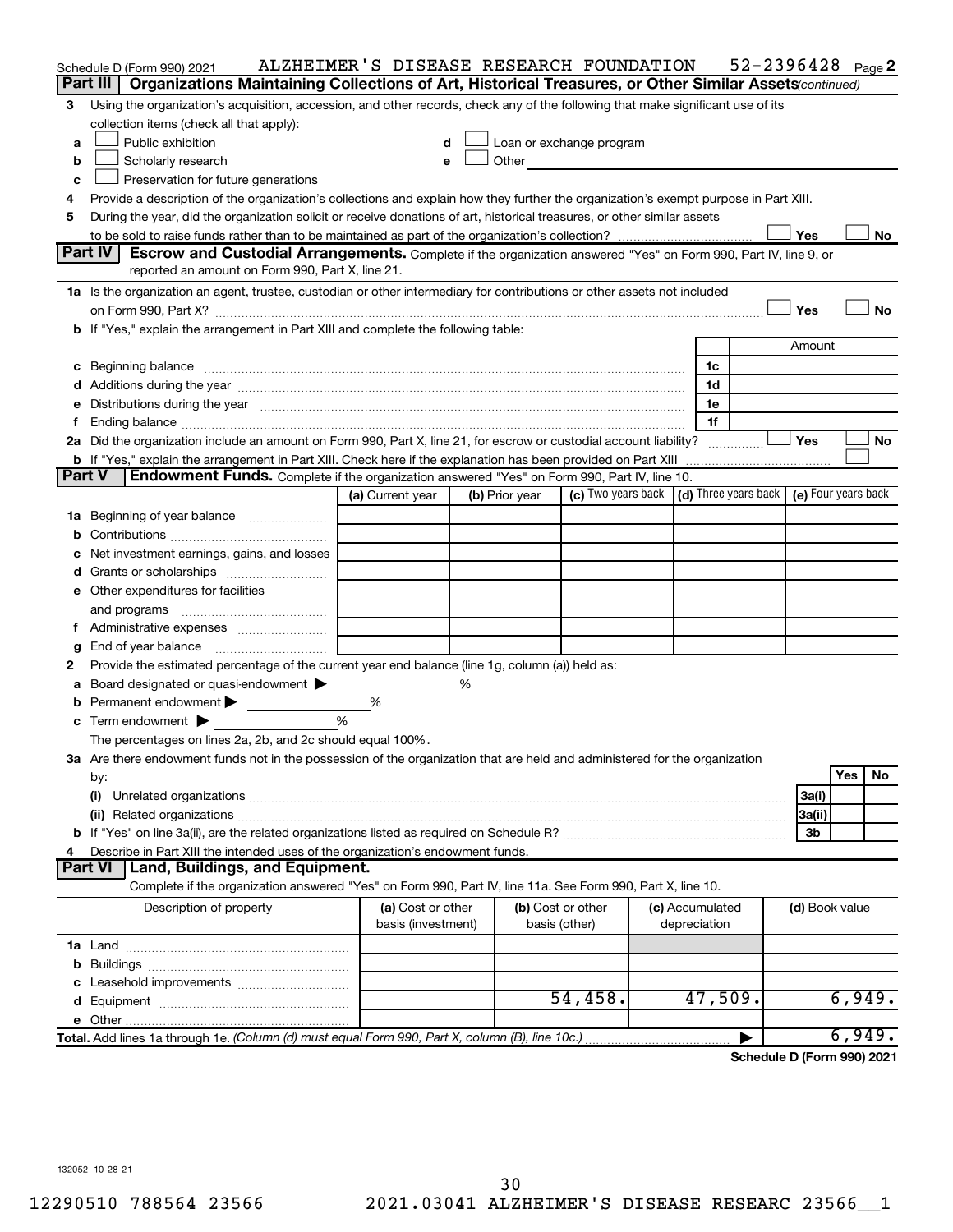| Schedule D (Form 990) 2021                                                                                                                           |                 | ALZHEIMER'S DISEASE RESEARCH FOUNDATION | $52 - 2396428$ Page 3                                     |
|------------------------------------------------------------------------------------------------------------------------------------------------------|-----------------|-----------------------------------------|-----------------------------------------------------------|
| <b>Investments - Other Securities.</b><br><b>Part VIII</b>                                                                                           |                 |                                         |                                                           |
| Complete if the organization answered "Yes" on Form 990, Part IV, line 11b. See Form 990, Part X, line 12.                                           |                 |                                         |                                                           |
| (a) Description of security or category (including name of security)                                                                                 | (b) Book value  |                                         | (c) Method of valuation: Cost or end-of-year market value |
|                                                                                                                                                      |                 |                                         |                                                           |
|                                                                                                                                                      |                 |                                         |                                                           |
| (3) Other                                                                                                                                            |                 |                                         |                                                           |
| (A)                                                                                                                                                  |                 |                                         |                                                           |
| (B)                                                                                                                                                  |                 |                                         |                                                           |
| (C)                                                                                                                                                  |                 |                                         |                                                           |
| (D)                                                                                                                                                  |                 |                                         |                                                           |
| (E)                                                                                                                                                  |                 |                                         |                                                           |
| (F)                                                                                                                                                  |                 |                                         |                                                           |
| (G)                                                                                                                                                  |                 |                                         |                                                           |
| (H)                                                                                                                                                  |                 |                                         |                                                           |
| Total. (Col. (b) must equal Form 990, Part X, col. (B) line 12.)                                                                                     |                 |                                         |                                                           |
| Part VIII Investments - Program Related.                                                                                                             |                 |                                         |                                                           |
| Complete if the organization answered "Yes" on Form 990, Part IV, line 11c. See Form 990, Part X, line 13.                                           |                 |                                         |                                                           |
| (a) Description of investment                                                                                                                        | (b) Book value  |                                         | (c) Method of valuation: Cost or end-of-year market value |
| (1)                                                                                                                                                  |                 |                                         |                                                           |
| (2)                                                                                                                                                  |                 |                                         |                                                           |
| (3)                                                                                                                                                  |                 |                                         |                                                           |
| (4)                                                                                                                                                  |                 |                                         |                                                           |
| (5)                                                                                                                                                  |                 |                                         |                                                           |
| (6)                                                                                                                                                  |                 |                                         |                                                           |
| (7)                                                                                                                                                  |                 |                                         |                                                           |
| (8)                                                                                                                                                  |                 |                                         |                                                           |
| (9)                                                                                                                                                  |                 |                                         |                                                           |
| Total. (Col. (b) must equal Form 990, Part X, col. (B) line 13.)                                                                                     |                 |                                         |                                                           |
| Part IX<br><b>Other Assets.</b>                                                                                                                      |                 |                                         |                                                           |
| Complete if the organization answered "Yes" on Form 990, Part IV, line 11d. See Form 990, Part X, line 15.                                           |                 |                                         |                                                           |
|                                                                                                                                                      | (a) Description |                                         | (b) Book value                                            |
| (1)                                                                                                                                                  |                 |                                         |                                                           |
| (2)                                                                                                                                                  |                 |                                         |                                                           |
| (3)                                                                                                                                                  |                 |                                         |                                                           |
|                                                                                                                                                      |                 |                                         |                                                           |
| (4)                                                                                                                                                  |                 |                                         |                                                           |
| (5)<br>(6)                                                                                                                                           |                 |                                         |                                                           |
|                                                                                                                                                      |                 |                                         |                                                           |
| (7)                                                                                                                                                  |                 |                                         |                                                           |
| (8)                                                                                                                                                  |                 |                                         |                                                           |
| (9)<br>Total. (Column (b) must equal Form 990, Part X, col. (B) line 15.)                                                                            |                 |                                         |                                                           |
| <b>Other Liabilities.</b><br>Part X                                                                                                                  |                 |                                         |                                                           |
| Complete if the organization answered "Yes" on Form 990, Part IV, line 11e or 11f. See Form 990, Part X, line 25.                                    |                 |                                         |                                                           |
| (a) Description of liability                                                                                                                         |                 |                                         | (b) Book value                                            |
| 1.                                                                                                                                                   |                 |                                         |                                                           |
| Federal income taxes<br>(1)<br><b>ACCRUED PAYROLL AND RELATED</b>                                                                                    |                 |                                         | 232,539.                                                  |
| (2)                                                                                                                                                  |                 |                                         |                                                           |
| (3)                                                                                                                                                  |                 |                                         |                                                           |
| (4)                                                                                                                                                  |                 |                                         |                                                           |
| (5)                                                                                                                                                  |                 |                                         |                                                           |
| (6)                                                                                                                                                  |                 |                                         |                                                           |
| (7)                                                                                                                                                  |                 |                                         |                                                           |
| (8)                                                                                                                                                  |                 |                                         |                                                           |
| (9)                                                                                                                                                  |                 |                                         |                                                           |
|                                                                                                                                                      |                 |                                         | 232,539.                                                  |
| 2. Liability for uncertain tax positions. In Part XIII, provide the text of the footnote to the organization's financial statements that reports the |                 |                                         |                                                           |
| organization's liability for uncertain tax positions under FASB ASC 740. Check here if the text of the footnote has been provided in Part XIII       |                 |                                         | $\lfloor x \rfloor$                                       |

**Schedule D (Form 990) 2021**

132053 10-28-21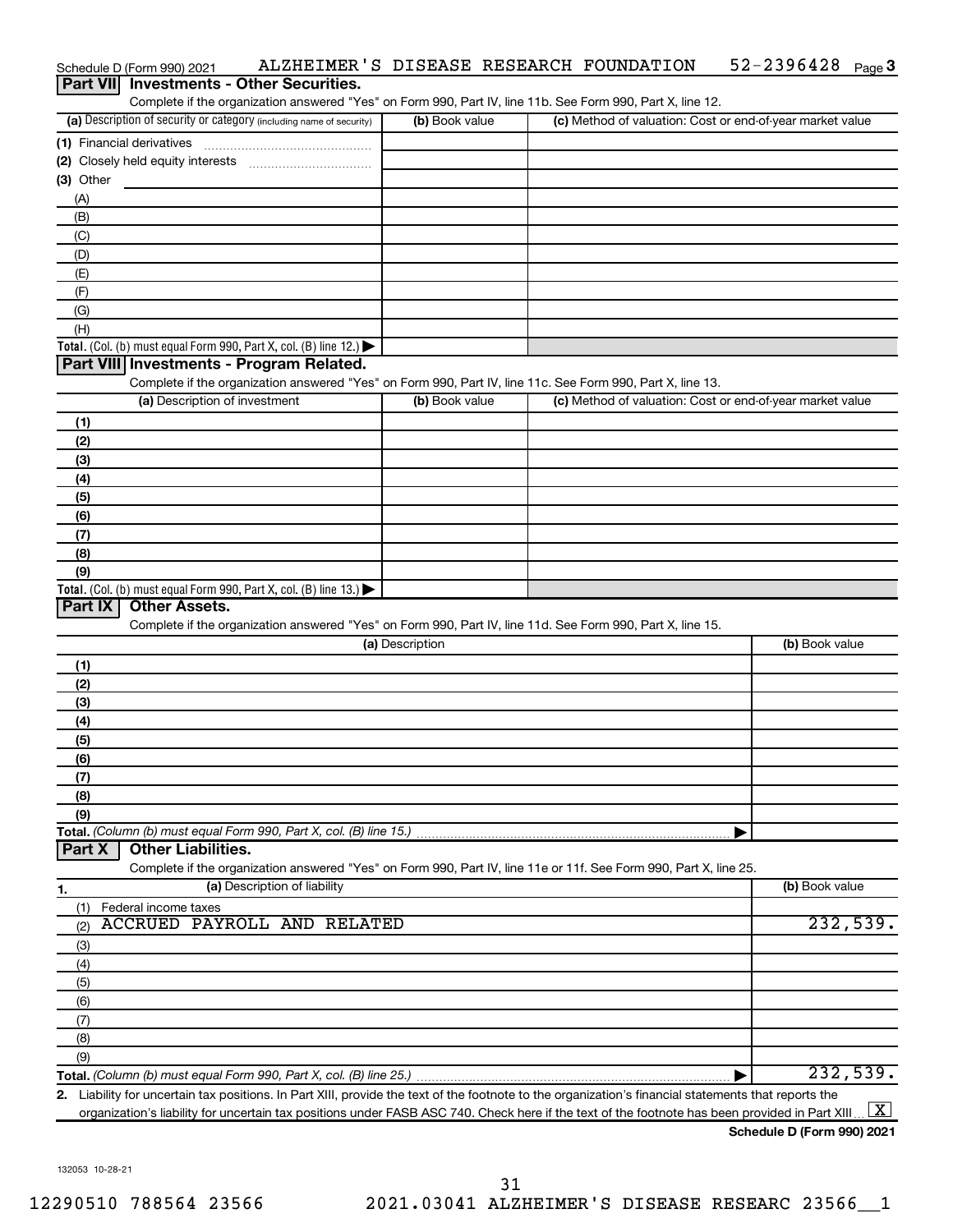|    | ALZHEIMER'S DISEASE RESEARCH FOUNDATION<br>Schedule D (Form 990) 2021                                                                                                                                                              |                |           |                | $52 - 2396428$ Page 4 |     |
|----|------------------------------------------------------------------------------------------------------------------------------------------------------------------------------------------------------------------------------------|----------------|-----------|----------------|-----------------------|-----|
|    | Part XI<br>Reconciliation of Revenue per Audited Financial Statements With Revenue per Return.                                                                                                                                     |                |           |                |                       |     |
|    | Complete if the organization answered "Yes" on Form 990, Part IV, line 12a.                                                                                                                                                        |                |           |                |                       |     |
| 1  | Total revenue, gains, and other support per audited financial statements [111][11] matter controller matter controller matter controller matter controller matter controller matter controller matter controller matter contro     |                |           | $\overline{1}$ | 26, 570, 283.         |     |
| 2  | Amounts included on line 1 but not on Form 990, Part VIII, line 12:                                                                                                                                                                |                |           |                |                       |     |
| a  |                                                                                                                                                                                                                                    | 2a             | $-2,404.$ |                |                       |     |
|    |                                                                                                                                                                                                                                    | 2 <sub>b</sub> |           |                |                       |     |
| с  |                                                                                                                                                                                                                                    | 2 <sub>c</sub> |           |                |                       |     |
| d  | Other (Describe in Part XIII.) <b>Construction Contract Construction</b> Chemistry Chemistry Chemistry Chemistry Chemistry                                                                                                         | 2d             |           |                |                       |     |
| e  | Add lines 2a through 2d                                                                                                                                                                                                            |                |           | 2е             | $-2,404.$             |     |
| 3  |                                                                                                                                                                                                                                    |                |           | $\mathbf{3}$   | 26, 572, 687.         |     |
| 4  | Amounts included on Form 990, Part VIII, line 12, but not on line 1:                                                                                                                                                               |                |           |                |                       |     |
| a  | Investment expenses not included on Form 990, Part VIII, line 7b [ <i>[[[[[[[[[[[[]]]</i> ]                                                                                                                                        | 4a             | 40.       |                |                       |     |
| b  |                                                                                                                                                                                                                                    | 4 <sub>h</sub> |           |                |                       |     |
| C. | Add lines 4a and 4b                                                                                                                                                                                                                |                |           | 4c             |                       | 40. |
|    |                                                                                                                                                                                                                                    |                |           | $\overline{5}$ | 26,572,727.           |     |
|    |                                                                                                                                                                                                                                    |                |           |                |                       |     |
|    | Part XII   Reconciliation of Expenses per Audited Financial Statements With Expenses per Return.                                                                                                                                   |                |           |                |                       |     |
|    | Complete if the organization answered "Yes" on Form 990, Part IV, line 12a.                                                                                                                                                        |                |           |                |                       |     |
| 1  |                                                                                                                                                                                                                                    |                |           | $\blacksquare$ | 23, 165, 235.         |     |
| 2  | Amounts included on line 1 but not on Form 990, Part IX, line 25:                                                                                                                                                                  |                |           |                |                       |     |
| a  |                                                                                                                                                                                                                                    | 2a             |           |                |                       |     |
| b  |                                                                                                                                                                                                                                    | 2 <sub>b</sub> |           |                |                       |     |
| c  |                                                                                                                                                                                                                                    | 2 <sub>c</sub> |           |                |                       |     |
| d  |                                                                                                                                                                                                                                    | 2d             |           |                |                       |     |
| е  | Add lines 2a through 2d <b>contained a contained a contained a contained a</b> contained a contained a contained a contained a contact a contact a contact a contact a contact a contact a contact a contact a contact a contact a |                |           | <b>2e</b>      |                       | υ.  |
| з  |                                                                                                                                                                                                                                    |                |           | $\mathbf{3}$   | 23, 165, 235.         |     |
| 4  | Amounts included on Form 990, Part IX, line 25, but not on line 1:                                                                                                                                                                 |                |           |                |                       |     |
| a  |                                                                                                                                                                                                                                    | 4a             | 40.       |                |                       |     |
|    |                                                                                                                                                                                                                                    | 4 <sub>b</sub> |           |                |                       |     |
| c  | Add lines 4a and 4b                                                                                                                                                                                                                |                |           | 4с             |                       | 40. |
|    | Part XIII Supplemental Information.                                                                                                                                                                                                |                |           | 5              | 23, 165, 275.         |     |

Provide the descriptions required for Part II, lines 3, 5, and 9; Part III, lines 1a and 4; Part IV, lines 1b and 2b; Part V, line 4; Part X, line 2; Part XI, lines 2d and 4b; and Part XII, lines 2d and 4b. Also complete this part to provide any additional information.

## PART X, LINE 2:

|  |  |  |  | THE ORGANIZATION IS EXEMPT FROM INCOME TAXES AS A PUBLIC CHARITY UNDER     |  |  |  |  |  |
|--|--|--|--|----------------------------------------------------------------------------|--|--|--|--|--|
|  |  |  |  | SECTION $501(C)(3)$ OF THE INTERNAL REVENUE CODE. MANAGEMENT BELIEVES THAT |  |  |  |  |  |
|  |  |  |  | THE ORGANIZATION OPERATES IN A MANNER CONSISTENT WITH ITS TAX-EXEMPT       |  |  |  |  |  |
|  |  |  |  | STATUS AT BOTH THE STATE AND FEDERAL LEVEL.                                |  |  |  |  |  |
|  |  |  |  |                                                                            |  |  |  |  |  |

132054 10-28-21 THE ORGANIZATION ANNUALY FILES IRS FORM 990- RETURN OF ORGANIZATION EXEMPT FROM INCOME TAX REPORTING VARIOUS INFORMATION THAT THE IRS USES TO MONITOR THE ACTIVITIES OF TAX-EXEMPT ENTITIES. THESE TAX RETURNS ARE SUBJECT TO REVIEW BY THE TAXING AUTHORITIES, GENERALLY FOR A PERIOD OF THREE YEARS AFTER THEY WERE FILED. THE ORGANIZATION CURRENTLY HAS NO TAX EXAMINATIONS IN PROGESS.

12290510 788564 23566 2021.03041 ALZHEIMER'S DISEASE RESEARC 23566\_\_1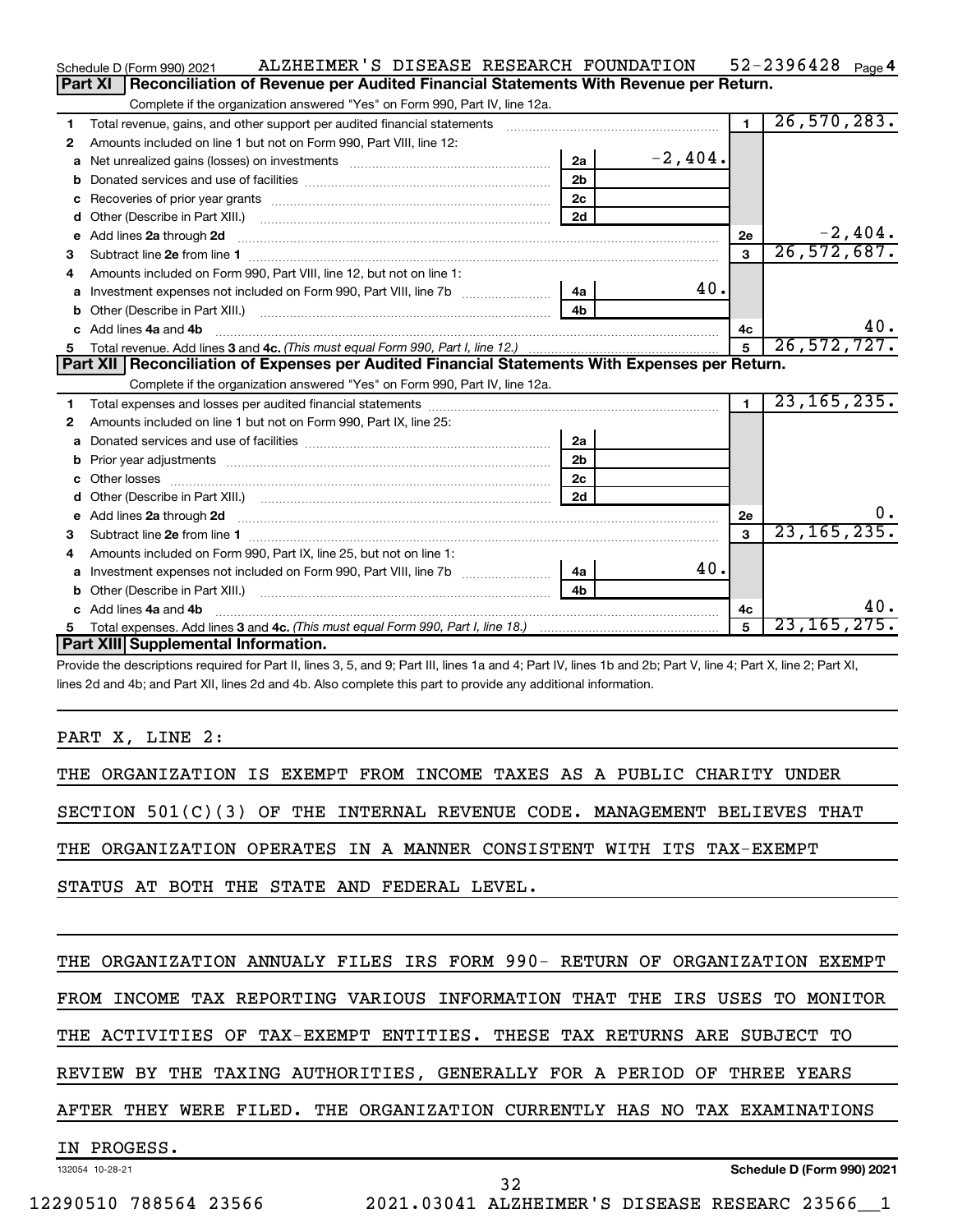|                 | ALZHEIMER'S DISEASE RESEARCH FOUNDATION 52-2396428 Page 5<br>Schedule D (Form 990) 2021 ALZHEIMER'<br>Part XIII Supplemental Information (continued) |  |                            |  |
|-----------------|------------------------------------------------------------------------------------------------------------------------------------------------------|--|----------------------------|--|
|                 |                                                                                                                                                      |  |                            |  |
|                 |                                                                                                                                                      |  |                            |  |
|                 |                                                                                                                                                      |  |                            |  |
|                 |                                                                                                                                                      |  |                            |  |
|                 |                                                                                                                                                      |  |                            |  |
|                 |                                                                                                                                                      |  |                            |  |
|                 |                                                                                                                                                      |  |                            |  |
|                 |                                                                                                                                                      |  |                            |  |
|                 |                                                                                                                                                      |  |                            |  |
|                 |                                                                                                                                                      |  |                            |  |
|                 |                                                                                                                                                      |  |                            |  |
|                 |                                                                                                                                                      |  |                            |  |
|                 |                                                                                                                                                      |  |                            |  |
|                 |                                                                                                                                                      |  |                            |  |
|                 |                                                                                                                                                      |  |                            |  |
|                 |                                                                                                                                                      |  |                            |  |
|                 |                                                                                                                                                      |  |                            |  |
|                 |                                                                                                                                                      |  |                            |  |
|                 |                                                                                                                                                      |  |                            |  |
|                 |                                                                                                                                                      |  |                            |  |
|                 |                                                                                                                                                      |  |                            |  |
|                 |                                                                                                                                                      |  |                            |  |
|                 |                                                                                                                                                      |  |                            |  |
|                 |                                                                                                                                                      |  |                            |  |
|                 |                                                                                                                                                      |  |                            |  |
|                 |                                                                                                                                                      |  |                            |  |
|                 |                                                                                                                                                      |  |                            |  |
|                 |                                                                                                                                                      |  |                            |  |
|                 |                                                                                                                                                      |  |                            |  |
|                 |                                                                                                                                                      |  |                            |  |
|                 |                                                                                                                                                      |  |                            |  |
|                 |                                                                                                                                                      |  |                            |  |
|                 |                                                                                                                                                      |  |                            |  |
|                 |                                                                                                                                                      |  |                            |  |
|                 |                                                                                                                                                      |  |                            |  |
|                 |                                                                                                                                                      |  |                            |  |
|                 |                                                                                                                                                      |  |                            |  |
|                 |                                                                                                                                                      |  |                            |  |
|                 |                                                                                                                                                      |  |                            |  |
|                 |                                                                                                                                                      |  |                            |  |
|                 |                                                                                                                                                      |  |                            |  |
|                 |                                                                                                                                                      |  |                            |  |
| 132055 10-28-21 |                                                                                                                                                      |  | Schedule D (Form 990) 2021 |  |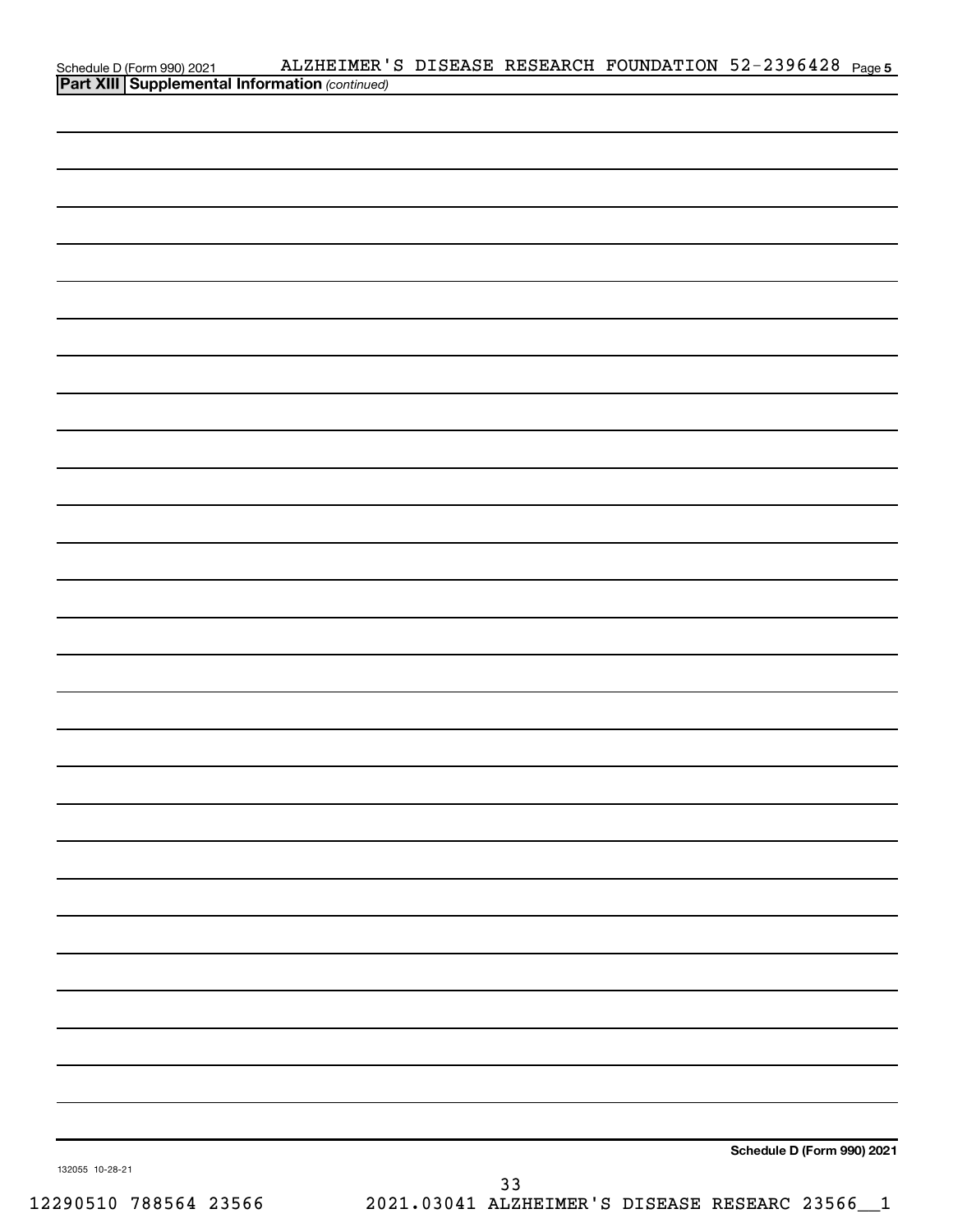Department of the Treasury **(Form 990)**

## **SCHEDULE F Statement of Activities Outside the United States 2021**

**| Complete if the organization answered "Yes" on Form 990, Part IV, line 14b, 15, or 16. | Attach to Form 990.**

**| Go to www.irs.gov/Form990 for instructions and the latest information. Open to Public** 

Name of the organization

Internal Revenue Service

## ALZHEIMER'S DISEASE RESEARCH FOUNDATION | 52-2396428

Part I | General Information on Activities Outside the United States. Complete if the organization answered "Yes" on Form 990, Part IV, line 14b.

- **1 For grantmakers.**  Does the organization maintain records to substantiate the amount of its grants and other assistance, **Yes No** the grantees' eligibility for the grants or assistance, and the selection criteria used to award the grants or assistance? ~~ † † X
- **2 For grantmakers.**  Describe in Part V the organization's procedures for monitoring the use of its grants and other assistance outside the
- **3 (a)** Region **a (b)** Number of **| (c)** Number of **| (d)** Activities conducted in the region **|** (e) If activity listed in (d) **| (f) 3 a** Subtotal .................. **b** Total from continuation **c Totals**  (add lines 3a United States. Activities per Region. (The following Part I, line 3 table can be duplicated if additional space is needed.) (a) Region (b) Number of offices in the region employees, agents, and independent contractors in the region (by type) (such as, fundraising, program services, investments, grants to recipients located in the region) (e) If activity listed in (d) is a program service, describe specific type of service(s) in the region (f) Total expenditures for and investments in the region sheets to Part  $1$   $\ldots$ ... and 3b) EUROPE (INCLUDING ICELAND & GREENLAND) - ALBANIA, ANDORRA, ALZHEIMER'S DISEASE AUSTRIA, BELGIUM 0 0 GRANTS AWARDED RESEARCH 1,098,566. NORTH AMERICA - CANADA AND MEXICO, BUT NOT THE UNITED ALZHEIMER'S DISEASE STATES 0 0 GRANTS AWARDED RESEARCH 249,550. MIDDLE EAST AND ALZHEIMER'S DISEASE NORTH AFRICA 0 0 GRANTS AWARDED RESEARCH 229,425. 0 0 1,577,541. 0 0 0.

**For Paperwork Reduction Act Notice, see the Instructions for Form 990. Schedule F (Form 990) 2021** LHA

132071 12-20-21

0 0 1,577,541.



OMB No. 1545-0047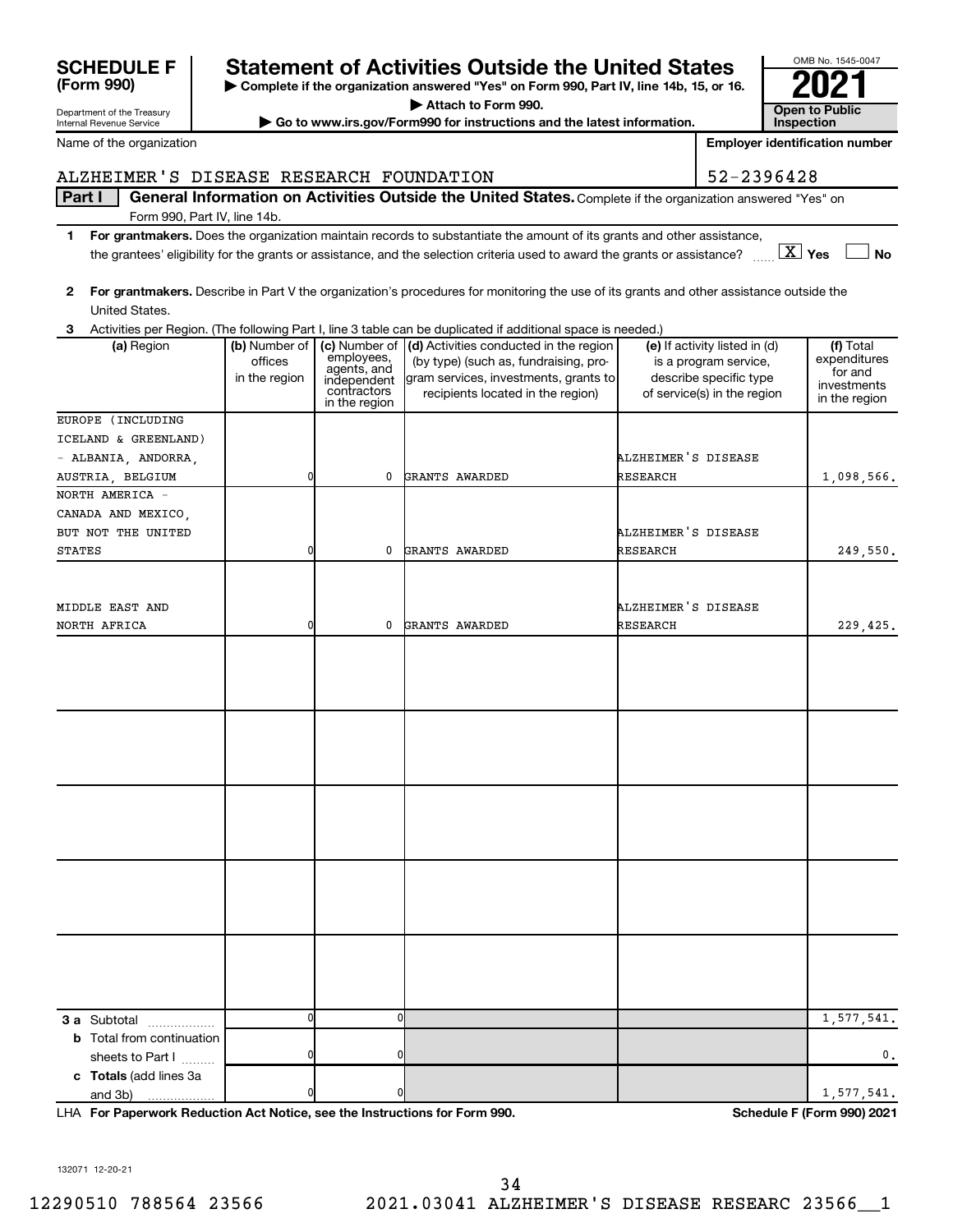Part II | Grants and Other Assistance to Organizations or Entities Outside the United States. Complete if the organization answered "Yes" on Form 990, Part IV, line 15, for any recipient who received more than \$5,000. Part II can be duplicated if additional space is needed.

| (a) Name of organization                                   | (b) IRS code section<br>and EIN (if applicable) | (c) Region                         | (d) Purpose of<br>grant                                                                                                                 | (e) Amount    | (f) Manner of<br>of cash grant cash disbursement | (g) Amount of<br>noncash<br>assistance | (h) Description<br>of noncash<br>assistance | (i) Method of<br>valuation (book, FMV,<br>appraisal, other) |
|------------------------------------------------------------|-------------------------------------------------|------------------------------------|-----------------------------------------------------------------------------------------------------------------------------------------|---------------|--------------------------------------------------|----------------------------------------|---------------------------------------------|-------------------------------------------------------------|
|                                                            |                                                 | EUROPE (INCLUDING                  | SIGNALING FUNCTION OF                                                                                                                   |               |                                                  |                                        |                                             |                                                             |
|                                                            |                                                 | <b>ICELAND &amp;</b>               | TREM2 CLEAVAGE                                                                                                                          |               |                                                  |                                        |                                             |                                                             |
|                                                            |                                                 | GREENLAND) -                       | PRODUCTS, WHICH ARE                                                                                                                     |               |                                                  |                                        |                                             |                                                             |
|                                                            |                                                 | ALBANIA, ANDORRA,                  | AFFECTED BY AGONISTIC                                                                                                                   | 172,500. ACH  |                                                  | 0.                                     |                                             |                                                             |
|                                                            |                                                 |                                    | APOE CONSORTIUM:                                                                                                                        |               |                                                  |                                        |                                             |                                                             |
|                                                            |                                                 |                                    | TOWARD DEVELOPING                                                                                                                       |               |                                                  |                                        |                                             |                                                             |
|                                                            |                                                 |                                    | <b>HIGH DENSITY</b>                                                                                                                     |               |                                                  |                                        |                                             |                                                             |
|                                                            |                                                 | NORTH AMERICA                      | LIPOPROTEIN ENRICHED                                                                                                                    | 249,550. ACH  |                                                  | $\mathbf{0}$ .                         |                                             |                                                             |
|                                                            |                                                 | EUROPE (INCLUDING                  | TARGETING TAUOPATHIES                                                                                                                   |               |                                                  |                                        |                                             |                                                             |
|                                                            |                                                 | <b>ICELAND &amp;</b>               | WITH ANTISENSE                                                                                                                          |               |                                                  |                                        |                                             |                                                             |
|                                                            |                                                 | GREENLAND) -                       | OLIGONUCLEOTIDES TO                                                                                                                     |               |                                                  |                                        |                                             |                                                             |
|                                                            |                                                 | ALBANIA, ANDORRA,                  | SYNAPTOGYRIN-3                                                                                                                          | 129, 375. ACH |                                                  | 0                                      |                                             |                                                             |
|                                                            |                                                 |                                    | UNDERSTANDING THE                                                                                                                       |               |                                                  |                                        |                                             |                                                             |
|                                                            |                                                 |                                    | MECHANISM UNDERLYING                                                                                                                    |               |                                                  |                                        |                                             |                                                             |
|                                                            |                                                 | MIDDLE EAST AND                    | VACCINATION FOR                                                                                                                         |               |                                                  |                                        |                                             |                                                             |
|                                                            |                                                 | NORTH AFRICA                       | ALZHEIMER'S DISEASE"                                                                                                                    | 229, 425. ACH |                                                  | $\mathbf{0}$                           |                                             |                                                             |
|                                                            |                                                 |                                    | EXTRACELLULAR ATP IS                                                                                                                    |               |                                                  |                                        |                                             |                                                             |
|                                                            |                                                 | EUROPE (INCLUDING A KEY FACTOR IN  |                                                                                                                                         |               |                                                  |                                        |                                             |                                                             |
|                                                            |                                                 | <b>ICELAND &amp;</b>               | PROMOTING ALZHEIMER'S                                                                                                                   |               |                                                  |                                        |                                             |                                                             |
|                                                            |                                                 | GREENLAND)                         | <b>DISEASE</b>                                                                                                                          | 67,500. ACH   |                                                  | $\mathbf{0}$                           |                                             |                                                             |
|                                                            |                                                 |                                    | EXTRACELLULAR ATP IS                                                                                                                    |               |                                                  |                                        |                                             |                                                             |
|                                                            |                                                 | EUROPE (INCLUDING A KEY FACTOR IN  |                                                                                                                                         |               |                                                  |                                        |                                             |                                                             |
|                                                            |                                                 | <b>ICELAND &amp;</b>               | PROMOTING ALZHEIMER'S                                                                                                                   |               |                                                  |                                        |                                             |                                                             |
|                                                            |                                                 | <b>GREENLAND)</b>                  | <b>DISEASE</b>                                                                                                                          | 105,000. ACH  |                                                  | $\mathbf 0$ .                          |                                             |                                                             |
|                                                            |                                                 |                                    | INFLUENCE OF PLAQUE                                                                                                                     |               |                                                  |                                        |                                             |                                                             |
|                                                            |                                                 | EUROPE (INCLUDING VICINITY ON      |                                                                                                                                         |               |                                                  |                                        |                                             |                                                             |
|                                                            |                                                 | <b>ICELAND &amp;</b>               | MICROGLIAL AND                                                                                                                          |               |                                                  |                                        |                                             |                                                             |
|                                                            |                                                 | <b>GREENLAND)</b>                  | <b>ASTROCYTE GENE</b>                                                                                                                   | 172,289. ACH  |                                                  | $\mathbf{0}$                           |                                             |                                                             |
|                                                            |                                                 |                                    | NEUROINFLAMMATION                                                                                                                       |               |                                                  |                                        |                                             |                                                             |
|                                                            |                                                 | EUROPE (INCLUDING CONTRIBUTIONS TO |                                                                                                                                         |               |                                                  |                                        |                                             |                                                             |
|                                                            |                                                 | <b>ICELAND &amp;</b>               | ALZHEIMER'S DISEASE:                                                                                                                    |               |                                                  |                                        |                                             |                                                             |
|                                                            |                                                 | GREENLAND)                         | ROLE OF THE CHOROID                                                                                                                     | 34,500. ACH   |                                                  | 0.                                     |                                             |                                                             |
| $\mathbf{2}$                                               |                                                 |                                    | Enter total number of recipient organizations listed above that are recognized as charities by the foreign country, recognized as a tax |               |                                                  |                                        |                                             |                                                             |
|                                                            |                                                 |                                    | exempt 501(c)(3) organization by the IRS, or for which the grantee or counsel has provided a section 501(c)(3) equivalency letter       |               |                                                  |                                        |                                             | 10                                                          |
| Enter total number of other organizations or entities<br>3 |                                                 |                                    |                                                                                                                                         |               |                                                  |                                        |                                             | $\overline{0}$                                              |

SEE PART V FOR COLUMN (D) DESCRIPTIONS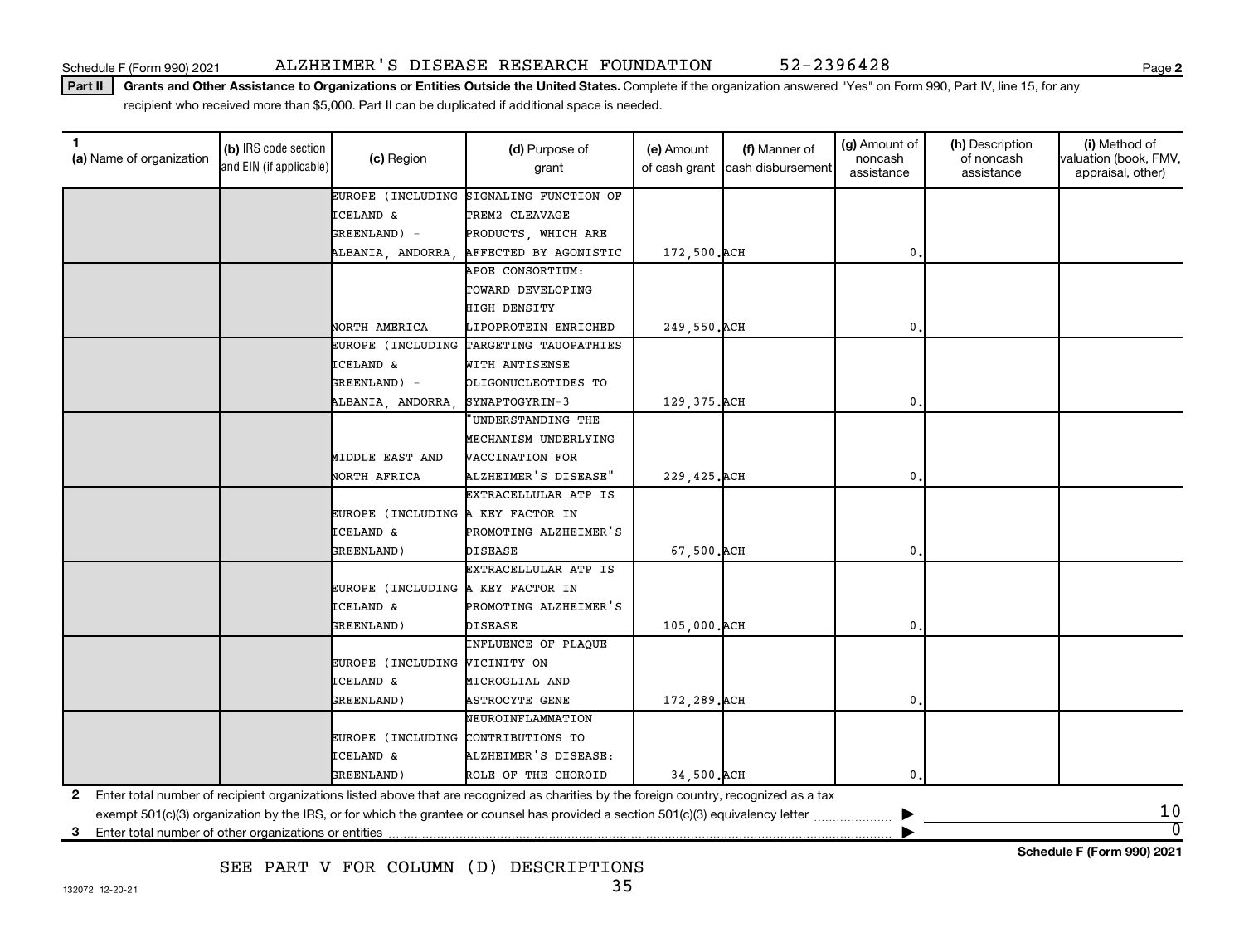| Schedule F (Form 990) |  |
|-----------------------|--|
|                       |  |

Schedule F (Form 990) ALZHEIMER 'S DISEASE RESEARCH FOUNDATION 52-2396428

**2**

| Part II<br>Continuation of Grants and Other Assistance to Organizations or Entities Outside the United States. (Schedule F (Form 990), Part II, line 1) |                                                 |                                  |                         |               |                                                  |                                         |                                              |                                                             |  |
|---------------------------------------------------------------------------------------------------------------------------------------------------------|-------------------------------------------------|----------------------------------|-------------------------|---------------|--------------------------------------------------|-----------------------------------------|----------------------------------------------|-------------------------------------------------------------|--|
| $\mathbf{1}$<br>(a) Name of organization                                                                                                                | (b) IRS code section<br>and EIN (if applicable) | (c) Region                       | (d) Purpose of<br>grant | (e) Amount    | (f) Manner of<br>of cash grant cash disbursement | (g) Amount of<br>non-cash<br>assistance | (h) Description<br>of non-cash<br>assistance | (i) Method of<br>valuation (book, FMV,<br>appraisal, other) |  |
|                                                                                                                                                         |                                                 |                                  | CIRCUITS:               |               |                                                  |                                         |                                              |                                                             |  |
|                                                                                                                                                         |                                                 | EUROPE (INCLUDING CHARACTERIZING |                         |               |                                                  |                                         |                                              |                                                             |  |
|                                                                                                                                                         |                                                 | ICELAND &                        | EPIGENETIC BIOMARKERS   |               |                                                  |                                         |                                              |                                                             |  |
|                                                                                                                                                         |                                                 | GREENLAND)                       | OF HUMAN COGNITIVE      | 245, 350. ACH |                                                  | $\mathbf{0}$                            |                                              |                                                             |  |
|                                                                                                                                                         |                                                 |                                  |                         |               |                                                  |                                         |                                              |                                                             |  |
|                                                                                                                                                         |                                                 | EUROPE (INCLUDING TO ACCRUE FOR  |                         |               |                                                  |                                         |                                              |                                                             |  |
|                                                                                                                                                         |                                                 | ICELAND &                        | APPROVED GRANT TO BE    |               |                                                  |                                         |                                              |                                                             |  |
|                                                                                                                                                         |                                                 | GREENLAND)                       | FUNDED IN MAY, 2022     | 172,052. ACH  |                                                  | $\mathsf{0}$ .                          |                                              |                                                             |  |
|                                                                                                                                                         |                                                 |                                  |                         |               |                                                  |                                         |                                              |                                                             |  |
|                                                                                                                                                         |                                                 |                                  |                         |               |                                                  |                                         |                                              |                                                             |  |
|                                                                                                                                                         |                                                 |                                  |                         |               |                                                  |                                         |                                              |                                                             |  |
|                                                                                                                                                         |                                                 |                                  |                         |               |                                                  |                                         |                                              |                                                             |  |
|                                                                                                                                                         |                                                 |                                  |                         |               |                                                  |                                         |                                              |                                                             |  |
|                                                                                                                                                         |                                                 |                                  |                         |               |                                                  |                                         |                                              |                                                             |  |
|                                                                                                                                                         |                                                 |                                  |                         |               |                                                  |                                         |                                              |                                                             |  |
|                                                                                                                                                         |                                                 |                                  |                         |               |                                                  |                                         |                                              |                                                             |  |
|                                                                                                                                                         |                                                 |                                  |                         |               |                                                  |                                         |                                              |                                                             |  |
|                                                                                                                                                         |                                                 |                                  |                         |               |                                                  |                                         |                                              |                                                             |  |
|                                                                                                                                                         |                                                 |                                  |                         |               |                                                  |                                         |                                              |                                                             |  |
|                                                                                                                                                         |                                                 |                                  |                         |               |                                                  |                                         |                                              |                                                             |  |
|                                                                                                                                                         |                                                 |                                  |                         |               |                                                  |                                         |                                              |                                                             |  |
|                                                                                                                                                         |                                                 |                                  |                         |               |                                                  |                                         |                                              |                                                             |  |
|                                                                                                                                                         |                                                 |                                  |                         |               |                                                  |                                         |                                              |                                                             |  |
|                                                                                                                                                         |                                                 |                                  |                         |               |                                                  |                                         |                                              |                                                             |  |
|                                                                                                                                                         |                                                 |                                  |                         |               |                                                  |                                         |                                              |                                                             |  |
|                                                                                                                                                         |                                                 |                                  |                         |               |                                                  |                                         |                                              |                                                             |  |
|                                                                                                                                                         |                                                 |                                  |                         |               |                                                  |                                         |                                              |                                                             |  |
|                                                                                                                                                         |                                                 |                                  |                         |               |                                                  |                                         |                                              |                                                             |  |
|                                                                                                                                                         |                                                 |                                  |                         |               |                                                  |                                         |                                              |                                                             |  |
|                                                                                                                                                         |                                                 |                                  |                         |               |                                                  |                                         |                                              |                                                             |  |
|                                                                                                                                                         |                                                 |                                  |                         |               |                                                  |                                         |                                              |                                                             |  |
|                                                                                                                                                         |                                                 |                                  |                         |               |                                                  |                                         |                                              |                                                             |  |
|                                                                                                                                                         |                                                 |                                  |                         |               |                                                  |                                         |                                              |                                                             |  |
|                                                                                                                                                         |                                                 |                                  |                         |               |                                                  |                                         |                                              |                                                             |  |
|                                                                                                                                                         |                                                 |                                  |                         |               |                                                  |                                         |                                              |                                                             |  |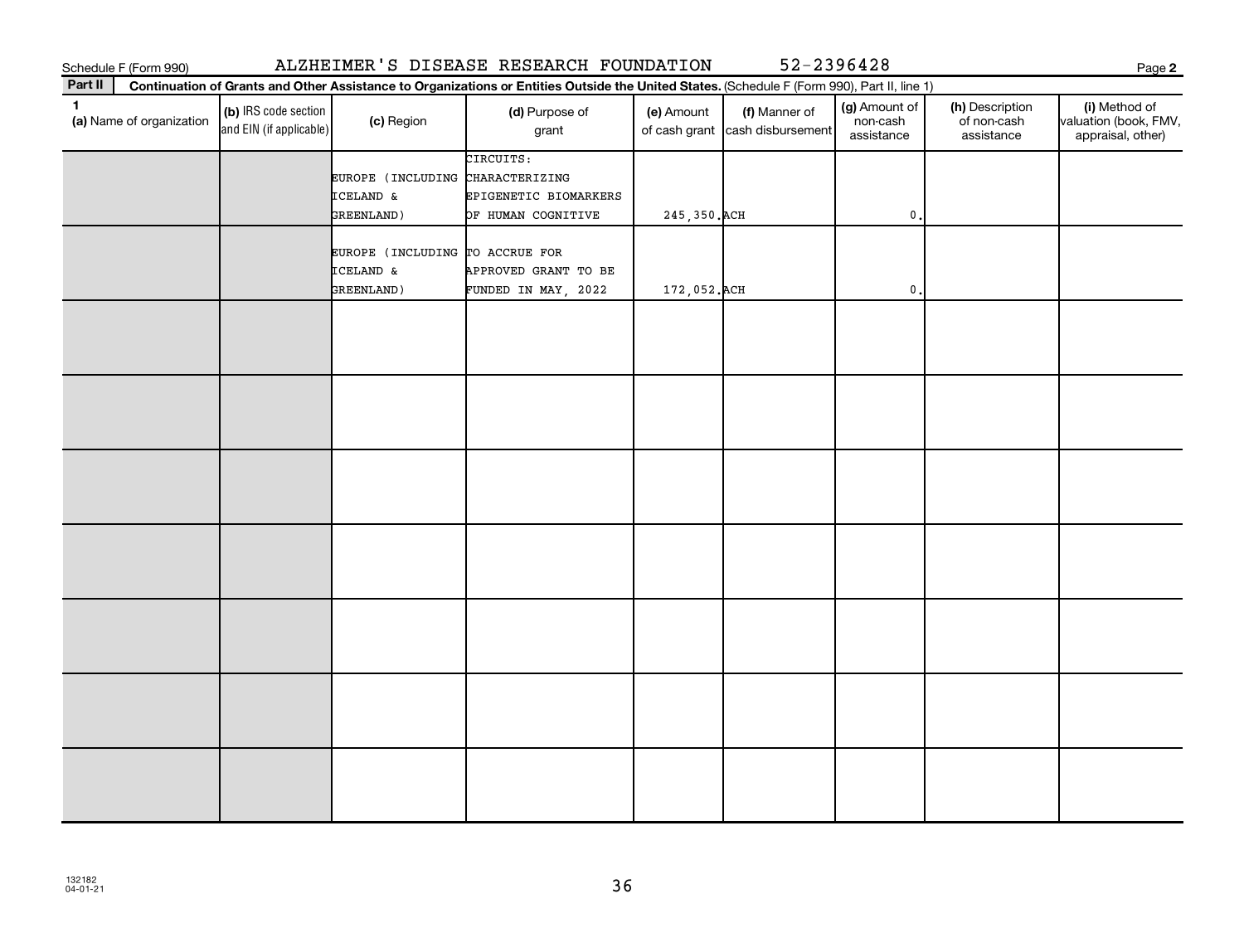| Part III                                                  |            |                             |                             | Grants and Other Assistance to Individuals Outside the United States. Complete if the organization answered "Yes" on Form 990, Part IV, line 16. |                                        |                                          |                                                                |
|-----------------------------------------------------------|------------|-----------------------------|-----------------------------|--------------------------------------------------------------------------------------------------------------------------------------------------|----------------------------------------|------------------------------------------|----------------------------------------------------------------|
| Part III can be duplicated if additional space is needed. |            |                             |                             |                                                                                                                                                  |                                        |                                          |                                                                |
| (a) Type of grant or assistance                           | (b) Region | (c) Number of<br>recipients | (d) Amount of<br>cash grant | (e) Manner of<br>cash disbursement                                                                                                               | (f) Amount of<br>noncash<br>assistance | (g) Description of<br>noncash assistance | (h) Method of<br>valuation<br>(book, FMV,<br>appraisal, other) |
|                                                           |            |                             |                             |                                                                                                                                                  |                                        |                                          |                                                                |
|                                                           |            |                             |                             |                                                                                                                                                  |                                        |                                          |                                                                |
|                                                           |            |                             |                             |                                                                                                                                                  |                                        |                                          |                                                                |

**Schedule F (Form 990) 2021**

**3**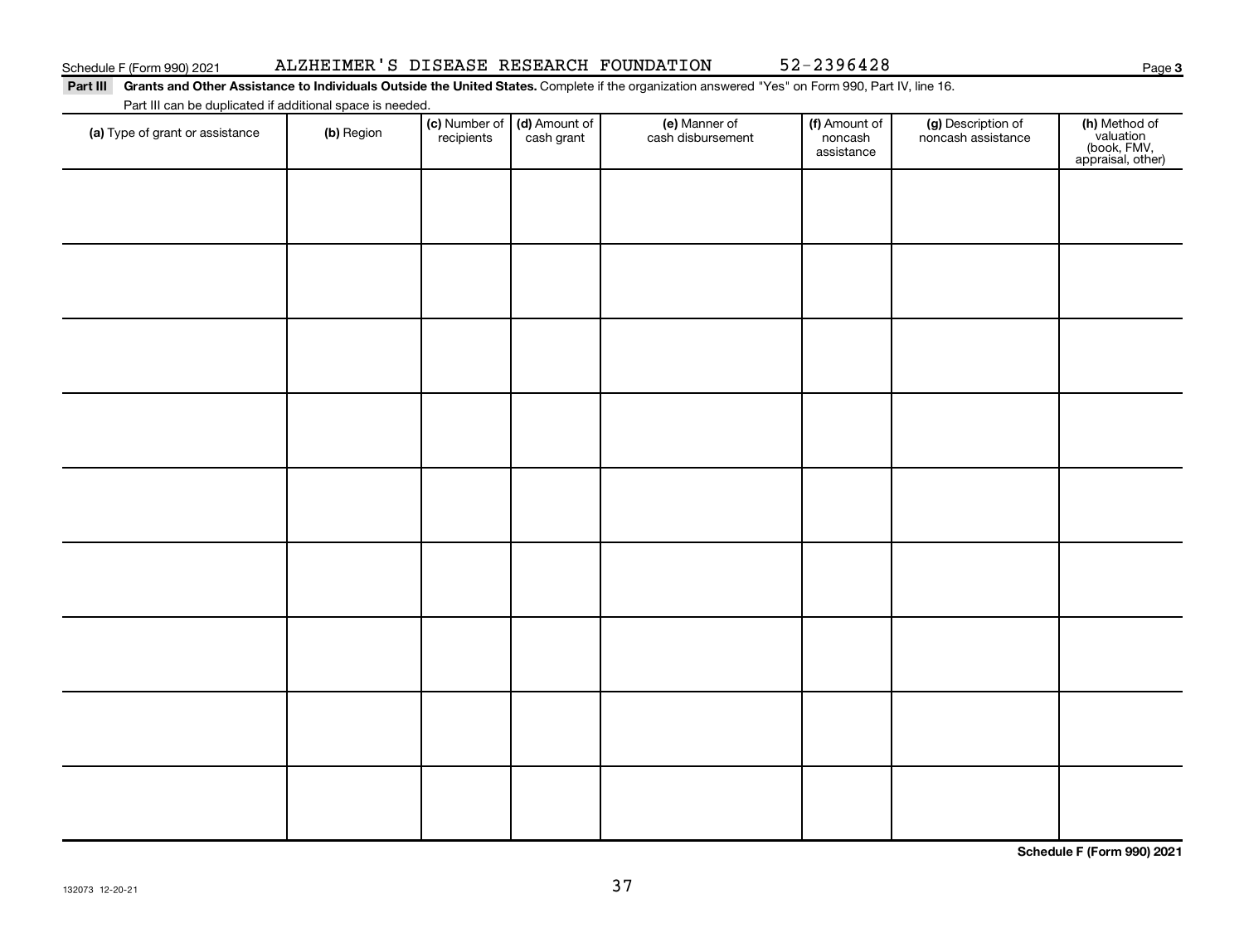### **4** Schedule F (Form 990) 2021 ALZHEIMER'S DISEASE RESEARCH FOUNDATION 52-2396428 Page **Part IV F** (Form 990) 2021

| 1            | Was the organization a U.S. transferor of property to a foreign corporation during the tax year? If "Yes,"<br>the organization may be required to file Form 926, Return by a U.S. Transferor of Property to a Foreign<br>Corporation (see Instructions for Form 926)                                                              | Yes | $\overline{X}$ No   |
|--------------|-----------------------------------------------------------------------------------------------------------------------------------------------------------------------------------------------------------------------------------------------------------------------------------------------------------------------------------|-----|---------------------|
| $\mathbf{2}$ | Did the organization have an interest in a foreign trust during the tax year? If "Yes," the organization may<br>be required to separately file Form 3520, Annual Return To Report Transactions With Foreign Trusts and<br>Receipt of Certain Foreign Gifts, and/or Form 3520-A, Annual Information Return of Foreign Trust With a | Yes | $X _{\mathsf{No}}$  |
| 3            | Did the organization have an ownership interest in a foreign corporation during the tax year? If "Yes,"<br>the organization may be required to file Form 5471, Information Return of U.S. Persons With Respect to                                                                                                                 | Yes | $ X _{\mathsf{No}}$ |
| 4            | Was the organization a direct or indirect shareholder of a passive foreign investment company or a<br>qualified electing fund during the tax year? If "Yes," the organization may be required to file Form 8621,<br>Information Return by a Shareholder of a Passive Foreign Investment Company or Qualified Electing             | Yes | $X _{\mathsf{No}}$  |
| 5            | Did the organization have an ownership interest in a foreign partnership during the tax year? If "Yes,"<br>the organization may be required to file Form 8865, Return of U.S. Persons With Respect to Certain<br>Foreign Partnerships (see Instructions for Form 8865)                                                            | Yes | $X $ No             |
| 6            | Did the organization have any operations in or related to any boycotting countries during the tax year? If<br>"Yes," the organization may be required to separately file Form 5713, International Boycott Report (see                                                                                                             | Yes |                     |

**Schedule F (Form 990) 2021**

132074 12-20-21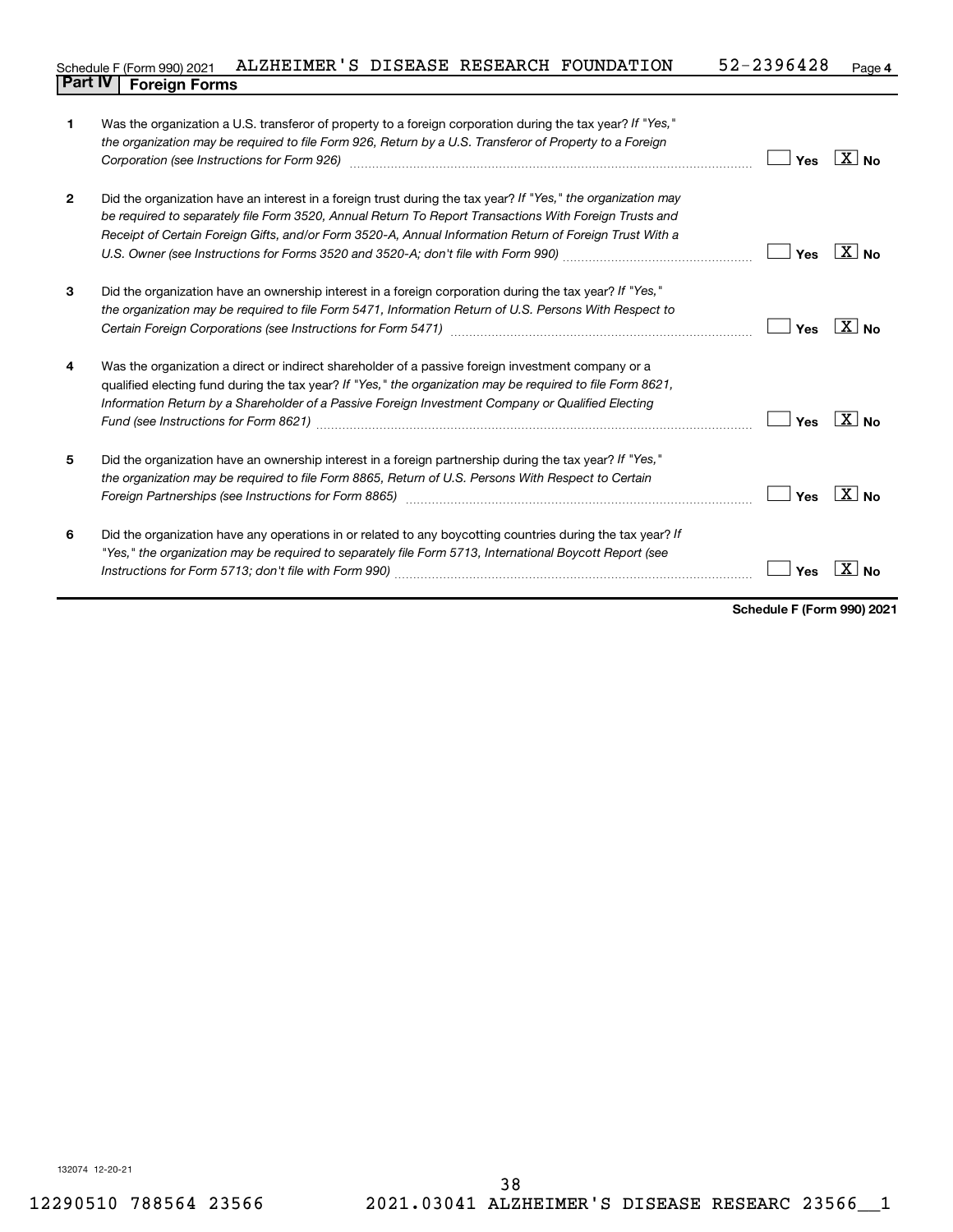**5** Schedule F (Form 990) 2021 ALZHEIMER'S DISEASE RESEARCH FOUNDATION 52-2396428 Page Provide the information required by Part I, line 2 (monitoring of funds); Part I, line 3, column (f) (accounting method; amounts of investments vs. expenditures per region); Part II, line 1 (accounting method); Part III (accounting method); and Part III, column (c) (estimated number of recipients), as applicable. Also complete this part to provide any additional information. See instructions. **Part V Supplemental Information** PART I, LINE 2: THE RESEARCH LEADERSHIP GROUP REVIEWS EACH PROPOSAL FOR FIT WITH THE CURE ALZ RESEARCH PORTFOLIO, SCIENTIFIC INTEGRITY, AND VALUE TO THE SEARCH FOR A CURE FOR ALZHEIMER'S DISEASE. ALL FUNDED RESEARCHERS MAY BE ASKED TO REVIEW OCCASIONAL PROPOSALS ON A THREE-WEEK TIMELINE AS A CONDITION OF RECEIVING FUNDING. THE EXECUTIVE COMMITTEE OF THE BOARD OF DIRECTORS PROVIDES A FINAL REVIEW TO ENSURE ALL PROCEDURES HAVE BEEN FOLLOWED AND THAT PROPOSAL FITS WITHIN THE ORGANIZATION'S MISSION TO FUND RESEARCH CONTRIBUTING TO A CURE FOR ALZHEIMER'S DISEASE. AT LEAST TWO SCIENTIFIC REVIEWERS MUST SUBMIT A POSITIVE REVIEW FOR A PROPOSAL TO BE ACCEPTED. ANY QUESTIONS OR CONCERNS ABOUT THE PROPOSAL BY ANY REVIEWER MAY RESULT IN A REQUEST FOR ITERATION OR REJECTION OF THE PROPOSAL. RESEARCHERS WILL BE ADVISED OF ACCEPTANCE, QUESTIONS, OR REJECTION BUT WILL NOT RECEIVE ANY "SCORE" OR ASSESSMENT COMMENTARY FROM REVIEWERS; HOWEVER, SUGGESTIONS OR IDEAS FROM REVIEWERS ARE SYNTHESIZED AND PROVIDED WITHOUT ATTRIBUTION IF A PROPOSAL IS FUNDED.

PART II, COLUMN (D):

(A) REGION:

EUROPE (INCLUDING ICELAND & GREENLAND) - ALBANIA, ANDORRA, AUSTRIA, BELGIU (D) PURPOSE OF GRANT: SIGNALING FUNCTION OF TREM2 CLEAVAGE PRODUCTS, WHICH ARE AFFECTED BY AGONISTIC ANTIBODIES TO THE STALK REGION

REGION: NORTH AMERICA

(D) PURPOSE OF GRANT: APOE CONSORTIUM: TOWARD DEVELOPING HIGH DENSITY

LIPOPROTEIN ENRICHED IN APOLIPOPROTEIN E AS A POTENTIAL BIOMARKER AND

132075 12-20-21 **Schedule F (Form 990) 2021** THERAPEUTIC TARGETING VASCULAR CONTRIBUTIONS TO ALZHEIMER'S DISEASE 12290510 788564 23566 2021.03041 ALZHEIMER'S DISEASE RESEARC 23566\_\_1 39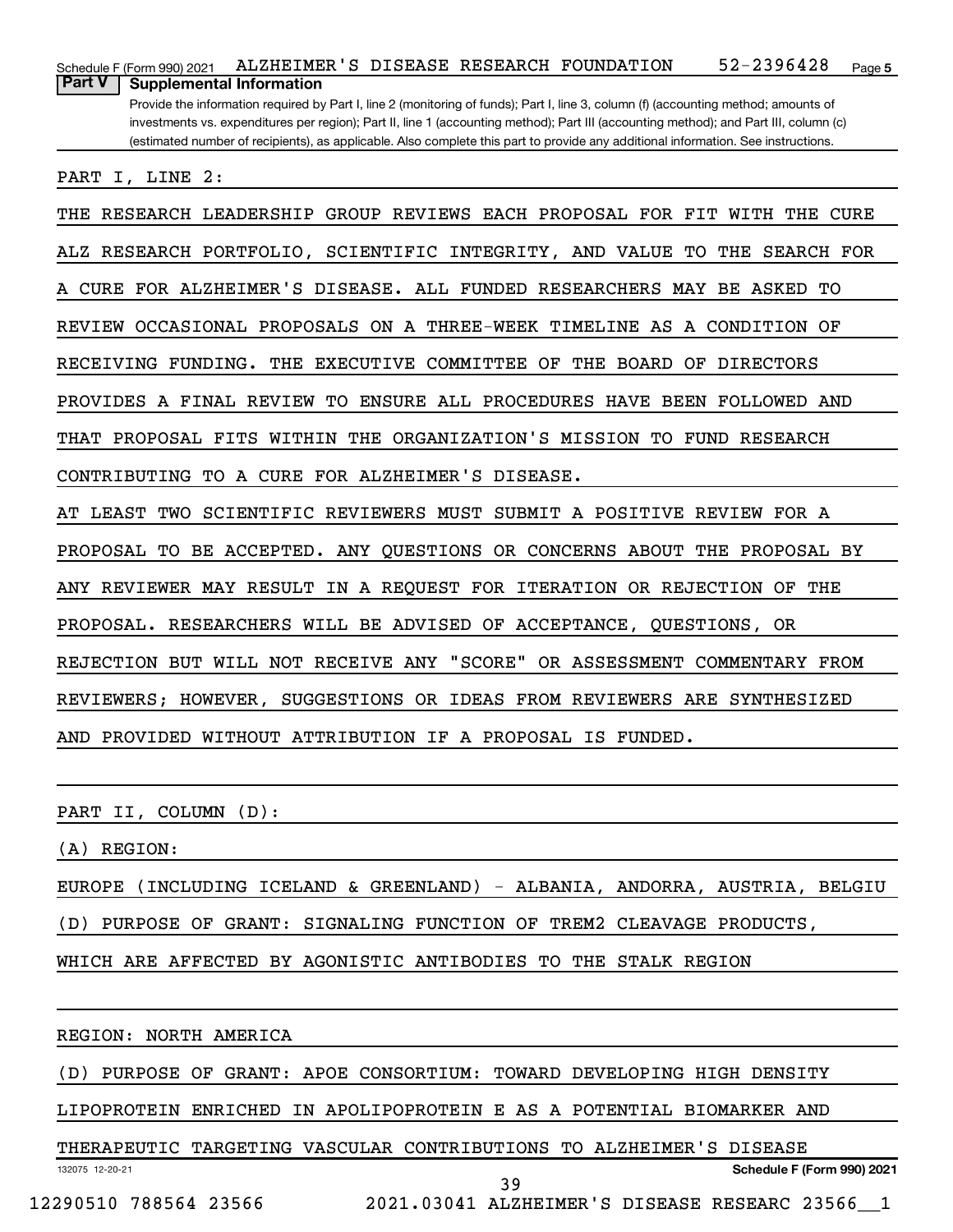**5** Schedule F (Form 990) 2021 ALZHEIMER'S DISEASE RESEARCH FOUNDATION 52-2396428 Page Provide the information required by Part I, line 2 (monitoring of funds); Part I, line 3, column (f) (accounting method; amounts of **Part V Supplemental Information**

investments vs. expenditures per region); Part II, line 1 (accounting method); Part III (accounting method); and Part III, column (c) (estimated number of recipients), as applicable. Also complete this part to provide any additional information. See instructions.

REGION: EUROPE (INCLUDING ICELAND & GREENLAND)

(D) PURPOSE OF GRANT: EXTRACELLULAR ATP IS A KEY FACTOR IN PROMOTING

ALZHEIMER'S DISEASE NEUROINFLAMMATION

REGION: EUROPE (INCLUDING ICELAND & GREENLAND)

(D) PURPOSE OF GRANT: EXTRACELLULAR ATP IS A KEY FACTOR IN PROMOTING

ALZHEIMER'S DISEASE NEUROINFLAMMATION

REGION: EUROPE (INCLUDING ICELAND & GREENLAND)

(D) PURPOSE OF GRANT: INFLUENCE OF PLAQUE VICINITY ON MICROGLIAL AND

ASTROCYTE GENE EXPRESSION; ROLE OF HUMAN TAU AND TREM2

REGION: EUROPE (INCLUDING ICELAND & GREENLAND)

(D) PURPOSE OF GRANT: NEUROINFLAMMATION CONTRIBUTIONS TO ALZHEIMER'S

DISEASE: ROLE OF THE CHOROID PLEXUS

REGION: EUROPE (INCLUDING ICELAND & GREENLAND)

(D) PURPOSE OF GRANT: CIRCUITS: CHARACTERIZING EPIGENETIC BIOMARKERS OF

HUMAN COGNITIVE AGING

132075 12-20-21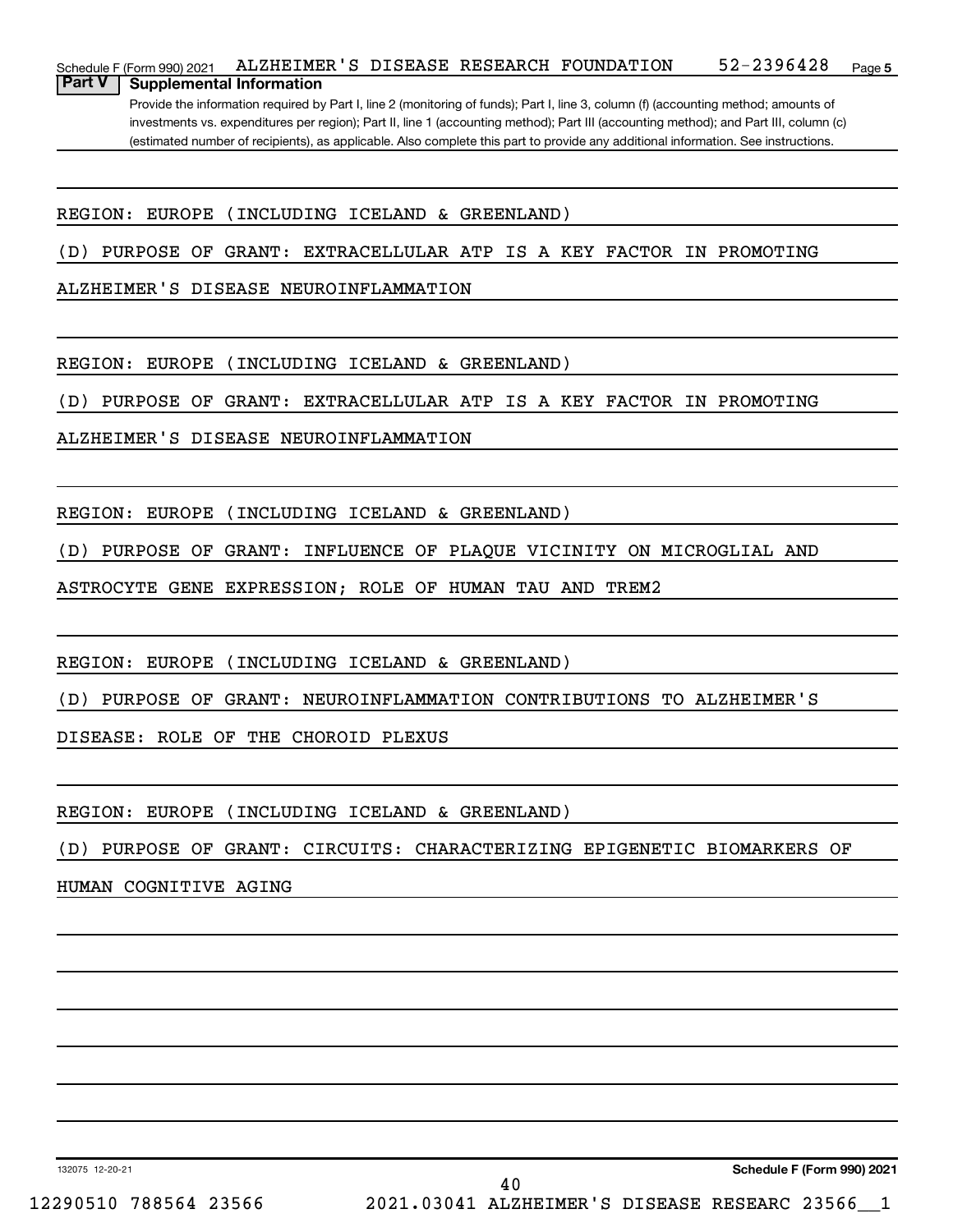| <b>SCHEDULE G</b>                                                                                                                             |                                                                     | <b>Supplemental Information Regarding Fundraising or Gaming Activities</b>                                                                                                                                                                                                                                                                                                                                                                                                                                                                         |                                                               |    |                                                                            |                                                         | OMB No. 1545-0047                                       |
|-----------------------------------------------------------------------------------------------------------------------------------------------|---------------------------------------------------------------------|----------------------------------------------------------------------------------------------------------------------------------------------------------------------------------------------------------------------------------------------------------------------------------------------------------------------------------------------------------------------------------------------------------------------------------------------------------------------------------------------------------------------------------------------------|---------------------------------------------------------------|----|----------------------------------------------------------------------------|---------------------------------------------------------|---------------------------------------------------------|
| (Form 990)                                                                                                                                    |                                                                     | Complete if the organization answered "Yes" on Form 990, Part IV, line 17, 18, or 19, or if the<br>organization entered more than \$15,000 on Form 990-EZ, line 6a.                                                                                                                                                                                                                                                                                                                                                                                |                                                               |    |                                                                            |                                                         |                                                         |
| Department of the Treasury                                                                                                                    |                                                                     | Attach to Form 990 or Form 990-EZ.                                                                                                                                                                                                                                                                                                                                                                                                                                                                                                                 |                                                               |    |                                                                            |                                                         | <b>Open to Public</b>                                   |
| Internal Revenue Service                                                                                                                      |                                                                     | ▶ Go to www.irs.gov/Form990 for instructions and the latest information.                                                                                                                                                                                                                                                                                                                                                                                                                                                                           |                                                               |    |                                                                            |                                                         | Inspection                                              |
| Name of the organization                                                                                                                      |                                                                     | ALZHEIMER'S DISEASE RESEARCH FOUNDATION                                                                                                                                                                                                                                                                                                                                                                                                                                                                                                            |                                                               |    |                                                                            | 52-2396428                                              | <b>Employer identification number</b>                   |
| Part I                                                                                                                                        |                                                                     | Fundraising Activities. Complete if the organization answered "Yes" on Form 990, Part IV, line 17. Form 990-EZ filers are not                                                                                                                                                                                                                                                                                                                                                                                                                      |                                                               |    |                                                                            |                                                         |                                                         |
| Mail solicitations<br>a<br>b<br>Phone solicitations<br>с<br>In-person solicitations<br>d<br>compensated at least \$5,000 by the organization. | required to complete this part.<br>Internet and email solicitations | 1 Indicate whether the organization raised funds through any of the following activities. Check all that apply.<br>е<br>f<br>Special fundraising events<br>g<br>2 a Did the organization have a written or oral agreement with any individual (including officers, directors, trustees, or<br>key employees listed in Form 990, Part VII) or entity in connection with professional fundraising services?<br>b If "Yes," list the 10 highest paid individuals or entities (fundraisers) pursuant to agreements under which the fundraiser is to be | (iii) Did                                                     |    | Solicitation of non-government grants<br>Solicitation of government grants | Yes<br>(v) Amount paid                                  | No                                                      |
| (i) Name and address of individual<br>or entity (fundraiser)                                                                                  |                                                                     | (ii) Activity                                                                                                                                                                                                                                                                                                                                                                                                                                                                                                                                      | fundraiser<br>have custody<br>or control of<br>contributions? |    | (iv) Gross receipts<br>from activity                                       | to (or retained by)<br>fundraiser<br>listed in col. (i) | (vi) Amount paid<br>to (or retained by)<br>organization |
|                                                                                                                                               |                                                                     |                                                                                                                                                                                                                                                                                                                                                                                                                                                                                                                                                    | Yes                                                           | No |                                                                            |                                                         |                                                         |
|                                                                                                                                               |                                                                     |                                                                                                                                                                                                                                                                                                                                                                                                                                                                                                                                                    |                                                               |    |                                                                            |                                                         |                                                         |
|                                                                                                                                               |                                                                     |                                                                                                                                                                                                                                                                                                                                                                                                                                                                                                                                                    |                                                               |    |                                                                            |                                                         |                                                         |
|                                                                                                                                               |                                                                     |                                                                                                                                                                                                                                                                                                                                                                                                                                                                                                                                                    |                                                               |    |                                                                            |                                                         |                                                         |
|                                                                                                                                               |                                                                     |                                                                                                                                                                                                                                                                                                                                                                                                                                                                                                                                                    |                                                               |    |                                                                            |                                                         |                                                         |
|                                                                                                                                               |                                                                     |                                                                                                                                                                                                                                                                                                                                                                                                                                                                                                                                                    |                                                               |    |                                                                            |                                                         |                                                         |
|                                                                                                                                               |                                                                     |                                                                                                                                                                                                                                                                                                                                                                                                                                                                                                                                                    |                                                               |    |                                                                            |                                                         |                                                         |
|                                                                                                                                               |                                                                     |                                                                                                                                                                                                                                                                                                                                                                                                                                                                                                                                                    |                                                               |    |                                                                            |                                                         |                                                         |
|                                                                                                                                               |                                                                     |                                                                                                                                                                                                                                                                                                                                                                                                                                                                                                                                                    |                                                               |    |                                                                            |                                                         |                                                         |
|                                                                                                                                               |                                                                     |                                                                                                                                                                                                                                                                                                                                                                                                                                                                                                                                                    |                                                               |    |                                                                            |                                                         |                                                         |
|                                                                                                                                               |                                                                     |                                                                                                                                                                                                                                                                                                                                                                                                                                                                                                                                                    |                                                               |    |                                                                            |                                                         |                                                         |
| Total<br>or licensing.                                                                                                                        |                                                                     | 3 List all states in which the organization is registered or licensed to solicit contributions or has been notified it is exempt from registration                                                                                                                                                                                                                                                                                                                                                                                                 |                                                               |    |                                                                            |                                                         |                                                         |
|                                                                                                                                               |                                                                     |                                                                                                                                                                                                                                                                                                                                                                                                                                                                                                                                                    |                                                               |    |                                                                            |                                                         |                                                         |
|                                                                                                                                               |                                                                     |                                                                                                                                                                                                                                                                                                                                                                                                                                                                                                                                                    |                                                               |    |                                                                            |                                                         |                                                         |
|                                                                                                                                               |                                                                     |                                                                                                                                                                                                                                                                                                                                                                                                                                                                                                                                                    |                                                               |    |                                                                            |                                                         |                                                         |
|                                                                                                                                               |                                                                     |                                                                                                                                                                                                                                                                                                                                                                                                                                                                                                                                                    |                                                               |    |                                                                            |                                                         |                                                         |
|                                                                                                                                               |                                                                     |                                                                                                                                                                                                                                                                                                                                                                                                                                                                                                                                                    |                                                               |    |                                                                            |                                                         |                                                         |
|                                                                                                                                               |                                                                     |                                                                                                                                                                                                                                                                                                                                                                                                                                                                                                                                                    |                                                               |    |                                                                            |                                                         |                                                         |
|                                                                                                                                               |                                                                     |                                                                                                                                                                                                                                                                                                                                                                                                                                                                                                                                                    |                                                               |    |                                                                            |                                                         |                                                         |

LHA For Paperwork Reduction Act Notice, see the Instructions for Form 990 or 990-EZ. Schedule G (Form 990) 2021

132081 10-21-21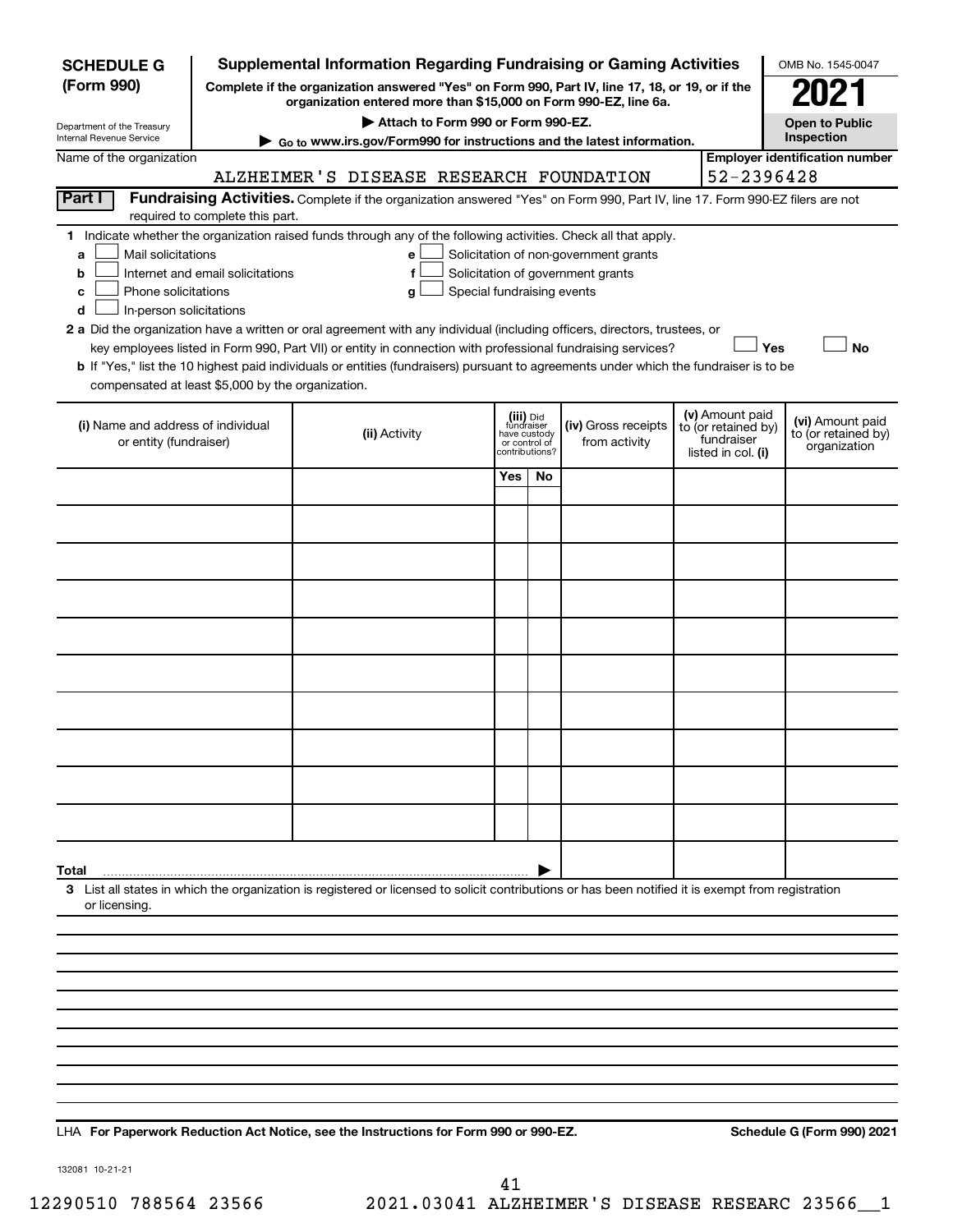**2** Schedule G (Form 990) 2021 Page ALZHEIMER'S DISEASE RESEARCH FOUNDATION 52-2396428

Part II | Fundraising Events. Complete if the organization answered "Yes" on Form 990, Part IV, line 18, or reported more than \$15,000 of fundraising event contributions and gross income on Form 990-EZ, lines 1 and 6b. List events with gross receipts greater than \$5,000.

|                 |   | overn communities and groot income on right occurs as and on and obtained overno with groot receipto groater than $\phi$ ,000.                                              |                                         |                                                  |                                 |                                                     |
|-----------------|---|-----------------------------------------------------------------------------------------------------------------------------------------------------------------------------|-----------------------------------------|--------------------------------------------------|---------------------------------|-----------------------------------------------------|
|                 |   |                                                                                                                                                                             | (a) Event $#1$<br>FISHER<br>ISLAND GOLF | (b) Event #2                                     | (c) Other events<br><b>NONE</b> | (d) Total events<br>(add col. (a) through           |
|                 |   |                                                                                                                                                                             | (event type)                            | (event type)                                     | (total number)                  | col. (c)                                            |
| Revenue         |   |                                                                                                                                                                             | 325,122.                                |                                                  |                                 | 325,122.                                            |
|                 |   |                                                                                                                                                                             | 253,982.                                |                                                  |                                 | 253,982.                                            |
|                 |   | 3 Gross income (line 1 minus line 2)                                                                                                                                        | 71,140.                                 |                                                  |                                 | 71,140.                                             |
|                 |   |                                                                                                                                                                             |                                         |                                                  |                                 |                                                     |
|                 | 5 |                                                                                                                                                                             |                                         |                                                  |                                 |                                                     |
|                 |   |                                                                                                                                                                             | 47,471.                                 |                                                  |                                 | 47,471.                                             |
| Direct Expenses | 7 | Food and beverages                                                                                                                                                          | 4,749.                                  |                                                  |                                 | 4,749.                                              |
|                 | 8 |                                                                                                                                                                             |                                         |                                                  |                                 |                                                     |
|                 | 9 |                                                                                                                                                                             | 26,081.                                 |                                                  |                                 | 26,081.                                             |
|                 |   | 10 Direct expense summary. Add lines 4 through 9 in column (d)                                                                                                              |                                         | 78,301.                                          |                                 |                                                     |
| Part III        |   | 11 Net income summary. Subtract line 10 from line 3, column (d)<br>Gaming. Complete if the organization answered "Yes" on Form 990, Part IV, line 19, or reported more than |                                         |                                                  |                                 | $-7, 161.$                                          |
|                 |   | \$15,000 on Form 990-EZ, line 6a.                                                                                                                                           |                                         |                                                  |                                 |                                                     |
| Revenue         |   |                                                                                                                                                                             | (a) Bingo                               | (b) Pull tabs/instant<br>bingo/progressive bingo | (c) Other gaming                | (d) Total gaming (add<br>col. (a) through col. (c)) |
|                 |   |                                                                                                                                                                             |                                         |                                                  |                                 |                                                     |
|                 |   |                                                                                                                                                                             |                                         |                                                  |                                 |                                                     |
|                 |   |                                                                                                                                                                             |                                         |                                                  |                                 |                                                     |
|                 | 3 |                                                                                                                                                                             |                                         |                                                  |                                 |                                                     |
| Direct Expenses | 4 |                                                                                                                                                                             |                                         |                                                  |                                 |                                                     |
|                 |   |                                                                                                                                                                             |                                         |                                                  |                                 |                                                     |
|                 |   |                                                                                                                                                                             | Yes<br>%                                | Yes<br>%                                         | Yes<br>%                        |                                                     |
|                 |   | 6 Volunteer labor                                                                                                                                                           | No                                      | No                                               | No                              |                                                     |
|                 | 7 | Direct expense summary. Add lines 2 through 5 in column (d)                                                                                                                 |                                         |                                                  |                                 |                                                     |
|                 | 8 |                                                                                                                                                                             |                                         |                                                  |                                 |                                                     |
|                 |   |                                                                                                                                                                             |                                         |                                                  |                                 |                                                     |
| 9               |   | Enter the state(s) in which the organization conducts gaming activities:                                                                                                    |                                         |                                                  |                                 |                                                     |
|                 |   | <b>b</b> If "No," explain:                                                                                                                                                  |                                         |                                                  |                                 | Yes<br>No                                           |
|                 |   |                                                                                                                                                                             |                                         |                                                  |                                 |                                                     |
|                 |   |                                                                                                                                                                             |                                         |                                                  |                                 |                                                     |
|                 |   | 10a Were any of the organization's gaming licenses revoked, suspended, or terminated during the tax year?<br><b>b</b> If "Yes," explain:                                    |                                         |                                                  |                                 | Yes<br>No                                           |
|                 |   |                                                                                                                                                                             |                                         |                                                  |                                 |                                                     |
|                 |   |                                                                                                                                                                             |                                         |                                                  |                                 |                                                     |
|                 |   | 132082 10-21-21                                                                                                                                                             |                                         |                                                  |                                 | Schedule G (Form 990) 2021                          |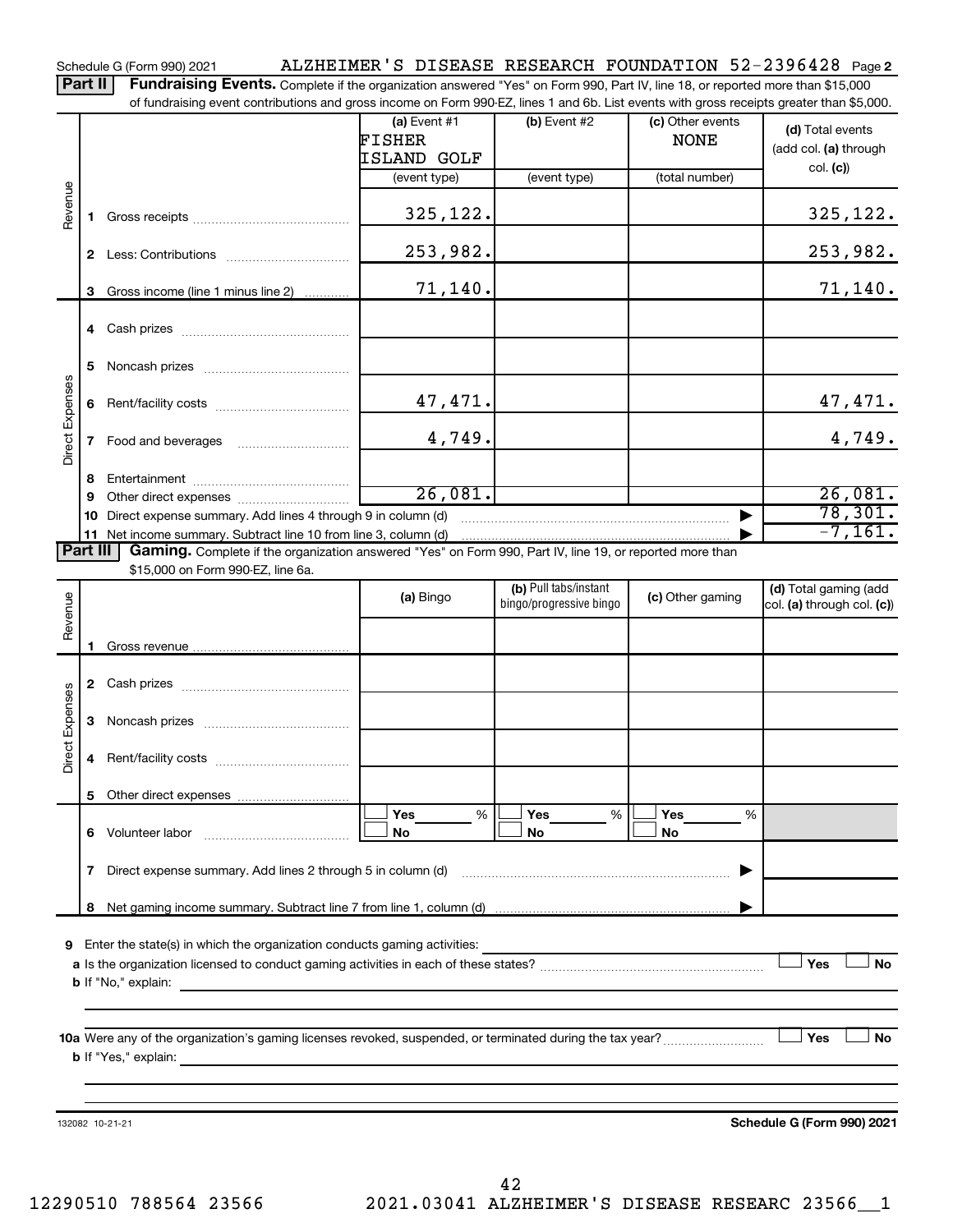| Schedule G (Form 990) 2021                                                                                                                               | ALZHEIMER'S DISEASE RESEARCH FOUNDATION 52-2396428 |                        |                            | Page 3    |
|----------------------------------------------------------------------------------------------------------------------------------------------------------|----------------------------------------------------|------------------------|----------------------------|-----------|
|                                                                                                                                                          |                                                    |                        | Yes                        | <b>No</b> |
| 12 Is the organization a grantor, beneficiary or trustee of a trust, or a member of a partnership or other entity formed                                 |                                                    |                        |                            |           |
|                                                                                                                                                          |                                                    |                        | $\Box$ Yes                 | <b>No</b> |
| 13 Indicate the percentage of gaming activity conducted in:                                                                                              |                                                    |                        |                            |           |
| a The organization's facility www.communication.communications.com/international/communications/state/internations/                                      |                                                    |                        | 13a                        | %         |
|                                                                                                                                                          |                                                    |                        | 13b l                      | $\%$      |
| 14 Enter the name and address of the person who prepares the organization's gaming/special events books and records:                                     |                                                    |                        |                            |           |
|                                                                                                                                                          |                                                    |                        |                            |           |
|                                                                                                                                                          |                                                    |                        |                            |           |
|                                                                                                                                                          |                                                    |                        |                            | ⊥ No      |
|                                                                                                                                                          |                                                    |                        |                            |           |
| of gaming revenue retained by the third party $\triangleright$ \$                                                                                        |                                                    |                        |                            |           |
| c If "Yes," enter name and address of the third party:                                                                                                   |                                                    |                        |                            |           |
|                                                                                                                                                          |                                                    |                        |                            |           |
| Name $\blacktriangleright$ $\lrcorner$                                                                                                                   |                                                    |                        |                            |           |
|                                                                                                                                                          |                                                    |                        |                            |           |
|                                                                                                                                                          |                                                    |                        |                            |           |
| <b>16</b> Gaming manager information:                                                                                                                    |                                                    |                        |                            |           |
|                                                                                                                                                          |                                                    |                        |                            |           |
| Name $\triangleright$                                                                                                                                    |                                                    |                        |                            |           |
| Gaming manager compensation > \$                                                                                                                         |                                                    |                        |                            |           |
|                                                                                                                                                          |                                                    |                        |                            |           |
|                                                                                                                                                          |                                                    |                        |                            |           |
|                                                                                                                                                          |                                                    |                        |                            |           |
|                                                                                                                                                          |                                                    |                        |                            |           |
| Director/officer                                                                                                                                         | Employee                                           | Independent contractor |                            |           |
|                                                                                                                                                          |                                                    |                        |                            |           |
| <b>17</b> Mandatory distributions:                                                                                                                       |                                                    |                        |                            |           |
| a Is the organization required under state law to make charitable distributions from the gaming proceeds to                                              |                                                    |                        |                            |           |
| retain the state gaming license? $\Box$ No                                                                                                               |                                                    |                        |                            |           |
| <b>b</b> Enter the amount of distributions required under state law to be distributed to other exempt organizations or spent in the                      |                                                    |                        |                            |           |
| organization's own exempt activities during the tax year $\triangleright$ \$                                                                             |                                                    |                        |                            |           |
| Supplemental Information. Provide the explanations required by Part I, line 2b, columns (iii) and (v); and Part III, lines 9, 9b, 10b,<br><b>Part IV</b> |                                                    |                        |                            |           |
| 15b, 15c, 16, and 17b, as applicable. Also provide any additional information. See instructions.                                                         |                                                    |                        |                            |           |
|                                                                                                                                                          |                                                    |                        |                            |           |
|                                                                                                                                                          |                                                    |                        |                            |           |
|                                                                                                                                                          |                                                    |                        |                            |           |
|                                                                                                                                                          |                                                    |                        |                            |           |
|                                                                                                                                                          |                                                    |                        |                            |           |
|                                                                                                                                                          |                                                    |                        |                            |           |
|                                                                                                                                                          |                                                    |                        |                            |           |
|                                                                                                                                                          |                                                    |                        |                            |           |
|                                                                                                                                                          |                                                    |                        |                            |           |
|                                                                                                                                                          |                                                    |                        |                            |           |
|                                                                                                                                                          |                                                    |                        |                            |           |
|                                                                                                                                                          |                                                    |                        |                            |           |
|                                                                                                                                                          |                                                    |                        |                            |           |
|                                                                                                                                                          |                                                    |                        |                            |           |
|                                                                                                                                                          |                                                    |                        |                            |           |
| 132083 10-21-21                                                                                                                                          |                                                    | 43                     | Schedule G (Form 990) 2021 |           |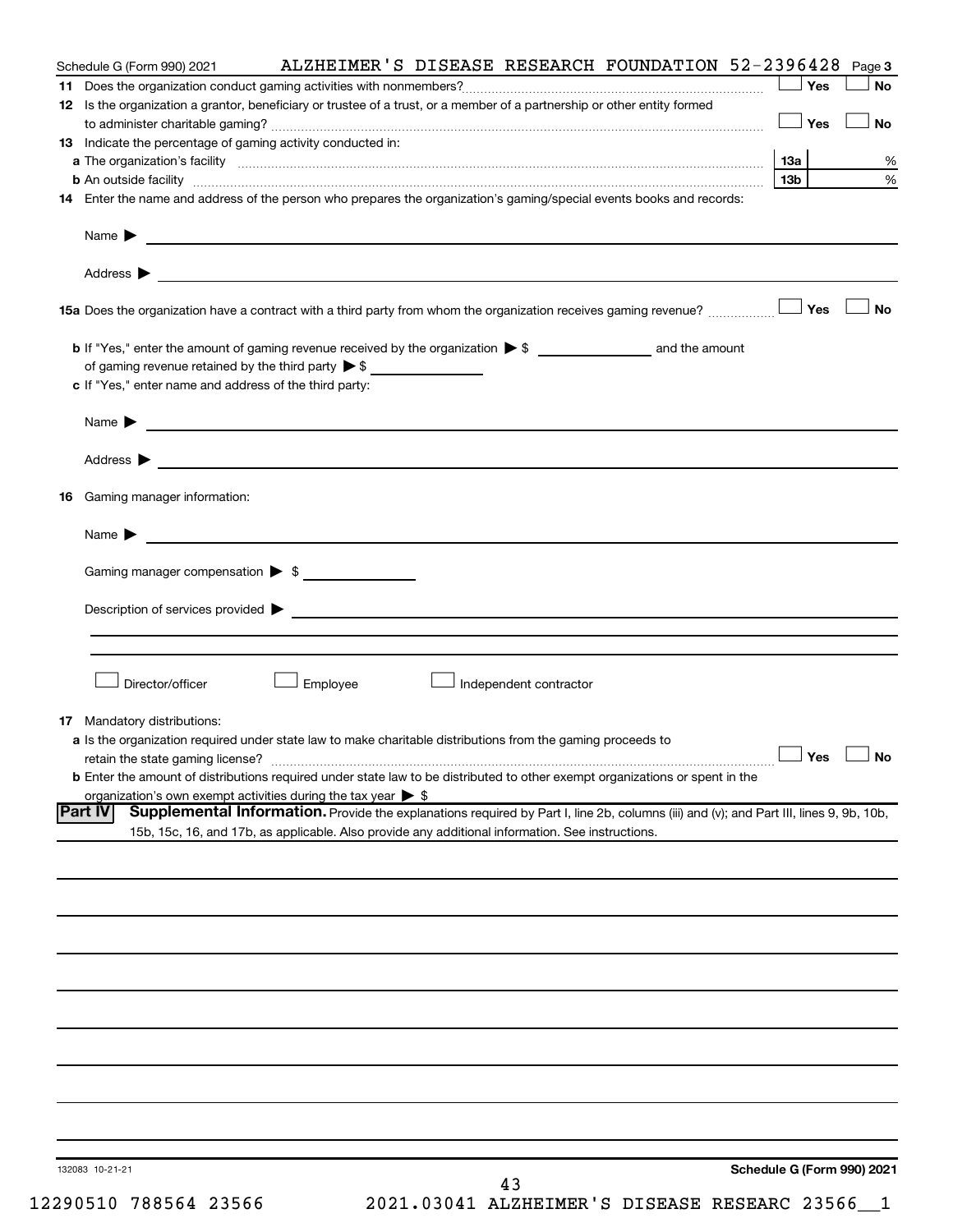|                 | ALZHEIMER'S DISEASE RESEARCH FOUNDATION 52-2396428 Page 4                              |  |                       |  |
|-----------------|----------------------------------------------------------------------------------------|--|-----------------------|--|
|                 | Schedule G (Form 990) ALZHEIMER<br><b>Part IV</b> Supplemental Information (continued) |  |                       |  |
|                 |                                                                                        |  |                       |  |
|                 |                                                                                        |  |                       |  |
|                 |                                                                                        |  |                       |  |
|                 |                                                                                        |  |                       |  |
|                 |                                                                                        |  |                       |  |
|                 |                                                                                        |  |                       |  |
|                 |                                                                                        |  |                       |  |
|                 |                                                                                        |  |                       |  |
|                 |                                                                                        |  |                       |  |
|                 |                                                                                        |  |                       |  |
|                 |                                                                                        |  |                       |  |
|                 |                                                                                        |  |                       |  |
|                 |                                                                                        |  |                       |  |
|                 |                                                                                        |  |                       |  |
|                 |                                                                                        |  |                       |  |
|                 |                                                                                        |  |                       |  |
|                 |                                                                                        |  |                       |  |
|                 |                                                                                        |  |                       |  |
|                 |                                                                                        |  |                       |  |
|                 |                                                                                        |  |                       |  |
|                 |                                                                                        |  |                       |  |
|                 |                                                                                        |  |                       |  |
|                 |                                                                                        |  |                       |  |
|                 |                                                                                        |  |                       |  |
|                 |                                                                                        |  |                       |  |
|                 |                                                                                        |  |                       |  |
|                 |                                                                                        |  |                       |  |
|                 |                                                                                        |  |                       |  |
|                 |                                                                                        |  |                       |  |
|                 |                                                                                        |  |                       |  |
|                 |                                                                                        |  |                       |  |
|                 |                                                                                        |  |                       |  |
|                 |                                                                                        |  |                       |  |
|                 |                                                                                        |  |                       |  |
|                 |                                                                                        |  |                       |  |
|                 |                                                                                        |  |                       |  |
|                 |                                                                                        |  |                       |  |
|                 |                                                                                        |  |                       |  |
|                 |                                                                                        |  |                       |  |
|                 |                                                                                        |  |                       |  |
|                 |                                                                                        |  | Schedule G (Form 990) |  |
| 132084 11-18-21 |                                                                                        |  |                       |  |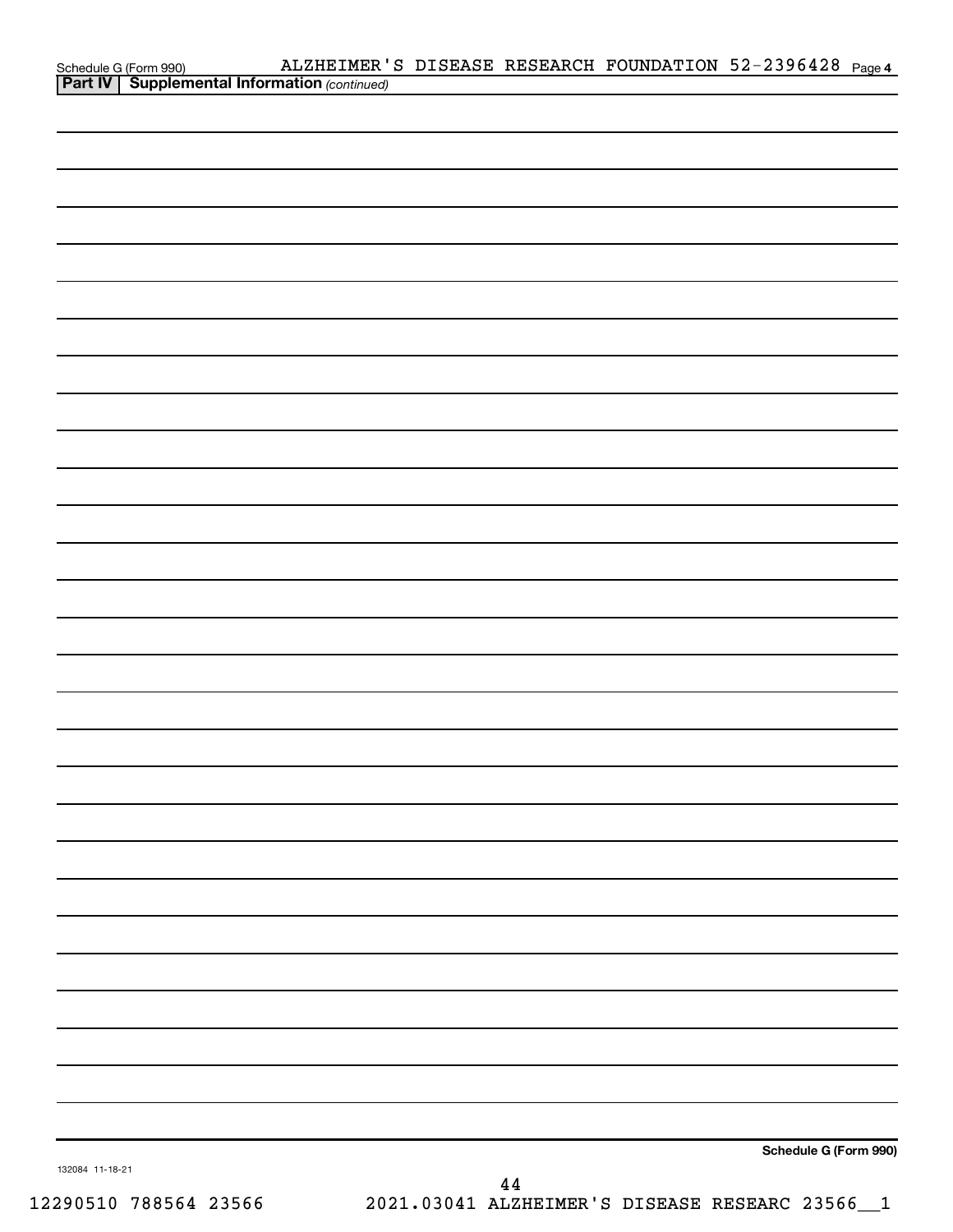| <b>SCHEDULE I</b><br>(Form 990)<br>Department of the Treasury<br>Internal Revenue Service                                                                                                                                                                                                                                                                                       |                | <b>Grants and Other Assistance to Organizations,</b><br>Governments, and Individuals in the United States<br>Complete if the organization answered "Yes" on Form 990, Part IV, line 21 or 22. | Attach to Form 990.<br>Go to www.irs.gov/Form990 for the latest information. |                                        |                                                                |                                          | OMB No. 1545-0047<br>2021<br><b>Open to Public</b><br>Inspection                                             |
|---------------------------------------------------------------------------------------------------------------------------------------------------------------------------------------------------------------------------------------------------------------------------------------------------------------------------------------------------------------------------------|----------------|-----------------------------------------------------------------------------------------------------------------------------------------------------------------------------------------------|------------------------------------------------------------------------------|----------------------------------------|----------------------------------------------------------------|------------------------------------------|--------------------------------------------------------------------------------------------------------------|
| Name of the organization                                                                                                                                                                                                                                                                                                                                                        |                |                                                                                                                                                                                               |                                                                              |                                        |                                                                |                                          | <b>Employer identification number</b>                                                                        |
|                                                                                                                                                                                                                                                                                                                                                                                 |                | ALZHEIMER'S DISEASE RESEARCH FOUNDATION                                                                                                                                                       |                                                                              |                                        |                                                                |                                          | 52-2396428                                                                                                   |
| Part I<br><b>General Information on Grants and Assistance</b><br>Does the organization maintain records to substantiate the amount of the grants or assistance, the grantees' eligibility for the grants or assistance, and the selection<br>1<br>Describe in Part IV the organization's procedures for monitoring the use of grant funds in the United States.<br>$\mathbf{2}$ |                |                                                                                                                                                                                               |                                                                              |                                        |                                                                |                                          | $\boxed{\text{X}}$ Yes<br>l No                                                                               |
| Grants and Other Assistance to Domestic Organizations and Domestic Governments. Complete if the organization answered "Yes" on Form 990, Part IV, line 21, for any<br>Part II<br>recipient that received more than \$5,000. Part II can be duplicated if additional space is needed.                                                                                            |                |                                                                                                                                                                                               |                                                                              |                                        |                                                                |                                          |                                                                                                              |
| 1 (a) Name and address of organization<br>or government                                                                                                                                                                                                                                                                                                                         | $(b)$ EIN      | (c) IRC section<br>(if applicable)                                                                                                                                                            | (d) Amount of<br>cash grant                                                  | (e) Amount of<br>noncash<br>assistance | (f) Method of<br>valuation (book,<br>FMV, appraisal,<br>other) | (g) Description of<br>noncash assistance | (h) Purpose of grant<br>or assistance                                                                        |
| <b>AMYLYX</b><br>43 THORNDIKE ST<br>CAMBRIDGE, MA 02141                                                                                                                                                                                                                                                                                                                         | $46 - 4600503$ |                                                                                                                                                                                               | 78,234                                                                       | 0                                      |                                                                |                                          | PEGASUS CLINICAL STUDY OF<br>AMX0035 IN ALZHEIMER'S<br><b>DISEASE</b>                                        |
| BETH ISRAEL DEACONESS MEDICAL<br>CENTER - 330 BROOKLINE AVENUE -<br>BOSTON, MA 02215                                                                                                                                                                                                                                                                                            | $04 - 2103881$ | 501 $(C)(3)$                                                                                                                                                                                  | 249,026.                                                                     | $\mathbf{0}$                           |                                                                |                                          | CIRCUITS: A UNIFIED<br>APPROACH TO ACTIONABLE<br>ALZHEIMER'S DISEASE<br>SIGNATURES                           |
| BRIGHAM AND WOMEN'S HOSPITAL<br>75 FRANCIS STREET<br>BOSTON, MA 02115                                                                                                                                                                                                                                                                                                           | $04 - 2312909$ | 501 (C)(3)                                                                                                                                                                                    | 172,500                                                                      | 0                                      |                                                                |                                          | THE ROLE OF<br>MGND-NEURODEGENERATIVE<br>CLEC7A+ MICROGLIA IN AN<br>AD MOUSE MODEL                           |
| BRIGHAM AND WOMEN'S HOSPITAL<br>75 FRANCIS STREET<br>BOSTON, MA 02115                                                                                                                                                                                                                                                                                                           | 04-2312909     | 501 (C)(3)                                                                                                                                                                                    | 172,500,                                                                     | $\mathbf 0$                            |                                                                |                                          | TARGETING THE MICROBIOME<br>AND INNATE IMMUNITY                                                              |
| BRIGHAM AND WOMEN'S HOSPITAL<br>75 FRANCIS STREET<br>BOSTON, MA 02115                                                                                                                                                                                                                                                                                                           | 04-2312909     | 501 (C)(3)                                                                                                                                                                                    | 250,000                                                                      | $\mathbf 0$                            |                                                                |                                          | APOE CONSORTIUM: THE ROLE<br>OF APOE IN MICROGLIA<br>REGULATION IN<br>NEURODEGENERATION                      |
| BRIGHAM AND WOMEN'S HOSPITAL<br>75 FRANCIS STREET<br>BOSTON, MA 02115                                                                                                                                                                                                                                                                                                           | 04-2312909     | 501 (C)(3)                                                                                                                                                                                    | 178,612.                                                                     | $\mathbf 0$ .                          |                                                                |                                          | <b>IMMUNOTHERAPIES TARGETING</b><br>THE MICROBIOTA TO PREVENT<br>COGNITIVE DECLINE IN<br>ALZHEIMER'S DISEASE |
| Enter total number of section $501(c)(3)$ and government organizations listed in the line 1 table<br>$\mathbf{2}$                                                                                                                                                                                                                                                               |                |                                                                                                                                                                                               |                                                                              |                                        |                                                                |                                          | 30.<br>1.                                                                                                    |
| 3<br>LHA For Paperwork Reduction Act Notice, see the Instructions for Form 990.                                                                                                                                                                                                                                                                                                 |                |                                                                                                                                                                                               |                                                                              |                                        |                                                                |                                          | <b>Schedule I (Form 990) 2021</b>                                                                            |

SEE PART IV FOR COLUMN (H) DESCRIPTIONS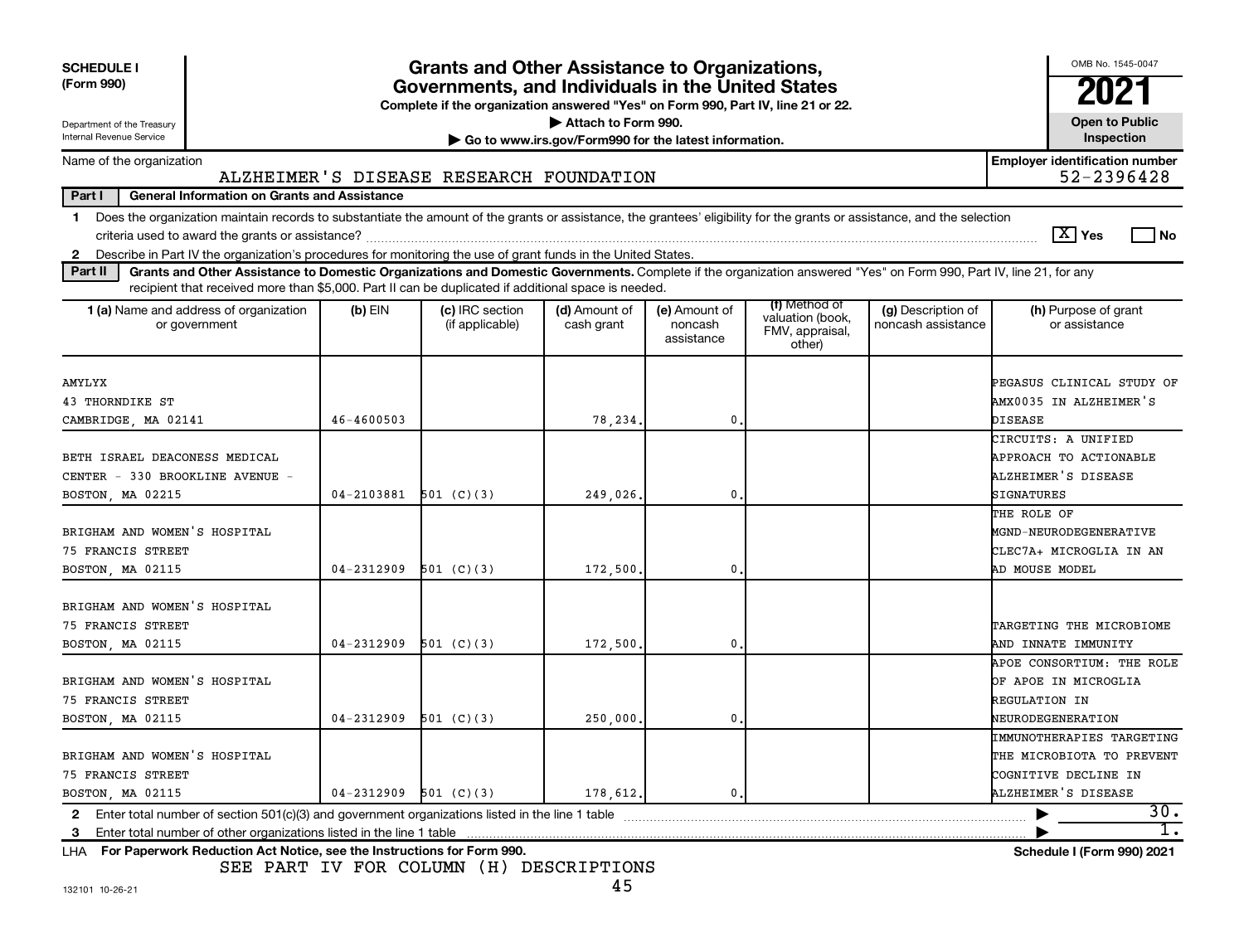|                                                       | Part II   Continuation of Grants and Other Assistance to Domestic Organizations and Domestic Governments (Schedule I (Form 990), Part II.) |                                  |                             |                                        |                                                                |                                           |                                       |  |  |  |  |
|-------------------------------------------------------|--------------------------------------------------------------------------------------------------------------------------------------------|----------------------------------|-----------------------------|----------------------------------------|----------------------------------------------------------------|-------------------------------------------|---------------------------------------|--|--|--|--|
| (a) Name and address of<br>organization or government | $(b)$ EIN                                                                                                                                  | (c) IRC section<br>if applicable | (d) Amount of<br>cash grant | (e) Amount of<br>noncash<br>assistance | (f) Method of<br>valuation<br>(book, FMV,<br>appraisal, other) | (g) Description of<br>non-cash assistance | (h) Purpose of grant<br>or assistance |  |  |  |  |
|                                                       |                                                                                                                                            |                                  |                             |                                        |                                                                |                                           | ROLE OF CHECKPOINT                    |  |  |  |  |
| BRIGHAM AND WOMEN'S HOSPITAL                          |                                                                                                                                            |                                  |                             |                                        |                                                                |                                           | MOLECULE TIM-3 IN                     |  |  |  |  |
| 75 FRANCIS STREET                                     |                                                                                                                                            |                                  |                             |                                        |                                                                |                                           | REGULATING MICROGLIA IN               |  |  |  |  |
| BOSTON, MA 02115                                      | $04 - 2312909$                                                                                                                             | 501 $(C)(3)$                     | 172,500                     | $\mathbf{0}$                           |                                                                |                                           | ALZHEIMER'S DISEASE                   |  |  |  |  |
|                                                       |                                                                                                                                            |                                  |                             |                                        |                                                                |                                           | NEUROINFLAMMATION                     |  |  |  |  |
| BOSTON CHILDRENS HOSPITAL                             |                                                                                                                                            |                                  |                             |                                        |                                                                |                                           | CONTRIBUTIONS TO                      |  |  |  |  |
| 300 LONGWOOD AVE                                      |                                                                                                                                            |                                  |                             |                                        |                                                                |                                           | ALZHEIMER'S DISEASE: ROLE             |  |  |  |  |
| BOSTON, MA 02115                                      | $04 - 2774441$                                                                                                                             | 501 (C)(3)                       | 138,000                     | $\mathbf 0$                            |                                                                |                                           | OF THE CHOROID PLEXUS                 |  |  |  |  |
|                                                       |                                                                                                                                            |                                  |                             |                                        |                                                                |                                           | ANALYTICAL AND                        |  |  |  |  |
| HARVARD COLLEGE                                       |                                                                                                                                            |                                  |                             |                                        |                                                                |                                           | STATISTICAL TOOLS FOR                 |  |  |  |  |
| 677 HUNTINGTON AVE                                    |                                                                                                                                            |                                  |                             |                                        |                                                                |                                           | SEQUENCE ANALYSIS FOR                 |  |  |  |  |
| BOSTON, MA 02115                                      | 04-2103580                                                                                                                                 | 501 (C)(3)                       | 244,496.                    | $\mathbf 0$                            |                                                                |                                           | ALZHEIMER'S DISEASE                   |  |  |  |  |
|                                                       |                                                                                                                                            |                                  |                             |                                        |                                                                |                                           | 3DDS CONSORTIUM:                      |  |  |  |  |
| HOUSTON METHODIST HOSPITAL                            |                                                                                                                                            |                                  |                             |                                        |                                                                |                                           | UNCOVERING THE MOLECULAR              |  |  |  |  |
| FOUNDATION - PO BOX 4384 -                            |                                                                                                                                            |                                  |                             |                                        |                                                                |                                           | MECHANISMS OF SELECTED                |  |  |  |  |
| HOUSTON, TX 77210                                     | 76-0094743                                                                                                                                 | 501 $(C)(3)$                     | 200,000                     | $\mathbf{0}$                           |                                                                |                                           | DRUG CANDIDATES DERIVED               |  |  |  |  |
| HOUSTON METHODIST HOSPITAL                            |                                                                                                                                            |                                  |                             |                                        |                                                                |                                           |                                       |  |  |  |  |
| FOUNDATION - PO BOX 4384 -                            |                                                                                                                                            |                                  |                             |                                        |                                                                |                                           |                                       |  |  |  |  |
| HOUSTON, TX 77210                                     | 76-0094743                                                                                                                                 | 501 (C)(3)                       | 25,000                      | $\mathbf{0}$                           |                                                                |                                           | SUPPLEMENT                            |  |  |  |  |
|                                                       |                                                                                                                                            |                                  |                             |                                        |                                                                |                                           | ESTABLISHING THE                      |  |  |  |  |
| ICAHN SCHOOL OF MEDICINE AT MOUNT                     |                                                                                                                                            |                                  |                             |                                        |                                                                |                                           | MOLECULAR AND CELLULAR                |  |  |  |  |
| SINAI - BOX 1049 GUSTAVE L LEVY                       |                                                                                                                                            |                                  |                             |                                        |                                                                |                                           | MECHANISMS AND BIOMARKERS             |  |  |  |  |
| PLACE - NEW YORK, NY 10026                            | 13-6171197                                                                                                                                 | 501 (C)(3)                       | 172,500                     | $\mathbf 0$                            |                                                                |                                           | OF APOE4-MEDIATED                     |  |  |  |  |
|                                                       |                                                                                                                                            |                                  |                             |                                        |                                                                |                                           | <b>INVESTIGATING BONE MARROW</b>      |  |  |  |  |
| ICAHN SCHOOL OF MEDICINE AT MOUNT                     |                                                                                                                                            |                                  |                             |                                        |                                                                |                                           | HEMATOPOIESIS AS THE LINK             |  |  |  |  |
| SINAI - BOX 1049 GUSTAVE L LEVY                       |                                                                                                                                            |                                  |                             |                                        |                                                                |                                           | <b>BETWEEN SLEEP</b>                  |  |  |  |  |
| PLACE - NEW YORK, NY 10026                            | $13 - 6171197$ 501 (C)(3)                                                                                                                  |                                  | 172,500                     | $\mathbf 0$                            |                                                                |                                           | FRAGMENTATION AND                     |  |  |  |  |
|                                                       |                                                                                                                                            |                                  |                             |                                        |                                                                |                                           |                                       |  |  |  |  |
| ICAHN SCHOOL OF MEDICINE AT MOUNT                     |                                                                                                                                            |                                  |                             |                                        |                                                                |                                           |                                       |  |  |  |  |
| SINAI - BOX 1049 GUSTAVE L LEVY                       |                                                                                                                                            |                                  |                             |                                        |                                                                |                                           | SYSTEMS INTEGRATION AND               |  |  |  |  |
| PLACE - NEW YORK, NY 10026                            | 13-6171197                                                                                                                                 | 501 (C)(3)                       | 172,500                     | $\mathbf 0$                            |                                                                |                                           | THERAPEUTICS TRANSLATION.             |  |  |  |  |
|                                                       |                                                                                                                                            |                                  |                             |                                        |                                                                |                                           | EFFECTS OF                            |  |  |  |  |
| MASSACHUSETTS GENERAL HOSPITAL                        |                                                                                                                                            |                                  |                             |                                        |                                                                |                                           | <b>CEREBROVASCULAR</b>                |  |  |  |  |
| 125 NASHUA STREET                                     |                                                                                                                                            |                                  |                             |                                        |                                                                |                                           | INSUFFICIENCY AND                     |  |  |  |  |
| BOSTON, MA 02114                                      | $04-1564655$ 501 (C)(3)                                                                                                                    |                                  | 170,907.                    | $\mathbf 0$                            |                                                                |                                           | EXERCISE ON THE AD BRAIN              |  |  |  |  |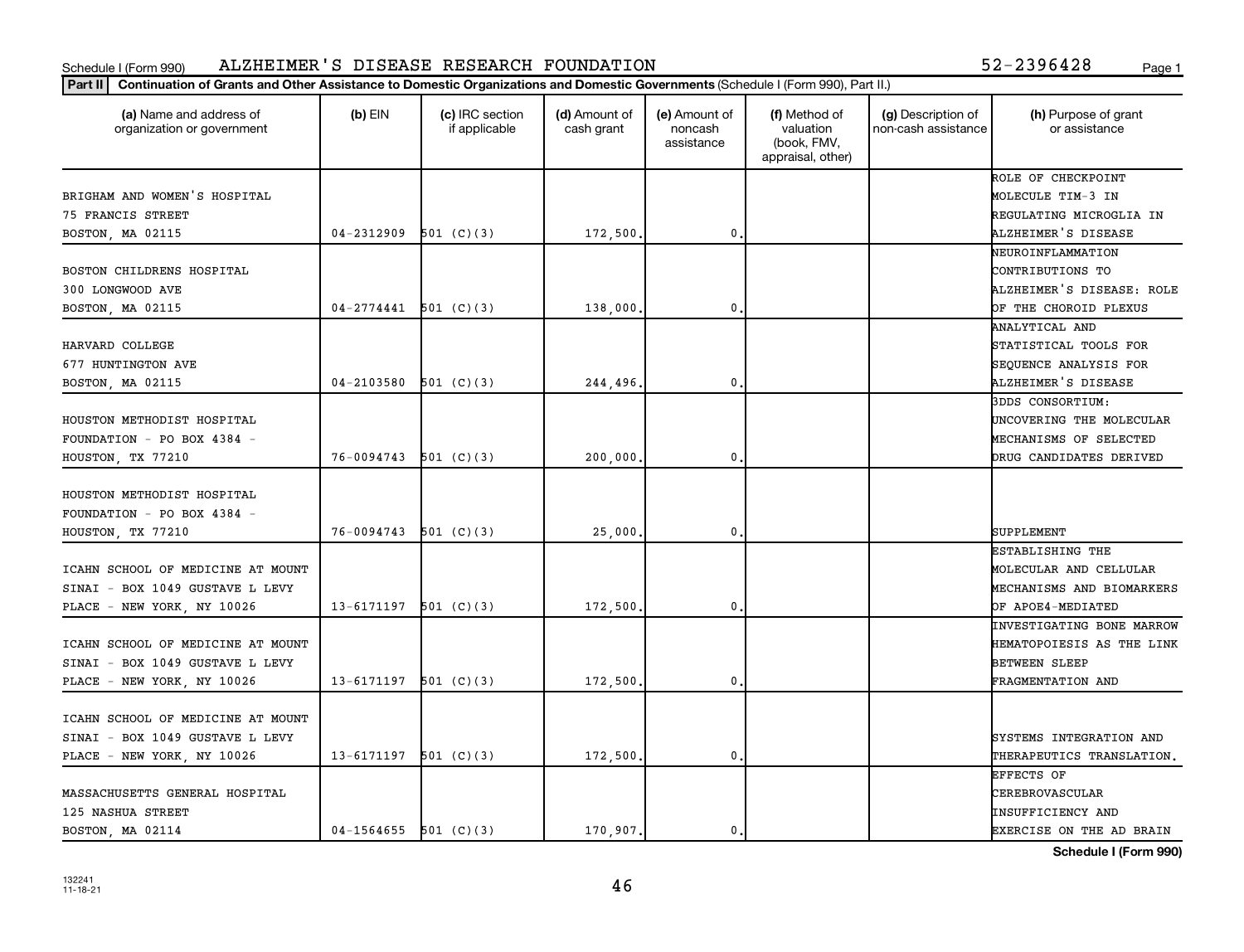| (a) Name and address of<br>organization or government | $(b)$ EIN               | (c) IRC section<br>if applicable | (d) Amount of<br>cash grant | (e) Amount of<br>noncash<br>assistance | (f) Method of<br>valuation<br>(book, FMV,<br>appraisal, other) | (g) Description of<br>non-cash assistance | (h) Purpose of grant<br>or assistance |
|-------------------------------------------------------|-------------------------|----------------------------------|-----------------------------|----------------------------------------|----------------------------------------------------------------|-------------------------------------------|---------------------------------------|
|                                                       |                         |                                  |                             |                                        |                                                                |                                           | DEVELOPMENT OF A                      |
| MASSACHUSETTS GENERAL HOSPITAL                        |                         |                                  |                             |                                        |                                                                |                                           | MULTICELLULAR BRAIN MODEL             |
| 125 NASHUA STREET                                     |                         |                                  |                             |                                        |                                                                |                                           | TO STUDY                              |
| BOSTON, MA 02114                                      | $04-1564655$ 501 (C)(3) |                                  | 172,500.                    | 0                                      |                                                                |                                           | BRAIN-VASCULAR-PERIPHERAL             |
|                                                       |                         |                                  |                             |                                        |                                                                |                                           | NEUROPROTECTIVE EFFECTS               |
| MASSACHUSETTS GENERAL HOSPITAL                        |                         |                                  |                             |                                        |                                                                |                                           | OF THE EXERCISE HORMONE               |
| 125 NASHUA STREET                                     |                         |                                  |                             |                                        |                                                                |                                           | IRISIN IN ALZHEIMER'S                 |
| BOSTON, MA 02114                                      | 04-1564655              | 501 (C)(3)                       | 172,500.                    | 0.                                     |                                                                |                                           | DISEASE                               |
|                                                       |                         |                                  |                             |                                        |                                                                |                                           | NEUROPROTECTIVE EFFECTS               |
| MASSACHUSETTS GENERAL HOSPITAL                        |                         |                                  |                             |                                        |                                                                |                                           | OF THE EXERCISE HORMONE               |
| 125 NASHUA STREET                                     |                         |                                  |                             |                                        |                                                                |                                           | IRISIN IN ALZHEIMER'S                 |
| BOSTON, MA 02114                                      | $04 - 1564655$          | 501 (C)(3)                       | 172,500.                    | 0.                                     |                                                                |                                           | DISEASE                               |
|                                                       |                         |                                  |                             |                                        |                                                                |                                           | EFFECTS OF                            |
| MASSACHUSETTS GENERAL HOSPITAL                        |                         |                                  |                             |                                        |                                                                |                                           | DE-PALMITOYLATION AND                 |
| 125 NASHUA STREET                                     |                         |                                  |                             |                                        |                                                                |                                           | ACAT INHIBITION ON AXONAL             |
| BOSTON, MA 02114                                      | $04-1564655$ 501 (C)(3) |                                  | 172,500.                    | 0.                                     |                                                                |                                           | AB GENERATION VIA                     |
|                                                       |                         |                                  |                             |                                        |                                                                |                                           | ALZHEIMER'S DISEASE DRUG              |
| MASSACHUSETTS GENERAL HOSPITAL                        |                         |                                  |                             |                                        |                                                                |                                           | DISCOVERY AND DEVELOPMENT             |
| 125 NASHUA STREET                                     |                         |                                  |                             |                                        |                                                                |                                           | CONSORTIUM: MODULATING                |
| BOSTON, MA 02114                                      | 04-1564655              | 501 (C)(3)                       | 172,500.                    | 0                                      |                                                                |                                           | CD33 FUNCTION AND                     |
|                                                       |                         |                                  |                             |                                        |                                                                |                                           | ALZHEIMER'S DISEASE DRUG              |
| MASSACHUSETTS GENERAL HOSPITAL                        |                         |                                  |                             |                                        |                                                                |                                           | DISCOVERY AND DEVELOPMENT             |
| 125 NASHUA STREET                                     |                         |                                  |                             |                                        |                                                                |                                           | CONSORTIUM:                           |
| BOSTON, MA 02114                                      | 04-1564655              | 501 $(C)(3)$                     | 172,500.                    | 0.                                     |                                                                |                                           | HIGH-THROUGHPUT DRUG                  |
|                                                       |                         |                                  |                             |                                        |                                                                |                                           | (YR 2) BRAIN ENTRY & EXIT             |
| MASSACHUSETTS GENERAL HOSPITAL                        |                         |                                  |                             |                                        |                                                                |                                           | CONSORTIUM: HUMAN 3D                  |
| 125 NASHUA STREET                                     |                         |                                  |                             |                                        |                                                                |                                           | NEUROVASCULAR INTERACTION             |
| BOSTON, MA 02114                                      | $04-1564655$ 501 (C)(3) |                                  | 115,000.                    | 0.                                     |                                                                |                                           | AND MENINGEAL LYMPHATICS              |
|                                                       |                         |                                  |                             |                                        |                                                                |                                           |                                       |
| MASSACHUSETTS GENERAL HOSPITAL                        |                         |                                  |                             |                                        |                                                                |                                           | G2T, AD4, ACTFAST AND                 |
| 125 NASHUA STREET                                     |                         |                                  |                             |                                        |                                                                |                                           | GENERAL SCIENTIFIC                    |
| BOSTON, MA 02114                                      | $04-1564655$ 501 (C)(3) |                                  | 172,500                     | 0                                      |                                                                |                                           | SUPPORT                               |
|                                                       |                         |                                  |                             |                                        |                                                                |                                           | CHARACTERIZING GUT                    |
| MASSACHUSETTS GENERAL HOSPITAL                        |                         |                                  |                             |                                        |                                                                |                                           | MICROBIOME SYNERGY WITH               |
| 125 NASHUA STREET                                     |                         |                                  |                             |                                        |                                                                |                                           | EMPHASIS ON MYCOBIOME AND             |
| BOSTON, MA 02114                                      | $04-1564655$ 501 (C)(3) |                                  | 250,000.                    | 0.                                     |                                                                |                                           | ITS IMPACT ON ALZHEIMER'S             |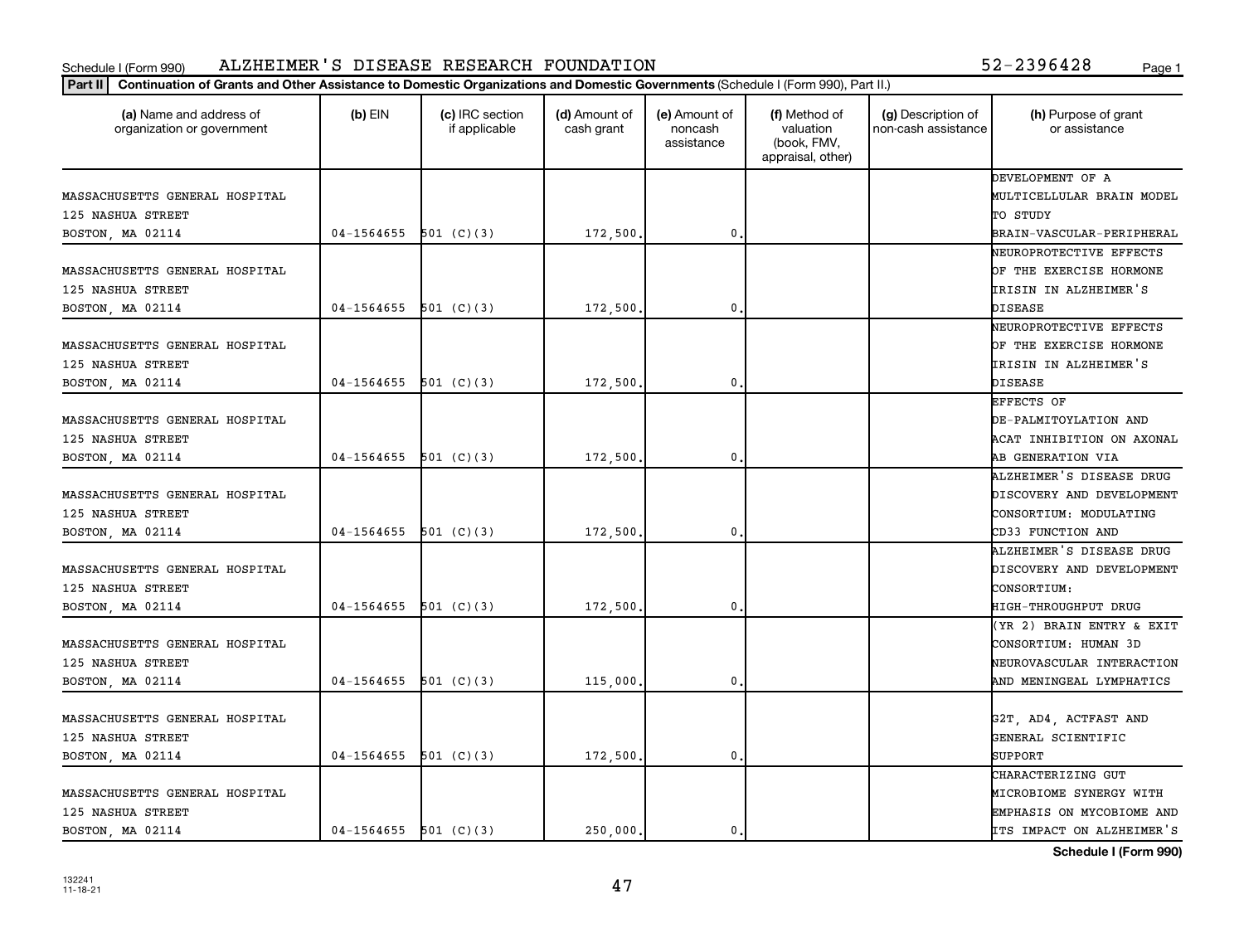|                                                       | Part II   Continuation of Grants and Other Assistance to Domestic Organizations and Domestic Governments (Schedule I (Form 990), Part II.) |                                  |                             |                                        |                                                                |                                           |                                            |  |  |
|-------------------------------------------------------|--------------------------------------------------------------------------------------------------------------------------------------------|----------------------------------|-----------------------------|----------------------------------------|----------------------------------------------------------------|-------------------------------------------|--------------------------------------------|--|--|
| (a) Name and address of<br>organization or government | $(b)$ EIN                                                                                                                                  | (c) IRC section<br>if applicable | (d) Amount of<br>cash grant | (e) Amount of<br>noncash<br>assistance | (f) Method of<br>valuation<br>(book, FMV,<br>appraisal, other) | (g) Description of<br>non-cash assistance | (h) Purpose of grant<br>or assistance      |  |  |
| MASSACHUSETTS GENERAL HOSPITAL                        |                                                                                                                                            |                                  |                             |                                        |                                                                |                                           | HIGH-THROUGHPUT DRUG                       |  |  |
| 125 NASHUA STREET                                     |                                                                                                                                            |                                  |                             |                                        |                                                                |                                           | SCREENING FOR ALZHEIMER'S                  |  |  |
| BOSTON, MA 02114                                      | 04-1564655                                                                                                                                 | 501 (C)(3)                       | 58,090                      | $\mathbf 0$                            |                                                                |                                           | DISEASE USING 3D HUMAN                     |  |  |
|                                                       |                                                                                                                                            |                                  |                             |                                        |                                                                |                                           | MODULATING CD33 FUNCTION                   |  |  |
| MASSACHUSETTS GENERAL HOSPITAL                        |                                                                                                                                            |                                  |                             |                                        |                                                                |                                           | AND NEUROINFLAMMATION AS                   |  |  |
| 125 NASHUA STREET                                     |                                                                                                                                            |                                  |                             |                                        |                                                                |                                           | A THERAPEUTIC APPROACH                     |  |  |
| BOSTON, MA 02114                                      | 04-1564655                                                                                                                                 | 501 (C)(3)                       | 25,000                      | $\mathbf 0$                            |                                                                |                                           | FOR AD                                     |  |  |
| MASSACHUSETTS GENERAL HOSPITAL                        |                                                                                                                                            |                                  |                             |                                        |                                                                |                                           | UNDERSTANDING HUMAN BRAIN                  |  |  |
| 125 NASHUA STREET                                     |                                                                                                                                            |                                  |                             |                                        |                                                                |                                           | RESILIENCE TO ALZHEIMER'S                  |  |  |
| BOSTON, MA 02114                                      | 04-1564655                                                                                                                                 | 501 (C)(3)                       | 300,000                     | $\mathbf 0$                            |                                                                |                                           | PATHOLOGY                                  |  |  |
| MASSACHUSETTS GENERAL HOSPITAL                        |                                                                                                                                            |                                  |                             |                                        |                                                                |                                           | TAU AND B-AMYLOID ARE                      |  |  |
| 125 NASHUA STREET                                     |                                                                                                                                            |                                  |                             |                                        |                                                                |                                           | <b>INNATE IMMUNE</b>                       |  |  |
| BOSTON, MA 02114                                      | 04-1564655                                                                                                                                 | 501 (C)(3)                       | 172,500                     | $\mathbf{0}$                           |                                                                |                                           | ANTIMICROBIAL                              |  |  |
| MASSACHUSETTS GENERAL HOSPITAL<br>125 NASHUA STREET   |                                                                                                                                            |                                  |                             |                                        |                                                                |                                           | THE CURE ALZ ALZHEIMER'S                   |  |  |
| BOSTON, MA 02114                                      | 04-1564655                                                                                                                                 | 501 (C)(3)                       | 1,495,000                   | $\mathbf{0}$                           |                                                                |                                           | GENOME PROJECT                             |  |  |
| MAYO CLINIC                                           |                                                                                                                                            |                                  |                             |                                        |                                                                |                                           |                                            |  |  |
| 200 FIRST ST. SW                                      |                                                                                                                                            |                                  |                             |                                        |                                                                |                                           | THE ROLE OF CLUSTERIN IN                   |  |  |
| ROCHESTER, MN 55905                                   | $41 - 6011702$                                                                                                                             | 501 (C)(3)                       | 172,500                     | $\mathbf 0$                            |                                                                |                                           | TAU PATHOLOGY                              |  |  |
|                                                       |                                                                                                                                            |                                  |                             |                                        |                                                                |                                           |                                            |  |  |
| MAYO CLINIC                                           |                                                                                                                                            |                                  |                             |                                        |                                                                |                                           | PATIENT-BASED STRUCTURAL                   |  |  |
| 200 FIRST ST. SW                                      |                                                                                                                                            |                                  |                             |                                        |                                                                |                                           | AND FUNCTIONAL BIOLOGY OF                  |  |  |
| ROCHESTER, MN 55905                                   | $41-6011702$ 501 (C)(3)                                                                                                                    |                                  | 172,500                     | $\mathbf{0}$                           |                                                                |                                           | TAUOPATHIES (YEAR 2)                       |  |  |
|                                                       |                                                                                                                                            |                                  |                             |                                        |                                                                |                                           | HARNESSING MENINGEAL                       |  |  |
| MAYO CLINIC                                           |                                                                                                                                            |                                  |                             |                                        |                                                                |                                           | LYMPHATICS AND IMMUNITY                    |  |  |
| 200 FIRST ST. SW                                      |                                                                                                                                            |                                  |                             |                                        |                                                                |                                           | TO ALLEVIATE                               |  |  |
| ROCHESTER, MN 55905                                   | 41-6011702                                                                                                                                 | 501 (C)(3)                       | 172,500.                    | $\mathbf 0$                            |                                                                |                                           | APOE4-INDUCED BRAIN                        |  |  |
|                                                       |                                                                                                                                            |                                  |                             |                                        |                                                                |                                           | APOE CONSORTIUM:                           |  |  |
| MAYO CLINIC                                           |                                                                                                                                            |                                  |                             |                                        |                                                                |                                           | COUNTERACTING PATHOGENIC                   |  |  |
| 200 FIRST ST. SW                                      | $41-6011702$ 501 (C)(3)                                                                                                                    |                                  | 250,000.                    | 0.                                     |                                                                |                                           | EVENTS IN AD WITH<br>PERIPHERAL OR CENTRAL |  |  |
| ROCHESTER, MN 55905                                   |                                                                                                                                            |                                  |                             |                                        |                                                                |                                           |                                            |  |  |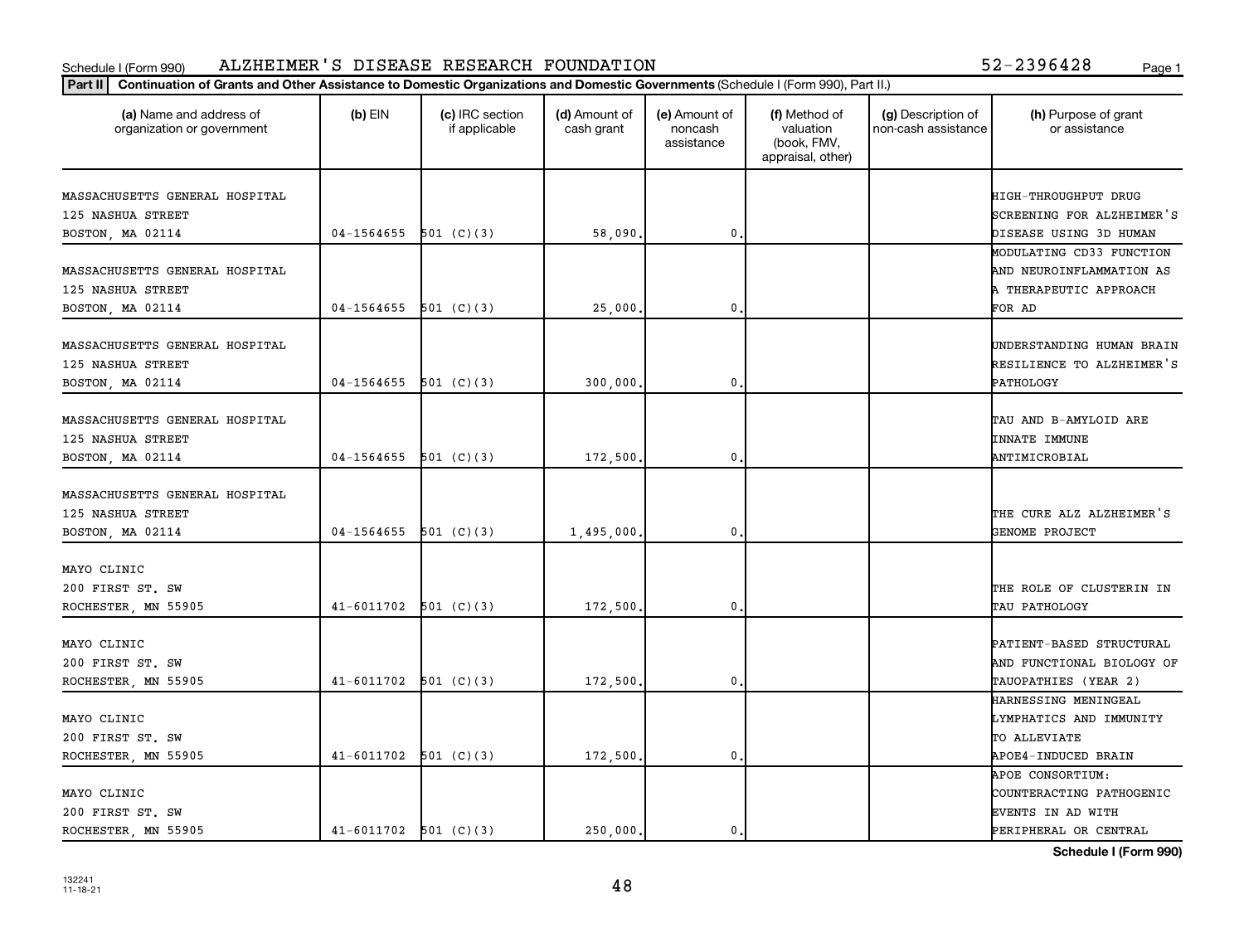| 52-2396428 |  |  |  |      |  |
|------------|--|--|--|------|--|
|            |  |  |  | Page |  |

| (a) Name and address of<br>organization or government | $(b)$ EIN                 | (c) IRC section<br>if applicable | (d) Amount of<br>cash grant | (e) Amount of<br>noncash<br>assistance | (f) Method of<br>valuation<br>(book, FMV,<br>appraisal, other) | (g) Description of<br>non-cash assistance | (h) Purpose of grant<br>or assistance |
|-------------------------------------------------------|---------------------------|----------------------------------|-----------------------------|----------------------------------------|----------------------------------------------------------------|-------------------------------------------|---------------------------------------|
| MAYO CLINIC JACKSONVILLE                              |                           |                                  |                             |                                        |                                                                |                                           | ABCA7 LOSS OF FUNCTION IN             |
| 4500 SAN PABLO ROAD S                                 |                           |                                  |                             |                                        |                                                                |                                           | AGING AND ALZHEIMER'S                 |
| JACKSONVILLE, FL 32224                                | 59-3337028                | 501 (C)(3)                       | 172,500.                    | $\mathbf{0}$                           |                                                                |                                           | <b>DISEASE</b>                        |
|                                                       |                           |                                  |                             |                                        |                                                                |                                           | TARGETING MICROGLIAL TSG              |
| MAYO CLINIC JACKSONVILLE                              |                           |                                  |                             |                                        |                                                                |                                           | 101 FOR SYNAPTIC                      |
| 4500 SAN PABLO ROAD S                                 |                           |                                  |                             |                                        |                                                                |                                           | PROTECTION AND COGNITIVE              |
| JACKSONVILLE, FL 32224                                | 59-3337028                | 501 (C)(3)                       | 172,500.                    | 0.                                     |                                                                |                                           | ENHANCEMENT IN                        |
|                                                       |                           |                                  |                             |                                        |                                                                |                                           | THE ROLE OF                           |
| NEW YORK UNIVERSITY SCHOOL OF                         |                           |                                  |                             |                                        |                                                                |                                           | ASTROCYTE-DERIVED TOXIC               |
| MEDICINE $-550$ 1ST AVE #R607 $-$ NEW                 |                           |                                  |                             |                                        |                                                                |                                           | LIPIDS MEDIATING                      |
| YORK, NY 10016                                        | $13 - 5562308$ 501 (C)(3) |                                  | 174,754.                    | 0.                                     |                                                                |                                           | DEGENERATION IN AD                    |
|                                                       |                           |                                  |                             |                                        |                                                                |                                           | NEUROINFLAMMATION                     |
| NEW YORK UNIVERSITY SCHOOL OF                         |                           |                                  |                             |                                        |                                                                |                                           | CONSORTIUM: INVESTIGATION             |
| MEDICINE $-550$ 1ST AVE #R607 $-$ NEW                 |                           |                                  |                             |                                        |                                                                |                                           | OF AD RISK ALLELES IN                 |
| YORK, NY 10016                                        | $13 - 5562308$ 501 (C)(3) |                                  | 250,000,                    | $\mathbf{0}$                           |                                                                |                                           | ASTROCYTES FOCUS ON                   |
|                                                       |                           |                                  |                             |                                        |                                                                |                                           | <b>REVEALING NEW GENES AND</b>        |
| THE BROAD INSTITUTE INC.                              |                           |                                  |                             |                                        |                                                                |                                           | PATHWAYS AT THE                       |
| 415 MAIN ST                                           |                           |                                  |                             |                                        |                                                                |                                           | <b>INTERSECTION OF LIPOTOXIC</b>      |
| CAMBRIDGE, MA 02142                                   | 26-3428781                | 501 (C)(3)                       | 172,500,                    | 0.                                     |                                                                |                                           | AND GENETIC RISK FOR                  |
|                                                       |                           |                                  |                             |                                        |                                                                |                                           | CIRCUITS: CONSORTIUM TO               |
| THE BROAD INSTITUTE INC.                              |                           |                                  |                             |                                        |                                                                |                                           | INFER REGULATORY CIRCUITS             |
| 415 MAIN ST                                           |                           |                                  |                             |                                        |                                                                |                                           | AND UNCOVER INNOVATIVE                |
| CAMBRIDGE, MA 02142                                   | $26-3428781$ 501 (C)(3)   |                                  | 550,000,                    | 0.                                     |                                                                |                                           | THERAPEUTIC STRATEGIES                |
|                                                       |                           |                                  |                             |                                        |                                                                |                                           | APOE CONSORTIUM:                      |
| THE ROCKEFELLER UNIVERSITY                            |                           |                                  |                             |                                        |                                                                |                                           | <b>REGULATION BY APOE OF</b>          |
| 1230 YORK AVENUE                                      |                           |                                  |                             |                                        |                                                                |                                           | SELECTIVE NEURONAL                    |
| NEW YORK, NY 10065                                    | $13-1624158$ 501 (C)(3)   |                                  | 172,500.                    | $\mathbf{0}$                           |                                                                |                                           | VULNERABILITY TO                      |
|                                                       |                           |                                  |                             |                                        |                                                                |                                           | THE ROLE OF                           |
| THE SALK INSTITUTE FOR BIOLOGICAL                     |                           |                                  |                             |                                        |                                                                |                                           | ASTROCYTE-SECRETED IGFBP2             |
| STUDIES - 10010 N TORREY PINES                        |                           |                                  |                             |                                        |                                                                |                                           | <b>IN THE PROGRESSION OF</b>          |
| ROAD - LA JOLLA, CA 92037                             | 95-2160097                | 501 (C)(3)                       | 172,500.                    | 0.                                     |                                                                |                                           | ALZHEIMER'S DISEASE                   |
|                                                       |                           |                                  |                             |                                        |                                                                |                                           | CIRCUITS: IMPACT OF                   |
| THE SALK INSTITUTE FOR BIOLOGICAL                     |                           |                                  |                             |                                        |                                                                |                                           | EPIGENETIC AND CELLULAR               |
| STUDIES - 10010 N TORREY PINES                        |                           |                                  |                             |                                        |                                                                |                                           | VARIANTS ON ALZHEIMER'S               |
| ROAD - LA JOLLA, CA 92037                             | 95-2160097 501 (C)(3)     |                                  | 115,000.                    | 0.                                     |                                                                |                                           | DISEASE PATHOLOGY                     |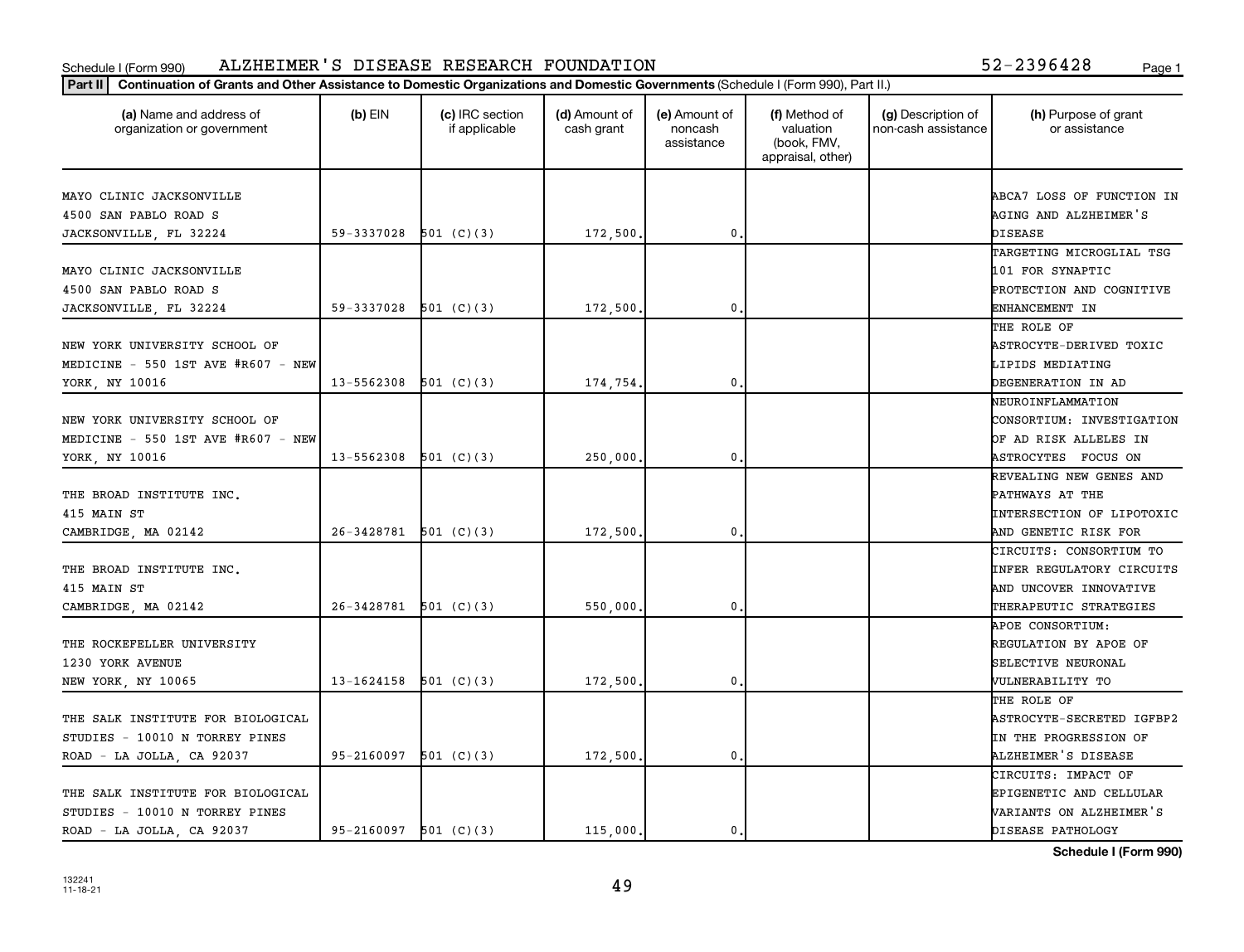## Schedule I (Form 990) ALZHEIMER'S DISEASE RESEARCH FOUNDATION 52-2396428 <sub>Page 1</sub>

|  | 52-2396428 | Page |
|--|------------|------|
|  |            |      |

| Continuation of Grants and Other Assistance to Domestic Organizations and Domestic Governments (Schedule I (Form 990), Part II.)<br>Part II |                         |                                  |                             |                                        |                                                                |                                           |                                                                                                               |
|---------------------------------------------------------------------------------------------------------------------------------------------|-------------------------|----------------------------------|-----------------------------|----------------------------------------|----------------------------------------------------------------|-------------------------------------------|---------------------------------------------------------------------------------------------------------------|
| (a) Name and address of<br>organization or government                                                                                       | $(b)$ EIN               | (c) IRC section<br>if applicable | (d) Amount of<br>cash grant | (e) Amount of<br>noncash<br>assistance | (f) Method of<br>valuation<br>(book, FMV,<br>appraisal, other) | (g) Description of<br>non-cash assistance | (h) Purpose of grant<br>or assistance                                                                         |
| THE TRUSTEES OF BOSTON UNIVERSITY<br>25 BUICK STREET<br>BOSTON, MA 02115                                                                    | 04-2103547              | 501 $(C)(3)$                     | 250,000.                    | 0.                                     |                                                                |                                           | APOE CONSORTIUM:<br>REGULATION BY APOE OF<br>SELECTIVE NEURONAL<br><b><i>NULNERABILITY TO</i></b>             |
| THE TRUSTEES OF BOSTON UNIVERSITY<br>25 BUICK STREET<br>BOSTON, MA 02115                                                                    | 04-2103547              | 501 (C)(3)                       | 172,500.                    | $\mathbf 0$                            |                                                                |                                           | ALZHEIMER'S DISEASE DRUG<br>DISCOVERY AND DEVELOPMENT<br>CONSORTIUM: BLOCKING<br>SYNAPTOTOXICITY IN           |
| THE TRUSTEES OF BOSTON UNIVERSITY<br>25 BUICK STREET<br>BOSTON, MA 02115                                                                    | 04-2103547              | 501 (C)(3)                       | 25,000                      | 0                                      |                                                                |                                           | BLOCKING SYNAPTOTOXICITY<br>IN ALZHEIMER'S 3D MODELS                                                          |
| THE UNIVERSITY OF CALIFORNIA, SAN<br>DIEGO - 9500 GILMAN RIVE - LA<br>JOLLA, CA 92093                                                       | $95-2872494$ 501 (C)(3) |                                  | 172,500.                    | 0.                                     |                                                                |                                           | BRAIN ENTRY & EXIT<br>CONSORTIUM: IDENTIFYING<br>THE BLOOD-BRAIN BARRIER<br>CHANGES DURING                    |
| THE UNIVERSITY OF CALIFORNIA, SAN<br>DIEGO - 9500 GILMAN RIVE - LA<br>JOLLA, CA 92093                                                       | $95-2872494$ 501 (C)(3) |                                  | 172,500.                    | $\mathbf 0$                            |                                                                |                                           | <b>FUNCTIONAL BASIS FOR</b><br>NOVEL PKC, K56R MUTATION<br>IN ALZHEIMER'S DISEASE                             |
| THE UNIVERSITY OF CALIFORNIA, SAN<br>DIEGO - 9500 GILMAN RIVE - LA<br>JOLLA, CA 92093                                                       | 95-2872494              | 501 $(C)(3)$                     | 291,374.                    | $\mathbf 0$                            |                                                                |                                           | CONTINUING STUDIES OF THE<br>EFFECTS OF GSM 776890<br>ADMINISTRATION ON AMYLOID<br>SPECIES AND MICROGLIOSIS   |
| THE UNIVERSITY OF CALIFORNIA, SAN<br>DIEGO - 9500 GILMAN RIVE - LA<br>JOLLA, CA 92093                                                       | 95-2872494              | 501 (C)(3)                       | 172,500.                    | 0.                                     |                                                                |                                           | THE NEDD4-1 AND PKCA<br>CONNECTION IN ALZHEIMER'S<br><b>DISEASE</b>                                           |
| UNIVERSITY OF SOUTHERN CALIFORNIA<br>UNIVERSITY PARK<br>LOS ANGELES, CA 90089                                                               | 95-1642394              | 501 (C)(3)                       | 191,008.                    | $\mathbf 0$                            |                                                                |                                           | PROTECTION AGAINST APOE4<br>WITH LONGEVITY-PROMOTING<br><b>INTERVENTIONS</b>                                  |
| UNIVERSITY OF SOUTHERN CALIFORNIA<br>UNIVERSITY PARK<br>LOS ANGELES, CA 90089                                                               | $95-1642394$ 501 (C)(3) |                                  | 257,679.                    | 0.                                     |                                                                |                                           | AIR POLLUTION AND AD RISK<br><b>INTERACT WITH PREMATURE</b><br>AGING OF NEURAL STEM<br>CELLS AND APOE ALLELES |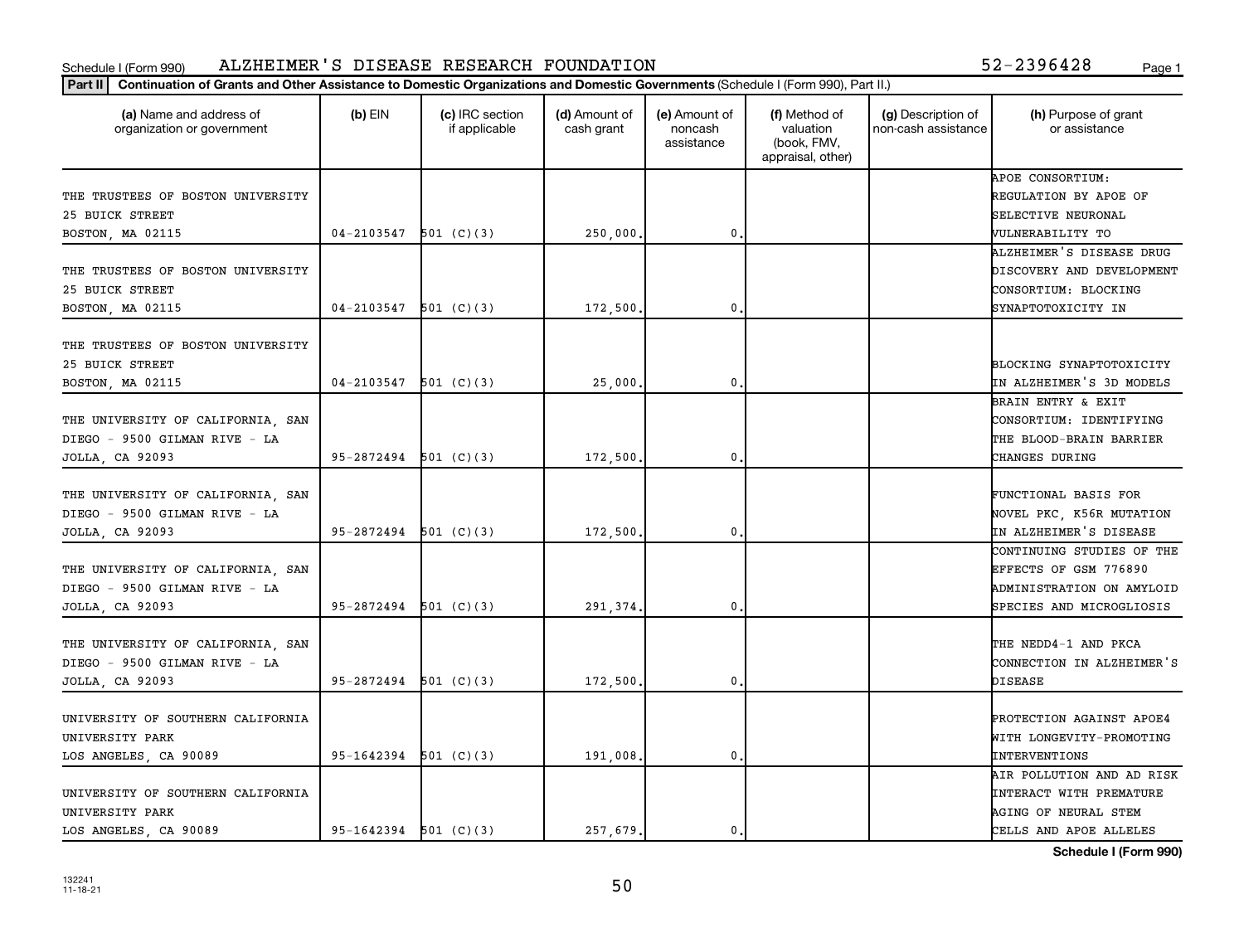| 52-2396428 |  | Page |
|------------|--|------|
|            |  |      |

| (a) Name and address of<br>organization or government | $(b)$ EIN                 | (c) IRC section<br>if applicable | (d) Amount of<br>cash grant | (e) Amount of<br>noncash<br>assistance | (f) Method of<br>valuation<br>(book, FMV,<br>appraisal, other) | (g) Description of<br>non-cash assistance | (h) Purpose of grant<br>or assistance |
|-------------------------------------------------------|---------------------------|----------------------------------|-----------------------------|----------------------------------------|----------------------------------------------------------------|-------------------------------------------|---------------------------------------|
|                                                       |                           |                                  |                             |                                        |                                                                |                                           | AIR POLLUTION AND AD RISK             |
| UNIVERSITY OF SOUTHERN CALIFORNIA                     |                           |                                  |                             |                                        |                                                                |                                           | INTERACT WITH PREMATURE               |
| UNIVERSITY PARK                                       |                           |                                  |                             |                                        |                                                                |                                           | <b>AGING OF NEURAL STEM</b>           |
| LOS ANGELES, CA 90089                                 | $95-1642394$ 501 (C)(3)   |                                  | 172,500.                    | $\mathbf{0}$                           |                                                                |                                           | CELLS AND APOE ALLELES                |
|                                                       |                           |                                  |                             |                                        |                                                                |                                           | CELLULAR AND MOLECULAR                |
| UNIVERSITY OF SOUTHERN CALIFORNIA                     |                           |                                  |                             |                                        |                                                                |                                           | STUDIES OF APOE                       |
| UNIVERSITY PARK                                       |                           |                                  |                             |                                        |                                                                |                                           | REGULATION OF BLOOD-BRAIN             |
| LOS ANGELES, CA 90089                                 | $95-1642394$ 501 (C)(3)   |                                  | 250,000,                    | 0.                                     |                                                                |                                           | BARRIER, SYNAPTIC AND                 |
| UNIVERSITY OF TEXAS SOUTHWESTERN                      |                           |                                  |                             |                                        |                                                                |                                           | MECHANISMS OF TAU                     |
| MEDICAL CENTER - 5323 HARRY HINES                     |                           |                                  |                             |                                        |                                                                |                                           | PROPAGATION ACROSS THE                |
| BLVD - DALLAS, TX 75390                               | $75 - 2556007$ 501 (C)(3) |                                  | 250,000,                    | $\mathbf{0}$                           |                                                                |                                           | PLASMA MEMBRANE                       |
|                                                       |                           |                                  |                             |                                        |                                                                |                                           |                                       |
| UNIVERSITY OF VIRGINIA                                |                           |                                  |                             |                                        |                                                                |                                           | TARGETING A MASTER INNATE             |
| 1001 EMMET ST N                                       |                           |                                  |                             |                                        |                                                                |                                           | IMMUNE ADAPTOR MOLECULE               |
| CHARLOTTESVILLE, VA 22903                             | $54-6001796$ $501$ (C)(3) |                                  | 172,500.                    | 0                                      |                                                                |                                           | IN ALZHEIMER'S DISEASE                |
|                                                       |                           |                                  |                             |                                        |                                                                |                                           | ADULT HUMAN INEURONS: A               |
| UNIVERSITY OF VIRGINIA                                |                           |                                  |                             |                                        |                                                                |                                           | <b>NEXT GENERATION DRUG</b>           |
| 1001 EMMET ST N                                       |                           |                                  |                             |                                        |                                                                |                                           | SCREENING PLATFORM FOR                |
| CHARLOTTESVILLE, VA 22903                             | 54-6001796                | 501 (C)(3)                       | 229,249                     | $\mathbf{0}$                           |                                                                |                                           | ALZHEIMER'S DISEASE                   |
|                                                       |                           |                                  |                             |                                        |                                                                |                                           | <b>BRAIN ENTRY &amp; EXIT</b>         |
| WASHINGTON UNIVERSITY, ST. LOUIS                      |                           |                                  |                             |                                        |                                                                |                                           | CONSORTIUM: CROSSTALK OF              |
| 700 ROSEDALE AVE                                      |                           |                                  |                             |                                        |                                                                |                                           | CNS BARRIERS AND                      |
| ST. LOUIS, MO 63112                                   | $43-0653611$ 501 (C)(3)   |                                  | 250,000,                    | 0.                                     |                                                                |                                           | CLEARANCE ROUTES IN                   |
|                                                       |                           |                                  |                             |                                        |                                                                |                                           | NEURONAL SUBTYPE-SPECIFIC             |
| WASHINGTON UNIVERSITY, ST. LOUIS                      |                           |                                  |                             |                                        |                                                                |                                           | MODELING OF ALZHEIMER'S               |
| 700 ROSEDALE AVE                                      |                           |                                  |                             |                                        |                                                                |                                           | DISEASE BY DIRECT                     |
| ST. LOUIS, MO 63112                                   | $43-0653611$ 501 (C)(3)   |                                  | 172,500.                    | $\mathbf{0}$                           |                                                                |                                           | NEURONAL REPROGRAMMING OF             |
|                                                       |                           |                                  |                             |                                        |                                                                |                                           | APOE CONSORTIUM:                      |
| WASHINGTON UNIVERSITY, ST. LOUIS                      |                           |                                  |                             |                                        |                                                                |                                           | UNDERSTANDING THE EFFECT              |
| 700 ROSEDALE AVE                                      |                           |                                  |                             |                                        |                                                                |                                           | OF APOE ON TAU-MEDIATED               |
| ST. LOUIS, MO 63112                                   | $43-0653611$ 501 (C)(3)   |                                  | 300,000,                    | 0.                                     |                                                                |                                           | NEURODEGENERATION                     |
|                                                       |                           |                                  |                             |                                        |                                                                |                                           |                                       |
| WASHINGTON UNIVERSITY, ST. LOUIS                      |                           |                                  |                             |                                        |                                                                |                                           | CONTRIBUTION OF SKULL                 |
| 700 ROSEDALE AVE                                      |                           |                                  |                             |                                        |                                                                |                                           | BONE MARROW-DERIVED CELLS             |
| ST. LOUIS, MO 63112                                   | $43-0653611$ $501$ (C)(3) |                                  | 172,500.                    | 0.                                     |                                                                |                                           | TO ALZHEIMER'S DISEASE                |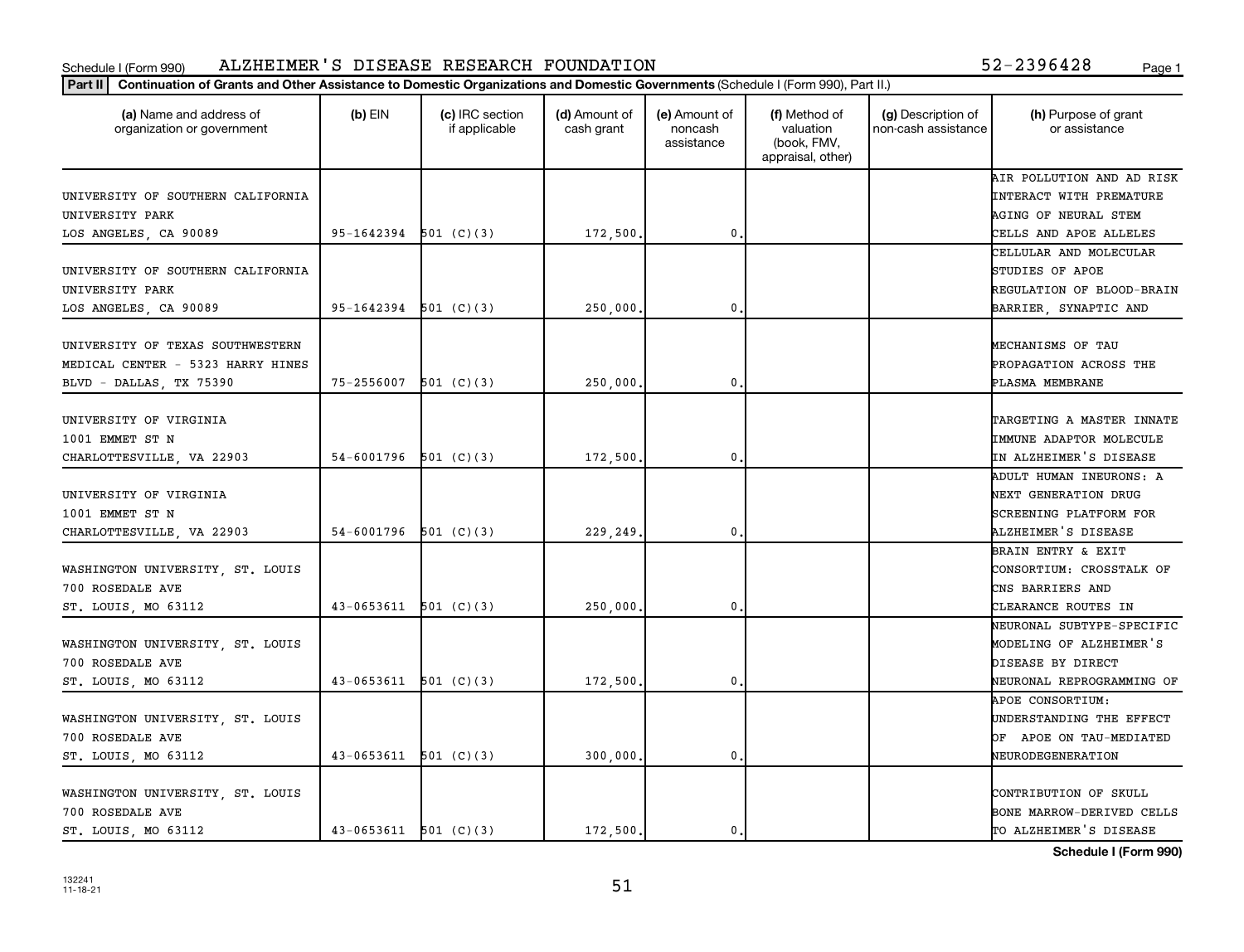|  | 52-2396428 | Page |
|--|------------|------|
|  |            |      |

| (a) Name and address of<br>organization or government                                        | $(b)$ EIN                 | (c) IRC section<br>if applicable | (d) Amount of<br>cash grant | (e) Amount of<br>noncash<br>assistance | (f) Method of<br>valuation<br>(book, FMV,<br>appraisal, other) | (g) Description of<br>non-cash assistance | (h) Purpose of grant<br>or assistance                                                                 |
|----------------------------------------------------------------------------------------------|---------------------------|----------------------------------|-----------------------------|----------------------------------------|----------------------------------------------------------------|-------------------------------------------|-------------------------------------------------------------------------------------------------------|
| WASHINGTON UNIVERSITY, ST. LOUIS<br>700 ROSEDALE AVE<br>ST. LOUIS, MO 63112                  | $43 - 0653611$ 501 (C)(3) |                                  | 172,500.                    | $\mathbf{0}$                           |                                                                |                                           | UNDERSTANDING THE ROLE OF<br>NATURAL AB-SPECIFIC B<br>CELL RESPONSES IN AD<br>PROGRESSION             |
| WEILL MEDICAL COLLEGE OF CORNELL<br>UNIVERSITY - 1167 YORK AVE - NEW<br>YORK, NY 10065       | $13 - 6094042$ 501 (C)(3) |                                  | 172,500,                    | $\mathbf{0}$                           |                                                                |                                           | BRAIN ENTRY AND EXIT<br>CONSORTIUM: LYMPHATICS<br>AND CNS FLUID HOMEOSTASIS                           |
| WEILL MEDICAL COLLEGE OF CORNELL<br>UNIVERSITY - 1167 YORK AVE - NEW<br>YORK, NY 10065       | $13-6094042$ 501 (C)(3)   |                                  | 250,000.                    | $\mathbf{0}$ .                         |                                                                |                                           | DEVELOPMENT OF HUMAN CGAS<br><b>INHIBITORS TO TREAT</b><br>ALZHEIMER'S DISEASE                        |
| WEILL MEDICAL COLLEGE OF CORNELL<br>UNIVERSITY - 1167 YORK AVE - NEW<br>YORK, NY 10065       | $13 - 6094042$ 501 (C)(3) |                                  | 172,500.                    | 0                                      |                                                                |                                           | ROLE OF MICROGLIA IN<br>DEGRADATION AND TRIMMING<br>OF ALZHEIMER'S AMYLOID<br><b>BETA</b>             |
| WHITEHEAD INSTITUTE FOR BIOMEDICAL<br>RESEARCH - 9 CAMBRIDGE CENTER -<br>CAMBRIDGE, MA 02142 | $06-1043412$ 501 (C)(3)   |                                  | 307,500                     | 0.                                     |                                                                |                                           | CIRCUITS: IMPACT OF<br>GENETIC, EPIGENETIC AND<br>CELLULAR VARIANTS ON<br>ALZHEIMER'S DISEASE         |
| YALE UNIVERSITY<br>333 CEDAR ST<br>NEW HAVEN, CT 06510                                       | $06-0646973$ 501 (C)(3)   |                                  | 114,679                     | 0.                                     |                                                                |                                           | 2021 BEE: BENVENISTE<br>TANNENBAUM: BRAIN ENTRY<br>& EXIT CONSORTIUM:<br>GLYMPHATIC-LYMPHATIC         |
| YALE UNIVERSITY<br>333 CEDAR ST<br>NEW HAVEN, CT 06510                                       | $06 - 0646973$            | 501 (C)(3)                       | 172,500                     | 0                                      |                                                                |                                           | THE NEUROPROTECTIVE GLIAL<br>BARRIER: A MULTICELLULAR<br>REACTION WITH THERAPEUTIC<br>POTENTIAL IN AD |
| THE BAYLOR COLLEGE OF MEDICINE<br>1 BAYLOR PLAZA<br>HOUSTON, TX 77030                        | 74-1613878                | 501 (C)(3)                       | 167,920.                    | 0.                                     |                                                                |                                           | ELUCIDATING THE ROLE OF<br>SOLUBLE EPOXIDE HYDROLASE<br>AND ARACHIDONIC ACID<br>METABOLISM IN         |
| CARNEGIE MELLON UNIVERSITY<br>500 FORBES AVE<br>PITTSBURGH, PA 15213                         | $25-0969449$ 501 (C)(3)   |                                  | 200.000.                    | 0.                                     |                                                                |                                           | CIRCUITS: INTERPRETING<br>ALZHEIMER'S<br>DISEASEASSOCIATED GENETIC<br>VARIATION AT ENHANCER           |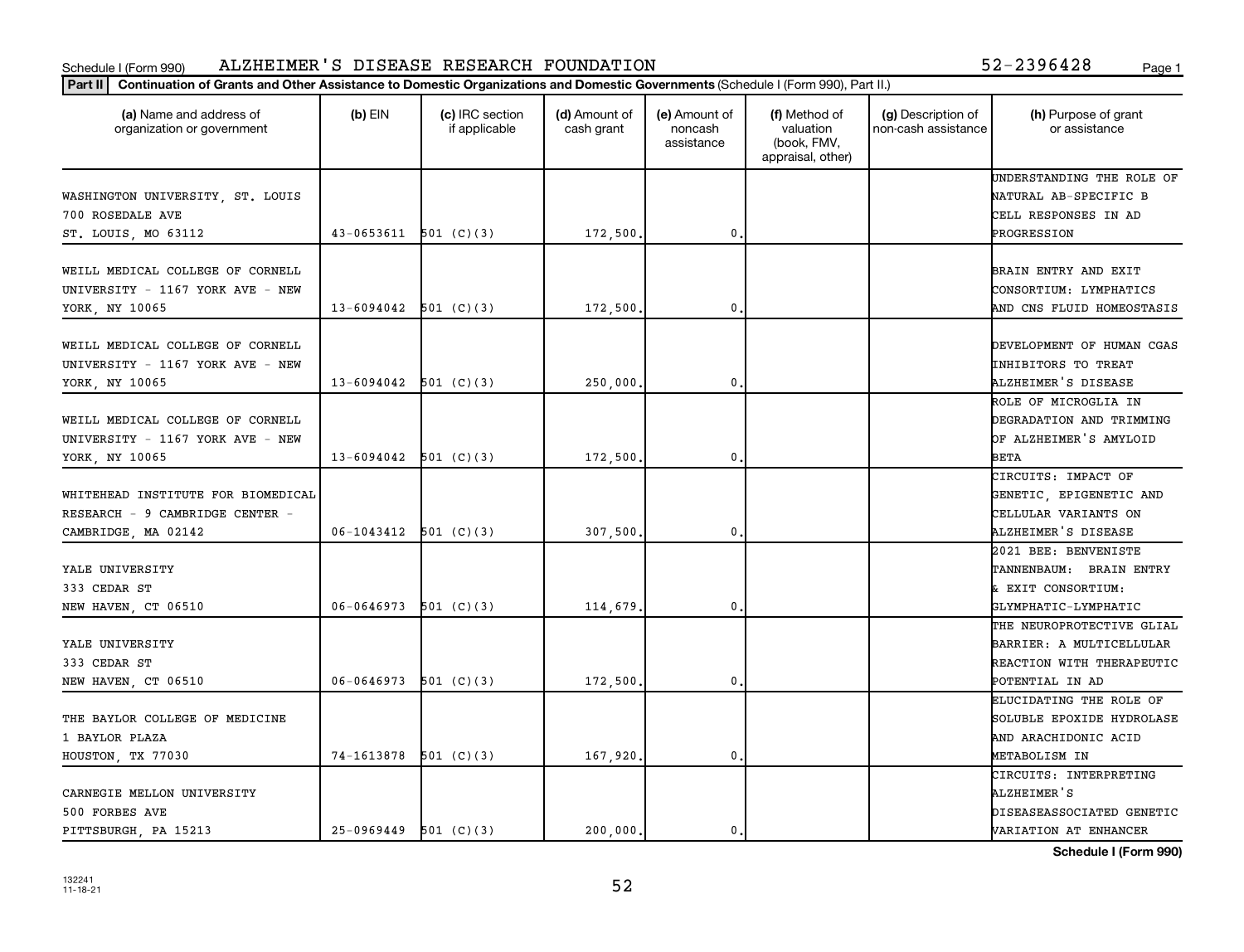## Schedule I (Form 990) ALZHEIMER'S DISEASE RESEARCH FOUNDATION 52-2396428 <sub>Page 1</sub>

| 52-2396428 |  | Page |
|------------|--|------|
|            |  |      |

| Continuation of Grants and Other Assistance to Domestic Organizations and Domestic Governments (Schedule I (Form 990), Part II.)<br>Part II |                                    |                                  |                             |                                        |                                                                |                                           |                                                                                                            |
|---------------------------------------------------------------------------------------------------------------------------------------------|------------------------------------|----------------------------------|-----------------------------|----------------------------------------|----------------------------------------------------------------|-------------------------------------------|------------------------------------------------------------------------------------------------------------|
| (a) Name and address of<br>organization or government                                                                                       | $(b)$ EIN                          | (c) IRC section<br>if applicable | (d) Amount of<br>cash grant | (e) Amount of<br>noncash<br>assistance | (f) Method of<br>valuation<br>(book, FMV,<br>appraisal, other) | (g) Description of<br>non-cash assistance | (h) Purpose of grant<br>or assistance                                                                      |
| MASSACHUSETTS INSTITUTE OF<br>TECHONOLOGY - 77 MASSACHUSETTS AVE<br>- CAMBRIDGE, MA 02139                                                   | 04-2103597                         | 501 (C)(3)                       | 100,000                     | 0.                                     |                                                                |                                           | (YR 2) BRAIN ENTRY & EXIT<br>CONSORTIUM: HUMAN 3D<br>NEUROVASCULAR INTERACTION<br>AND MENINGEAL LYMPHATICS |
| MEMORIAL SLOAN KETTERING CANCER<br>1250 1ST AVE<br>NEW YORK, NY 10065                                                                       | 13-1924236                         | 501 (C)(3)                       | 172,500                     | $\mathbf{0}$ .                         |                                                                |                                           | THE ROLE OF IFITM3 AND<br>GAMMA SECRETASE IN<br>MICROGLIA                                                  |
| NORTHWESTERN UNIVERSITY<br>633 CLARK ST<br>EVANSTON, IL 60208                                                                               | 36-2167817                         | 501 $(C)(3)$                     | 164,314                     | $\mathbf{0}$ .                         |                                                                |                                           | INTERROGATING<br>LEVETIRACETAM'S IMPACT ON<br>AMYLOID PATHOLOGY AND<br>PRESYNAPTIC PROTEOSTASIS            |
| NORTHWESTERN UNIVERSITY<br>633 CLARK ST<br>EVANSTON, IL 60208                                                                               | 36-2167817                         | 501 $(C)(3)$                     | 172,500                     | $\mathsf{0}$ .                         |                                                                |                                           | T CELL EPIGENETICS IN<br>ALZHEIMER'S DISEASE                                                               |
| STONYBROOK UNIVERSITY<br>100 NICILSS RD<br>STONEY BOOK, NY 11794                                                                            | 16-1514621                         | 501 (C)(3)                       | 50,051                      | $\mathbf{0}$ .                         |                                                                |                                           | <b>3DDS CONSORTIUM:</b><br>PROTEOMICS OF ALZHEIMER'S<br>DISEASE 3D CULTURES                                |
| THE BRAIN DONOR PROJECT<br>PO BOX 111002<br>NAPLES , FL 34108                                                                               | 81-2333601                         | 501 (C)(3)                       | 35,050                      | $\mathbf{0}$ .                         |                                                                |                                           | TARGET RECRUITMENT OF<br>UNDERREPRESENTED<br>AMERICANS FOR BRAIN DONOR<br>REGISTRATION                     |
| UNVERSITY OF KENTUCKY<br>301 PETERSON SERVICE BLDG<br>LEXINGTON, KY 40506                                                                   | 61-6001218 $\overline{501}$ (C)(3) |                                  | 172,500                     | $\mathbf{0}$ .                         |                                                                |                                           | APOLIPOPROTEIN E AND<br>IMMUNOMETABOLISM IN<br>ALZHEIMER'S DISEASE                                         |
|                                                                                                                                             |                                    |                                  |                             |                                        |                                                                |                                           |                                                                                                            |
|                                                                                                                                             |                                    |                                  |                             |                                        |                                                                |                                           |                                                                                                            |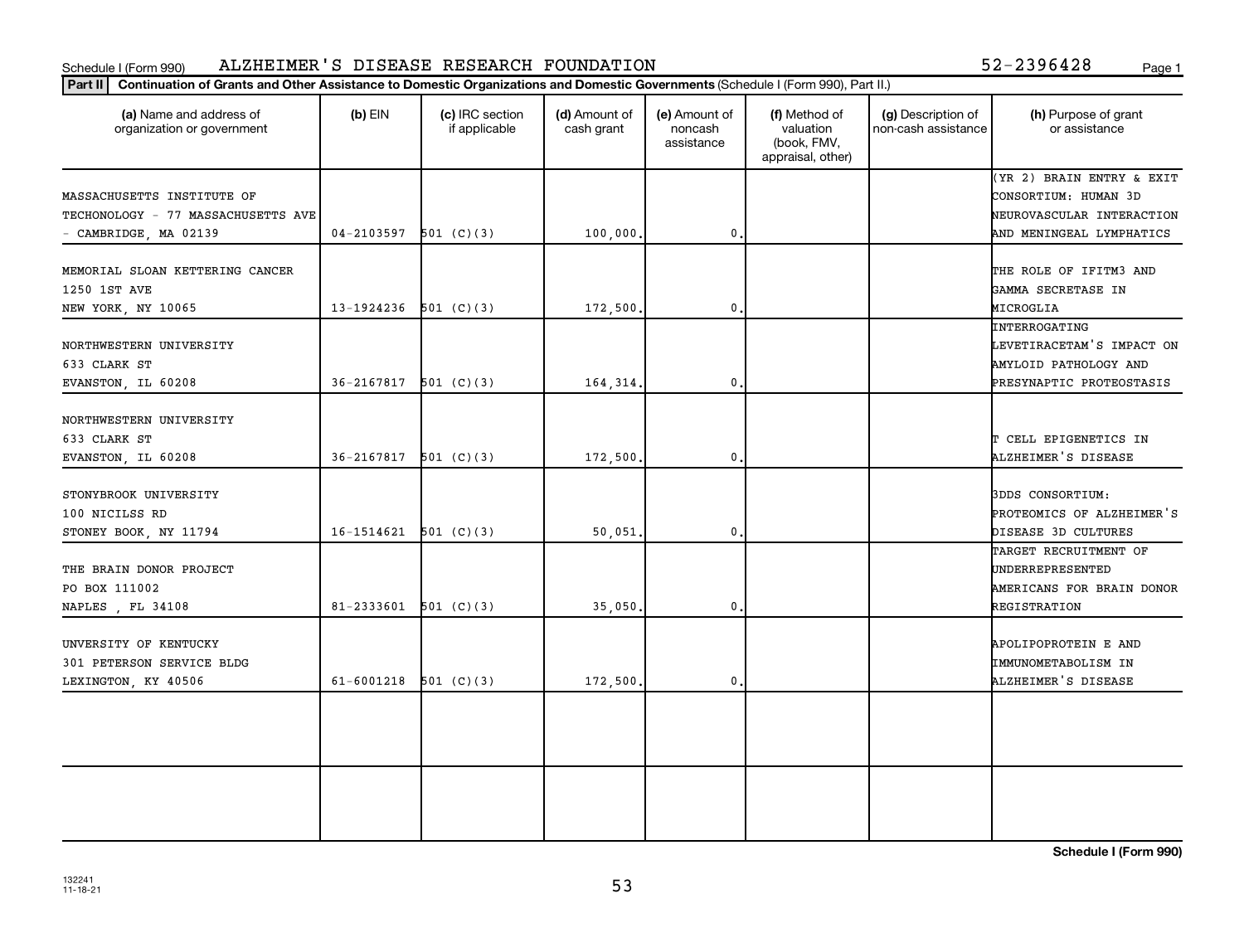## Schedule I (Form 990) 2021 ALZHEIMER'S DISEASE RESEARCH FOUNDATION 52-2396428 Page

**2**

**Part III | Grants and Other Assistance to Domestic Individuals.** Complete if the organization answered "Yes" on Form 990, Part IV, line 22. Part III can be duplicated if additional space is needed.

| (a) Type of grant or assistance                                                                                                                      | (b) Number of<br>recipients | (c) Amount of<br>cash grant | (d) Amount of non-<br>cash assistance | (e) Method of valuation<br>(book, FMV, appraisal, other) | (f) Description of noncash assistance |
|------------------------------------------------------------------------------------------------------------------------------------------------------|-----------------------------|-----------------------------|---------------------------------------|----------------------------------------------------------|---------------------------------------|
|                                                                                                                                                      |                             |                             |                                       |                                                          |                                       |
|                                                                                                                                                      |                             |                             |                                       |                                                          |                                       |
|                                                                                                                                                      |                             |                             |                                       |                                                          |                                       |
|                                                                                                                                                      |                             |                             |                                       |                                                          |                                       |
|                                                                                                                                                      |                             |                             |                                       |                                                          |                                       |
|                                                                                                                                                      |                             |                             |                                       |                                                          |                                       |
|                                                                                                                                                      |                             |                             |                                       |                                                          |                                       |
|                                                                                                                                                      |                             |                             |                                       |                                                          |                                       |
|                                                                                                                                                      |                             |                             |                                       |                                                          |                                       |
|                                                                                                                                                      |                             |                             |                                       |                                                          |                                       |
| Supplemental Information. Provide the information required in Part I, line 2; Part III, column (b); and any other additional information.<br>Part IV |                             |                             |                                       |                                                          |                                       |
| PART I, LINE 2:                                                                                                                                      |                             |                             |                                       |                                                          |                                       |
| THE RESEARCH LEADERSHIP GROUP REVIEWS EACH PROPOSAL FOR FIT WITH THE CURE                                                                            |                             |                             |                                       |                                                          |                                       |
| ALZ RESEARCH PORTFOLIO, SCIENTIFIC INTEGRITY, AND VALUE TO THE SEARCH FOR A                                                                          |                             |                             |                                       |                                                          |                                       |
| CURE FOR ALZHEIMER'S DISEASE. ALL FUNDED RESEARCHERS MAY BE ASKED TO REVIEW                                                                          |                             |                             |                                       |                                                          |                                       |
| OCCASIONAL PROPOSALS ON A THREE-WEEK TIMELINE AS A CONDITION OF RECEIVING                                                                            |                             |                             |                                       |                                                          |                                       |
| FUNDING. THE EXECUTIVE COMMITTEE OF THE BOARD OF DIRECTORS PROVIDES A FINAL                                                                          |                             |                             |                                       |                                                          |                                       |

REVIEW TO ENSURE ALL PROCEDURES HAVE BEEN FOLLOWED AND THAT PROPOSAL FITS

WITHIN THE ORGANIZATION'S MISSION TO FUND RESEARCH CONTRIBUTING TO A CURE

## FOR ALZHEIMER'S DISEASE.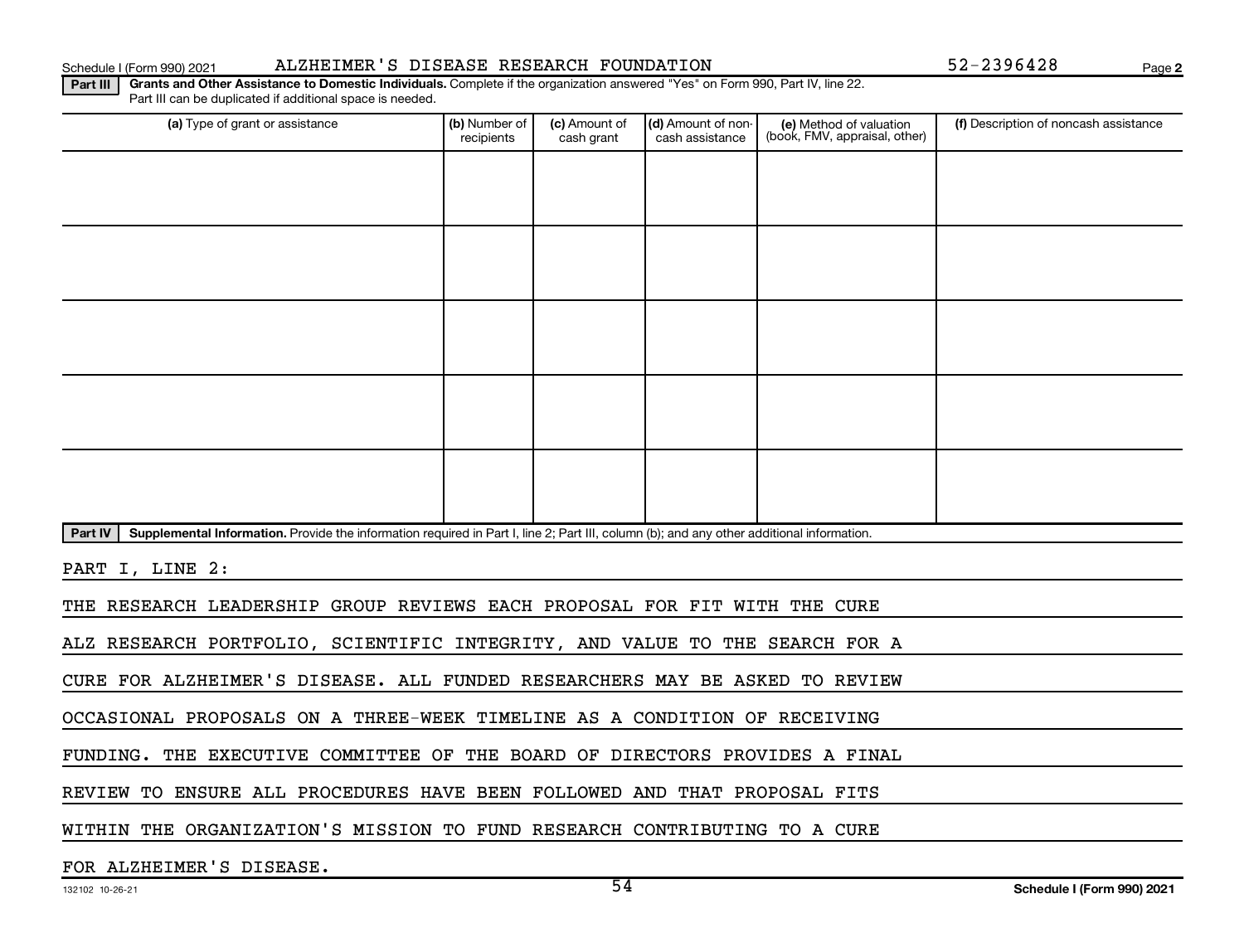52-2396428 Page 2 Schedule I (Form 990) ALZHEIMER'S DISEASE RESEARCH FOUNDATION 52-2396428 <sub>Page</sub> **Part IV Supplemental Information** AT LEAST TWO SCIENTIFIC REVIEWERS MUST SUBMIT A POSITIVE REVIEW FOR A PROPOSAL TO BE ACCEPTED. ANY QUESTIONS OR CONCERNS ABOUT THE PROPOSAL BY ANY REVIEWER MAY RESULT IN A REQUEST FOR ITERATION OR REJECTION OF THE PROPOSAL. RESEARCHERS WILL BE ADVISED OF ACCEPTANCE, QUESTIONS, OR REJECTION BUT WILL NOT RECEIVE ANY "SCORE" OR ASSESSMENT COMMENTARY FROM REVIEWERS; HOWEVER, SUGGESTIONS OR IDEAS FROM REVIEWERS ARE SYNTHESIZED AND PROVIDED WITHOUT ATTRIBUTION IF A PROPOSAL IS FUNDED.

PART II, LINE 1, COLUMN (H):

NAME OF ORGANIZATION OR GOVERNMENT: HOUSTON METHODIST HOSPITAL FOUNDATION (H) PURPOSE OF GRANT OR ASSISTANCE: 3DDS CONSORTIUM: UNCOVERING THE MOLECULAR MECHANISMS OF SELECTED DRUG CANDIDATES DERIVED FROM SYSTEMATIC ALZHEIMER'S DRUG REPOSITIONING

NAME OF ORGANIZATION OR GOVERNMENT:

ICAHN SCHOOL OF MEDICINE AT MOUNT SINAI

(H) PURPOSE OF GRANT OR ASSISTANCE: ESTABLISHING THE MOLECULAR AND

CELLULAR MECHANISMS AND BIOMARKERS OF APOE4-MEDIATED SUSCEPTIBILITY TO

TAU-RELATED COGNITIVE IMPAIRMENTS

NAME OF ORGANIZATION OR GOVERNMENT:

ICAHN SCHOOL OF MEDICINE AT MOUNT SINAI

(H) PURPOSE OF GRANT OR ASSISTANCE: INVESTIGATING BONE MARROW

HEMATOPOIESIS AS THE LINK BETWEEN SLEEP FRAGMENTATION AND VASCULAR

INFLAMMATION IN AD

## NAME OF ORGANIZATION OR GOVERNMENT: MASSACHUSETTS GENERAL HOSPITAL

## (H) PURPOSE OF GRANT OR ASSISTANCE: EFFECTS OF CEREBROVASCULAR

**Schedule I (Form 990)**

132291 04-01-21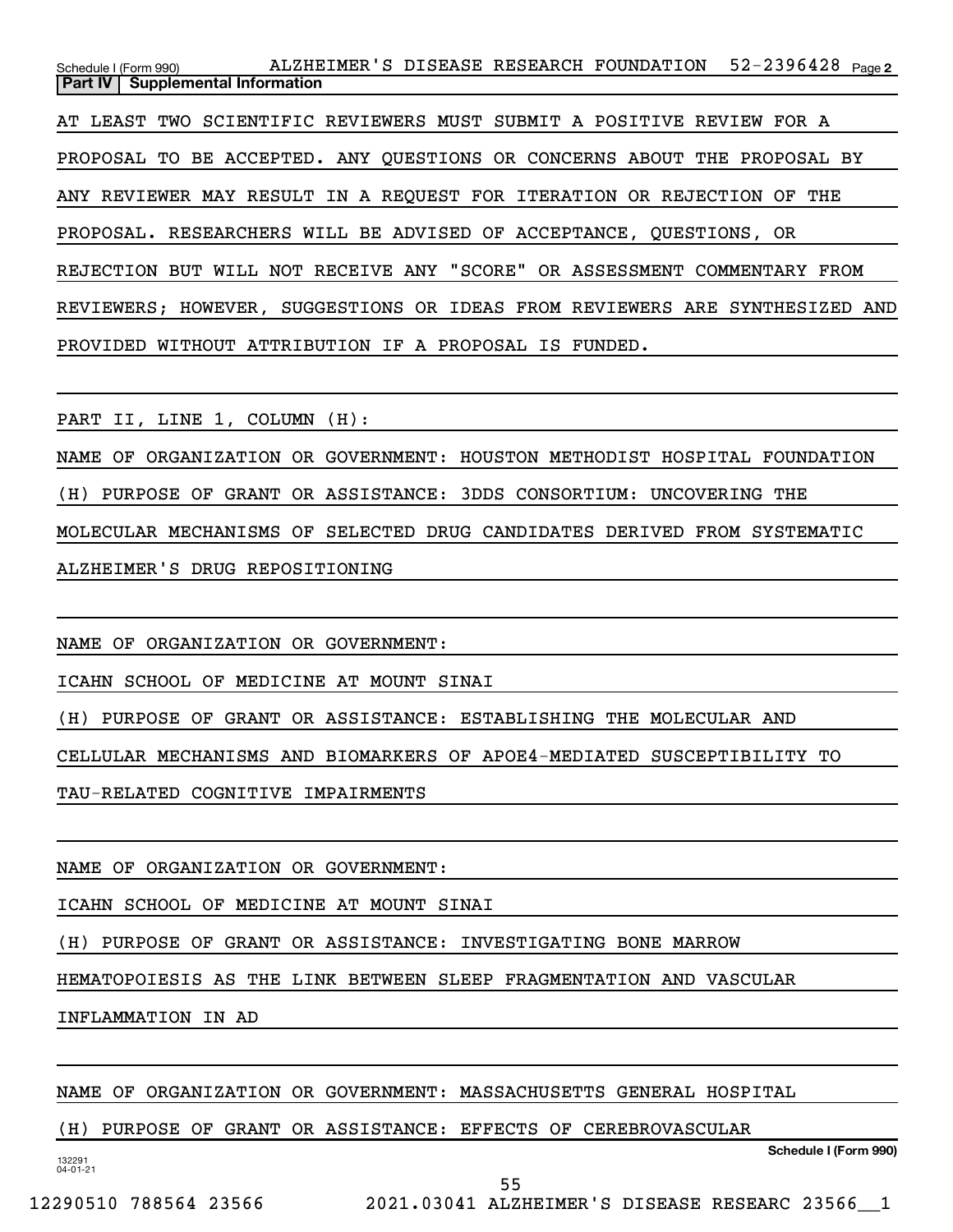52-2396428 Page 2 Schedule I (Form 990) ALZHEIMER'S DISEASE RESEARCH FOUNDATION 52-2396428 <sub>Page</sub> **Part IV Supplemental Information**

INSUFFICIENCY AND EXERCISE ON THE AD BRAIN VASCULOMA

NAME OF ORGANIZATION OR GOVERNMENT: MASSACHUSETTS GENERAL HOSPITAL

(H) PURPOSE OF GRANT OR ASSISTANCE: DEVELOPMENT OF A MULTICELLULAR BRAIN

MODEL TO STUDY BRAIN-VASCULAR-PERIPHERAL IMMUNE CELLS CROSSTALK IN

ALZHEIMER'S DISEASE

NAME OF ORGANIZATION OR GOVERNMENT: MASSACHUSETTS GENERAL HOSPITAL

(H) PURPOSE OF GRANT OR ASSISTANCE: EFFECTS OF DE-PALMITOYLATION AND

ACAT INHIBITION ON AXONAL AB GENERATION VIA MAM-ASSOCIATED PALAPP

NAME OF ORGANIZATION OR GOVERNMENT: MASSACHUSETTS GENERAL HOSPITAL

(H) PURPOSE OF GRANT OR ASSISTANCE: ALZHEIMER'S DISEASE DRUG DISCOVERY

AND DEVELOPMENT CONSORTIUM: MODULATING CD33 FUNCTION AND

NEUROINFLAMMATION AS A THERAPEUTIC APPROACH FOR ALZHEIMER'S DISEASE

NAME OF ORGANIZATION OR GOVERNMENT: MASSACHUSETTS GENERAL HOSPITAL

(H) PURPOSE OF GRANT OR ASSISTANCE: ALZHEIMER'S DISEASE DRUG DISCOVERY

AND DEVELOPMENT CONSORTIUM: HIGH-THROUGHPUT DRUG SCREENING FOR

ALZHEIMER'S DISEASE USING 3D HUMAN

NEURAL CULTURE SYSTEMS YR 1 OF 2

NAME OF ORGANIZATION OR GOVERNMENT: MASSACHUSETTS GENERAL HOSPITAL

(H) PURPOSE OF GRANT OR ASSISTANCE: (YR 2) BRAIN ENTRY & EXIT

CONSORTIUM: HUMAN 3D NEUROVASCULAR INTERACTION AND MENINGEAL LYMPHATICS

MODELS WITH APPLICATION TO ALZHEIMER'S DISEASE

NAME OF ORGANIZATION OR GOVERNMENT: MASSACHUSETTS GENERAL HOSPITAL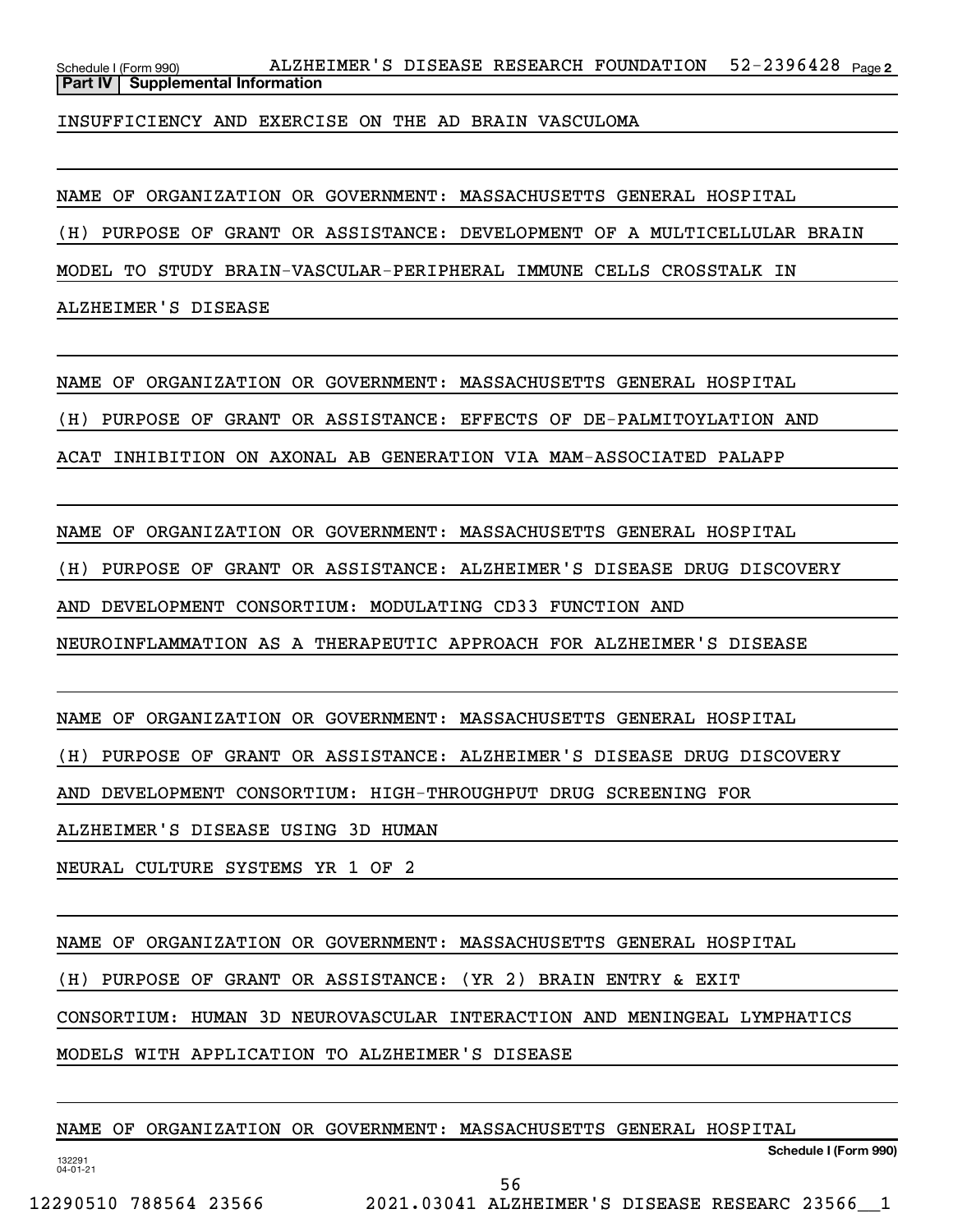52-2396428 Page 2 Schedule I (Form 990) ALZHEIMER'S DISEASE RESEARCH FOUNDATION 52-2396428 <sub>Page</sub> **Part IV Supplemental Information**

(H) PURPOSE OF GRANT OR ASSISTANCE: CHARACTERIZING GUT MICROBIOME

SYNERGY WITH EMPHASIS ON MYCOBIOME AND ITS IMPACT ON ALZHEIMER'S DISEASE

(AD) PATHOLOGY IN AD MOUSE MODELS

NAME OF ORGANIZATION OR GOVERNMENT: MAYO CLINIC

(H) PURPOSE OF GRANT OR ASSISTANCE: HARNESSING MENINGEAL LYMPHATICS AND

IMMUNITY TO ALLEVIATE APOE4-INDUCED BRAIN DYSFUNCTION

NAME OF ORGANIZATION OR GOVERNMENT: MAYO CLINIC

(H) PURPOSE OF GRANT OR ASSISTANCE: APOE CONSORTIUM: COUNTERACTING

PATHOGENIC EVENTS IN AD WITH PERIPHERAL OR CENTRAL APOE

NAME OF ORGANIZATION OR GOVERNMENT: MAYO CLINIC JACKSONVILLE

(H) PURPOSE OF GRANT OR ASSISTANCE: TARGETING MICROGLIAL TSG 101 FOR

SYNAPTIC PROTECTION AND COGNITIVE ENHANCEMENT IN ALZHEIMER'S DISEASE

NAME OF ORGANIZATION OR GOVERNMENT:

NEW YORK UNIVERSITY SCHOOL OF MEDICINE

(H) PURPOSE OF GRANT OR ASSISTANCE: NEUROINFLAMMATION CONSORTIUM:

INVESTIGATION OF AD RISK ALLELES IN ASTROCYTES FOCUS ON CHOLESTEROL

TRANSPORT AND MICROGLIA INTERACTION

NAME OF ORGANIZATION OR GOVERNMENT: THE BROAD INSTITUTE INC.

(H) PURPOSE OF GRANT OR ASSISTANCE: REVEALING NEW GENES AND PATHWAYS AT

THE INTERSECTION OF LIPOTOXIC AND GENETIC RISK FOR ALZHEIMER'S DISEASE

57

NAME OF ORGANIZATION OR GOVERNMENT: THE BROAD INSTITUTE INC.

(H) PURPOSE OF GRANT OR ASSISTANCE: CIRCUITS: CONSORTIUM TO INFER

**Schedule I (Form 990)**

132291 04-01-21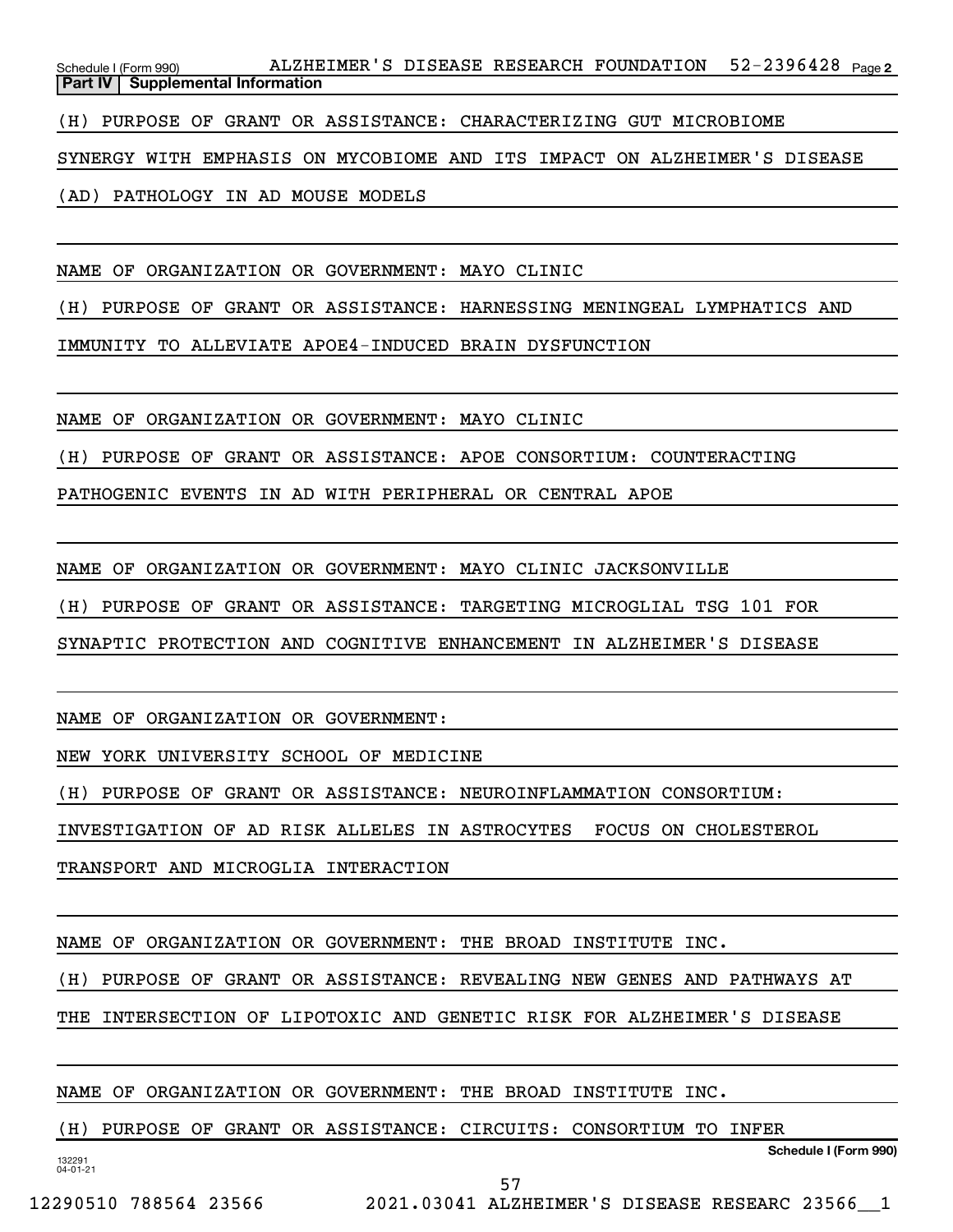52-2396428 Page 2 Schedule I (Form 990) ALZHEIMER'S DISEASE RESEARCH FOUNDATION 52-2396428 <sub>Page</sub> **Part IV Supplemental Information**

REGULATORY CIRCUITS AND UNCOVER INNOVATIVE THERAPEUTIC STRATEGIES

PRODUCTION GROUP

NAME OF ORGANIZATION OR GOVERNMENT: THE ROCKEFELLER UNIVERSITY

(H) PURPOSE OF GRANT OR ASSISTANCE: APOE CONSORTIUM: REGULATION BY APOE

OF SELECTIVE NEURONAL VULNERABILITY TO ALZHEIMER'S DISEASE (YEAR 3)

NAME OF ORGANIZATION OR GOVERNMENT: THE TRUSTEES OF BOSTON UNIVERSITY

(H) PURPOSE OF GRANT OR ASSISTANCE: APOE CONSORTIUM: REGULATION BY APOE

OF SELECTIVE NEURONAL VULNERABILITY TO ALZHEIMER'S DISEASE

NAME OF ORGANIZATION OR GOVERNMENT: THE TRUSTEES OF BOSTON UNIVERSITY

(H) PURPOSE OF GRANT OR ASSISTANCE: ALZHEIMER'S DISEASE DRUG DISCOVERY

AND DEVELOPMENT CONSORTIUM: BLOCKING SYNAPTOTOXICITY IN ALZHEIMER'S 3D

MODELS

NAME OF ORGANIZATION OR GOVERNMENT:

THE UNIVERSITY OF CALIFORNIA, SAN DIEGO

(H) PURPOSE OF GRANT OR ASSISTANCE: BRAIN ENTRY & EXIT CONSORTIUM:

IDENTIFYING THE BLOOD-BRAIN BARRIER CHANGES DURING ALZHEIMER'S DISEASE

NAME OF ORGANIZATION OR GOVERNMENT:

THE UNIVERSITY OF CALIFORNIA, SAN DIEGO

(H) PURPOSE OF GRANT OR ASSISTANCE: CONTINUING STUDIES OF THE EFFECTS OF

GSM 776890 ADMINISTRATION ON AMYLOID SPECIES AND MICROGLIOSIS IN OLDER

ALZHEIMER'S MODEL MICE

NAME OF ORGANIZATION OR GOVERNMENT: UNIVERSITY OF SOUTHERN CALIFORNIA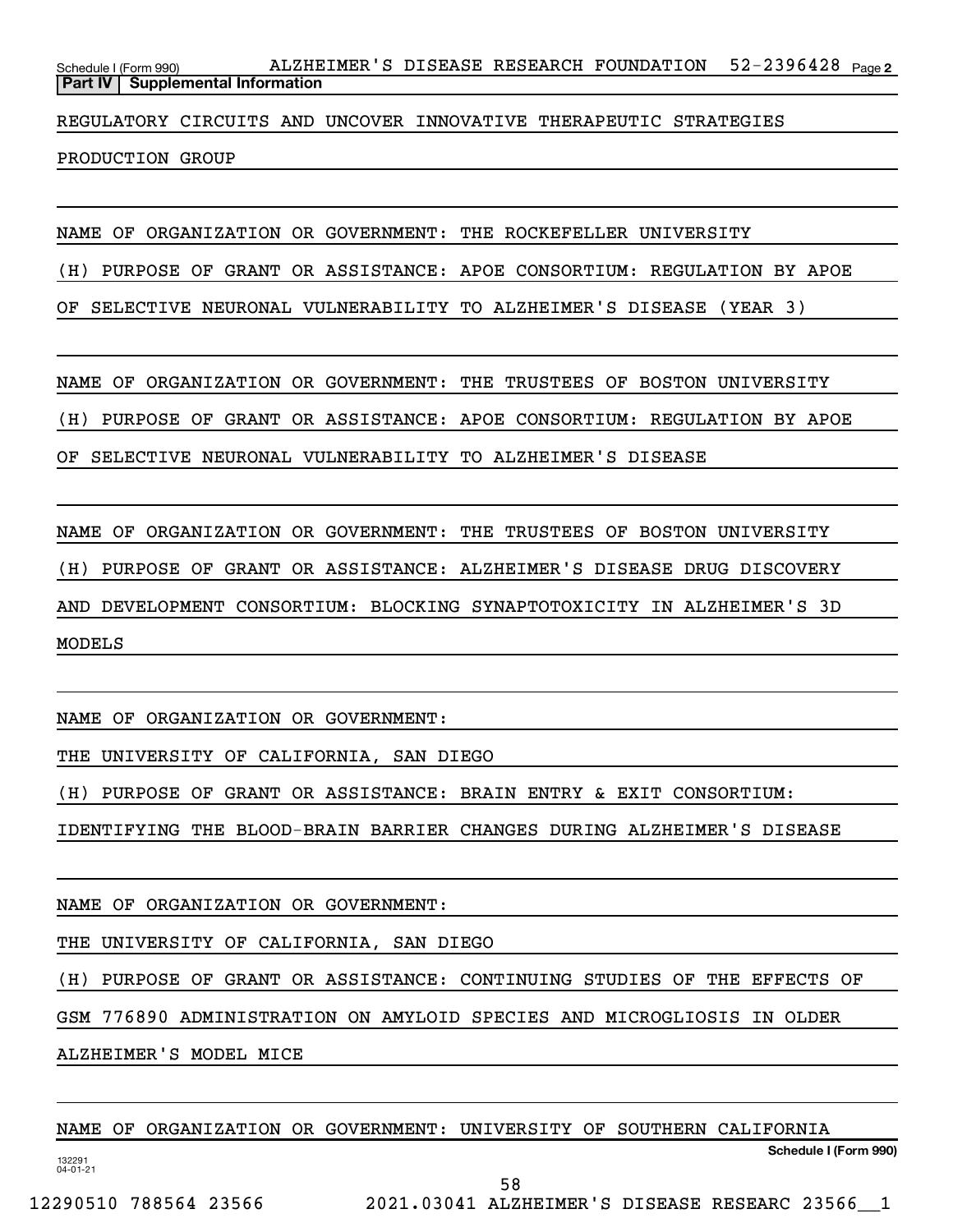52-2396428 Page 2 Schedule I (Form 990) ALZHEIMER'S DISEASE RESEARCH FOUNDATION 52-2396428 <sub>Page</sub> **Part IV** | Supplemental Information (H) PURPOSE OF GRANT OR ASSISTANCE: CELLULAR AND MOLECULAR STUDIES OF APOE REGULATION OF BLOOD-BRAIN BARRIER, SYNAPTIC AND NEURONAL FUNCTIONS AND PROTECTION STRATEGIES IN MOUSE MODELS WITH AND WITHOUT ALZHEIMER'S PATHOLOGY

NAME OF ORGANIZATION OR GOVERNMENT: WASHINGTON UNIVERSITY, ST. LOUIS (H) PURPOSE OF GRANT OR ASSISTANCE: BRAIN ENTRY & EXIT CONSORTIUM: CROSSTALK OF CNS BARRIERS AND CLEARANCE ROUTES IN HOMEOSTASIS AND ALZHEIMER'S DISEASE

NAME OF ORGANIZATION OR GOVERNMENT: WASHINGTON UNIVERSITY, ST. LOUIS (H) PURPOSE OF GRANT OR ASSISTANCE: NEURONAL SUBTYPE-SPECIFIC MODELING OF ALZHEIMER'S DISEASE BY DIRECT NEURONAL REPROGRAMMING OF PATIENT FIBROBLASTS

NAME OF ORGANIZATION OR GOVERNMENT:

WHITEHEAD INSTITUTE FOR BIOMEDICAL RESEARCH

(H) PURPOSE OF GRANT OR ASSISTANCE: CIRCUITS: IMPACT OF GENETIC,

EPIGENETIC AND CELLULAR VARIANTS ON ALZHEIMER'S DISEASE PATHOLOGY

NAME OF ORGANIZATION OR GOVERNMENT: YALE UNIVERSITY

(H) PURPOSE OF GRANT OR ASSISTANCE: 2021 BEE: BENVENISTE TANNENBAUM:

BRAIN ENTRY & EXIT CONSORTIUM: GLYMPHATIC-LYMPHATIC COUPLING IN

ALZHEIMER'S DISEASE

NAME OF ORGANIZATION OR GOVERNMENT: THE BAYLOR COLLEGE OF MEDICINE

(H) PURPOSE OF GRANT OR ASSISTANCE: ELUCIDATING THE ROLE OF SOLUBLE

132291 04-01-21 **Schedule I (Form 990)** EPOXIDE HYDROLASE AND ARACHIDONIC ACID METABOLISM IN NEUROINFLAMMATION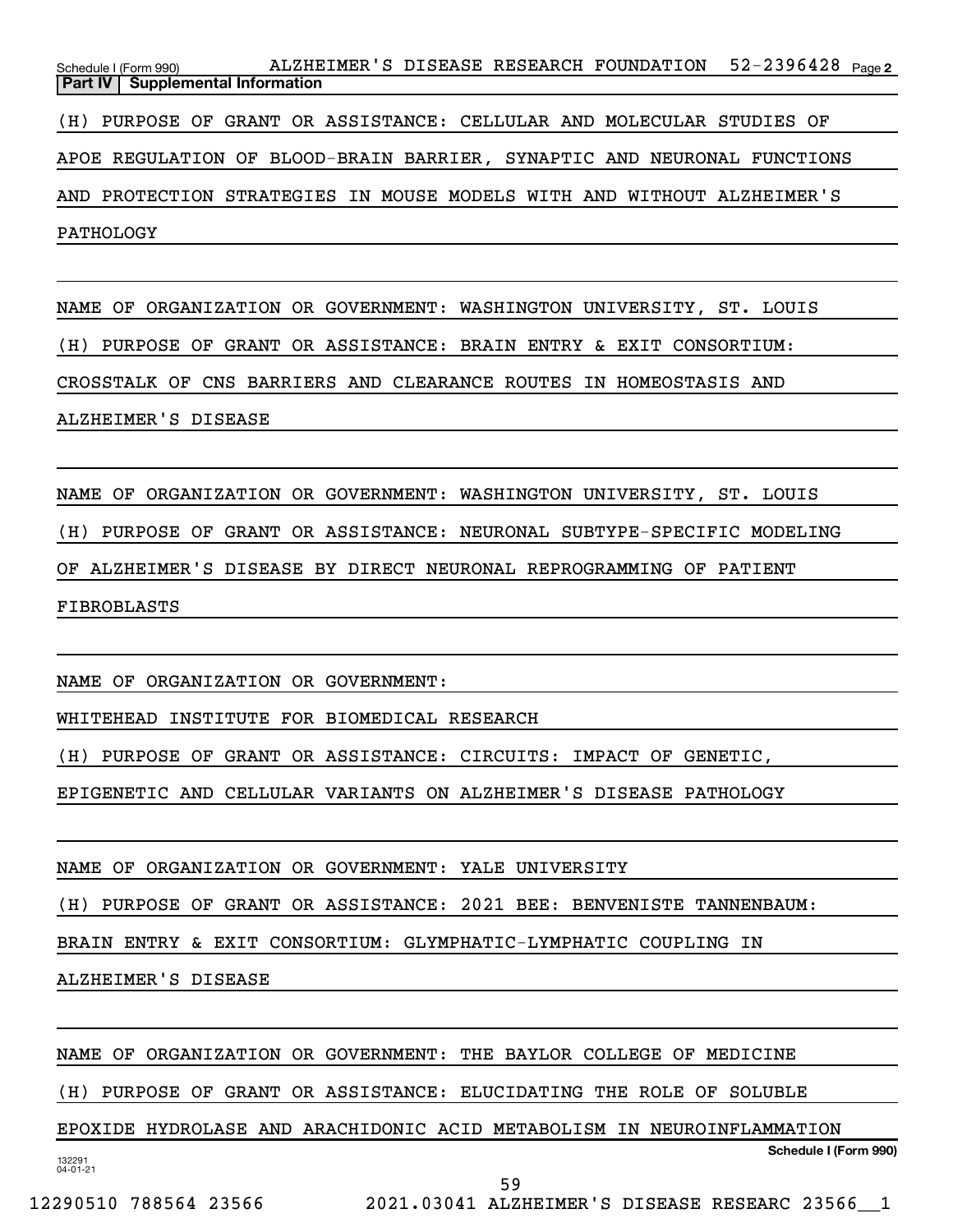AND ALZHEIMER'S DISEASE

NAME OF ORGANIZATION OR GOVERNMENT: CARNEGIE MELLON UNIVERSITY

(H) PURPOSE OF GRANT OR ASSISTANCE: CIRCUITS: INTERPRETING ALZHEIMER'S

DISEASEASSOCIATED GENETIC VARIATION AT ENHANCER REGIONS

NAME OF ORGANIZATION OR GOVERNMENT:

MASSACHUSETTS INSTITUTE OF TECHONOLOGY

(H) PURPOSE OF GRANT OR ASSISTANCE: (YR 2) BRAIN ENTRY & EXIT

CONSORTIUM: HUMAN 3D NEUROVASCULAR INTERACTION AND MENINGEAL LYMPHATICS

MODELS WITH APPLICATION TO ALZHEIMER'S DISEASE

NAME OF ORGANIZATION OR GOVERNMENT: NORTHWESTERN UNIVERSITY

(H) PURPOSE OF GRANT OR ASSISTANCE: INTERROGATING LEVETIRACETAM'S IMPACT

ON AMYLOID PATHOLOGY AND PRESYNAPTIC PROTEOSTASIS IN KNOCK-IN MOUSE

MODELS WITH HUMANIZED ABETA

132291 04-01-21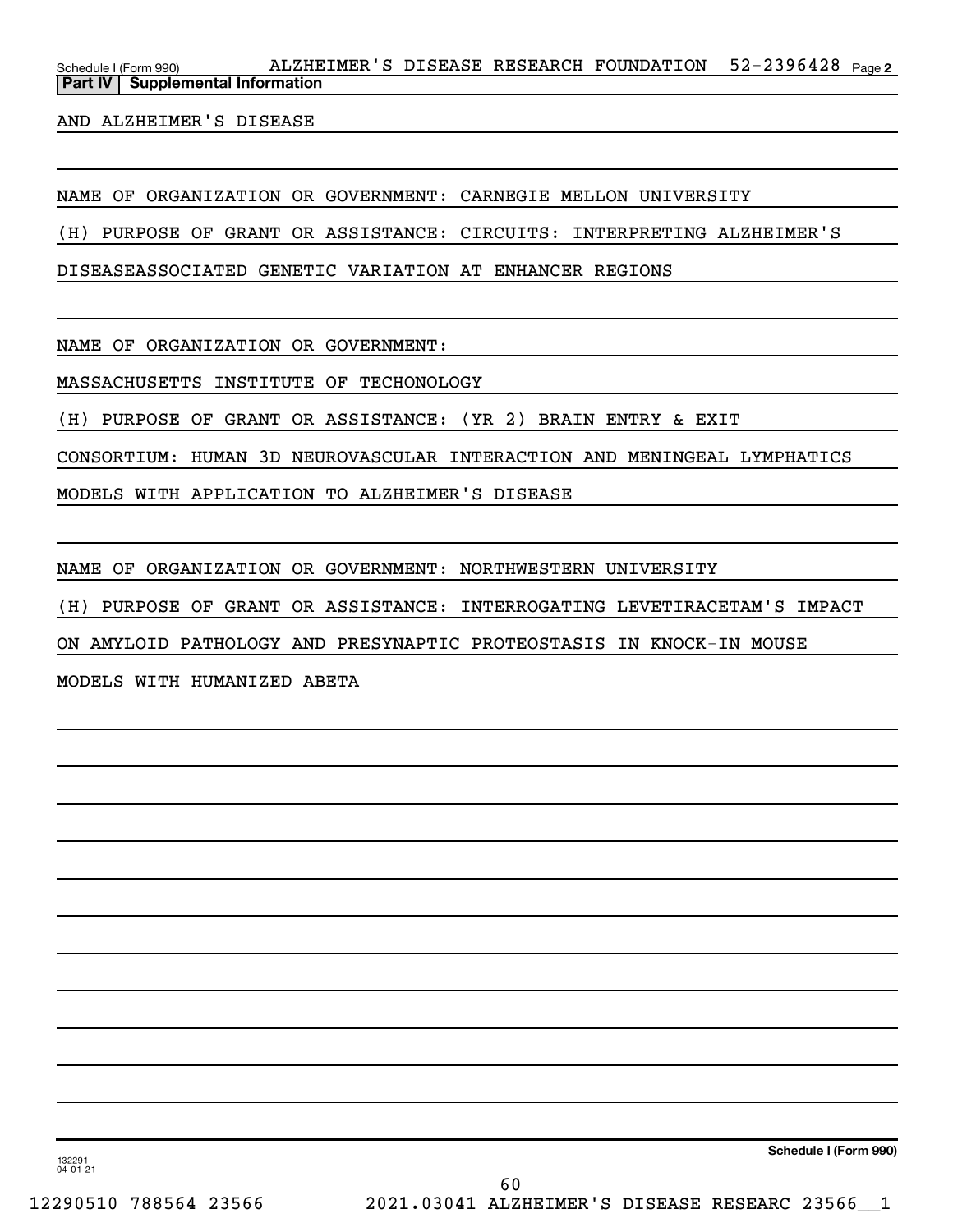| <b>SCHEDULE J</b>                                               | <b>Compensation Information</b>                                                                                        |                                       | OMB No. 1545-0047          |            |                         |  |
|-----------------------------------------------------------------|------------------------------------------------------------------------------------------------------------------------|---------------------------------------|----------------------------|------------|-------------------------|--|
| (Form 990)                                                      | For certain Officers, Directors, Trustees, Key Employees, and Highest                                                  |                                       | 2021                       |            |                         |  |
|                                                                 | <b>Compensated Employees</b>                                                                                           |                                       |                            |            |                         |  |
|                                                                 | Complete if the organization answered "Yes" on Form 990, Part IV, line 23.<br>Attach to Form 990.                      |                                       | <b>Open to Public</b>      |            |                         |  |
| Department of the Treasury<br>Internal Revenue Service          | Go to www.irs.gov/Form990 for instructions and the latest information.                                                 |                                       | Inspection                 |            |                         |  |
| Name of the organization                                        |                                                                                                                        | <b>Employer identification number</b> |                            |            |                         |  |
|                                                                 | ALZHEIMER'S DISEASE RESEARCH FOUNDATION                                                                                |                                       | 52-2396428                 |            |                         |  |
| Part I                                                          | <b>Questions Regarding Compensation</b>                                                                                |                                       |                            |            |                         |  |
|                                                                 |                                                                                                                        |                                       |                            | <b>Yes</b> | No                      |  |
|                                                                 | Check the appropriate box(es) if the organization provided any of the following to or for a person listed on Form 990, |                                       |                            |            |                         |  |
|                                                                 | Part VII, Section A, line 1a. Complete Part III to provide any relevant information regarding these items.             |                                       |                            |            |                         |  |
| First-class or charter travel                                   | Housing allowance or residence for personal use                                                                        |                                       |                            |            |                         |  |
| Travel for companions                                           | Payments for business use of personal residence                                                                        |                                       |                            |            |                         |  |
|                                                                 | Health or social club dues or initiation fees<br>Tax indemnification and gross-up payments                             |                                       |                            |            |                         |  |
|                                                                 | Discretionary spending account<br>Personal services (such as maid, chauffeur, chef)                                    |                                       |                            |            |                         |  |
|                                                                 |                                                                                                                        |                                       |                            |            |                         |  |
|                                                                 | <b>b</b> If any of the boxes on line 1a are checked, did the organization follow a written policy regarding payment or |                                       |                            |            |                         |  |
|                                                                 |                                                                                                                        |                                       | 1b                         |            |                         |  |
| 2                                                               | Did the organization require substantiation prior to reimbursing or allowing expenses incurred by all directors,       |                                       |                            |            |                         |  |
|                                                                 |                                                                                                                        |                                       | $\mathbf{2}$               |            |                         |  |
|                                                                 |                                                                                                                        |                                       |                            |            |                         |  |
| з                                                               | Indicate which, if any, of the following the organization used to establish the compensation of the organization's     |                                       |                            |            |                         |  |
|                                                                 | CEO/Executive Director. Check all that apply. Do not check any boxes for methods used by a related organization to     |                                       |                            |            |                         |  |
|                                                                 | establish compensation of the CEO/Executive Director, but explain in Part III.                                         |                                       |                            |            |                         |  |
| $\lfloor \underline{\textbf{X}} \rfloor$ Compensation committee | Written employment contract                                                                                            |                                       |                            |            |                         |  |
|                                                                 | $ \mathbf{X} $ Compensation survey or study<br>Independent compensation consultant                                     |                                       |                            |            |                         |  |
| $ \mathbf{X} $ Form 990 of other organizations                  | $ \mathbf{X} $ Approval by the board or compensation committee                                                         |                                       |                            |            |                         |  |
|                                                                 |                                                                                                                        |                                       |                            |            |                         |  |
|                                                                 | During the year, did any person listed on Form 990, Part VII, Section A, line 1a, with respect to the filing           |                                       |                            |            |                         |  |
| organization or a related organization:                         |                                                                                                                        |                                       |                            |            |                         |  |
| а                                                               | Receive a severance payment or change-of-control payment?                                                              |                                       | 4a                         |            | х                       |  |
| b                                                               |                                                                                                                        |                                       | 4b                         |            | $\overline{\textbf{x}}$ |  |
| c                                                               |                                                                                                                        |                                       | 4c                         |            | $\mathbf x$             |  |
|                                                                 | If "Yes" to any of lines 4a-c, list the persons and provide the applicable amounts for each item in Part III.          |                                       |                            |            |                         |  |
|                                                                 |                                                                                                                        |                                       |                            |            |                         |  |
|                                                                 | Only section 501(c)(3), 501(c)(4), and 501(c)(29) organizations must complete lines 5-9.                               |                                       |                            |            |                         |  |
| b.                                                              | For persons listed on Form 990, Part VII, Section A, line 1a, did the organization pay or accrue any compensation      |                                       |                            |            |                         |  |
| contingent on the revenues of:                                  |                                                                                                                        |                                       |                            |            |                         |  |
| a                                                               |                                                                                                                        |                                       | 5a                         |            | х                       |  |
|                                                                 |                                                                                                                        |                                       | 5b                         |            | X                       |  |
|                                                                 | If "Yes" on line 5a or 5b, describe in Part III.                                                                       |                                       |                            |            |                         |  |
|                                                                 | 6 For persons listed on Form 990, Part VII, Section A, line 1a, did the organization pay or accrue any compensation    |                                       |                            |            |                         |  |
| contingent on the net earnings of:                              |                                                                                                                        |                                       |                            |            |                         |  |
| а                                                               |                                                                                                                        |                                       | 6а                         |            | х                       |  |
|                                                                 |                                                                                                                        |                                       | 6b                         |            | X                       |  |
|                                                                 | If "Yes" on line 6a or 6b, describe in Part III.                                                                       |                                       |                            |            |                         |  |
|                                                                 | 7 For persons listed on Form 990, Part VII, Section A, line 1a, did the organization provide any nonfixed payments     |                                       |                            |            |                         |  |
|                                                                 |                                                                                                                        |                                       | 7                          |            | x                       |  |
| 8                                                               | Were any amounts reported on Form 990, Part VII, paid or accrued pursuant to a contract that was subject to the        |                                       |                            |            |                         |  |
|                                                                 |                                                                                                                        |                                       | 8                          |            | x                       |  |
| 9                                                               | If "Yes" on line 8, did the organization also follow the rebuttable presumption procedure described in                 |                                       |                            |            |                         |  |
|                                                                 |                                                                                                                        |                                       | 9                          |            |                         |  |
|                                                                 | LHA For Paperwork Reduction Act Notice, see the Instructions for Form 990.                                             |                                       | Schedule J (Form 990) 2021 |            |                         |  |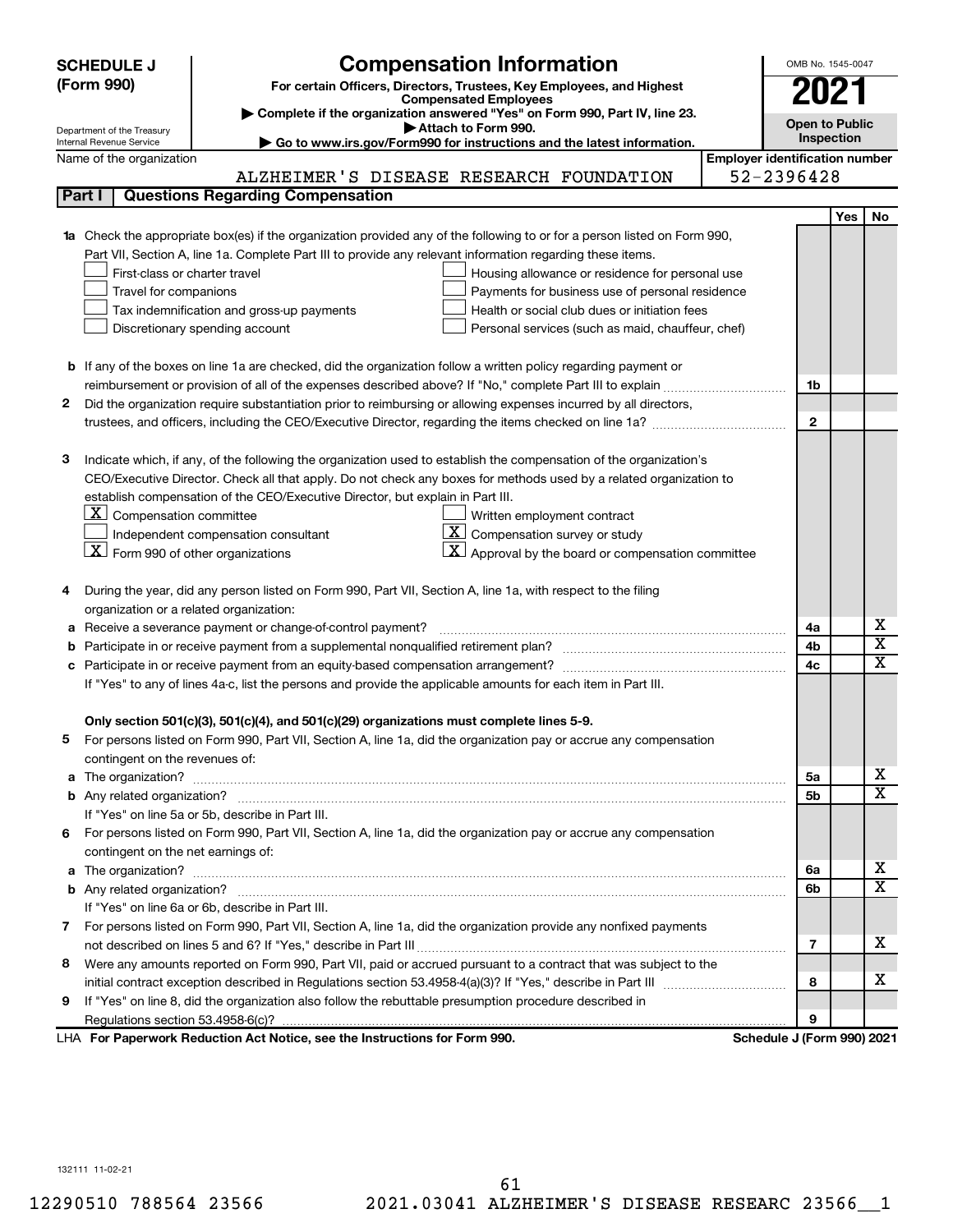## Schedule J (Form 990) 2021 ALZHEIMER 'S DISEASE RESEARCH FOUNDATION 52-2396428

### Part II | Officers, Directors, Trustees, Key Employees, and Highest Compensated Employees. Use duplicate copies if additional space is needed.

For each individual whose compensation must be reported on Schedule J, report compensation from the organization on row (i) and from related organizations, described in the instructions, on row (ii). Do not list any individuals that aren't listed on Form 990, Part VII.

Note: The sum of columns (B)(i)-(iii) for each listed individual must equal the total amount of Form 990, Part VII, Section A, line 1a, applicable column (D) and (E) amounts for that individual.

|                          |      |                          | (B) Breakdown of W-2 and/or 1099-MISC and/or 1099-NEC<br>compensation |                                           | (C) Retirement and<br>other deferred | (D) Nontaxable<br>benefits | (E) Total of columns<br>$(B)(i)-(D)$ | (F) Compensation<br>in column (B)         |
|--------------------------|------|--------------------------|-----------------------------------------------------------------------|-------------------------------------------|--------------------------------------|----------------------------|--------------------------------------|-------------------------------------------|
| (A) Name and Title       |      | (i) Base<br>compensation | (ii) Bonus &<br>incentive<br>compensation                             | (iii) Other<br>reportable<br>compensation | compensation                         |                            |                                      | reported as deferred<br>on prior Form 990 |
| TIMOTHY ARMOUR<br>(1)    | (i)  | 277,005.                 | $\overline{0}$ .                                                      | $\overline{0}$ .                          | 9,315.                               | $\overline{0}$ .           | 286, 320.                            | $\overline{0}$ .                          |
| PRESIDENT & CEO          | (ii) | $\overline{0}$ .         | $\overline{0}$ .                                                      | $\overline{\mathfrak{o}}$ .               | σ.                                   | σ.                         | 0.                                   | $\overline{0}$ .                          |
| BARBARA CHAMBERS<br>(2)  | (i)  | 204, 402.                | $\overline{\mathfrak{o}}$ .                                           | $\overline{\mathfrak{o}}$ .               | 7,410.                               | 10, 291.                   | 222, 103.                            | $\overline{0}$ .                          |
| EVP MARKETING & COMM.    | (ii) | $0$ .                    | σ.                                                                    | 0.                                        | 0.                                   | 0.                         | $\Omega$ .                           | $\overline{0}$ .                          |
| KATHARINE HERMAN<br>(3)  | (i)  | 408, 231.                | σ.                                                                    | σ.                                        | 13,395.                              | 15,043.                    | 436,669.                             | $\overline{0}$ .                          |
| EVP DEVELOPMENT          | (i)  | $0$ .                    | σ.                                                                    | 0.                                        | 0.                                   | 0.                         | 0                                    | $\overline{0}$ .                          |
| JOHN SLATTERY<br>(4)     | (i)  | 185,684.                 | $\overline{\mathfrak{o}}$ .                                           | 0.                                        | 6,433.                               | $\overline{0}$ .           | 192, 117.                            | $\overline{0}$ .                          |
| SVP MAJOR GIFTS          | (i)  | 0.                       | σ.                                                                    | 0.                                        | 0.                                   | 0                          | $\Omega$                             | $\overline{0}$ .                          |
| MARGARET SMITH<br>(5)    | (i)  | 206,085.                 | σ.                                                                    | 0.                                        | 7,528.                               | 13,539                     | 227, 152.                            | $\overline{0}$ .                          |
| EVP , RESEARCH ADMIN     | (ii) | $\overline{0}$ .         | σ.                                                                    | $\overline{0}$ .                          | О.                                   | 0.                         | $\mathbf 0$ .                        | $\overline{0}$ .                          |
| MAHUA DASGUPTA<br>(6)    | (i)  | 165,782.                 | σ.                                                                    | $\overline{0}$ .                          | 6,121.                               | 14,566.                    | 186,469.                             | $\overline{0}$ .                          |
| SR. PHILANTROPIC ADVISOR | (i)  | $\overline{0}$ .         | σ.                                                                    | 0.                                        | 0.                                   | 0.                         | 0.                                   | $\overline{0}$ .                          |
|                          | (i)  |                          |                                                                       |                                           |                                      |                            |                                      |                                           |
|                          | (ii) |                          |                                                                       |                                           |                                      |                            |                                      |                                           |
|                          | (i)  |                          |                                                                       |                                           |                                      |                            |                                      |                                           |
|                          | (i)  |                          |                                                                       |                                           |                                      |                            |                                      |                                           |
|                          | (i)  |                          |                                                                       |                                           |                                      |                            |                                      |                                           |
|                          | (i)  |                          |                                                                       |                                           |                                      |                            |                                      |                                           |
|                          | (i)  |                          |                                                                       |                                           |                                      |                            |                                      |                                           |
|                          | (i)  |                          |                                                                       |                                           |                                      |                            |                                      |                                           |
|                          | (i)  |                          |                                                                       |                                           |                                      |                            |                                      |                                           |
|                          | (ii) |                          |                                                                       |                                           |                                      |                            |                                      |                                           |
|                          | (i)  |                          |                                                                       |                                           |                                      |                            |                                      |                                           |
|                          | (ii) |                          |                                                                       |                                           |                                      |                            |                                      |                                           |
|                          | (i)  |                          |                                                                       |                                           |                                      |                            |                                      |                                           |
|                          | (i)  |                          |                                                                       |                                           |                                      |                            |                                      |                                           |
|                          | (i)  |                          |                                                                       |                                           |                                      |                            |                                      |                                           |
|                          | (ii) |                          |                                                                       |                                           |                                      |                            |                                      |                                           |
|                          | (i)  |                          |                                                                       |                                           |                                      |                            |                                      |                                           |
|                          | (ii) |                          |                                                                       |                                           |                                      |                            |                                      |                                           |
|                          | (i)  |                          |                                                                       |                                           |                                      |                            |                                      |                                           |
|                          | (ii) |                          |                                                                       |                                           |                                      |                            |                                      |                                           |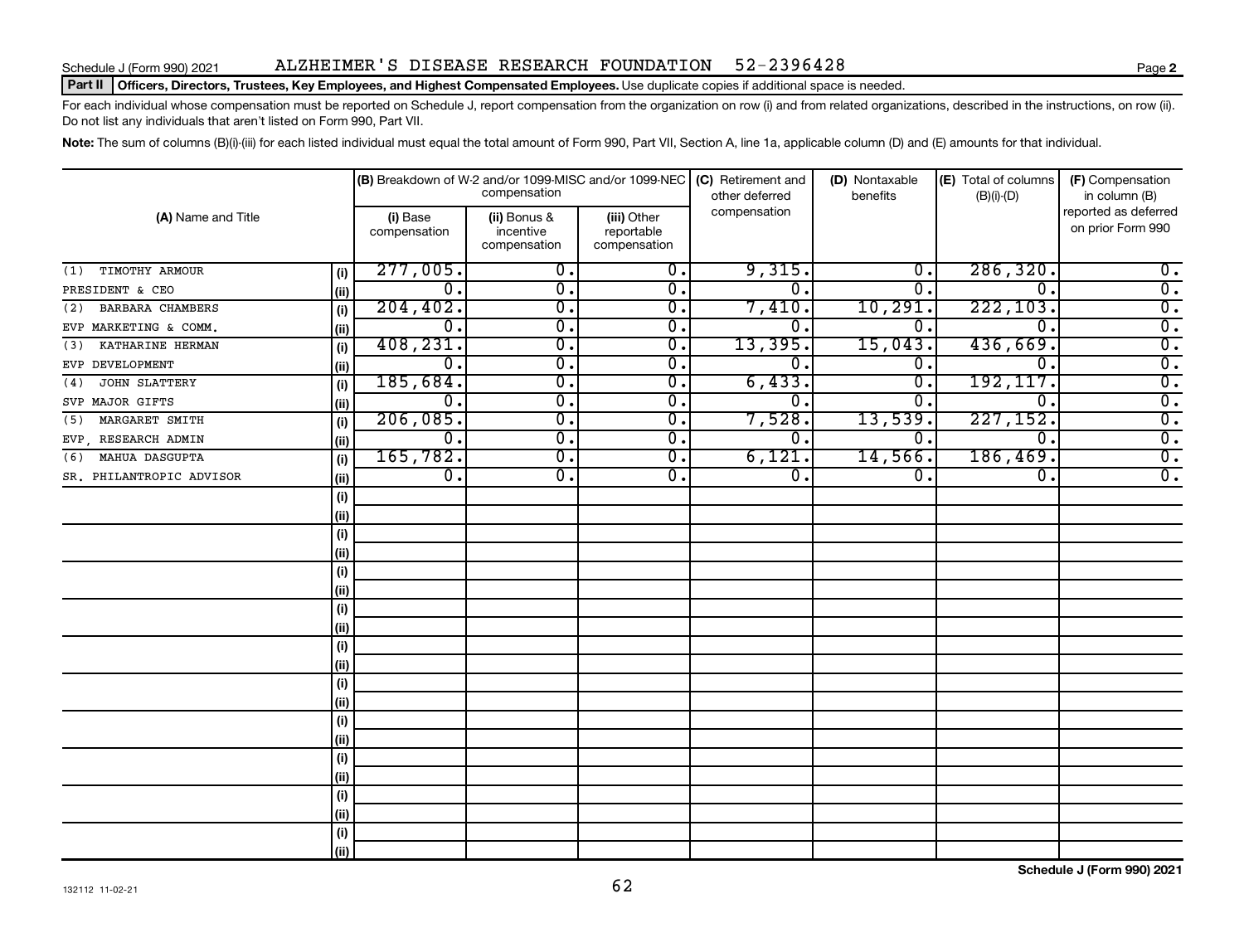## **Part III Supplemental Information**

Provide the information, explanation, or descriptions required for Part I, lines 1a, 1b, 3, 4a, 4b, 4c, 5a, 5b, 6a, 6b, 7, and 8, and for Part II. Also complete this part for any additional information.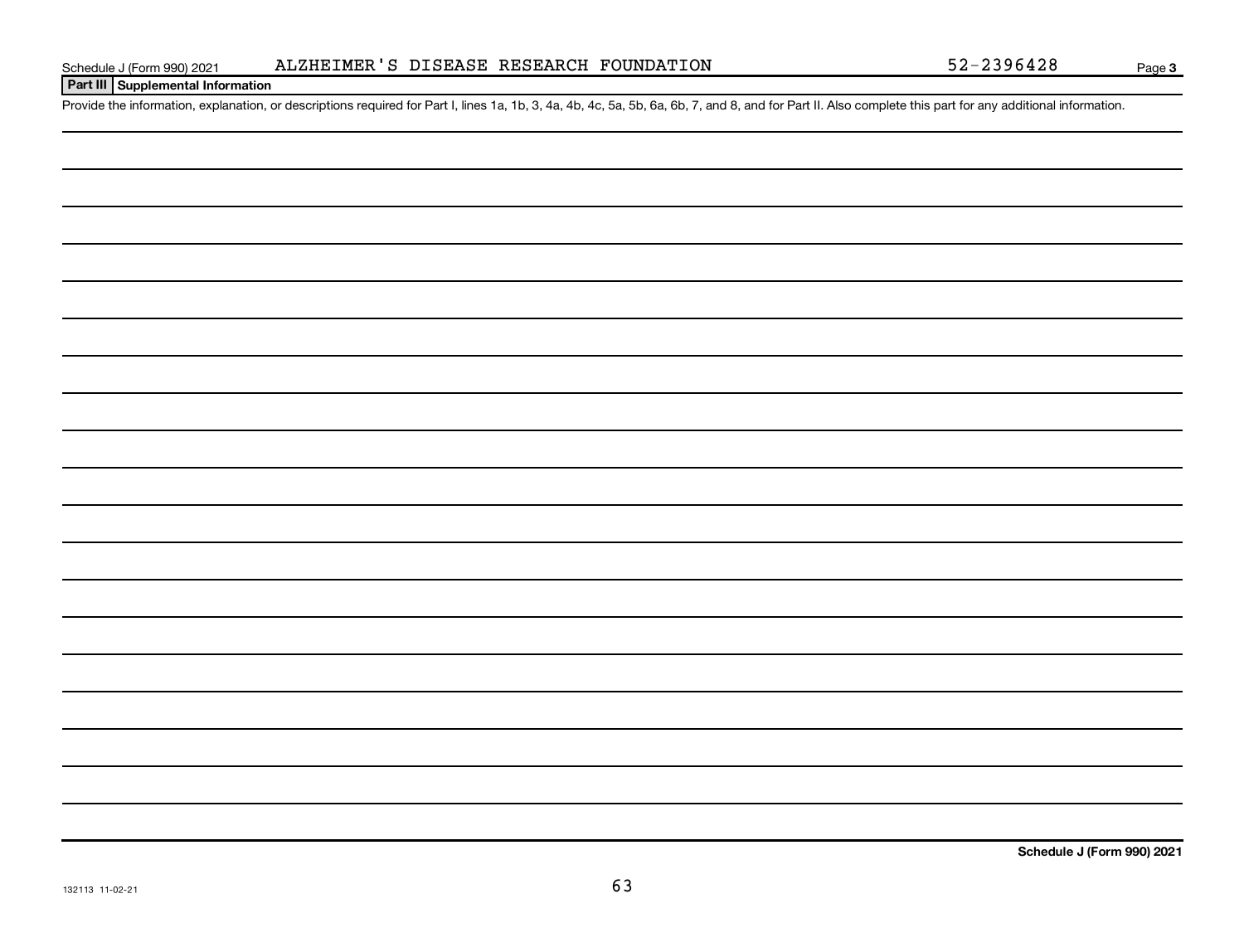| <b>SCHEDULE L</b> |
|-------------------|
|-------------------|

Department of the Treasury Internal Revenue Service

**Part I** 

## **Transactions With Interested Persons**

**(Form 990) | Complete if the organization answered "Yes" on Form 990, Part IV, line 25a, 25b, 26, 27, 28a,**

**28b, or 28c, or Form 990-EZ, Part V, line 38a or 40b. | Attach to Form 990 or Form 990-EZ.**

**| Go to www.irs.gov/Form990 for instructions and the latest information.**

| o to www.irs.gov/Form990 for instructions and the latest informati |
|--------------------------------------------------------------------|
|--------------------------------------------------------------------|

**Open To Public Inspection 2021**

OMB No. 1545-0047

## **Employer identification number** ALZHEIMER'S DISEASE RESEARCH FOUNDATION 52-2396428

| <b>Excess Benefit Transactions</b> (section 501(c)(3), section 501(c)(4), and section 501(c)(29) organizations only). |
|-----------------------------------------------------------------------------------------------------------------------|
|-----------------------------------------------------------------------------------------------------------------------|

Complete if the organization answered "Yes" on Form 990, Part IV, line 25a or 25b, or Form 990-EZ, Part V, line 40b.

| (a) Name of disqualified person |              | (b) Relationship between disqualified                                                                         |  | (d) Corrected?                 |  |  |
|---------------------------------|--------------|---------------------------------------------------------------------------------------------------------------|--|--------------------------------|--|--|
|                                 |              | person and organization                                                                                       |  | (c) Description of transaction |  |  |
|                                 |              |                                                                                                               |  |                                |  |  |
|                                 |              |                                                                                                               |  |                                |  |  |
|                                 |              |                                                                                                               |  |                                |  |  |
|                                 |              |                                                                                                               |  |                                |  |  |
|                                 |              |                                                                                                               |  |                                |  |  |
|                                 |              |                                                                                                               |  |                                |  |  |
|                                 |              | 2 Enter the amount of tax incurred by the organization managers or disqualified persons during the year under |  |                                |  |  |
|                                 | section 4958 |                                                                                                               |  | \$                             |  |  |
|                                 |              | 3 Enter the amount of tax, if any, on line 2, above, reimbursed by the organization                           |  |                                |  |  |

**3** Enter the amount of tax, if any, on line 2, above, reimbursed by the organization  $\ldots$   $\ldots$   $\ldots$   $\ldots$   $\ldots$   $\ldots$ 

## **Part II Loans to and/or From Interested Persons.**

Complete if the organization answered "Yes" on Form 990-EZ, Part V, line 38a or Form 990, Part IV, line 26; or if the organization reported an amount on Form 990, Part X, line 5, 6, or 22.

| (a) Name of<br>interested person | (b) Relationship<br>with organization | (c) Purpose<br>of loan |    | (d) Loan to or<br>from the<br>organization? | (e) Original<br>principal amount | (f) Balance due | (h) Approved<br>by board or<br>committee?<br>(g) In<br>default? |    | (i) Written<br>agreement? |    |     |    |
|----------------------------------|---------------------------------------|------------------------|----|---------------------------------------------|----------------------------------|-----------------|-----------------------------------------------------------------|----|---------------------------|----|-----|----|
|                                  |                                       |                        | To | <b>From</b>                                 |                                  |                 | <b>Yes</b>                                                      | No | Yes                       | No | Yes | No |
|                                  |                                       |                        |    |                                             |                                  |                 |                                                                 |    |                           |    |     |    |
|                                  |                                       |                        |    |                                             |                                  |                 |                                                                 |    |                           |    |     |    |
|                                  |                                       |                        |    |                                             |                                  |                 |                                                                 |    |                           |    |     |    |
|                                  |                                       |                        |    |                                             |                                  |                 |                                                                 |    |                           |    |     |    |
|                                  |                                       |                        |    |                                             |                                  |                 |                                                                 |    |                           |    |     |    |
|                                  |                                       |                        |    |                                             |                                  |                 |                                                                 |    |                           |    |     |    |
|                                  |                                       |                        |    |                                             |                                  |                 |                                                                 |    |                           |    |     |    |
|                                  |                                       |                        |    |                                             |                                  |                 |                                                                 |    |                           |    |     |    |
|                                  |                                       |                        |    |                                             |                                  |                 |                                                                 |    |                           |    |     |    |
|                                  |                                       |                        |    |                                             |                                  |                 |                                                                 |    |                           |    |     |    |
|                                  |                                       |                        |    |                                             | ▶ \$                             |                 |                                                                 |    |                           |    |     |    |

**Part III Grants or Assistance Benefiting Interested Persons.**

Complete if the organization answered "Yes" on Form 990, Part IV, line 27.

| (a) Name of interested person | (b) Relationship between<br>interested person and<br>the organization | (c) Amount of<br>assistance | (d) Type of<br>assistance | (e) Purpose of<br>assistance |
|-------------------------------|-----------------------------------------------------------------------|-----------------------------|---------------------------|------------------------------|
|                               |                                                                       |                             |                           |                              |
|                               |                                                                       |                             |                           |                              |
|                               |                                                                       |                             |                           |                              |
|                               |                                                                       |                             |                           |                              |
|                               |                                                                       |                             |                           |                              |
|                               |                                                                       |                             |                           |                              |
|                               |                                                                       |                             |                           |                              |
|                               |                                                                       |                             |                           |                              |
|                               |                                                                       |                             |                           |                              |
|                               |                                                                       |                             |                           |                              |

**For Paperwork Reduction Act Notice, see the Instructions for Form 990 or 990-EZ. Schedule L (Form 990) 2021** LHA

132131 11-02-21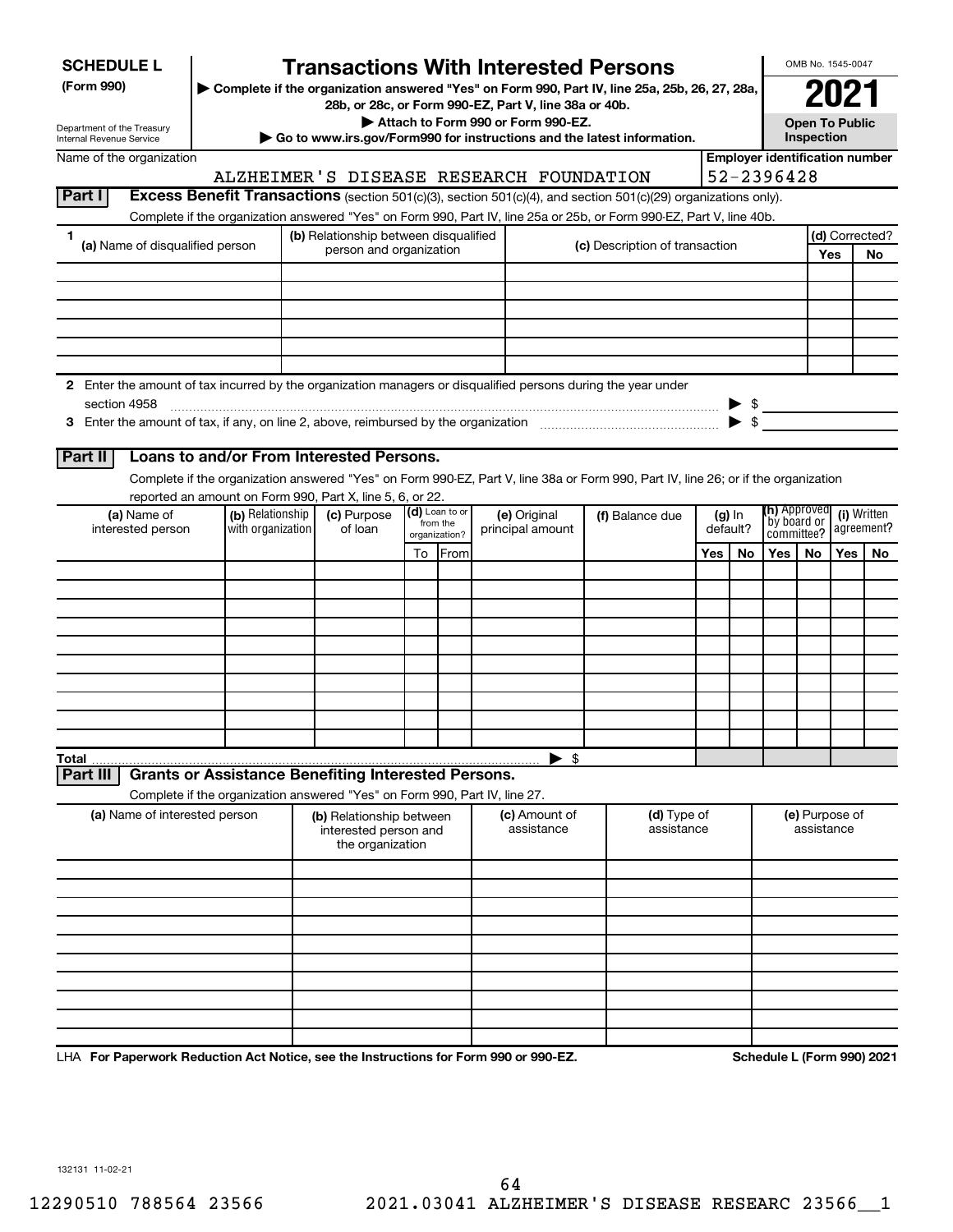| Schedule L (Form 990) 2021 | ALZHEIMER'S DISEASE RESEARCH FOUNDATION 52-2396428 Page2 |  |  |
|----------------------------|----------------------------------------------------------|--|--|
|                            |                                                          |  |  |

**Part IV Business Transactions Involving Interested Persons.** 

Complete if the organization answered "Yes" on Form 990, Part IV, line 28a, 28b, or 28c.

| (a) Name of interested person | (d) Description of<br>(b) Relationship between interested<br>(c) Amount of<br>person and the organization<br>transaction<br>transaction |  |                       |            | (e) Sharing of<br>organization's<br>revenues? |  |
|-------------------------------|-----------------------------------------------------------------------------------------------------------------------------------------|--|-----------------------|------------|-----------------------------------------------|--|
|                               |                                                                                                                                         |  |                       | <b>Yes</b> | No                                            |  |
| PROPER VILLIANS INC           | PRINCIPAL OF<br>THE<br>A                                                                                                                |  | 121, 411. CREATIVE AN |            | х                                             |  |
|                               |                                                                                                                                         |  |                       |            |                                               |  |
|                               |                                                                                                                                         |  |                       |            |                                               |  |
|                               |                                                                                                                                         |  |                       |            |                                               |  |
|                               |                                                                                                                                         |  |                       |            |                                               |  |
|                               |                                                                                                                                         |  |                       |            |                                               |  |
|                               |                                                                                                                                         |  |                       |            |                                               |  |
|                               |                                                                                                                                         |  |                       |            |                                               |  |
|                               |                                                                                                                                         |  |                       |            |                                               |  |
|                               |                                                                                                                                         |  |                       |            |                                               |  |

**Part V** Supplemental Information.

Provide additional information for responses to questions on Schedule L (see instructions).

## SCH L, PART IV, BUSINESS TRANSACTIONS INVOLVING INTERESTED PERSONS:

(A) NAME OF PERSON: PROPER VILLIANS INC

(B) RELATIONSHIP BETWEEN INTERESTED PERSON AND ORGANIZATION:

A PRINCIPAL OF THE VENDOR IS THE SPOUSE OF A KEY EMPLOYEE

(D) DESCRIPTION OF TRANSACTION: CREATIVE AND PRODUCTION SERVICES

**Schedule L (Form 990) 2021**

132132 11-02-21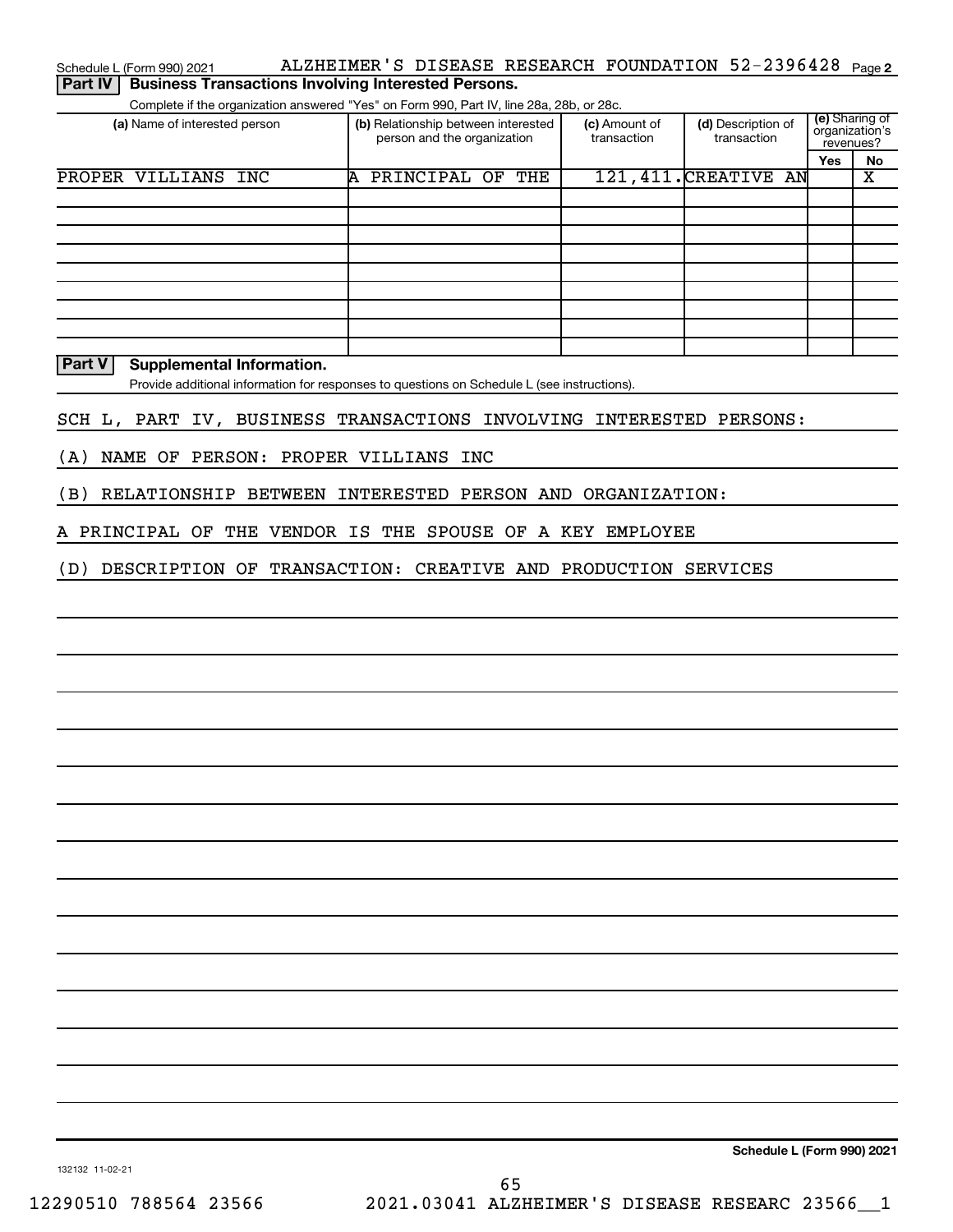## **SCHEDULE M (Form 990)**

## **Noncash Contributions**

OMB No. 1545-0047

| Department of the Treasury |
|----------------------------|
| Internal Revenue Service   |

◆ Complete if the organizations answered "Yes" on Form 990, Part IV, lines 29 or 30.<br>▶ Complete if the organizations answered "Yes" on Form 990, Part IV, lines 29 or 30. **Attach to Form 990.**  $\blacktriangleright$ 

**Open to Public Inspection**

| Name of the organization |  |
|--------------------------|--|
|--------------------------|--|

ALZHEIMER'S DISEASE RESEARCH FOUNDATION

 **Go to www.irs.gov/Form990 for instructions and the latest information.** J

| <b>Employer identification number</b> |
|---------------------------------------|
| 52-2396428                            |

| Part I | <b>Types of Property</b>                                                                                                       |                               |                                      |                                                    |    |                                                              |            |     |    |
|--------|--------------------------------------------------------------------------------------------------------------------------------|-------------------------------|--------------------------------------|----------------------------------------------------|----|--------------------------------------------------------------|------------|-----|----|
|        |                                                                                                                                | (a)<br>Check if<br>applicable | (b)<br>Number of<br>contributions or | (c)<br>Noncash contribution<br>amounts reported on |    | (d)<br>Method of determining<br>noncash contribution amounts |            |     |    |
|        |                                                                                                                                |                               |                                      | litems contributed Form 990, Part VIII, line 1g    |    |                                                              |            |     |    |
| 1.     |                                                                                                                                |                               |                                      |                                                    |    |                                                              |            |     |    |
| 2      |                                                                                                                                |                               |                                      |                                                    |    |                                                              |            |     |    |
| З      | Art - Fractional interests                                                                                                     |                               |                                      |                                                    |    |                                                              |            |     |    |
| 4      | Books and publications                                                                                                         |                               |                                      |                                                    |    |                                                              |            |     |    |
| 5      | Clothing and household goods                                                                                                   |                               |                                      |                                                    |    |                                                              |            |     |    |
| 6      | Cars and other vehicles                                                                                                        |                               |                                      |                                                    |    |                                                              |            |     |    |
| 7      |                                                                                                                                |                               |                                      |                                                    |    |                                                              |            |     |    |
| 8      |                                                                                                                                | $\overline{\textbf{x}}$       | 97                                   |                                                    |    | 5,161,866. SALE PRICE                                        |            |     |    |
| 9      | Securities - Publicly traded                                                                                                   |                               |                                      |                                                    |    |                                                              |            |     |    |
| 10     | Securities - Closely held stock                                                                                                |                               |                                      |                                                    |    |                                                              |            |     |    |
| 11     | Securities - Partnership, LLC, or                                                                                              |                               |                                      |                                                    |    |                                                              |            |     |    |
|        | trust interests                                                                                                                |                               |                                      |                                                    |    |                                                              |            |     |    |
| 12     | Securities - Miscellaneous                                                                                                     |                               |                                      |                                                    |    |                                                              |            |     |    |
| 13     | Qualified conservation contribution -                                                                                          |                               |                                      |                                                    |    |                                                              |            |     |    |
|        |                                                                                                                                |                               |                                      |                                                    |    |                                                              |            |     |    |
| 14     | Qualified conservation contribution - Other                                                                                    |                               |                                      |                                                    |    |                                                              |            |     |    |
| 15     | Real estate - Residential                                                                                                      |                               |                                      |                                                    |    |                                                              |            |     |    |
| 16     | Real estate - Commercial                                                                                                       |                               |                                      |                                                    |    |                                                              |            |     |    |
| 17     |                                                                                                                                |                               |                                      |                                                    |    |                                                              |            |     |    |
| 18     |                                                                                                                                |                               |                                      |                                                    |    |                                                              |            |     |    |
| 19     |                                                                                                                                |                               |                                      |                                                    |    |                                                              |            |     |    |
| 20     | Drugs and medical supplies                                                                                                     |                               |                                      |                                                    |    |                                                              |            |     |    |
| 21     |                                                                                                                                |                               |                                      |                                                    |    |                                                              |            |     |    |
| 22     |                                                                                                                                |                               |                                      |                                                    |    |                                                              |            |     |    |
| 23     |                                                                                                                                |                               |                                      |                                                    |    |                                                              |            |     |    |
| 24     |                                                                                                                                | X                             | $\Omega$                             |                                                    |    |                                                              |            |     |    |
| 25     | $($ AUCTION ITEMS $)$<br>Other $\blacktriangleright$                                                                           |                               |                                      |                                                    |    | 46,800. DONOR STATED VALUE                                   |            |     |    |
| 26     | Other $\blacktriangleright$                                                                                                    |                               |                                      |                                                    |    |                                                              |            |     |    |
| 27     | Other $\blacktriangleright$                                                                                                    |                               |                                      |                                                    |    |                                                              |            |     |    |
| 28     | Other $\blacktriangleright$                                                                                                    |                               |                                      |                                                    |    |                                                              |            |     |    |
| 29     | Number of Forms 8283 received by the organization during the tax year for contributions                                        |                               |                                      |                                                    |    |                                                              |            | 0   |    |
|        | for which the organization completed Form 8283, Part V, Donee Acknowledgement [Community]                                      |                               |                                      |                                                    | 29 |                                                              |            |     |    |
|        |                                                                                                                                |                               |                                      |                                                    |    |                                                              |            | Yes | No |
|        | 30a During the year, did the organization receive by contribution any property reported in Part I, lines 1 through 28, that it |                               |                                      |                                                    |    |                                                              |            |     |    |
|        | must hold for at least three years from the date of the initial contribution, and which isn't required to be used for          |                               |                                      |                                                    |    |                                                              |            |     | x  |
|        |                                                                                                                                |                               |                                      |                                                    |    |                                                              | <b>30a</b> |     |    |
|        | <b>b</b> If "Yes," describe the arrangement in Part II.                                                                        |                               |                                      |                                                    |    |                                                              |            |     | х  |
| 31     | Does the organization have a gift acceptance policy that requires the review of any nonstandard contributions?                 |                               |                                      |                                                    |    |                                                              | 31         |     |    |
|        | 32a Does the organization hire or use third parties or related organizations to solicit, process, or sell noncash              |                               |                                      |                                                    |    |                                                              |            | х   |    |
|        | contributions?                                                                                                                 |                               |                                      |                                                    |    |                                                              | 32a        |     |    |
|        | <b>b</b> If "Yes," describe in Part II.                                                                                        |                               |                                      |                                                    |    |                                                              |            |     |    |
| 33     | If the organization didn't report an amount in column (c) for a type of property for which column (a) is checked,              |                               |                                      |                                                    |    |                                                              |            |     |    |
|        | describe in Part II.<br>For Paperwork Reduction Act Notice, see the Instructions for Form 990.                                 |                               |                                      |                                                    |    |                                                              |            |     |    |
| LHA    |                                                                                                                                |                               |                                      |                                                    |    | Schedule M (Form 990) 2021                                   |            |     |    |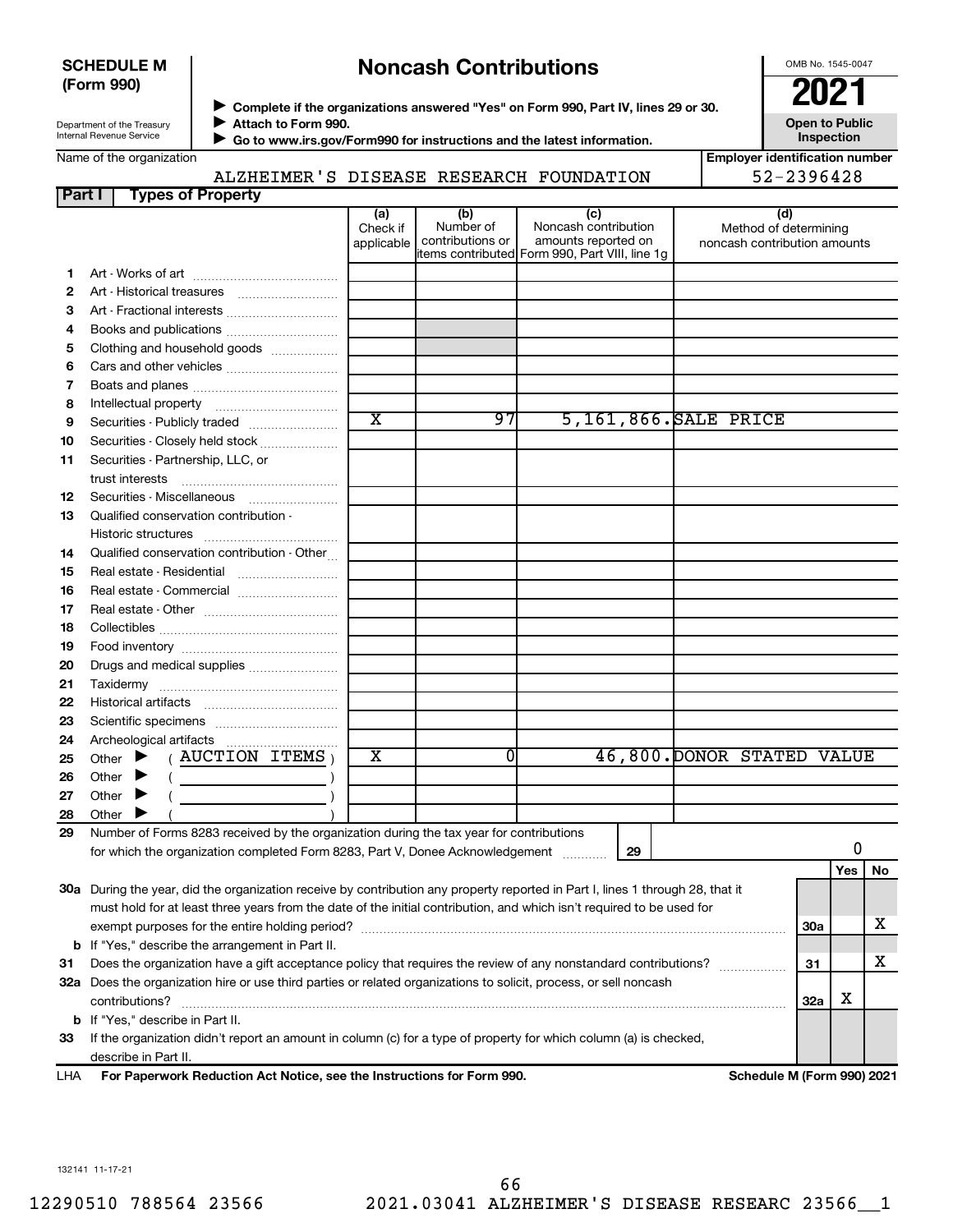**2** Schedule M (Form 990) 2021 ALZHEIMER 'S DISEASE RESEARCH FOUNDATION 52-2396428 <sub>Page</sub> Part II | Supplemental Information. Provide the information required by Part I, lines 30b, 32b, and 33, and whether the organization is reporting in Part I, column (b), the number of contributions, the number of items received, or a combination of both. Also complete this part for any additional information.

SCHEDULE M, LINE 32B:

WHEN STOCK IS RECEIVED AS A CONTRIBUTION IT IS SOLD IMMEDIATELY UPON

RECEIPT OR SOON THEREAFTER AS IS PRACTICAL THROUGH FIRST REPUBLIC BANK

AND BANK OF NEW YORK/MELLON.

**Schedule M (Form 990) 2021**

132142 11-17-21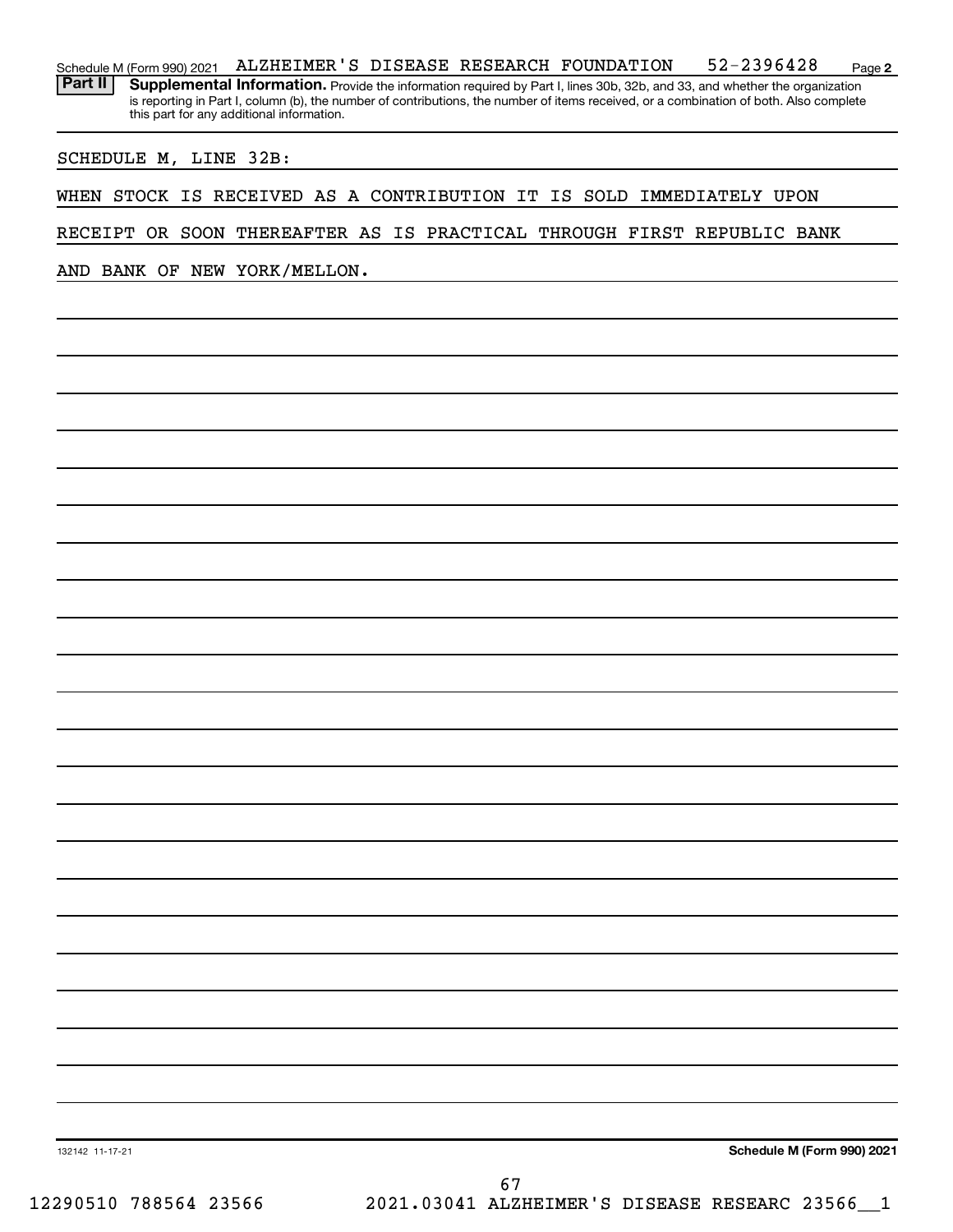**(Form 990)**

Department of the Treasury Internal Revenue Service

**Complete to provide information for responses to specific questions on Form 990 or 990-EZ or to provide any additional information. | Attach to Form 990 or Form 990-EZ. | Go to www.irs.gov/Form990 for the latest information. SCHEDULE O Supplemental Information to Form 990 or 990-EZ**  $\frac{10008060000}{202}$ 

OMB No. 1545-0047 **Open to Public Inspection Employer identification number**

Name of the organization

ALZHEIMER'S DISEASE RESEARCH FOUNDATION | 52-2396428

## FORM 990, PART I, LINE 1, DESCRIPTION OF ORGANIZATION MISSION:

DISEASE.

FORM 990, PART VI, SECTION A, LINE 2:

JEFFREY MORBY AND JACQUELINE MORBY ARE BOTH DIRECTORS AND SPOUSES.

FORM 990, PART VI, SECTION B, LINE 11B:

THE FORM 990 IS PREPARED BY THE EXTERNAL AUDITORS AND REVIEWED BY THE

PRESIDENT AND CONTRACT CFO. REVISIONS, CORRECTIONS, ETC. ARE MADE AS

NECESSARY. ONCE ALL ARE SATISFIED WITH THE FORM, IT IS FINALIZED AND A COPY

IS SENT TO ALL BOARD MEMBERS.

FORM 990, PART VI, SECTION B, LINE 12C:

EACH YEAR THE ORGANIZATION'S CONFLICT OF INTEREST POLICY IS PROVIDED TO ALL OFFICERS, DIRECTORS AND KEY EMPLOYEES. THESE PEOPLE ARE ASKED TO REVIEW THE POLICY AND SIGN A STATEMENT INDICATING THAT THEY UNDERSTAND THE POLICY AND HAVE REPORTED ALL POTENTIAL CONFLICTS DURING THE PAST YEAR IN ACCORDANCE WITH THE POLICY AND WILL REPORT ALL POTENTIAL CONFLICTS DURING THE COMING YEAR. ALL POTENTIAL CONFLICTS ARE EVALUATED BY THE BOARD TO DETERMINE IF A CONFLICT ACTUALLY EXISTS. IN THOSE INSTANCES WHERE THE POTENTIAL TRANSACTION IS A CONFLICT, THE BOARD EXAMINES THE TRANSACTION AND A VOTE IS TAKEN (WITH THOSE INVOLVED RECUSING THEMSELVES) AS TO WHETHER THE ORGANIZATION WILL ENTER INTO THE TRANSACTION.

FORM 990, PART VI, SECTION B, LINE 15:

132211 11-11-21 LHA For Paperwork Reduction Act Notice, see the Instructions for Form 990 or 990-EZ. Schedule O (Form 990) 2021 COMPARABILITY DATA IS SUBMITTED ANNUALLY TO THE EXECUTIVE COMMITTEE FOR

68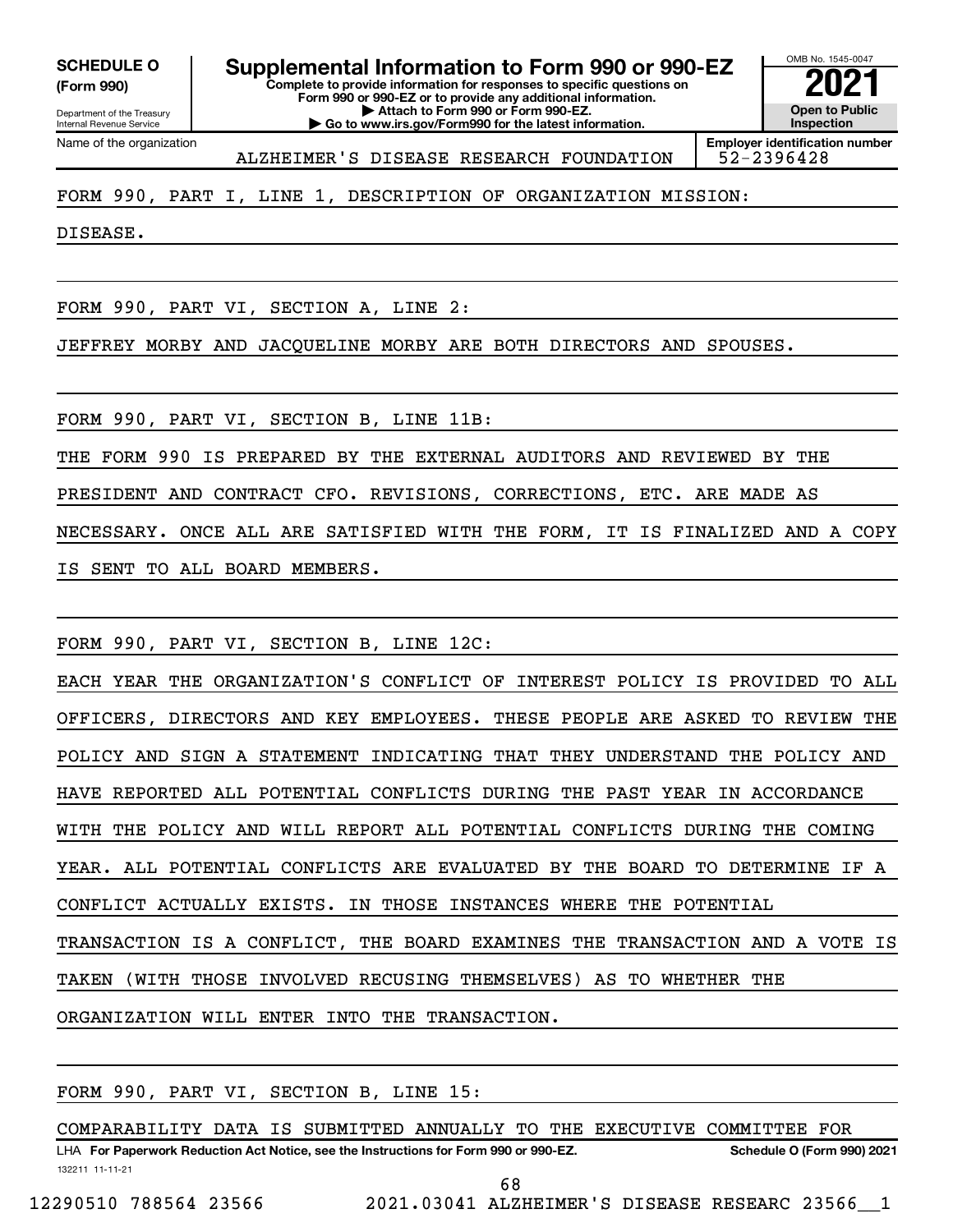| FORM 990, PART VI, SECTION C, LINE 19:<br>THE ORGANIZATION'S GOVERNING DOCUMENTS AND CONFLICT OF INTEREST POLICY ARE |
|----------------------------------------------------------------------------------------------------------------------|
| AVAILABLE UPON REQUEST. THE ORGANIZATION'S FINANCIAL STATEMENTS ARE                                                  |
| AVAILABLE UPON REQUEST AND AT THE ORGANIZATION'S WEBSITE.                                                            |
|                                                                                                                      |
|                                                                                                                      |
|                                                                                                                      |
|                                                                                                                      |
|                                                                                                                      |
|                                                                                                                      |
|                                                                                                                      |
|                                                                                                                      |
|                                                                                                                      |
|                                                                                                                      |
|                                                                                                                      |
|                                                                                                                      |
|                                                                                                                      |
|                                                                                                                      |
|                                                                                                                      |
|                                                                                                                      |
|                                                                                                                      |
|                                                                                                                      |
|                                                                                                                      |
|                                                                                                                      |
|                                                                                                                      |
|                                                                                                                      |
|                                                                                                                      |
|                                                                                                                      |

Name of the organization

ALZHEIMER'S DISEASE RESEARCH FOUNDATION

COMPENSATION APPROVAL FOR THE PRESIDENT AND ALL OTHER EMPLOYERS.

**Employer identification number**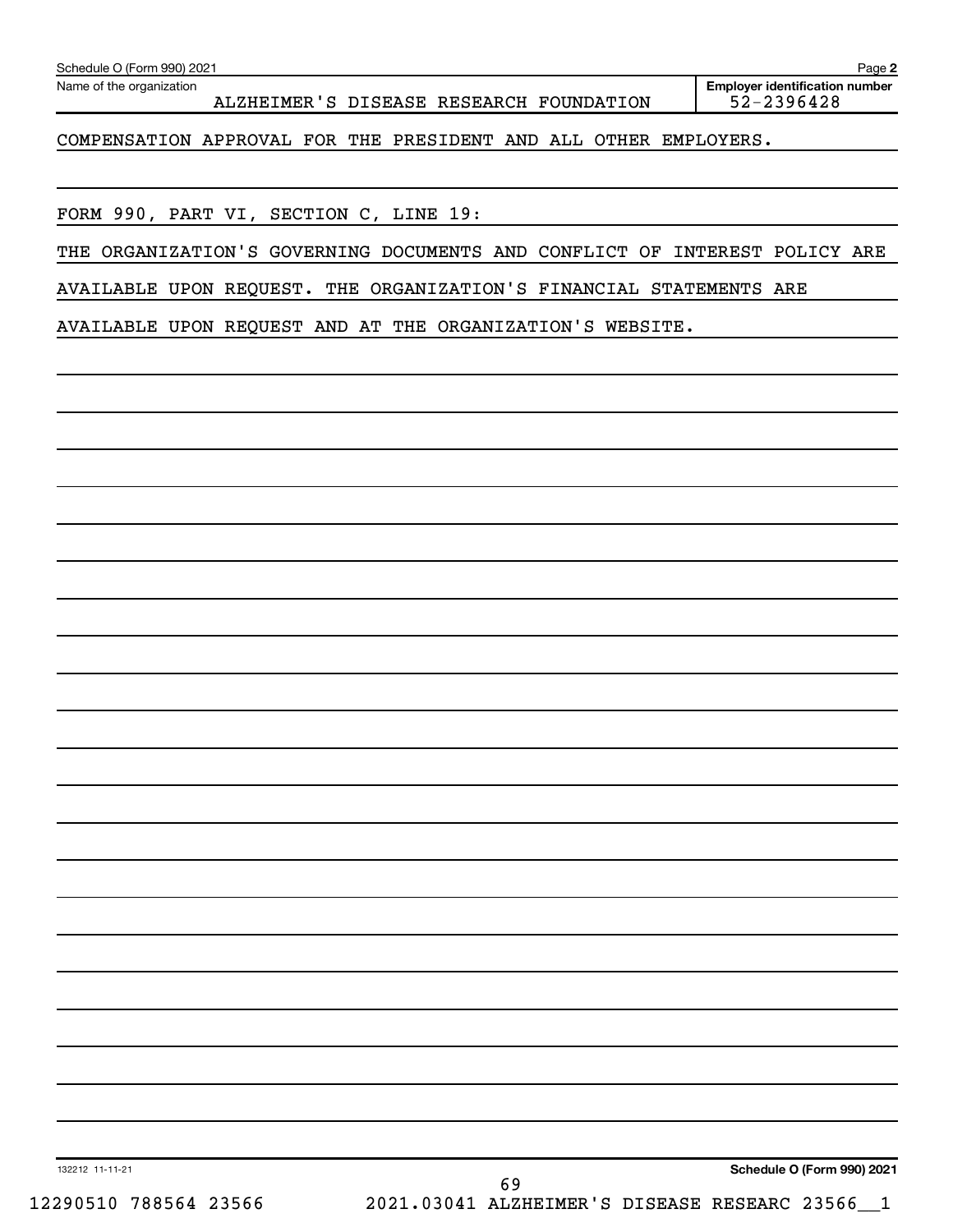| Form                                                          |
|---------------------------------------------------------------|
| Department of the Treasury<br><b>Internal Revenue Service</b> |

# **4562 Depreciation and Amortization**<br>(Including Information on Listed Property) 990 **2021**

**(Including Information on Listed Property)** 990

**| Attach to your tax return.**

**nternal Revenue Service**  $\left(99\right)$  **Go to www.irs.gov/Form4562 for instructions and the latest information.** Sequence No. 179<br>Name(s) shown on return and the lates and the lates are activity to which this form relates and

Attachment Sequence No.

OMB No. 1545-0172

|     | ALZHEIMER'S DISEASE RESEARCH FOUNDATION FORM 990 PAGE 10                                                                                                                                                                       |                                            |                                                                                    |                              |                        |                  |                              | 52-2396428                 |
|-----|--------------------------------------------------------------------------------------------------------------------------------------------------------------------------------------------------------------------------------|--------------------------------------------|------------------------------------------------------------------------------------|------------------------------|------------------------|------------------|------------------------------|----------------------------|
|     | Election To Expense Certain Property Under Section 179 Note: If you have any listed property, complete Part V before you complete Part I.<br>Part I                                                                            |                                            |                                                                                    |                              |                        |                  |                              |                            |
|     | 1 Maximum amount (see instructions)                                                                                                                                                                                            |                                            |                                                                                    |                              |                        |                  | 1                            | 1,050,000.                 |
|     | 2 Total cost of section 179 property placed in service (see instructions) manufactured cost of section 179 property placed in service (see instructions)                                                                       |                                            |                                                                                    |                              |                        |                  | $\mathbf{2}$                 |                            |
|     |                                                                                                                                                                                                                                |                                            |                                                                                    |                              |                        |                  | 3<br>$\overline{\mathbf{4}}$ | 2,620,000.                 |
|     |                                                                                                                                                                                                                                |                                            |                                                                                    |                              |                        |                  | 5                            |                            |
|     |                                                                                                                                                                                                                                |                                            |                                                                                    | (b) Cost (business use only) |                        | (c) Elected cost |                              |                            |
| 6   | (a) Description of property                                                                                                                                                                                                    |                                            |                                                                                    |                              |                        |                  |                              |                            |
|     |                                                                                                                                                                                                                                |                                            |                                                                                    |                              |                        |                  |                              |                            |
|     |                                                                                                                                                                                                                                |                                            |                                                                                    |                              |                        |                  |                              |                            |
|     |                                                                                                                                                                                                                                |                                            |                                                                                    |                              |                        |                  |                              |                            |
|     | <b>7</b> Listed property. Enter the amount from line 29                                                                                                                                                                        |                                            |                                                                                    |                              | 7                      |                  |                              |                            |
|     |                                                                                                                                                                                                                                |                                            |                                                                                    |                              |                        |                  | 8                            |                            |
|     |                                                                                                                                                                                                                                |                                            |                                                                                    |                              |                        |                  | 9                            |                            |
|     |                                                                                                                                                                                                                                |                                            |                                                                                    |                              |                        |                  | 10                           |                            |
|     | 11 Business income limitation. Enter the smaller of business income (not less than zero) or line 5                                                                                                                             |                                            |                                                                                    |                              |                        |                  | 11                           |                            |
|     |                                                                                                                                                                                                                                |                                            |                                                                                    |                              |                        |                  | 12                           |                            |
|     | 13 Carryover of disallowed deduction to 2022. Add lines 9 and 10, less line 12                                                                                                                                                 |                                            |                                                                                    |                              | - 13                   |                  |                              |                            |
|     | Note: Don't use Part II or Part III below for listed property. Instead, use Part V.                                                                                                                                            |                                            |                                                                                    |                              |                        |                  |                              |                            |
|     | Part II<br>Special Depreciation Allowance and Other Depreciation (Don't include listed property.)                                                                                                                              |                                            |                                                                                    |                              |                        |                  |                              |                            |
|     | 14 Special depreciation allowance for qualified property (other than listed property) placed in service during                                                                                                                 |                                            |                                                                                    |                              |                        |                  |                              |                            |
|     | the tax year                                                                                                                                                                                                                   |                                            |                                                                                    |                              |                        |                  | 14                           |                            |
|     | 15 Property subject to section 168(f)(1) election manufactured content to the content of the content of the content of the content of the content of the content of the content of the content of the content of the content o |                                            |                                                                                    |                              |                        |                  | 15                           |                            |
|     | <b>16</b> Other depreciation (including ACRS)                                                                                                                                                                                  |                                            |                                                                                    |                              |                        |                  | 16                           |                            |
|     | Part III<br>MACRS Depreciation (Don't include listed property. See instructions.)                                                                                                                                              |                                            |                                                                                    |                              |                        |                  |                              |                            |
|     |                                                                                                                                                                                                                                |                                            | <b>Section A</b>                                                                   |                              |                        |                  |                              |                            |
|     |                                                                                                                                                                                                                                |                                            |                                                                                    |                              |                        |                  | 17                           | 8,423.                     |
|     | 18 If you are electing to group any assets placed in service during the tax year into one or more general asset accounts, check here                                                                                           |                                            |                                                                                    |                              |                        |                  |                              |                            |
|     | Section B - Assets Placed in Service During 2021 Tax Year Using the General Depreciation System                                                                                                                                |                                            |                                                                                    |                              |                        |                  |                              |                            |
|     | (a) Classification of property                                                                                                                                                                                                 | (b) Month and<br>year placed<br>in service | (c) Basis for depreciation<br>(business/investment use<br>only - see instructions) |                              | (d) Recovery<br>period | (e) Convention   | (f) Method                   | (g) Depreciation deduction |
| 19a | 3-year property                                                                                                                                                                                                                |                                            |                                                                                    |                              |                        |                  |                              |                            |
| b   | 5-year property                                                                                                                                                                                                                |                                            |                                                                                    |                              |                        |                  |                              |                            |
| с   | 7-year property                                                                                                                                                                                                                |                                            |                                                                                    |                              |                        |                  |                              |                            |
| d   | 10-year property                                                                                                                                                                                                               |                                            |                                                                                    |                              |                        |                  |                              |                            |
| е   | 15-year property                                                                                                                                                                                                               |                                            |                                                                                    |                              |                        |                  |                              |                            |
| f   | 20-year property                                                                                                                                                                                                               |                                            |                                                                                    |                              |                        |                  |                              |                            |
| g   | 25-year property                                                                                                                                                                                                               |                                            |                                                                                    |                              | 25 yrs.                |                  | S/L                          |                            |
|     |                                                                                                                                                                                                                                | $\prime$                                   |                                                                                    |                              | 27.5 yrs.              | MМ               | S/L                          |                            |
|     | Residential rental property<br>h                                                                                                                                                                                               | $\prime$                                   |                                                                                    |                              | 27.5 yrs.              | MМ               | S/L                          |                            |
|     |                                                                                                                                                                                                                                |                                            |                                                                                    |                              | 39 yrs.                | MМ               | S/L                          |                            |
| j.  | Nonresidential real property                                                                                                                                                                                                   |                                            |                                                                                    |                              |                        | МM               | S/L                          |                            |
|     | Section C - Assets Placed in Service During 2021 Tax Year Using the Alternative Depreciation System                                                                                                                            |                                            |                                                                                    |                              |                        |                  |                              |                            |
| 20a | Class life                                                                                                                                                                                                                     |                                            |                                                                                    |                              |                        |                  | S/L                          |                            |
|     | b<br>12-year                                                                                                                                                                                                                   |                                            |                                                                                    |                              | 12 yrs.                |                  | S/L                          |                            |
|     | 30-year<br>с                                                                                                                                                                                                                   |                                            |                                                                                    |                              | 30 yrs.                | MМ               | S/L                          |                            |
|     | d<br>40-year                                                                                                                                                                                                                   | $\prime$                                   |                                                                                    |                              | 40 yrs.                | MМ               | S/L                          |                            |
|     | Part IV<br><b>Summary (See instructions.)</b>                                                                                                                                                                                  |                                            |                                                                                    |                              |                        |                  |                              |                            |
|     | 21 Listed property. Enter amount from line 28                                                                                                                                                                                  |                                            |                                                                                    |                              |                        |                  | 21                           |                            |
|     | 22 Total. Add amounts from line 12, lines 14 through 17, lines 19 and 20 in column (g), and line 21.                                                                                                                           |                                            |                                                                                    |                              |                        |                  |                              |                            |
|     |                                                                                                                                                                                                                                |                                            |                                                                                    |                              |                        |                  | 22                           | 8,423.                     |
|     | 23 For assets shown above and placed in service during the current year, enter the                                                                                                                                             |                                            |                                                                                    |                              | 23                     |                  |                              |                            |
|     |                                                                                                                                                                                                                                |                                            |                                                                                    |                              |                        |                  |                              |                            |

12290510 788564 23566 2021.03041 ALZHEIMER'S DISEASE RESEARC 23566\_\_1

116251 12-21-21 LHA **For Paperwork Reduction Act Notice, see separate instructions.**